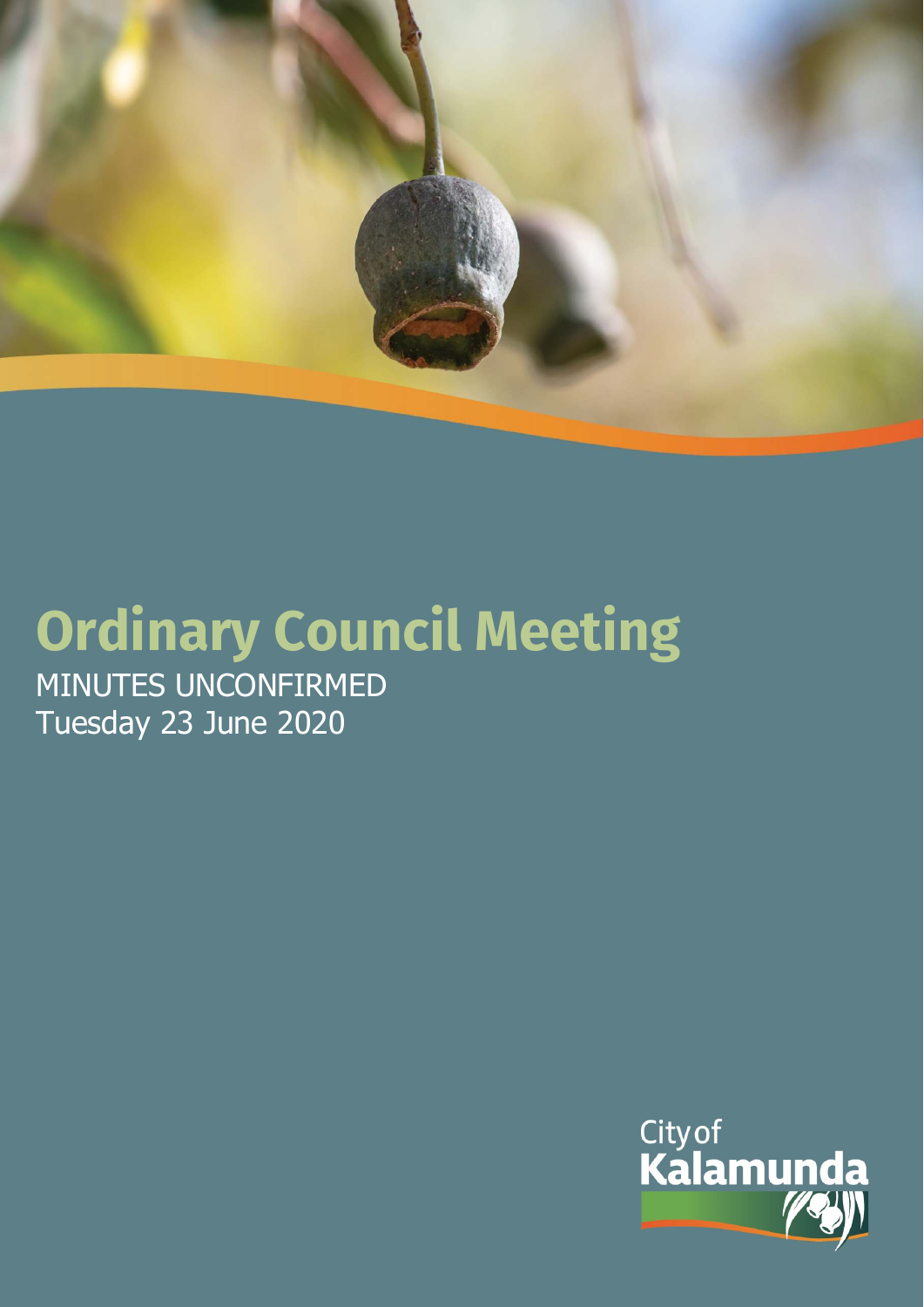# INDEX

| 1.       |                                                                                            |     |
|----------|--------------------------------------------------------------------------------------------|-----|
| 2.       |                                                                                            |     |
| 3.       |                                                                                            |     |
| 4.       |                                                                                            |     |
| 5.       |                                                                                            |     |
| 6.       |                                                                                            |     |
| 7.       |                                                                                            |     |
| 8.<br>9. |                                                                                            |     |
|          |                                                                                            |     |
|          |                                                                                            |     |
|          |                                                                                            |     |
|          | 10.1.2. City of Kalamunda - Community Health and Wellbeing Plan Review of 2019 Actions     |     |
|          | 10.1.3. Draft Local Planning Policy No.28 - Delivery of State and Local Strategies Through |     |
|          |                                                                                            |     |
|          |                                                                                            |     |
|          |                                                                                            |     |
|          |                                                                                            |     |
|          |                                                                                            |     |
|          |                                                                                            |     |
|          |                                                                                            |     |
|          |                                                                                            |     |
|          | 10.4.1. Draft Scott Reserve Master Plan - Results of Public Comment Period 67              |     |
|          | 10.4.2. Council Authorisations Review - Execution of Documents.                            | .77 |
|          | 10.4.3. Delegations from Council to the Chief Executive Officer - 2020 Review 82           |     |
|          |                                                                                            |     |
|          |                                                                                            |     |
|          |                                                                                            |     |
|          |                                                                                            |     |
|          |                                                                                            |     |
|          |                                                                                            |     |
|          |                                                                                            |     |
|          | 14. Urgent Business Approved by the Presiding Member or by Decision 106                    |     |
|          |                                                                                            |     |
|          |                                                                                            |     |
|          |                                                                                            |     |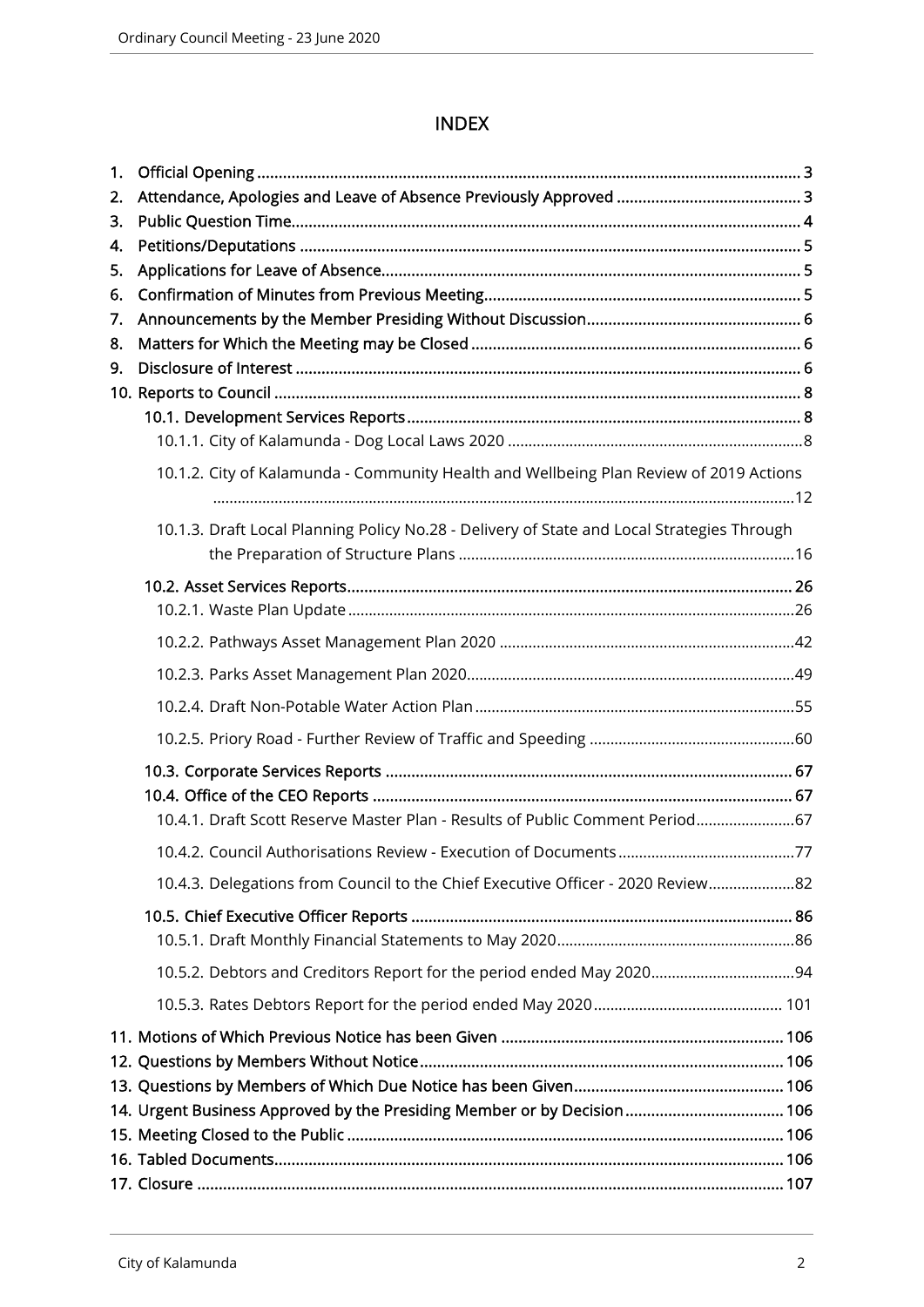## 1. Official Opening

The Presiding Member opened the meeting at 6:30pm and welcomed Councillors, Staff and Members of the Public Gallery. The Presiding Member also acknowledged the Traditional Owners of the land on which we meet the Whadjuk Noongar people.

## 2. Attendance, Apologies and Leave of Absence Previously Approved

## **Councillors**

South East Ward John Giardina Geoff Stallard South West Ward Lesley Boyd Mary Cannon North West Ward

Sue Bilich Lisa Cooper Dylan O'Connor

# North Ward

Cameron Blair Kathy Ritchie Margaret Thomas JP (Mayor) Presiding Member

# Members of Staff

Chief Executive Officer

Rhonda Hardy

# Executive Team

Gary Ticehurst - Director Corporate Services Brett Jackson - Director Asset Services Peter Varelis - Director Development Services

## Management Team

Alida Ferriera - Manager Financial Services Darren Jones - Manager Community Development Nicole O'Neill - Manager Customer & Public Relations James Wickens - Manager Environmental Health & Community Safety Administration Support

Darrell Forrest - Governance Advisor Cam Jones - IT Coordinator Donna McPherson - Executive Assistant to the CEO

## Members of the Public 7

Members of the Press Nil.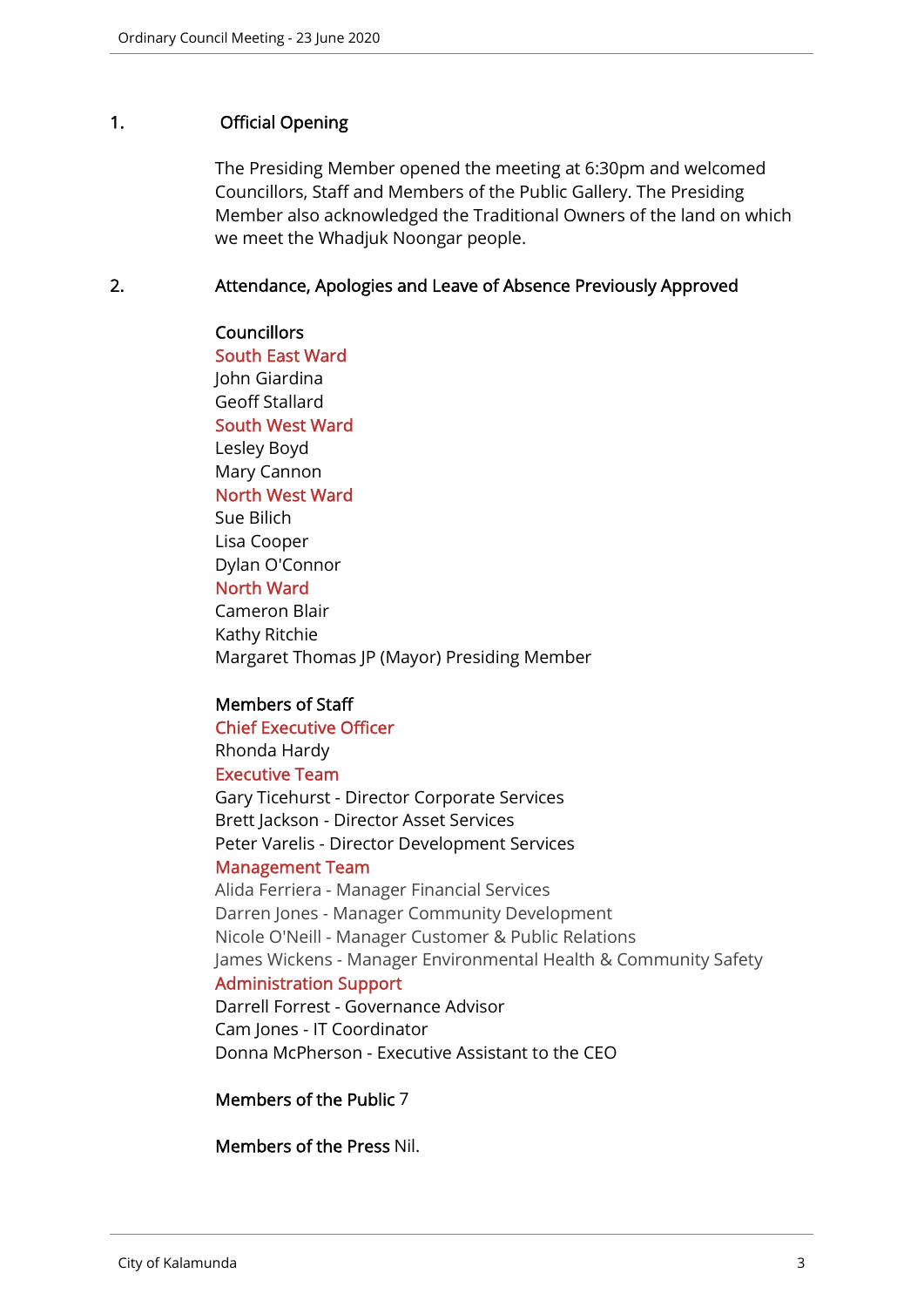# Apologies

Cr Janelle Sewell Cr Brooke O'Donnell

# Leave of Absence Previously Approved

# 3. Public Question Time

A period of not less than 15 minutes is provided to allow questions from the gallery on matters relating to the functions of Council. For the purposes of Minuting, these questions and answers will be summarised.

# 3.1 Mr Peter Forrest, Kalamunda

All questions in relation to Item 10.1.3 – Draft Local Planning Policy No.28 - Delivery of State and Local Strategies Through the Preparation of Structure Plans. All responses by the Director Development Services.

- Q1. Why would Councillors agree to advertising something like this that contains controversial detail when you are aware the State Government is forecasting major changes to the overall planning system? At this moment in time it is not known what these changes involve.
- A1. Local governments and State governments are forever planning, planning never stops. If the City were to wait for the review of the planning system to be complete, policies would never be prepared as the system is forever evolving. The policy before Council is able to be reviewed should significant changes in the system occur and has account for and regard to the planning framework at this point in time.
- Q2. Is the time appropriate when this LPP28 is based on the State Government North East Sub-Regional Framework which content is to be overhauled with the changes to the WA planning system.
- A2. The City has been informally advised that the North East Sub-Regional Framework will be reviewed but there have been no timeframes provided and, in that context, it would not be appropriate to defer this policy for that reason alone.
- Q3. In relation to financial considerations reported in the City paper there is an admission that activity centre plans can cost in excess of \$200,000. Why would council support more of these being prepared, under current staff guidance, when the Kalamunda Town Centre Activity Centre Plan cost well in excess of that figure, but in the view of the local community it was and is a total disaster despite council being persuaded at its March OCM, without public present at the time, to pass it forward to the WA Planning Commission as an approved plan.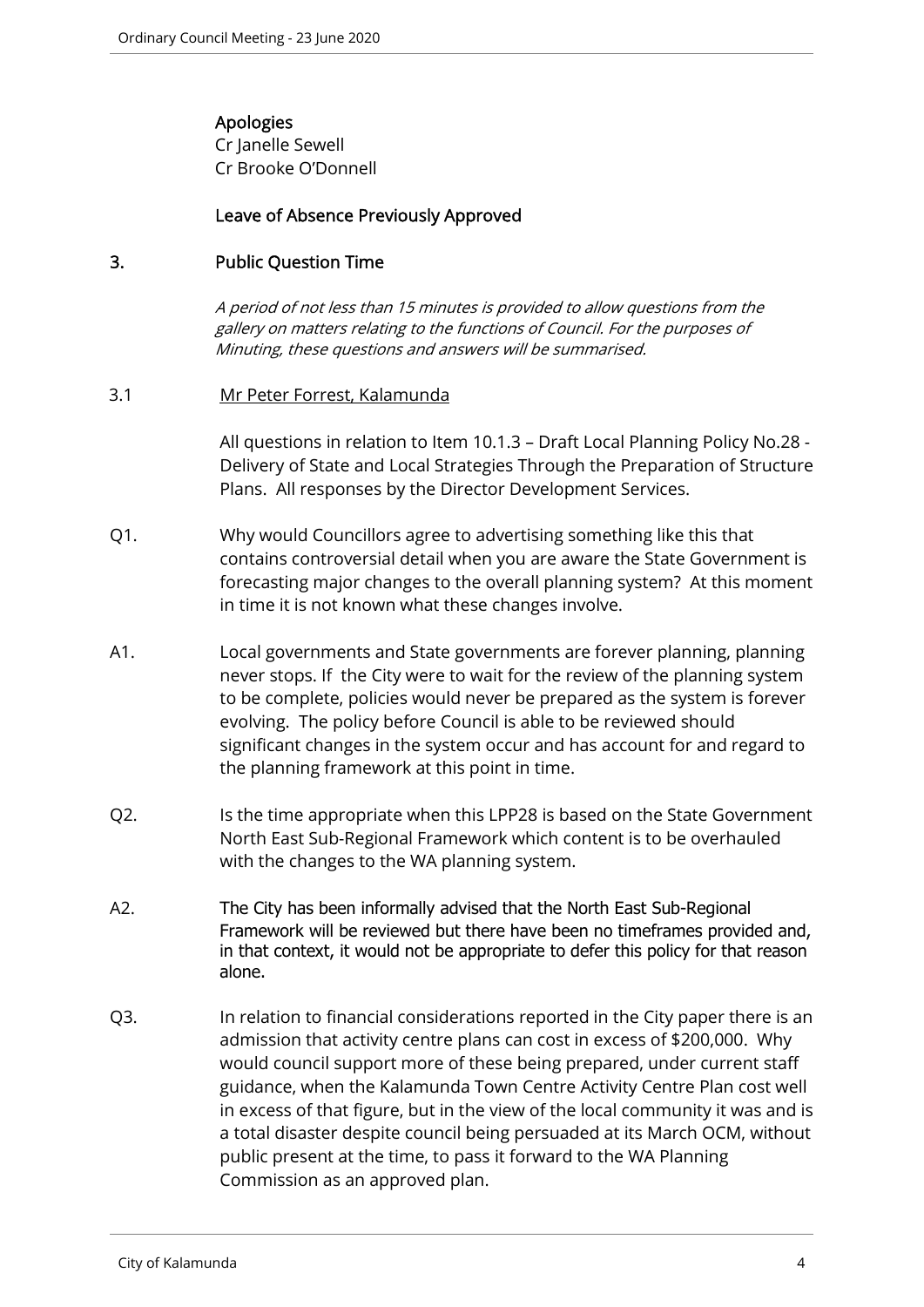A3. Activity Centre Plans are statutory requirements under the State Planning Framework. Kalamunda and Forrestfield are District Centres and, under the State Planning Policy requirements, require Activity Centre Plans to be prepared for them.

## 4. Petitions/Deputations

4.1 A deputation was received from Ms Maria English regarding Item 10.2.5. Priory Road - Further Review of Traffic and Speeding. Ms English spoke in favour of the Recommendation.

## 5. Applications for Leave of Absence

## RESOLVED OCM 89/2020

- 5.1 That Cr Lisa Cooper be granted leave of absence for the period 19 July to 25 July 2020.
- 5.2 That Cr Margaret Thomas be granted leave of absence for the period 29 July to 10 August 2020.

Moved: Cr Sue Bilich

- Seconded: Cr Cameron Blair
- Vote: CARRIED UNANIMOUSLY (10/0)
- 6. Confirmation of Minutes from Previous Meeting

## 6.1 RESOLVED OCM 90/2020

That the Minutes of the Special Council Meeting held on 19 May 2020, with the addition of the following reason for the amendment to the Officer Recommendation:

Condition a) modified from 480 patrons and staff to 350 patrons and staff per day with a maximum of 200 at any one time.

The reason for this modification: To reduce the scale of the development.

Additional Condition z) included as follows *Prior to the commencement* of works, a Fencing Plan shall be submitted to the satisfaction of the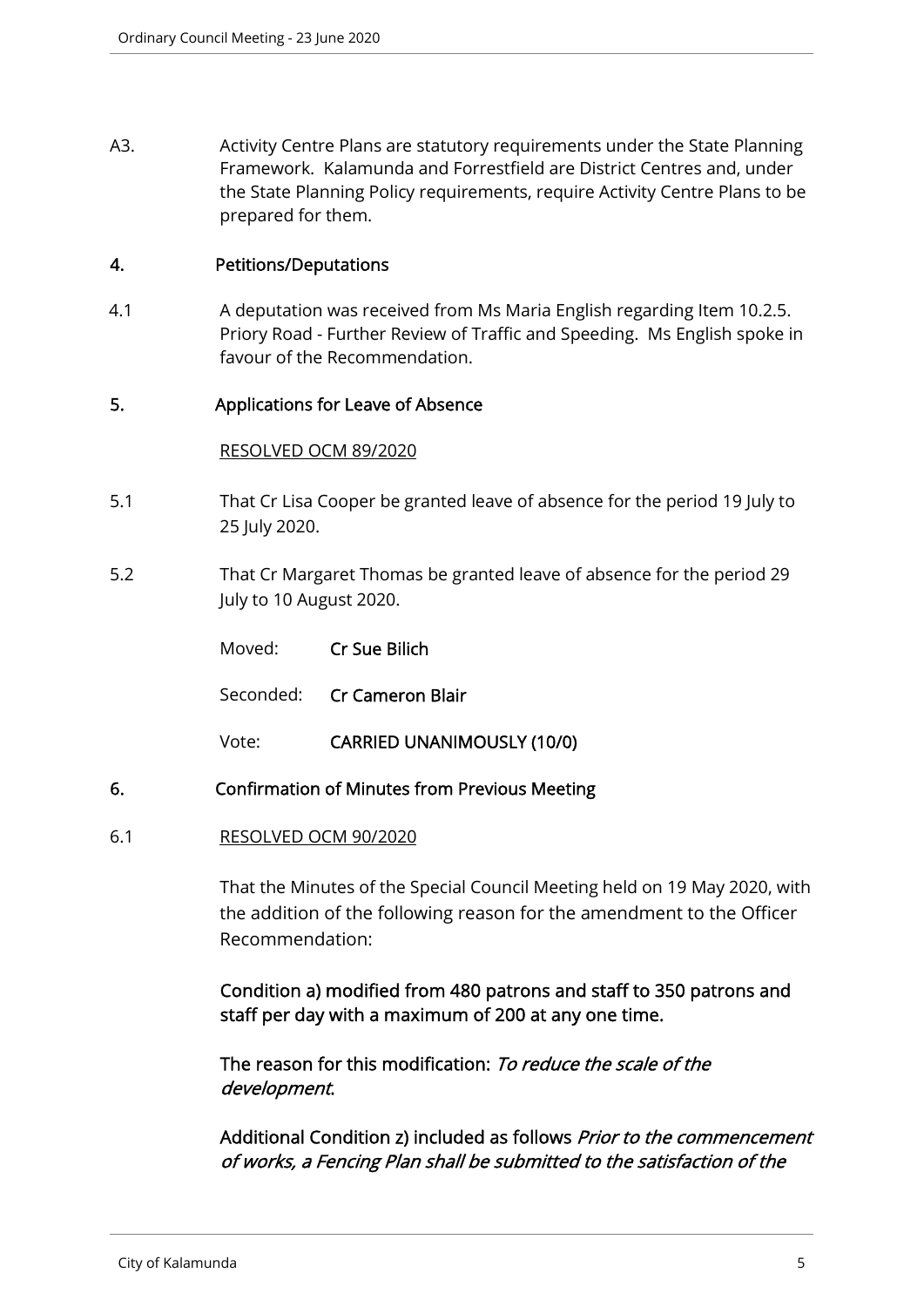City of Kalamunda and thereafter implemented for the duration of the development. The Fencing Plan shall contain details including height, location and materiality for safety purposes.

# The reason for the additional condition: Is to improve safety between the surrounding properties.

are confirmed as a true and accurate record of the proceedings.

- Moved: Cr Cameron Blair
- Seconded: Cr John Giardina
- Vote: CARRIED UNANIMOUSLY (10/0)

# 6.2 RESOLVED OCM 91/2020

That the Minutes of the Ordinary Council Meeting held on 26 May 2020, as published and circulated, are confirmed as a true and accurate record of the proceedings.

| Moved: | Cr Kathy Ritchie                  |
|--------|-----------------------------------|
|        | Seconded: Cr Cameron Blair        |
| Vote:  | <b>CARRIED UNANIMOUSLY (10/0)</b> |

# 7. Announcements by the Member Presiding Without Discussion

7.1 Nil.

# 8. Matters for Which the Meeting may be Closed

- 8.1 Item 10.4.1 Draft Scott Reserve Master Plan Results of Public Comment Period- Confidential Attachment - Reason for Confidentiality: Local Government Act 1995 (WA) Section 5.23 (2) (b) - "the personal affairs of any person."
- 9. Disclosure of Interest

# 9.1. Disclosure of Financial and Proximity Interests

a) Members must disclose the nature of their interest in matters to be discussed at the meeting. (Section 5.56 of the Local Government Act 1995.)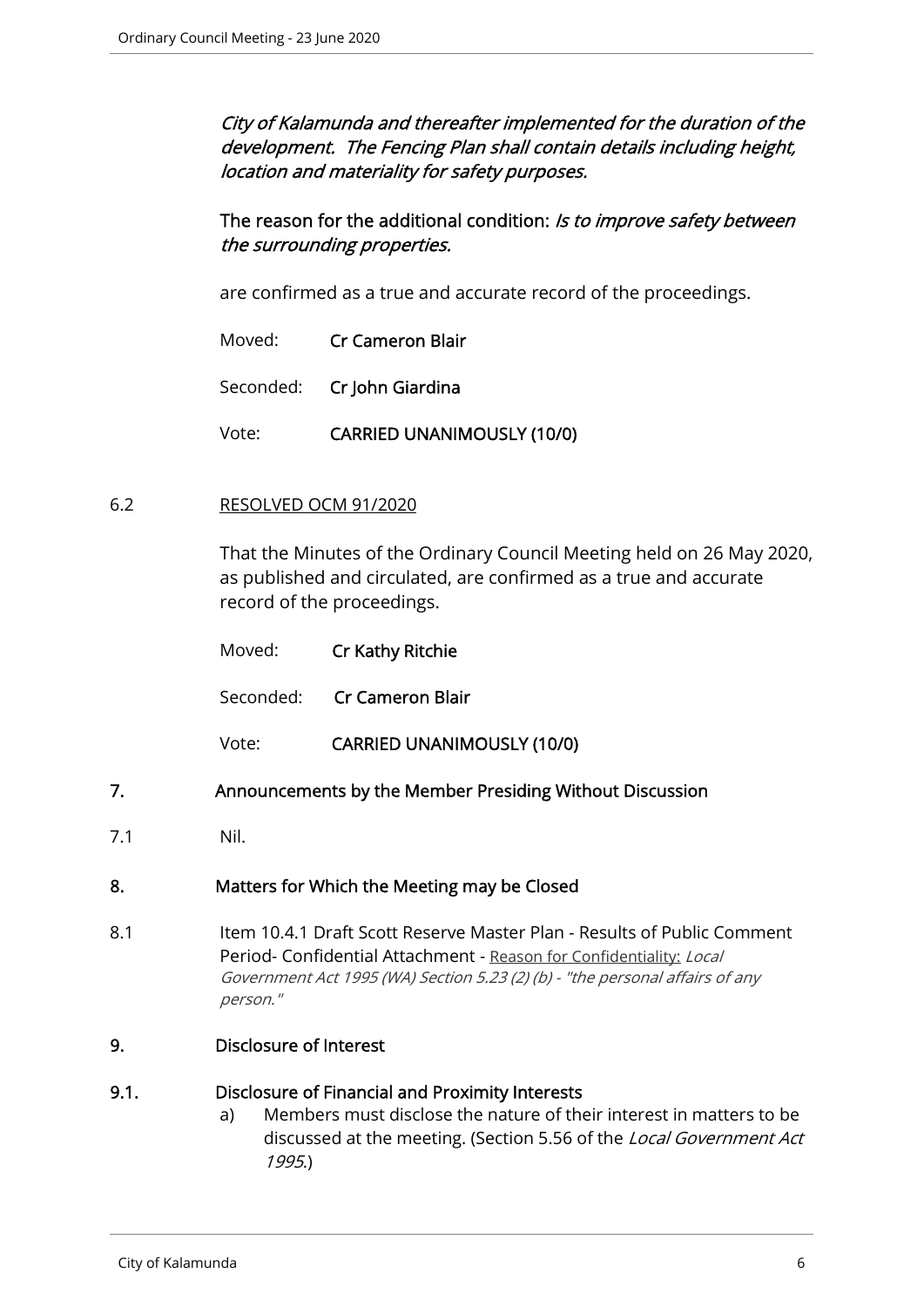- b) Employees must disclose the nature of their interest in reports or advice when giving the report or advice to the meeting. (Section 5.70 of the Local Government Act 1995.)
- 9.1.1 Nil.

# 9.2. Disclosure of Interest Affecting Impartiality

- a) Members and staff must disclose their interest in matters to be discussed at the meeting in respect of which the member or employee had given or will give advice.
- 9.2.1 Nil.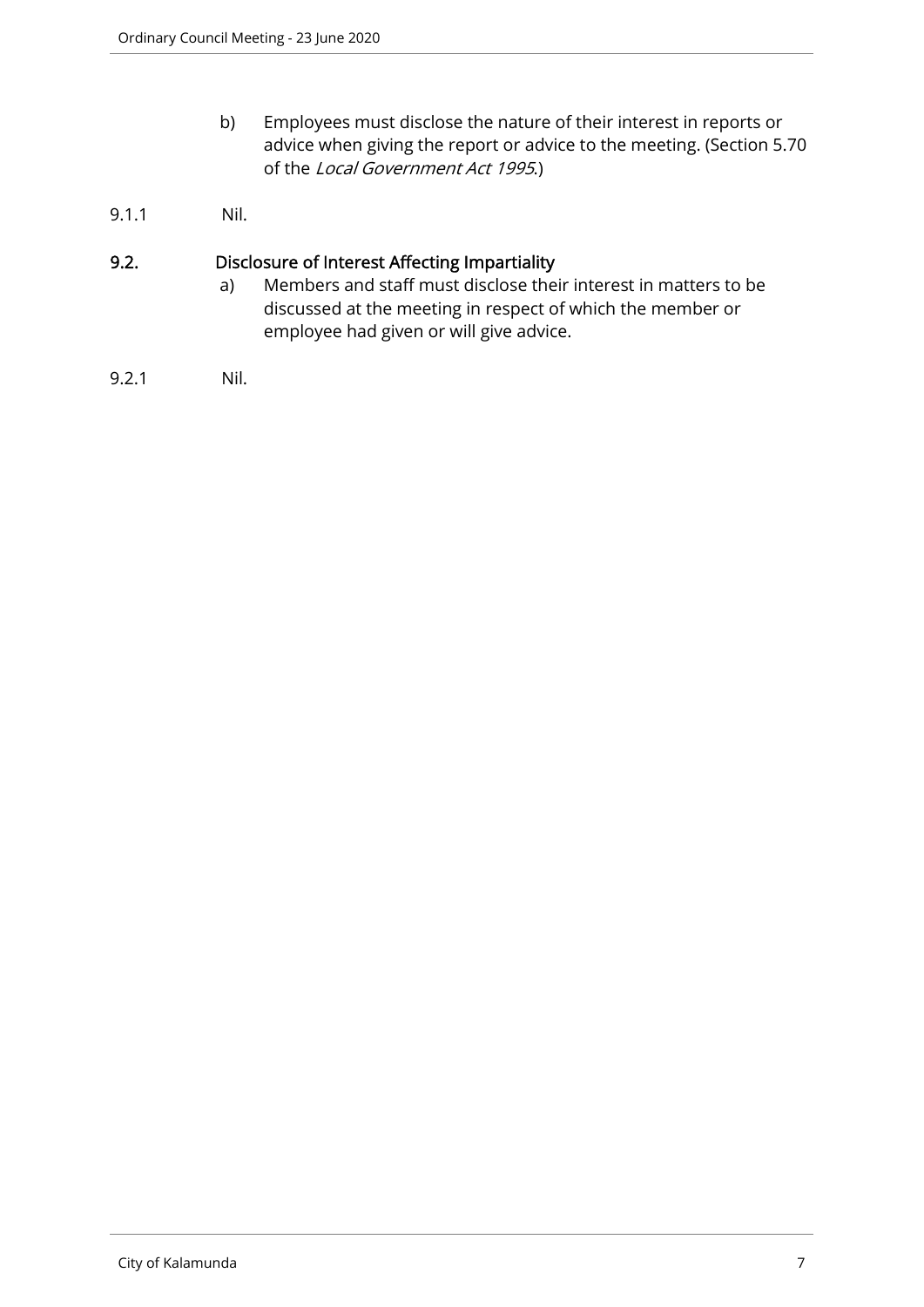# 10. Reports to Council

# 10.1. Development Services Reports

# 10.1.1. City of Kalamunda - Dog Local Laws 2020

#### Declaration of financial / conflict of interests to be recorded prior to dealing with each item.

| Previous             | OCM 50/2010                                                         |
|----------------------|---------------------------------------------------------------------|
| Items                |                                                                     |
| Directorate          | Development Services                                                |
| <b>Business Unit</b> | Environmental Health and Community Safety Services                  |
| File Reference       | Nil                                                                 |
| Applicant            | N/A                                                                 |
| Owner                | City of Kalamunda                                                   |
| Attachments          | City of Kalamunda Dog Local Law 2020 [10.1.1.1 - 23<br>1.<br>pages] |
|                      | Summary of Changes to Dogs Local Law 2010<br>2.                     |
|                      | $[10.1.1.2 - 11 \text{ pages}]$                                     |

# TYPE OF REPORT

|   | Advocacy    | When Council is advocating on behalf of the community to<br>another level of government/body/agency                                                                                                                                                                                                                                                                                                                                |
|---|-------------|------------------------------------------------------------------------------------------------------------------------------------------------------------------------------------------------------------------------------------------------------------------------------------------------------------------------------------------------------------------------------------------------------------------------------------|
|   | Executive   | When Council is undertaking its substantive role of direction<br>setting and oversight (e.g. accepting tenders, adopting plans<br>and budgets                                                                                                                                                                                                                                                                                      |
|   | Information | For Council to note                                                                                                                                                                                                                                                                                                                                                                                                                |
| ☑ | Legislative | Includes adopting Local Laws, Town Planning Schemes and<br>Policies. When Council determines a matter that directly<br>impacts a person's rights and interests where the principles of<br>natural justice apply. Examples include town planning<br>applications, building licences, other permits or licences<br>issued under other Legislation or matters that could be<br>subject to appeal to the State Administrative Tribunal |

## STRATEGIC PLANNING ALIGNMENT

Kalamunda Advancing Strategic Community Plan to 2027

## Priority 4: Kalamunda Leads

Objective 4.1 - To provide leadership through transparent governance. Strategy 4.1.1 - Provide good governance.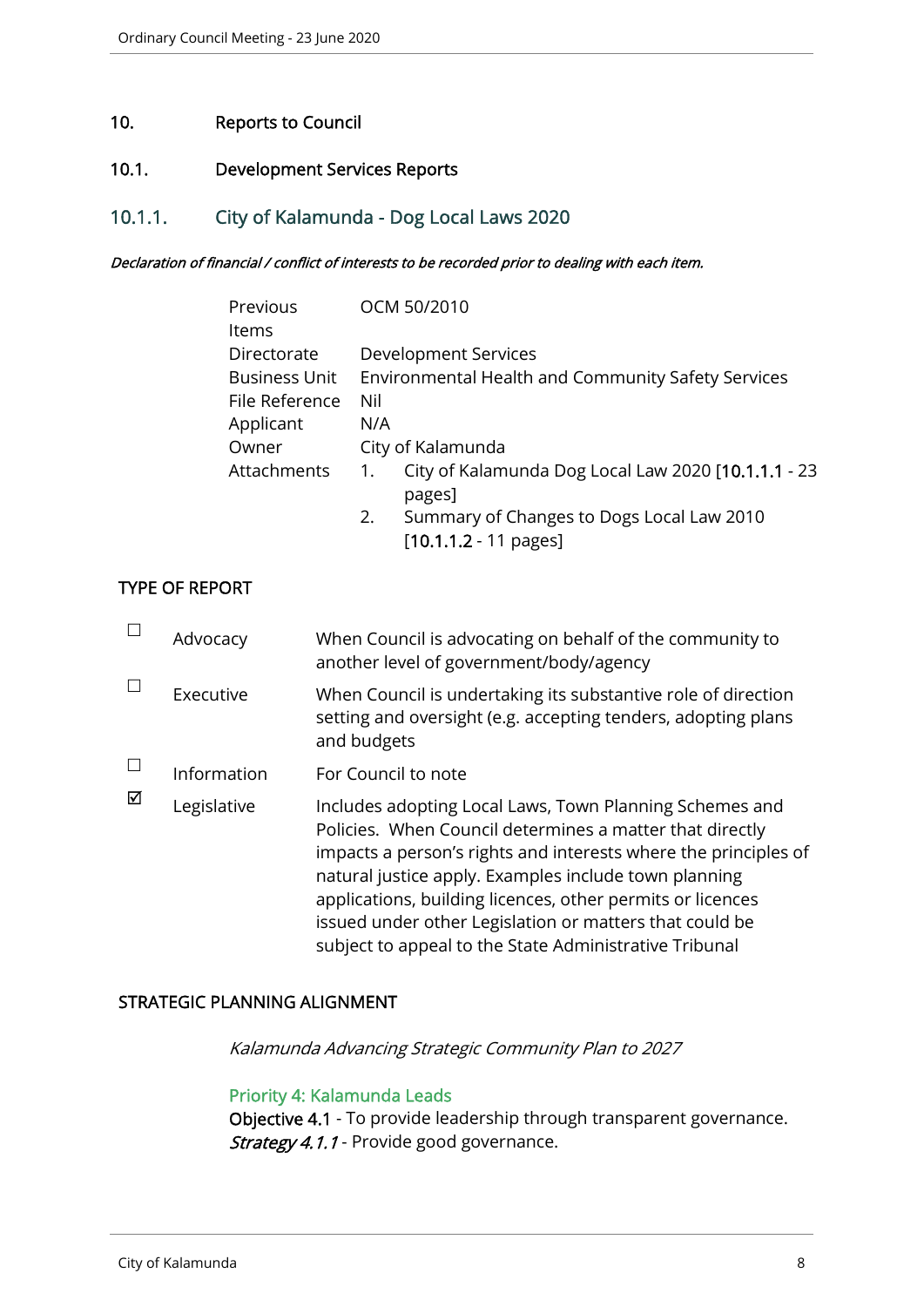# EXECUTIVE SUMMARY

- 1. The purpose of this report is for Council to consider proposed new City of Kalamunda (The City) Dogs Local Laws.
- 2. The provisions of the Local Government Act 1995 (the Act) require local governments to review local laws every eight (8) years. The current local laws were gazetted in 2010 and are due for review.
- 3. It is recommended the draft City of Kalamunda Dogs Local Law 2020 be adopted for the purpose of seeking public comment.

## **BACKGROUND**

- 4. The review has been undertaken to ensure compliance with the requirements of Section 3.16 of the Act to review local laws every eight years.
- 5. The City's review has identified amendments to improve the local law.

# DETAILS AND ANALYSIS

- 6. The draft local law has been updated to reflect a more modern approach and current local government standards that align with recent amendments made to the Dog Act 1976.
- 7. Key changes to the current local law are:
	- a) Additional definitions and all definitions consolidated into clause 1.5.
	- b) Added five additional clauses to Part 3 to provide clarity with respect to applications for the keeping of additional dogs.
	- c) Amended clauses 5.1 and 5.2 to reflect changes to the Dog Act 1976 that now provides local government can designate Dog Exercise Areas and Prohibited areas by resolution of the Council.
	- d) Updated Prescribed Offences and Modified Penalties to reflect current practice.
	- e) General wording changes to update and modernise the local law.
- 8. A complete summary of the changes is detailed in Attachment 2.

## APPLICABLE LAW

9. Dog Act 1976 and Local Government Act 1995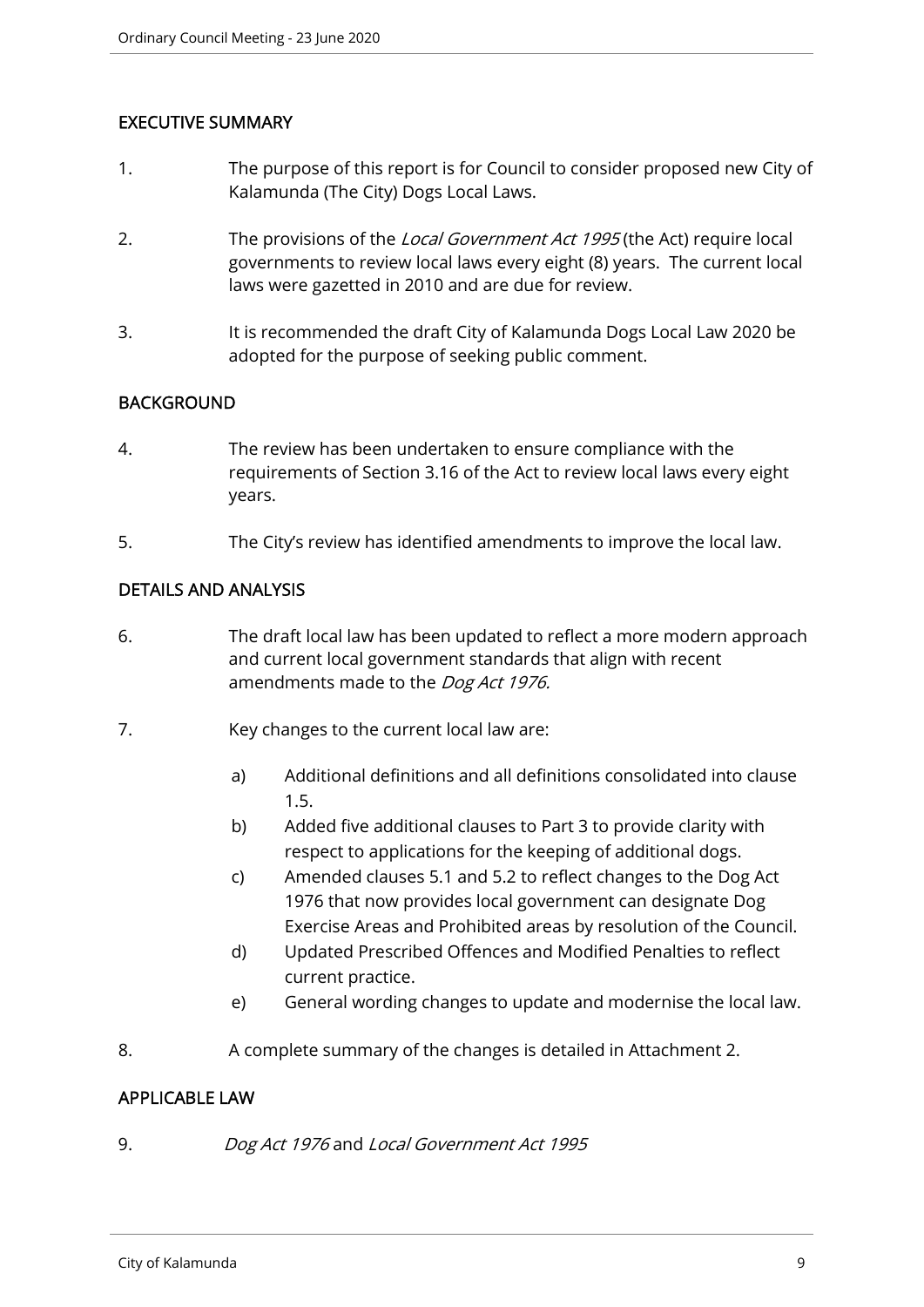# APPLICABLE POLICY

10. None.

## STAKEHOLDER ENGAGEMENT

- 11. The proposed new local law has been considered by the relevant Business Units and endorsed.
- 12. Community consultation will be undertaken through seeking public submissions of the proposed local law as required by the Act.

## FINANCIAL CONSIDERATIONS

13. The cost for advertising will be met from the current operating budget.

## **SUSTAINABILITY**

14. Nil

## RISK MANAGEMENT

15. Risk: If the proposed local law is not reviewed within the required time frames, the City may be non-compliant. Compliance risk if the proposed local law is not reviewed within required time frames. Consequence Likelihood Rating Moderate | Unlikely | Medium Action/Strategy Ensure Council is aware that the legislation requires a review of local laws every eight years.

# CONCLUSION

16. The draft local law incorporates provisions to reflect changes to the *Dog* Act 1976 and meet the current operational requirements of the City.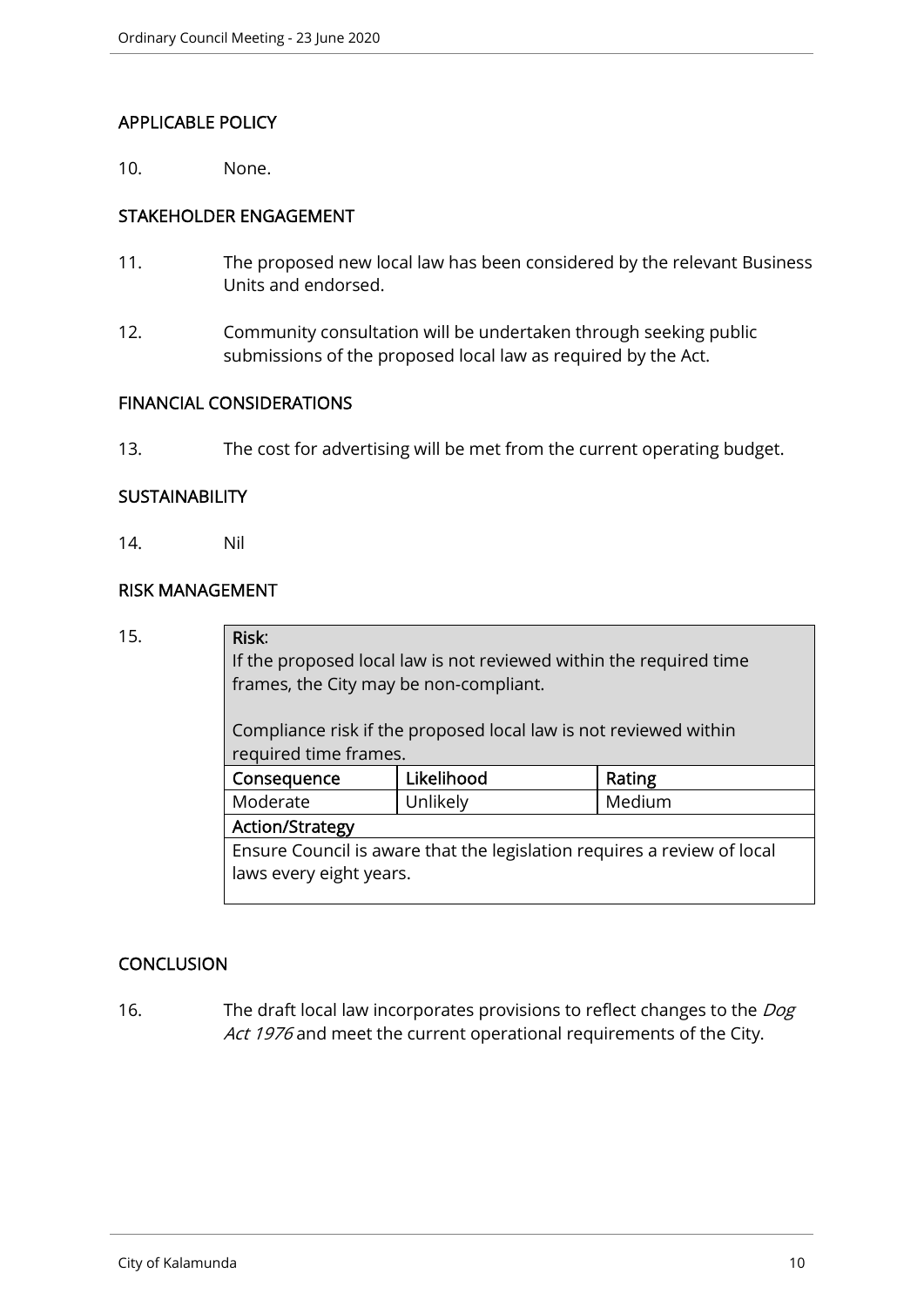# Voting Requirements: Simple Majority

## RESOLVED OCM 92/2020

## That Council:

1. GIVES local public notification that Council proposes to make a new local law, the City of Kalamunda Dogs Local Law 2020 (Attachment 1).

# 2. NOTES that:

- (a) The purpose of the proposed local law is to make provisions about the impounding of dogs, to control the number of dogs that can be kept on premises, the manner of keeping those dogs and to prescribe areas in which dogs are prohibited and dog exercise areas. and
- (b) The effect of the proposed local law is to extend the controls over dogs which exist under the *Dog Act 1976.*
- Moved: Cr Geoff Stallard
- Seconded: Cr Cameron Blair
- Vote: CARRIED UNANIMOUSLY (10/0)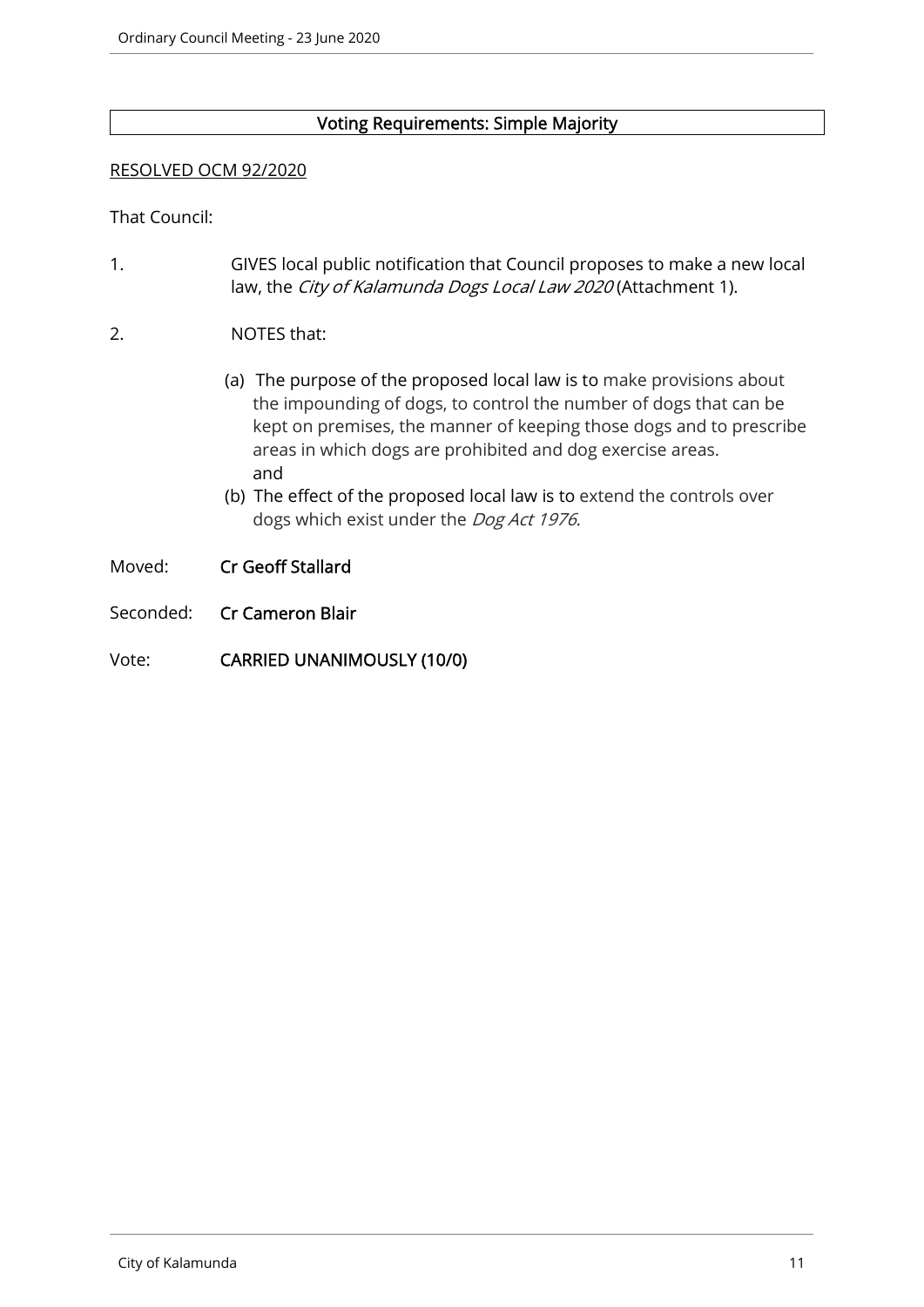# 10.1.2. City of Kalamunda - Community Health and Wellbeing Plan Review of 2019 Actions

#### Declaration of financial / conflict of interests to be recorded prior to dealing with each item.

| Previous                               |     |                                                      |
|----------------------------------------|-----|------------------------------------------------------|
| Items                                  |     |                                                      |
| Directorate                            |     | <b>Development Services</b>                          |
| <b>Business Unit</b><br>File Reference |     | <b>Environmental Health</b>                          |
| Applicant                              | N/A |                                                      |
| Owner                                  | N/A |                                                      |
| Attachments                            | 1.  | City of Kalamunda Community Health and               |
|                                        |     | Wellbeing Plan Review of 2019 Actions [10.1.2.1 - 27 |
|                                        |     | pages]                                               |
|                                        | 2.  | City of Kalamunda - Community Health and             |
|                                        |     | Wellbeing Plan 2018-2022 [10.1.2.2 - 24 pages]       |

## TYPE OF REPORT

|   | Advocacy    | When Council is advocating on behalf of the community to<br>another level of government/body/agency                                                                                                                                                                                                                                                                                                                                |
|---|-------------|------------------------------------------------------------------------------------------------------------------------------------------------------------------------------------------------------------------------------------------------------------------------------------------------------------------------------------------------------------------------------------------------------------------------------------|
|   | Executive   | When Council is undertaking is substantive role of direction<br>setting and oversight (e.g. accepting tenders, adopting plans<br>and budgets                                                                                                                                                                                                                                                                                       |
| ☑ | Information | For Council to note                                                                                                                                                                                                                                                                                                                                                                                                                |
|   | Legislative | Includes adopting Local Laws, Town Planning Schemes and<br>Policies. When Council determines a matter that directly<br>impacts a person's rights and interests where the principles of<br>natural justice apply. Examples include town planning<br>applications, building licences, other permits or licences<br>issued under other Legislation or matters that could be<br>subject to appeal to the State Administrative Tribunal |

# STRATEGIC PLANNING ALIGNMENT

Kalamunda Advancing Strategic Community Plan to 2027

## Priority 1: Kalamunda Cares and Interacts

Objective 1.2 - To provide a safe and healthy environment for community to enjoy.

**Strategy 1.2.2** - Advocate and promote healthy lifestyle choices by encouraging the community to become more physically active.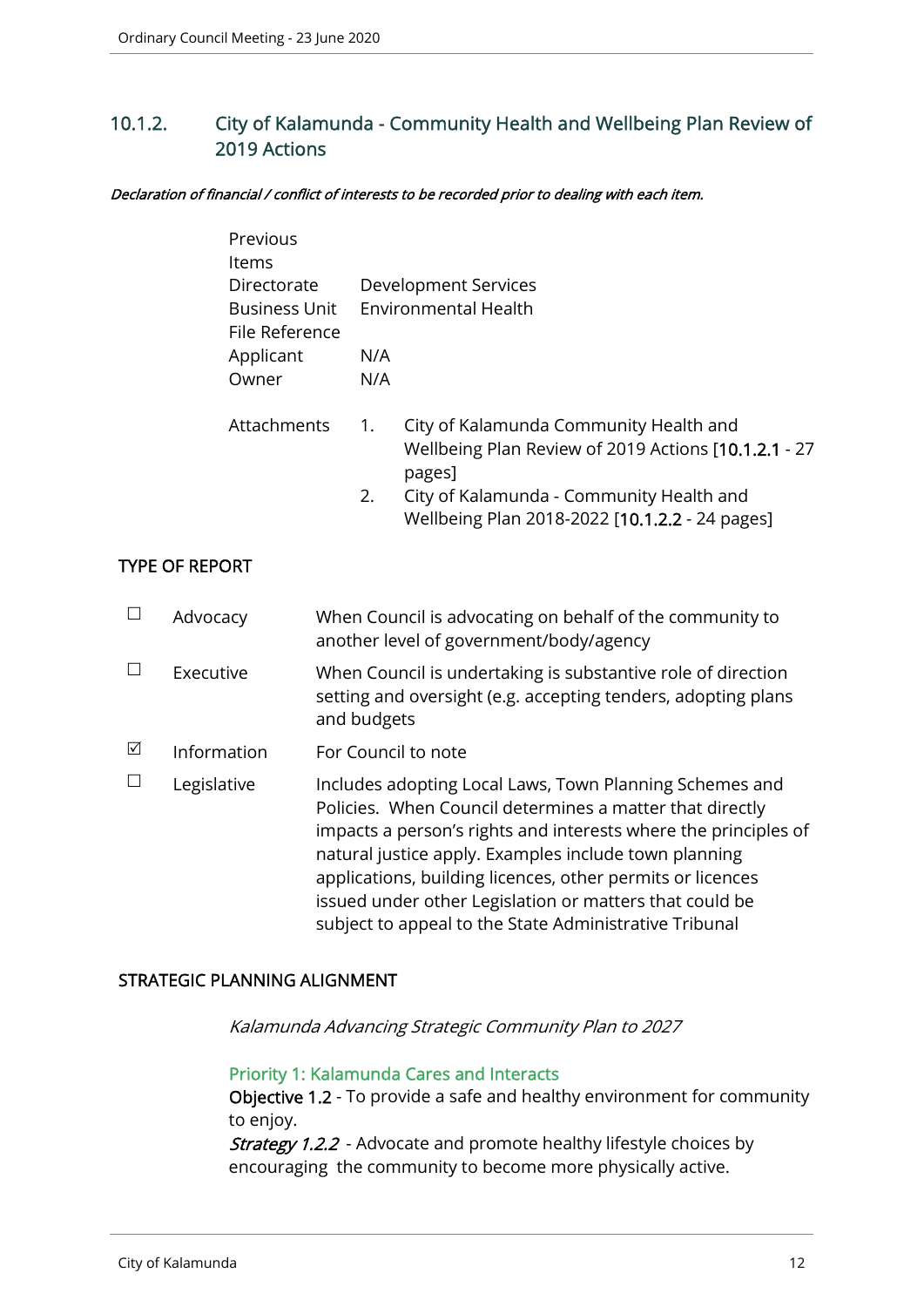Strategy - 1.2.1 Facilitate a safe community environment.

# EXECUTIVE SUMMARY

- 1. The purpose of this report is for Council to note the Community Health and Wellbeing Plan Review of the 2019 Actions.
- 2. The Community Health and Wellbeing Plan 2018-2022 is the City of Kalamunda's (the City) plan for improving the Health and Wellbeing of its residents (Attachment 2).
- 3. This review (Attachment 1) showcases the achievements made to date and reports the progress against each action within the Plan.

# **BACKGROUND**

- 4. The Community Health and Wellbeing Plan 2018-2022 is the City's public health plan for improving the health and wellbeing of its residents.
- 5. Public Health Planning will become a legislated requirement once the Public Health Act 2016 is fully implemented.
- 6. Council adopted the Plan in December 2018 to support the approach of getting ahead of the legislative requirement and community health and wellbeing.
- 7. The Plan requires an annual review to be reported to Council every 12 months, this will become a legislative requirement once the Public Health Act 2016 is fully implemented.
- 8. Health statistics show that the City's residents compare favourably with state averages however, state averages are poor.

# DETAILS AND ANALYSIS

- 9. The Plan comprises of 61 individual actions with 40 being a continuation of existing measures and 21 being new initiatives. Of the 21 new initiatives 9 were due to be delivered in 2019.
- 10. All ongoing actions and new initiatives for 2019 were successfully implemented.
- 11. Highlights for 2019 include establishing the City's first Park Run, increasing health messaging on social media platforms, implementation of the City's 2019 events programme and delivering all of the actions planned for 2019.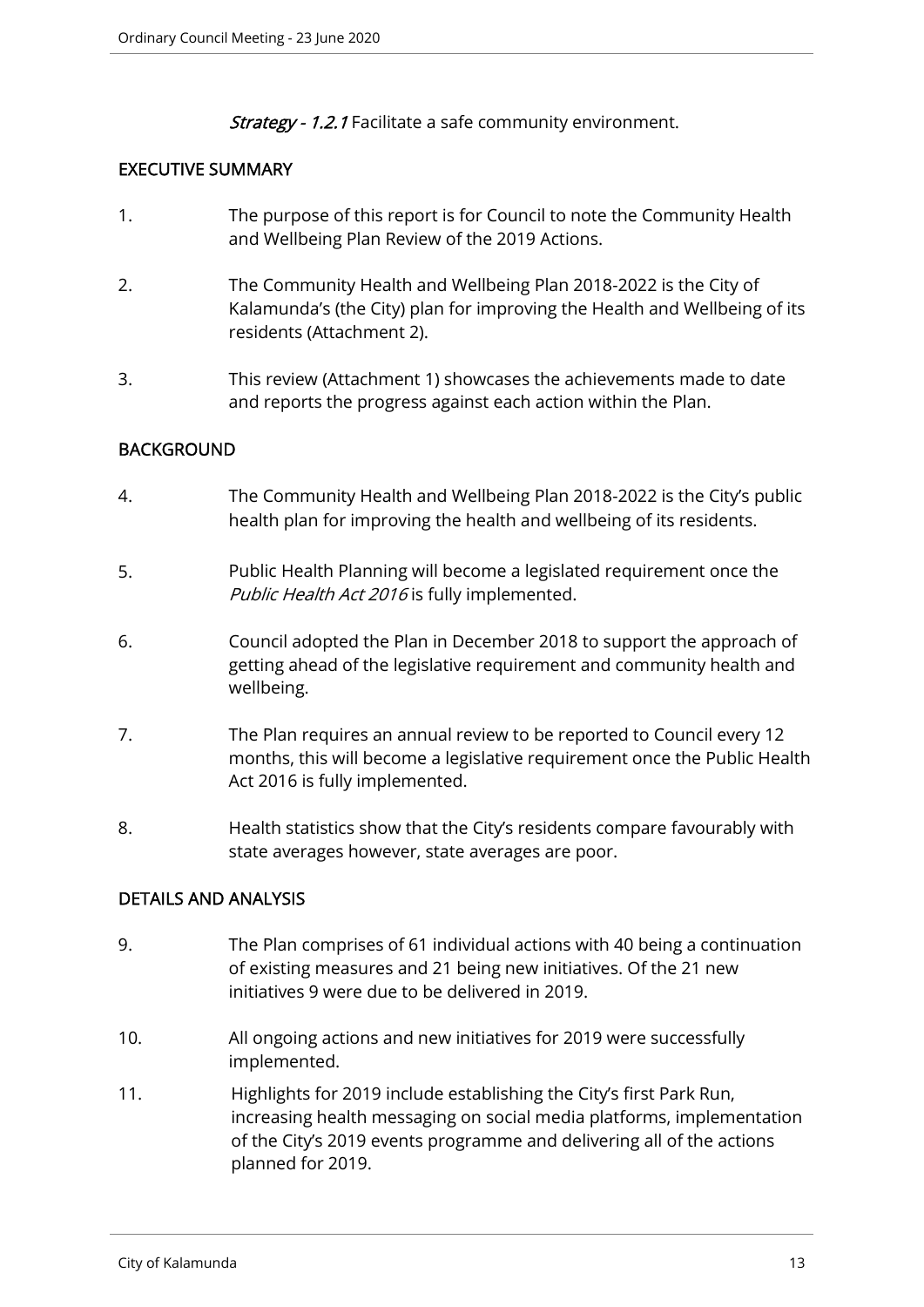# APPLICABLE LAW

12. Public Health Act 2016

## APPLICABLE POLICY

13.

# STAKEHOLDER ENGAGEMENT

14. All internal departments with actions within the Plan were consulted on their progress.

## FINANCIAL CONSIDERATIONS

15. Implementation of the Plan is undertaken using existing resources, no extra resources have been allocated to undertake actions from the Plan.

## **SUSTAINABILITY**

## Social Implications

16. The review identifies that the Plan is having an impact on the health and wellbeing of the community, which is considered a positive social impact.

## Economic Implications

17. There are no direct economic implications associated with this review.

# Environmental Implications

18. There are no direct environmental impactions associated with this review.

## RISK MANAGEMENT

| 19. | Risk: Health and well-being indicators negatively fall or increase within<br>the City of Kalamunda. |            |        |  |  |
|-----|-----------------------------------------------------------------------------------------------------|------------|--------|--|--|
|     | Consequence                                                                                         | Likelihood | Rating |  |  |
|     | Significant                                                                                         | Possible   | High   |  |  |
|     | <b>Action/Strategy</b>                                                                              |            |        |  |  |
|     | Continue to implement the health and wellbeing plan.                                                |            |        |  |  |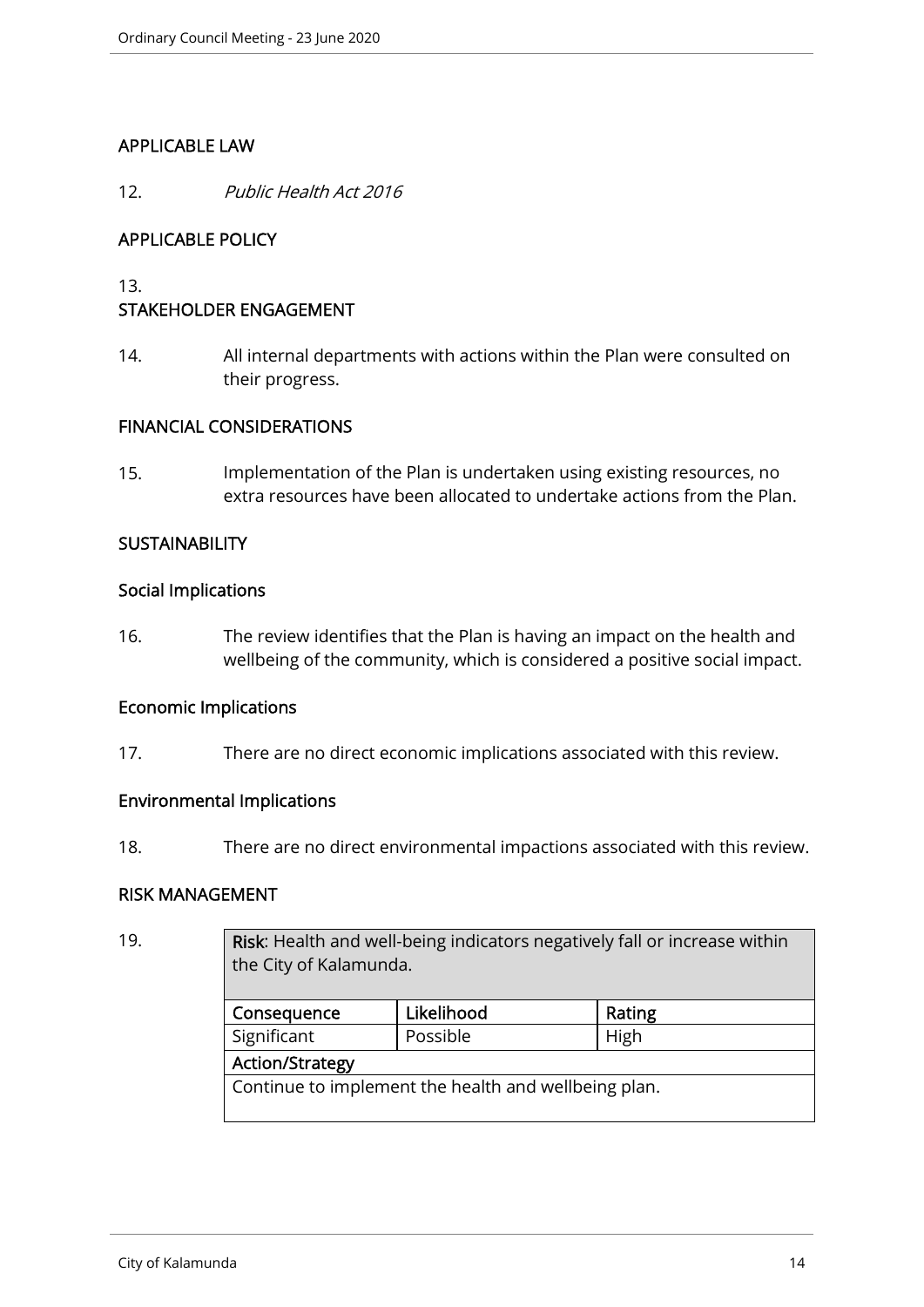# **CONCLUSION**

20. The Plan's implementation is on track with all the scheduled 2019 actions being delivered.

# Voting Requirements: Simple Majority

#### RESOLVED OCM 93/2020

That Council NOTE the Community Health and Wellbeing Plan Review of 2019 Actions.

Moved: Cr Lesley Boyd

Seconded: Cr Mary Cannon

Vote: CARRIED UNANIMOUSLY (10/0)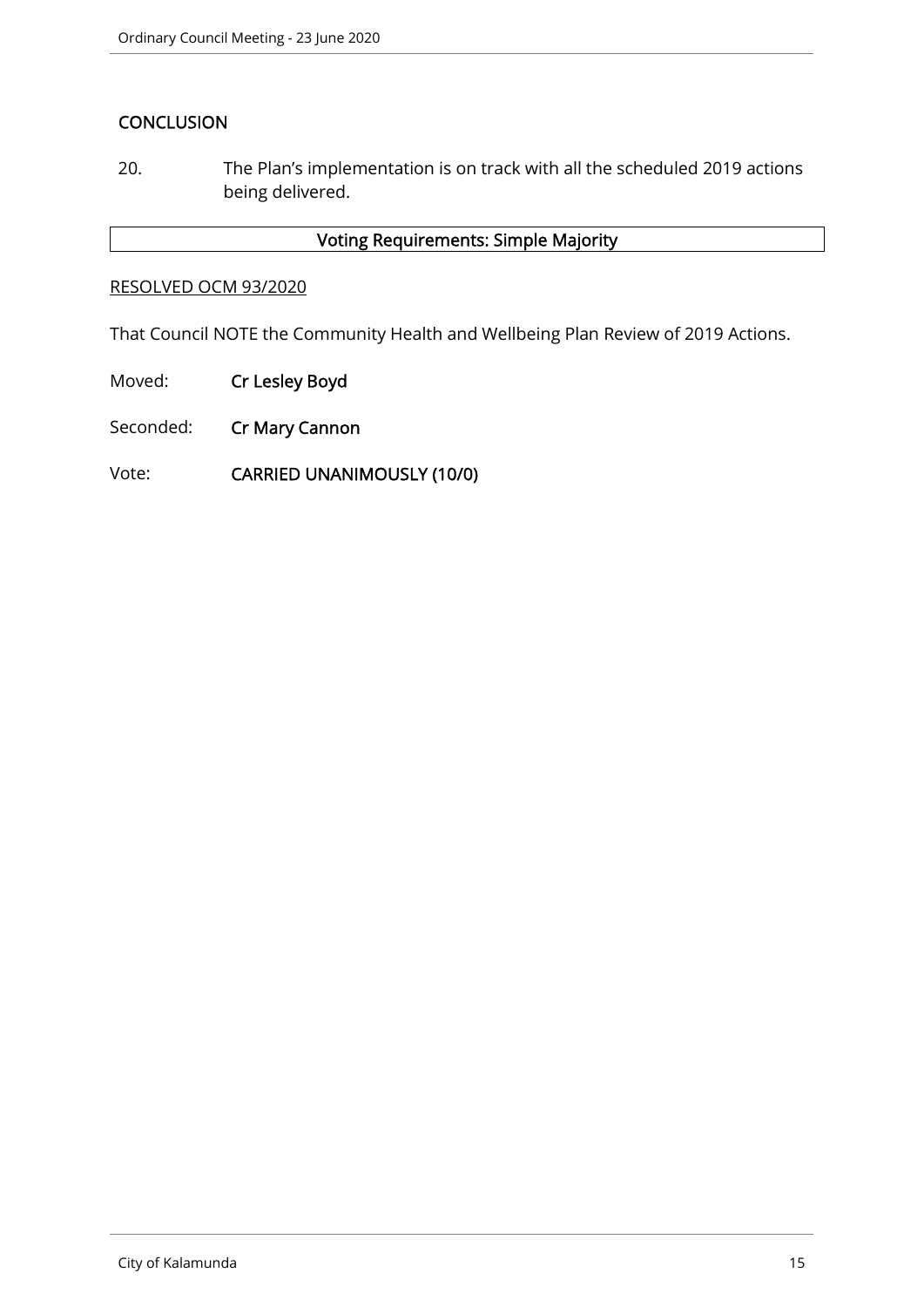# 10.1.3. Draft Local Planning Policy No.28 - Delivery of State and Local Strategies Through the Preparation of Structure Plans

#### Declaration of financial / conflict of interests to be recorded prior to dealing with each item.

| Previous Items       | Nil                                                                                                                                                 |
|----------------------|-----------------------------------------------------------------------------------------------------------------------------------------------------|
| Directorate          | Development Services                                                                                                                                |
| <b>Business Unit</b> | <b>Strategic Planning</b>                                                                                                                           |
| File Reference       | 4.00010304                                                                                                                                          |
| Applicant            | NА                                                                                                                                                  |
| Owner                | NA.                                                                                                                                                 |
| Attachments          | Draft Local Planning Policy 28 - Delivery of State and<br>1.<br>Local Strategies Through the Preparation of<br>Structure Plans [10.1.3.1 - 7 pages] |

# TYPE OF REPORT

|   | Advocacy    | When Council is advocating on behalf of the community to<br>another level of government/body/agency                                                                                                                                                                                                                                                                                                                                |
|---|-------------|------------------------------------------------------------------------------------------------------------------------------------------------------------------------------------------------------------------------------------------------------------------------------------------------------------------------------------------------------------------------------------------------------------------------------------|
|   | Executive   | When Council is undertaking its substantive role of direction<br>setting and oversight (e.g. accepting tenders, adopting plans<br>and budgets                                                                                                                                                                                                                                                                                      |
|   | Information | For Council to note                                                                                                                                                                                                                                                                                                                                                                                                                |
| ⊠ | Legislative | Includes adopting Local Laws, Town Planning Schemes and<br>Policies. When Council determines a matter that directly<br>impacts a person's rights and interests where the principles of<br>natural justice apply. Examples include town planning<br>applications, building licences, other permits or licences<br>issued under other Legislation or matters that could be<br>subject to appeal to the State Administrative Tribunal |

# STRATEGIC PLANNING ALIGNMENT

Kalamunda Advancing Strategic Community Plan to 2027

## Priority 3: Kalamunda Develops

Objective 3.1 - To plan for sustainable population growth. **Strategy 3.1.1** - Plan for diverse and sustainable housing, community facilities and industrial development to meet changing social and economic needs.

## Priority 3: Kalamunda Develops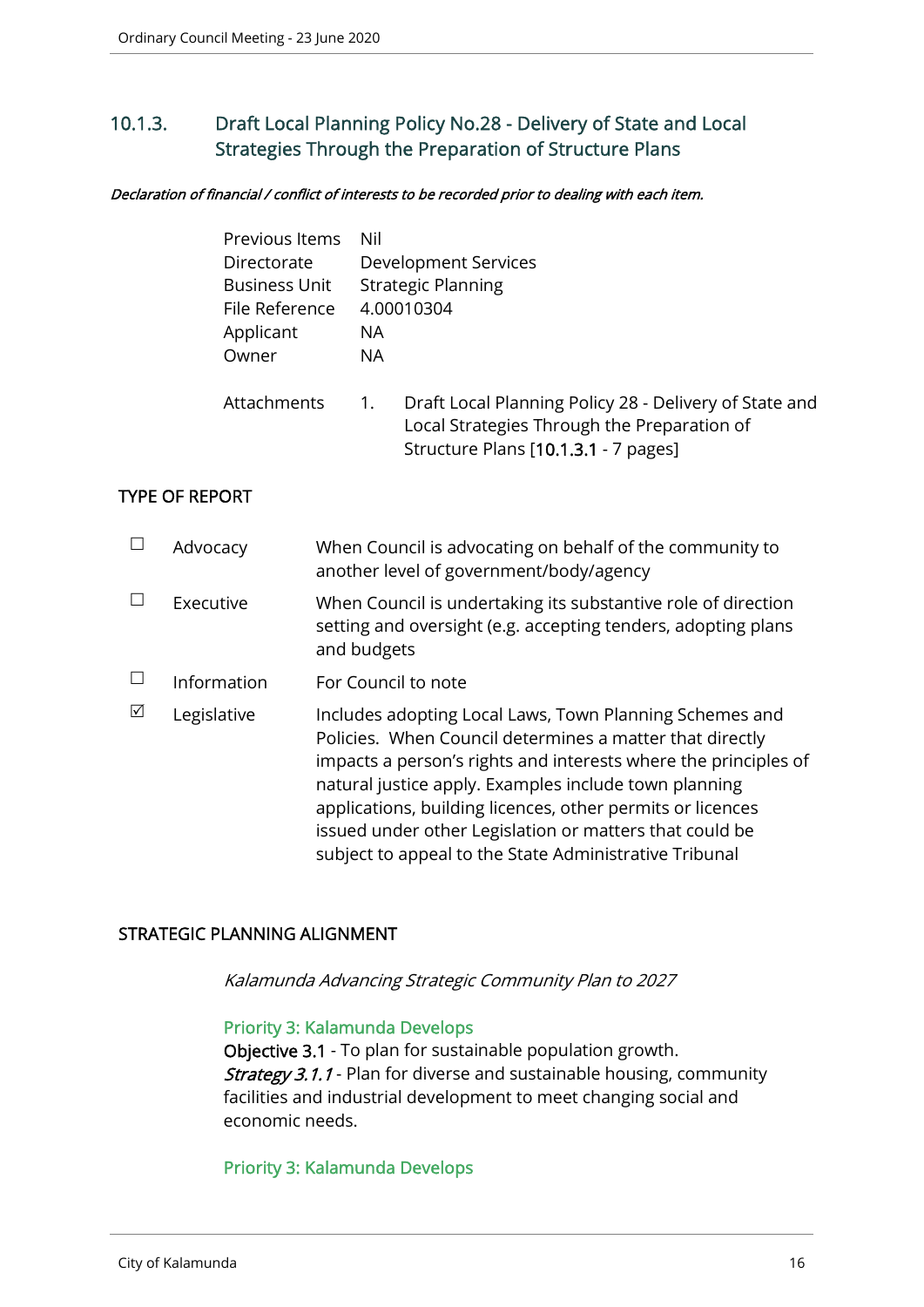Objective 3.3 - To develop and enhance the City's economy. **Strategy 3.3.1** - Facilitate and support the success and growth of industry and businesses.

# Priority 4: Kalamunda Leads

Objective 4.1 - To provide leadership through transparent governance. Strategy 4.1.1 - Provide good governance.

# EXECUTIVE SUMMARY

- 1. The purpose of this report is for Council to consider the adoption of Draft Local Planning Policy 28 – Delivery of State and Local Strategies through the Preparation of Structure Plans (LPP28) for the purpose of public advertising at Attachment 1.
- 2. The Policy will guide Council, the City of Kalamunda's (the City) officers and external stakeholders to identify the City's responsibilities for the preparation of structure plans in order to achieve the implementation of the State Government's North East Sub-Regional Framework (the Framework) and other strategic planning initiatives.
- 3. Council is recommended to adopt LPP28 for the purposes of public advertising.

# BACKGROUND

- 4. 'Structure Plans' are guiding documents that coordinate the development of areas of varying scales and can be supported by technical studies of varying detail. Structure Plans can be defined as:
	- a) District Structure Plans (DSPs);
	- b) Local Structure Plans (LSPs);
	- c) Activity Centre Plans (ACPs); or
	- d) Precinct Plans.
- 5. The City's role in the preparation of Structure Plans is usually as the regulator rather than the proponent. That is, a landowner/s submit a Structure Plan or Structure Plan amendments for the City's assessment.
- 6. The City, over the past decade, has prepared, or is in the process of preparing, a number of Structure Plans:
	- a) Forrestfield / High Wycombe Industrial Area Stage 1 LSP.
	- b) Forrestfield North DSP.
	- c) Forrestfield North Residential Precinct LSP.
	- d) Forrestfield North Transit Oriented Development LSP.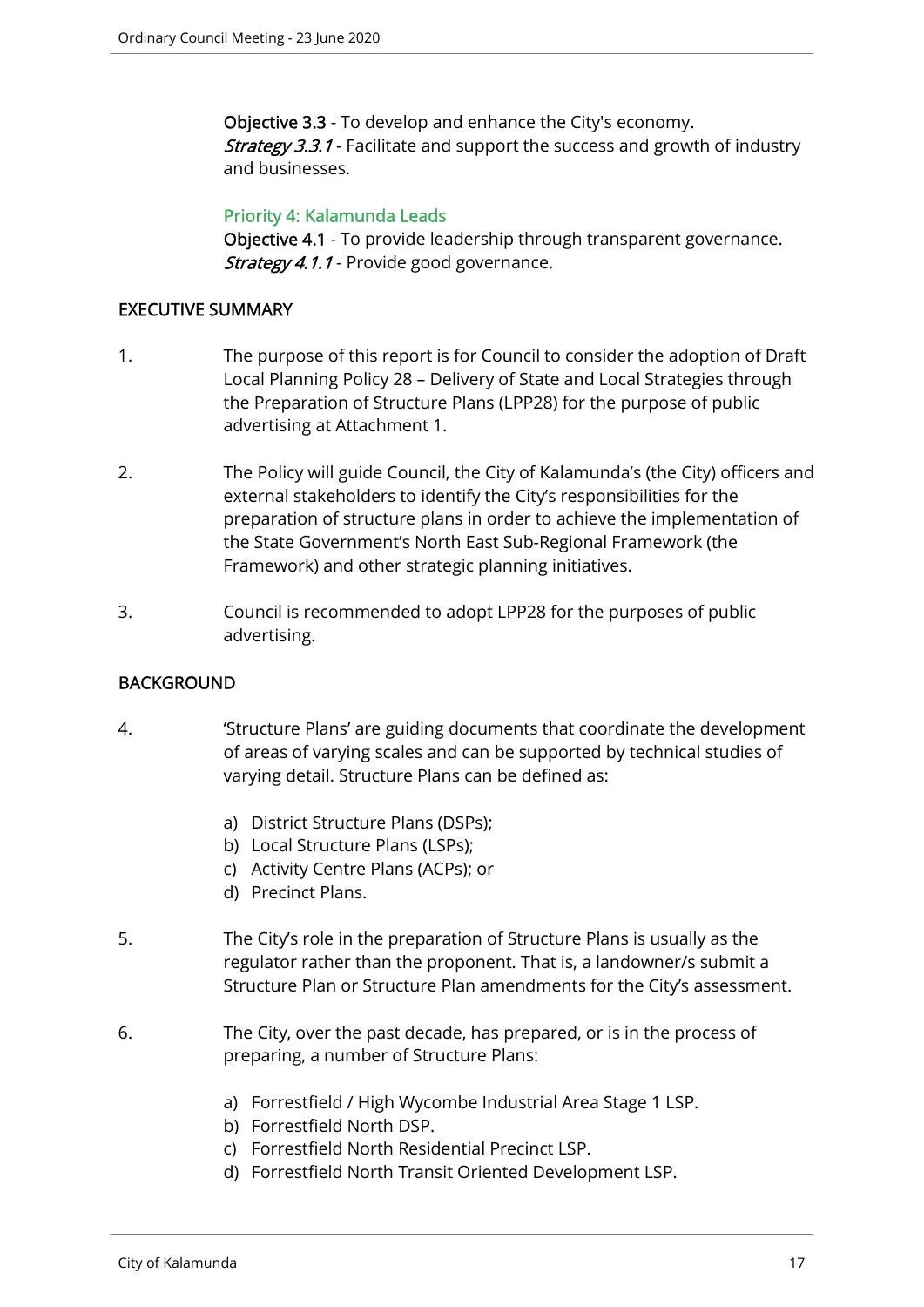- e) Kalamunda ACP.
- 7. The Structure Plans prepared by the City, to date, have been in response to key strategic initiatives, such as the State Government's investment in the Forrestfield Train Station or regulatory requirements (Activity Centre Plans for District Centres).
- 8. The decision for the City to undertake the Structure Planning in Forrestfield North was influenced by external factors, such as the announcement of the Forrestfield Train Station and the change in land use direction for the planning of the area as a result of the approval of the Forrestfield North DSP. Another reason is the highly fragmented nature of landownership and the resources required to finalise a Structure Plan.
- 9. In new urban areas, Local Structure Plans (LSPs) are usually prepared by the private sector and are a precursor to the physical subdivision and development process.
- 10. The Framework establishes a long-term and integrated planning framework for land use and infrastructure provision in Perth's north east sub-region within which the City is located.
- 11. The Framework provides guidance for:
	- a) The preparation of amendments to the Perth metropolitan and Peel region schemes, local planning strategies/schemes, district (DSP) and local structure plans (LSP), and activity centre plans (ACP); and
	- b) The staging and sequencing of urban development to inform public investment in regional community, social and service infrastructure.
- 12. The Framework sets out proposals to achieve a more consolidated urban form, meet long term housing needs, strengthen key activity centres and employment nodes amongst many other key objectives. The Framework identifies the following locations within the City:
	- a) Wattle Grove South Urban Expansion / Urban Investigation
	- b) Maida Vale South Urban Expansion
	- c) Pickering Brook Town Site Planning Investigation
	- d) Hillview Golf Course Planning Investigation
- 13. The City has a Local Planning Strategy, Local Housing Strategy and Industrial Development Strategy that also provides guidance and identifies proposals that require the preparation of more detailed planning documentation.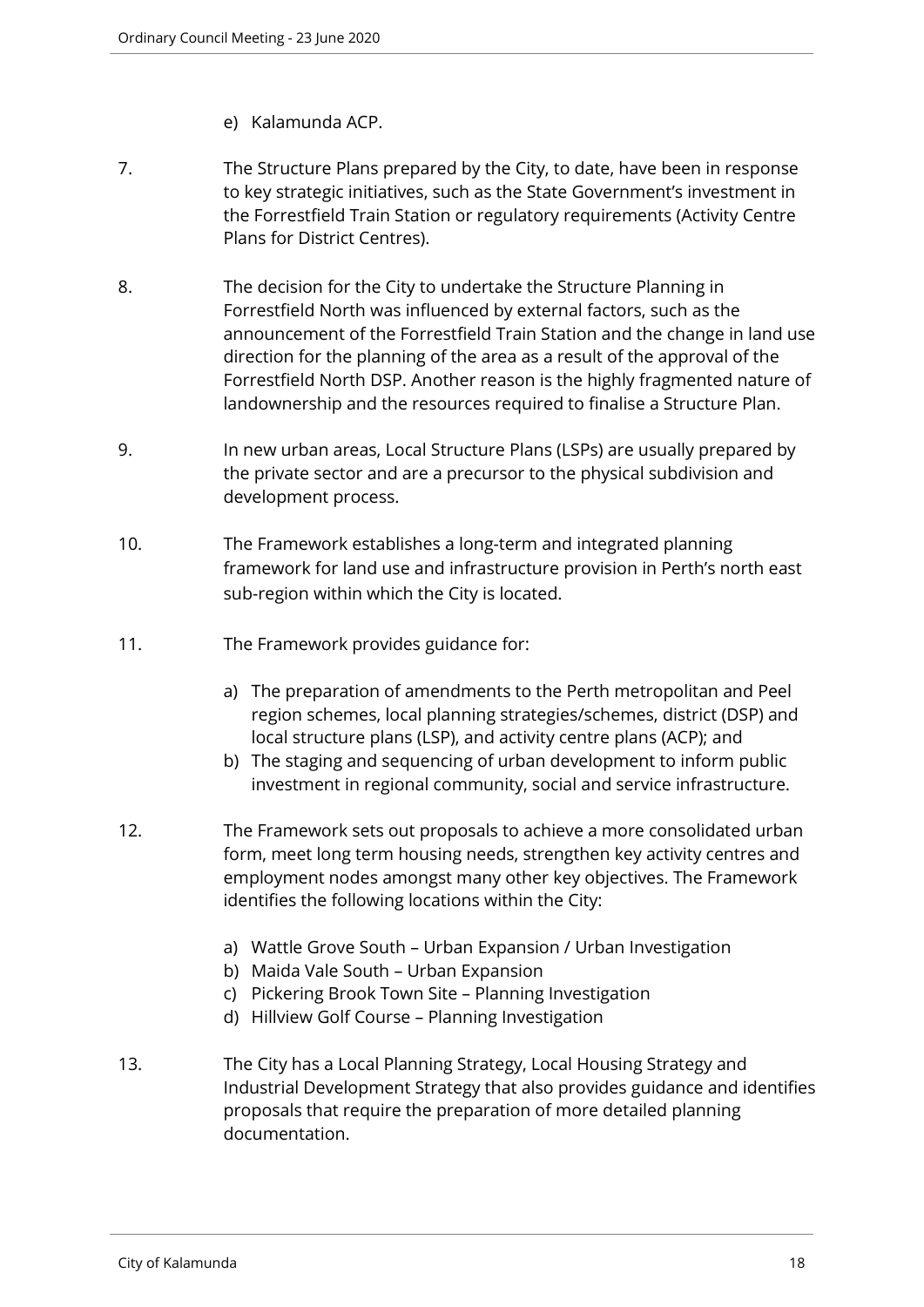# DETAILS AND ANALYSIS

- 14. The City and the private sector both have roles to play in delivering the proposals of the Framework and local strategies. The development of DSPs LSPs, ACPs and Precinct Plans coordinates the future land use changes and delivery of infrastructure in future development areas.
- 15. The primary objectives of LPP28 are to:
	- a) Guide the City's implementation of the State Government's North East Sub-Regional Framework.
	- b) Determine the City's responsibilities for the preparation of District Structure Plans, Local Structure Plans, Activity Centre Plans and Precinct Plans.
	- c) Provide the community, stakeholders and businesses with a clear understanding of the City's responsibilities for the future planning of the City's diverse suburbs, districts, activity centres and neighbourhoods.

# 16. District Structure Plans

DSPs provide a broad planning framework for a development area, identifying key infrastructure items, broad land use groupings and establishes the key development principles and objectives of the area.

- 17. The City may have a key role to play in the preparation of DSPs if the following criteria is met:
	- a) The location of the DSP is either identified within a City Strategy or the Framework.
	- b) There have been sufficient preliminary investigations undertaken exploring the key matters to be considered in the DSP area.
	- c) A Council decision is made, having regard for the preliminary investigations, to support the preparation of the DSP.
	- d) There are enough budget funds made available for the preparation of the DSP.
	- e) The cost of the preparation of the DSP, and associated technical studies, may be recouped through a future development contribution plan or other acceptable recuperation method.

# 18. Local Structure Plans

LSPs may be guided by DSPs and are more detailed plans that define the specific land use identifications of the area, public open space network and infrastructure requirements as well as other matters, generally on a lot by lot basis.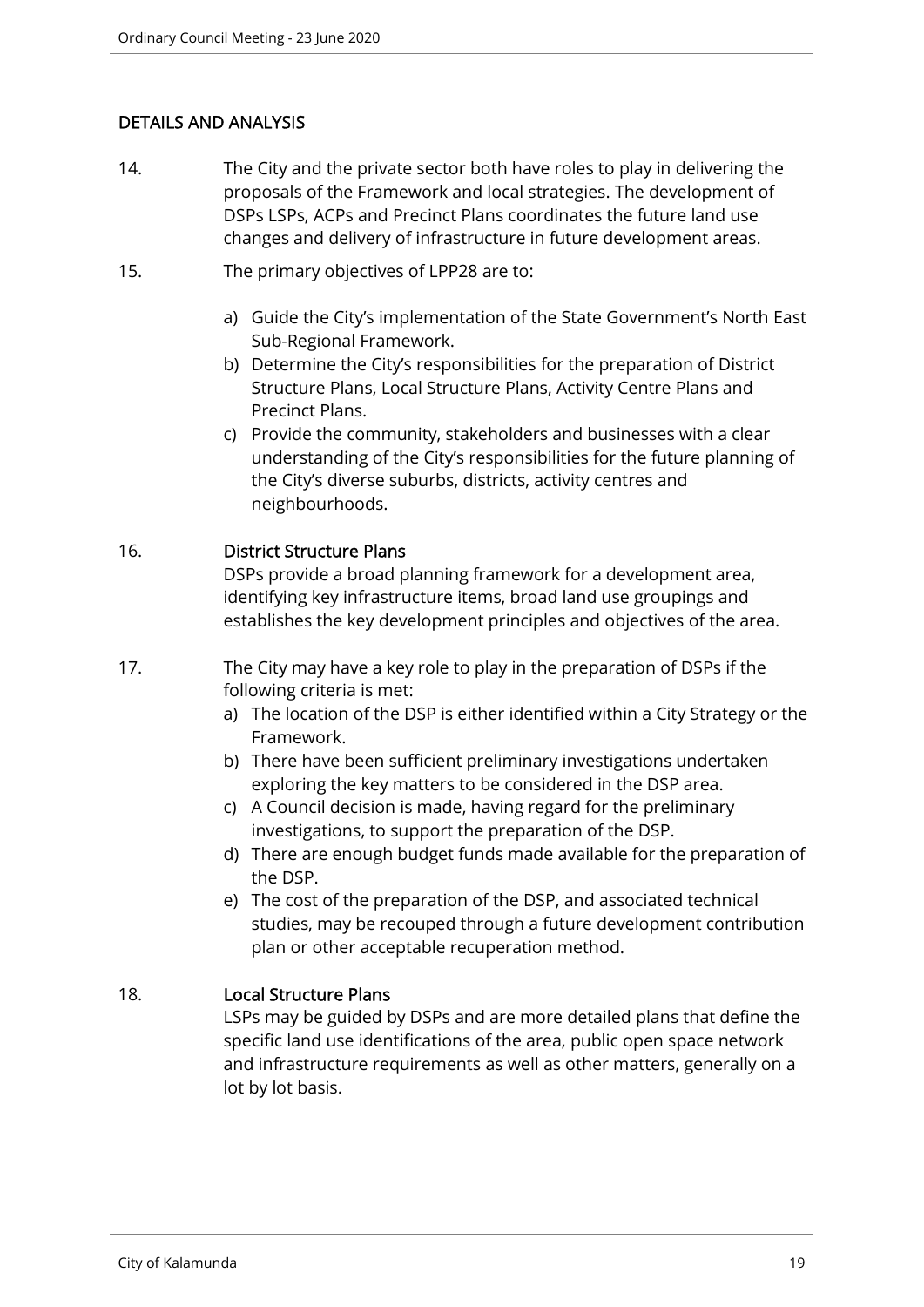- 19. The City, is generally, not responsible for the preparation of LSPs. The City's role in the preparation of LSPs is usually as the regulator rather than the proponent. LSPs are usually prepared by the private sector and are a precursor to the physical subdivision and development of the land.
- 20. LSPs are better prepared closer to implementation to ensure their currency as it relates to the density and development proposed and as a direct link between planning and infrastructure delivery.
- 21. Land development is not a core function of the City and LSPs require an intricate understanding of the implementation of the subject area through to land development to assist with infrastructure delivery including:
	- a) Sewer timing and phasing
	- b) Reticulated Water
	- c) Electricity
	- d) Gas
	- e) Telecommunications
	- f) Roads
	- g) Public Open Space development and coordination
	- h) Community Facilities
	- i) Schools
- 22. Preparing LSPs by allocating specific land uses over private land can also lead to reputational risk for the City where there is opposition to the proposals and uncertain timeframes.
- 23. Preparing LSPs requires a significant resource allocation and funding. Although funds can often be recouped through a development contribution scheme, it is a very exhaustive process and requires large upfront costs that may not be recouped for a significant period of time.
- 24. The City will only prepare LSPs in exceptional circumstances that are endorsed by Council or where the City owns freehold land within a Structure Plan area and there is a desire to develop or value add to that land.
- 25. Where there has been a DSP prepared over the same location, the LSP is to be consistent with the broad land uses, development principles, objectives and requirements set out by the DSP.
- 26. In a regulatory sense, the City, during the assessment process, is to be responsible for ensuring that LSPs prepared are consistent with the broad land uses, development principles, objectives and requirements set out by a DSP. Where a DSP has not been prepared, the City is to ensure any LSP is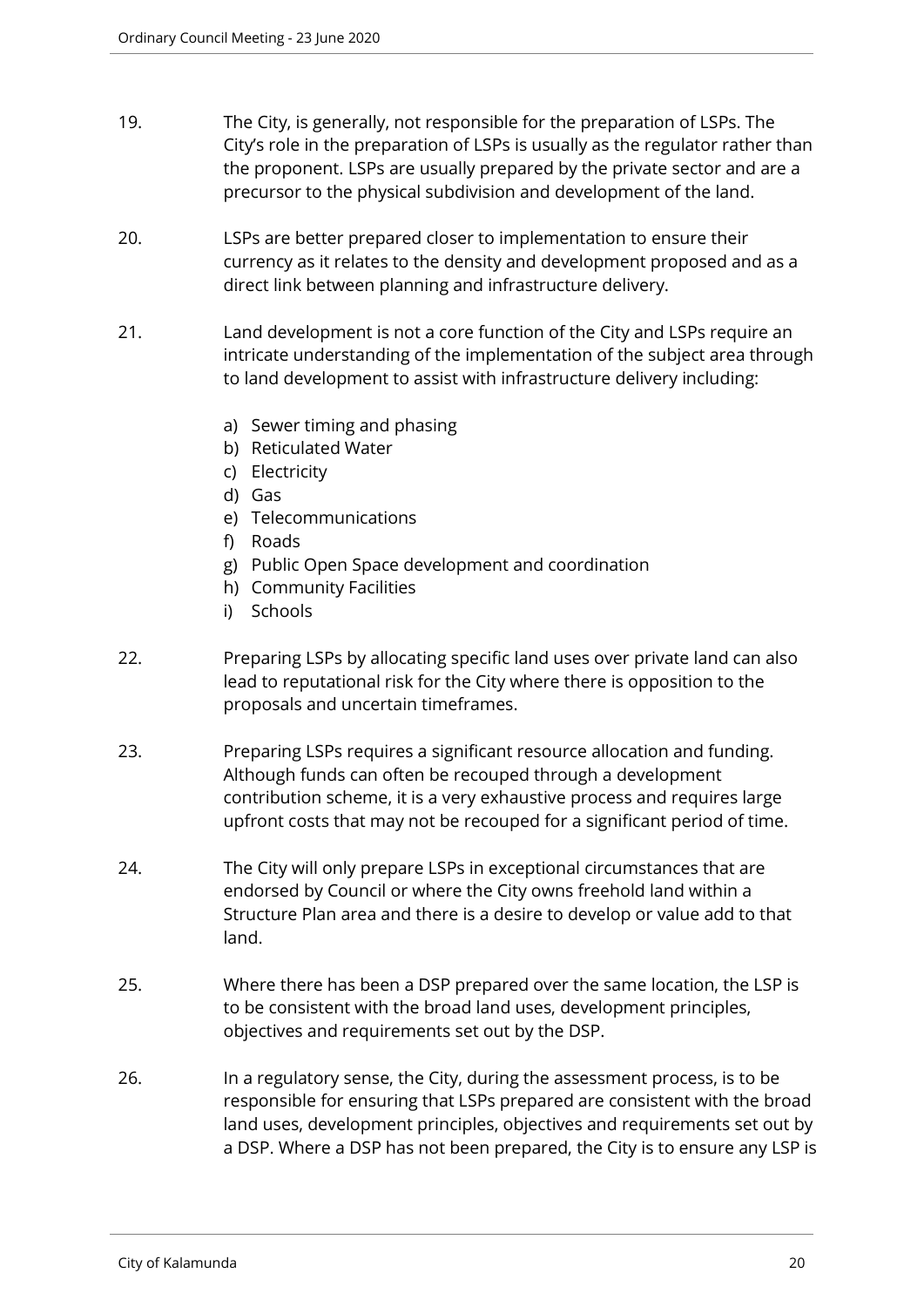consistent with any strategic planning the City has undertaken and measures are put in place to achieve the following:

- a) Environmental values are appropriately assessed;
- b) Public Open Space requirements are met;
- c) Community facilities are identified where appropriate to cater for the community's needs;
- d) Commercial land is identified where appropriate to cater for the community's needs; and
- e) The Movement Network can cater for any additional traffic and does not adversely affect the broader movement network.

# 27. Activity Centre Plans / Precinct Plans

The City may prepare ACPs / Precinct Plans if the following criteria is met:

- a) The location of the ACP / Precinct Plan is either identified within a City Strategy, is a District Activity Centre or appropriately identified within the Framework.
- b) A Council decision is made to support the preparation of the ACP / Precinct Plan.
- c) The City owns freehold land within an ACP / Precinct Plan area.
- d) There are sufficient budget funds made available for the preparation of the ACP / Precinct Plan.

# 28. Information Required / Tasks to be Competed

The Policy includes a schedule which details the required information to be provided and tasks completed at the various stages of planning to ensure all technical requirements are met when the City assesses a planning proposal.

# APPLICABLE LAW

- 29. Planning and Development (Local Planning Schemes) Regulations 2015
	- a) Schedule 2, Part 2, Clause 3(1) The local government may prepare a Local Planning Policy
	- b) Schedule 2, Part 2, Clause 4(1)(a)(i)(ii)(iii)(iv)-Procedure for advertising a local planning policy
	- c) Schedule 2, Part 2, Clause 4(2) 21-day advertising requirement

# APPLICABLE POLICY

30. Nil.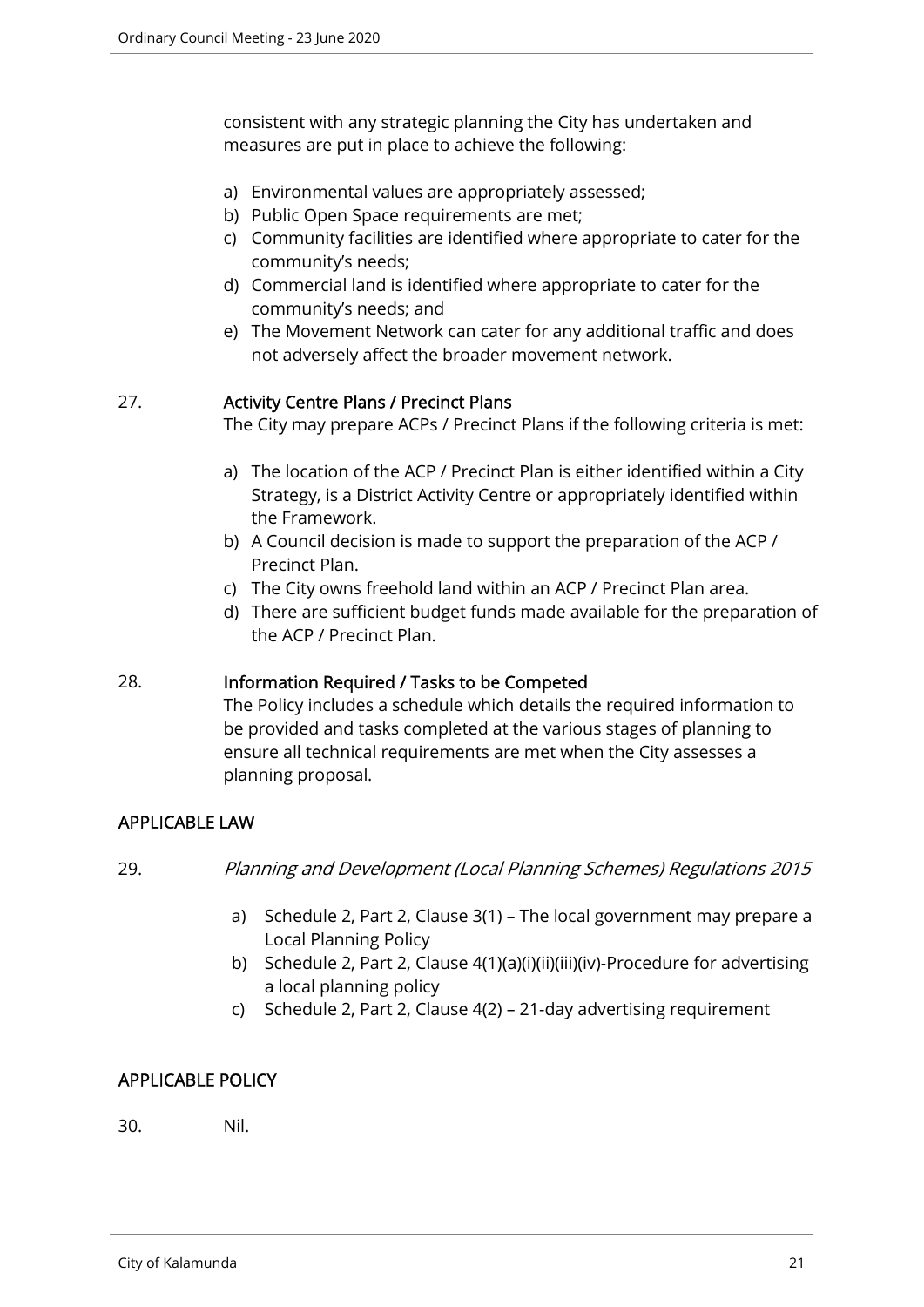# STAKEHOLDER ENGAGEMENT

- 31. The Policy will be advertised for not less than 21 days via:
	- a) Newspaper
	- b) Online
	- c) Letters to existing Structure Plan areas and areas identified either by the Framework or a City Strategy for potential detailed planning.

# FINANCIAL CONSIDERATIONS

- 32. The preparation of Structure Plans requires significant upfront funding. This can be in excess of \$200,000 for ACPs and \$1million for LSPs based on recent experience and depending of the scale and complexity of issues in a given area.
- 33. The costs for preparing a Structure Plan may be recouped through a Development Contribution Scheme. These costs however may not be recouped for a number of years.

# SUSTAINABILITY

## Social Implications

- 34. The preparation of Structure Plans can identify land for community facilities, schools and public open space, catering for the community's needs to leisure, recreation, education and socialisation.
- 35. The preparation of Structure Plans can cause stress on the community, particularly where the proposal is not desired by a section of the community, the outcome is uncertain, or timeframes are extensive.

# Economic Implications

- 36. The preparation of Structure Plans can identify land for commercial or industrial uses, creating new employment hubs, business opportunities and economic benefits to the area.
- 37. The development of commercial, industrial and residential areas identified by Structure Plans generates significant job opportunities to the building industry.
- 38. The preparation of Structure Plans can identify new infrastructure to be delivered such as roads, parks and servicing infrastructure which generates job opportunities for labour and civil industries.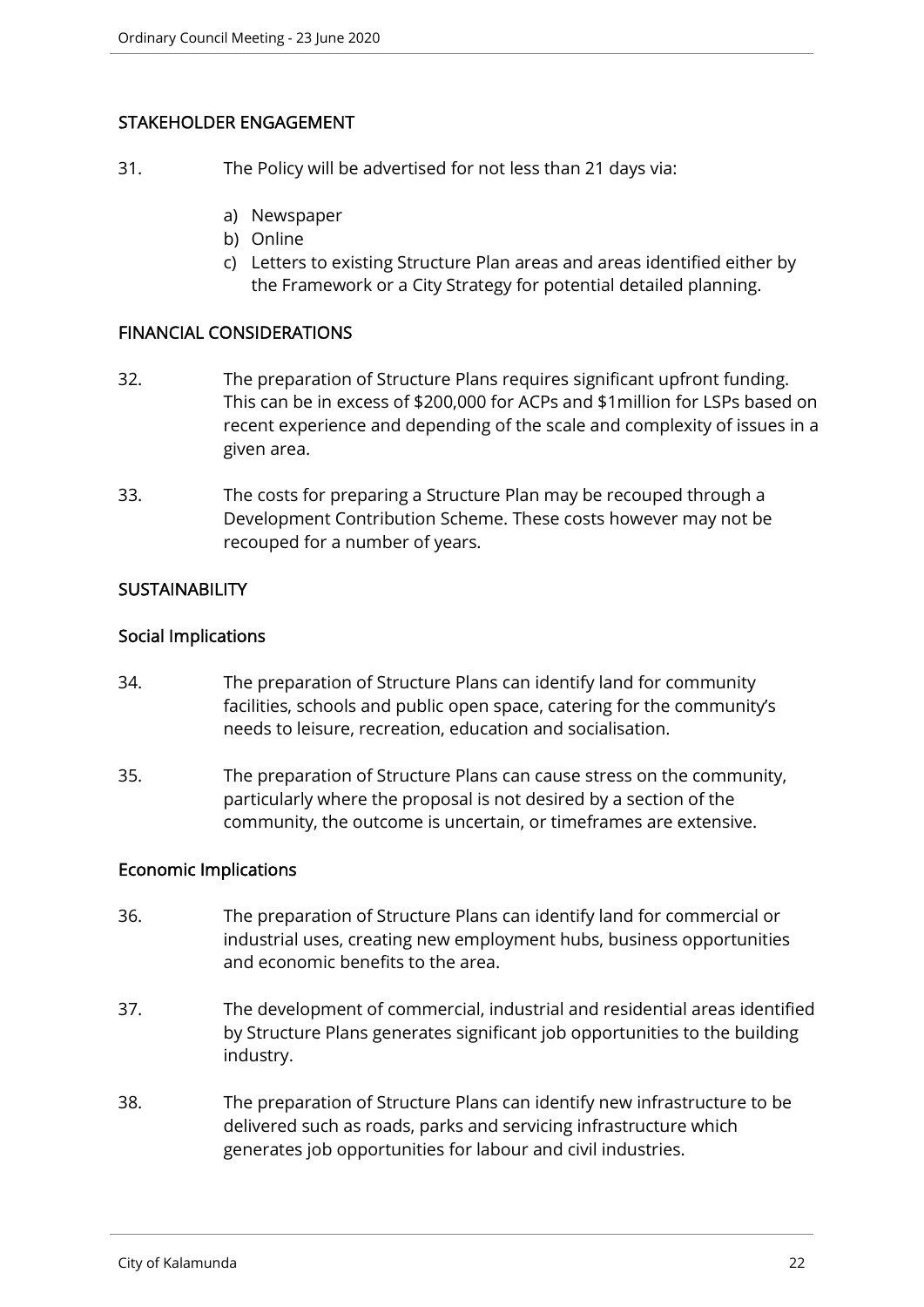39. Changes in land use identified by Structure Plans can also create financial hardship through devaluation of land or the financial strain that can be caused through extensive timeframes and uncertainty for the preparation of Structure Plans, rezoning, the delivery of infrastructure and delivery of developments subject to market conditions.

## Environmental Implications

40. The preparation of Structure Plans can identify land with significant environmental values as public open space or conservation areas to protect those environmental values in public ownership.

## RISK MANAGEMENT

41. **Risk:** The City continues to prepare Local Structure Plans causing financial and reputational burden on the City.

| Consequence                                                             | Likelihood | Rating |  |
|-------------------------------------------------------------------------|------------|--------|--|
| Significant                                                             | Possible   | High   |  |
| <b>Action/Strategy</b>                                                  |            |        |  |
| Adopt the Policy and carefully consider the circumstances where a Local |            |        |  |
| Structure Plan is prepared.                                             |            |        |  |

42. **Risk:** Local Structure Plans are not prepared by the private industry in areas identified for future development by the Framework or a City Strategy Consequence | Likelihood | Rating Significant | Possible | High Action/Strategy

Adopt Policy and prepare District Structure Plans to provide a guiding framework and guiding principles for Local Structure Plans to be prepared.

43. **Risk:** The private industry prepares Local Structure Plans and produces outcomes that are misaligned with community expectations.

| Consequence                                                      | Likelihood | Rating |  |  |
|------------------------------------------------------------------|------------|--------|--|--|
| Significant                                                      | Possible   | High   |  |  |
| <b>Action/Strategy</b>                                           |            |        |  |  |
| Adopt Policy and prepare District Structure Plans to provide a   |            |        |  |  |
| framework and guiding principles for Local Structure Plans to be |            |        |  |  |
| prepared and assessed against.                                   |            |        |  |  |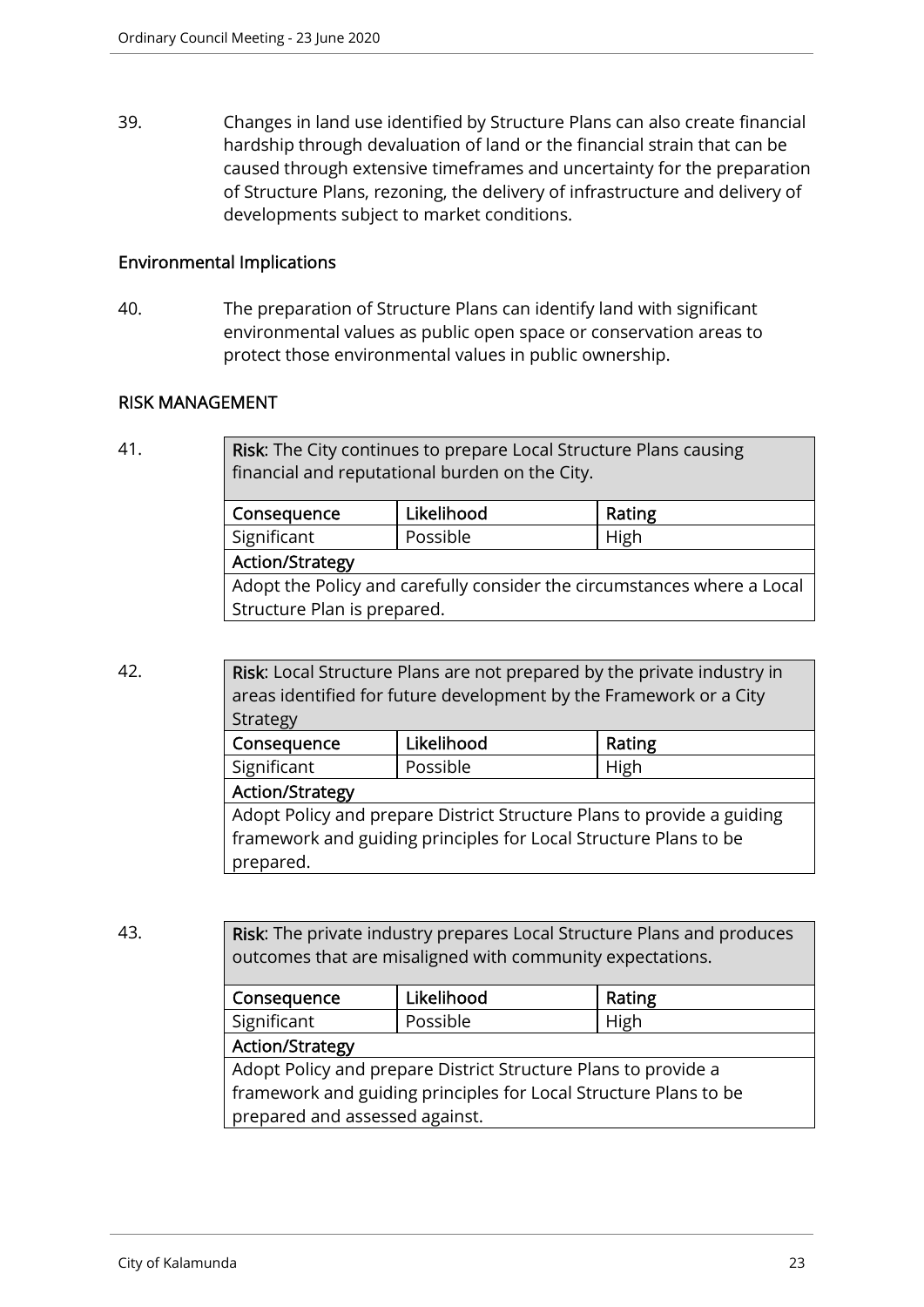# **CONCLUSION**

44. The LPP28 will guide Council, the City's officers and external stakeholders to identify the City's responsibilities for the preparation of structure plans in order to achieve the implementation of the State Government's Framework and the City's strategic land use plans.

## Voting Requirements: Simple Majority

## RECOMMENDATION

That Council ADOPT the proposed Local Planning Policy 28 for the purposes of advertising for a period of 21 days pursuant to Schedule 2, Part 2, Clause 4(1) of the Planning and Development (Local Planning Schemes) Regulations 2015.

Moved:

Seconded:

Vote:

Cr O'Connor moved the officer recommendation. The recommendation received a seconder. Cr O'Connor proposed an amendment which was accepted by the seconder and put to a vote.

## RESOLVED OCM 94/2020

That Council ADOPT the proposed Local Planning Policy 28 for the purposes of advertising for a period of 21 days pursuant to Schedule 2, Part 2, Clause 4(1) of the Planning and Development (Local Planning Schemes) Regulations 2015 subject to the following modification:

The final paragraph under Section 1.1 of the Policy being rephrased as follows:

"The City has, historically, prepared a number of structure plans in areas of fragmented landownership. These structure plans were prepared having regard for the circumstances of the respective areas including external influencing factors such as key State Government infrastructure projects including Gateway WA, the Forrestfield Airport Link and the nature of fragmented landownership within the areas. The City has, in the past and in certain areas, recognised the benefits of initiating structure planning within the City. The benefits include but are not limited to; balancing a fair and equitable plan for all affected landowners consistent with State Planning Policies, investing early in establishing a planning framework that might otherwise not have begun due to fragmented land parcels and the opportunity to guide a planning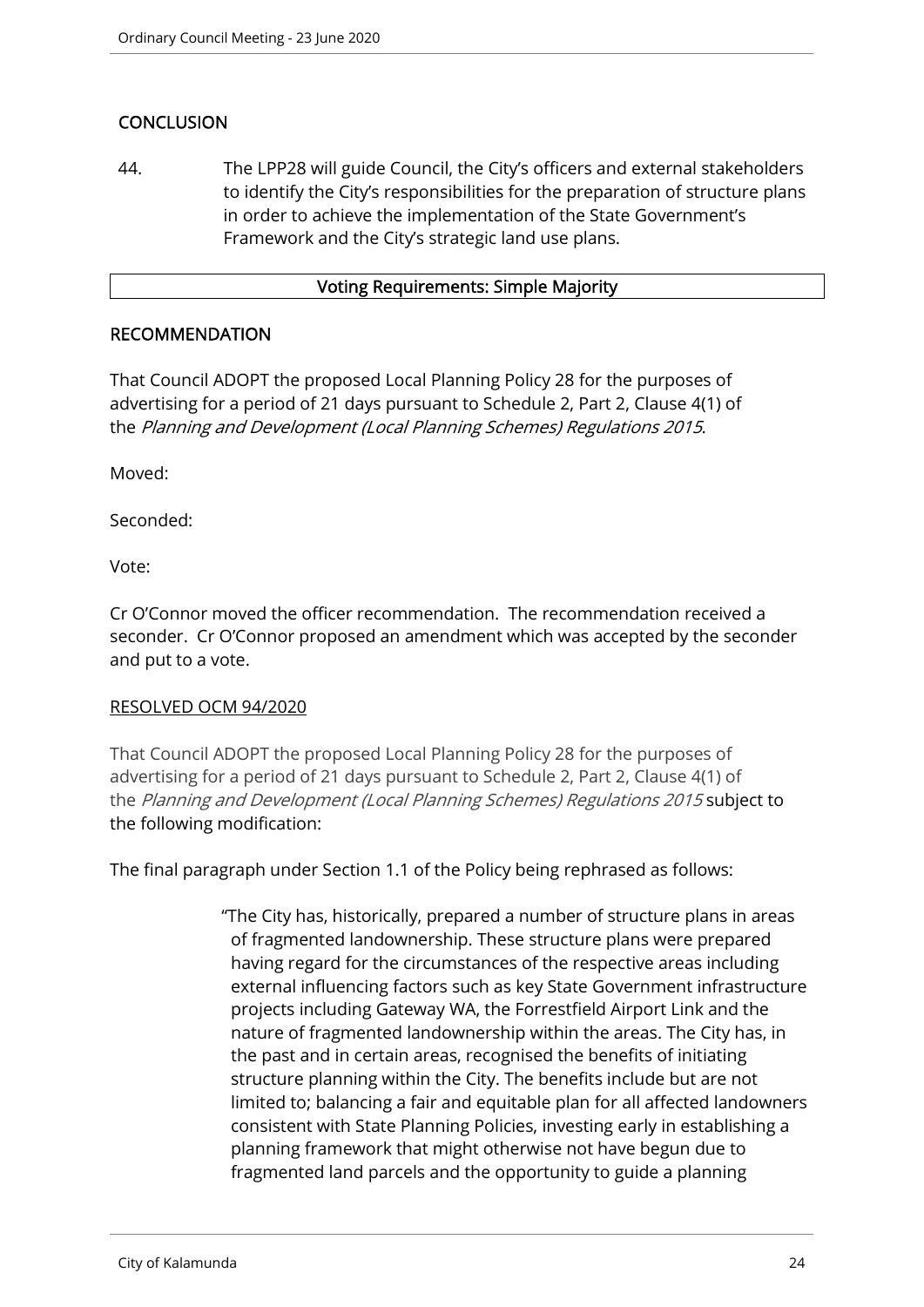framework that is fitting with the City and community's vision. Notwithstanding this Policy, the City and Council will continue to assess its role in the preparation of structure plans on a case-by-case basis."

- Moved: Cr Dylan O'Connor
- Seconded: Cr Geoff Stallard
- Vote: CARRIED UNANIMOUSLY (10/0)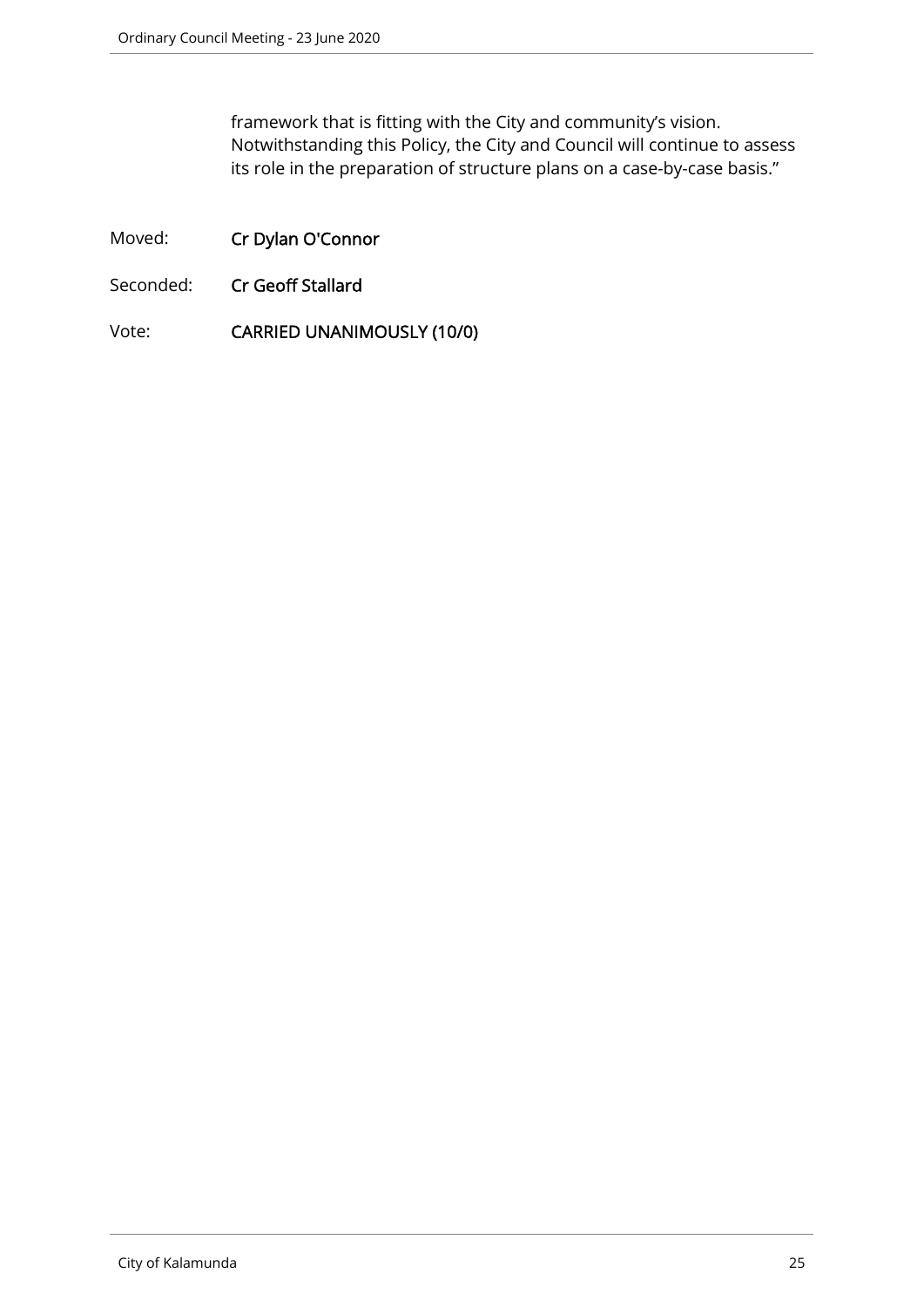# 10.2. Asset Services Reports

# 10.2.1. Waste Plan Update

#### Declaration of financial / conflict of interests to be recorded prior to dealing with each item.

| Previous             |                  | OCM 67/2011; OCM 20/2013; OCM 146/2019;                    |
|----------------------|------------------|------------------------------------------------------------|
| <b>Items</b>         |                  | OCM 294/2019                                               |
| Directorate          |                  | <b>Asset Services</b>                                      |
| <b>Business Unit</b> |                  | Asset & Waste Operations                                   |
| File Reference       |                  | <b>EG-RLW-006</b>                                          |
| Applicant            | N/A              |                                                            |
| Owner                | N/A              |                                                            |
| Attachments          | $\overline{1}$ . | Community engagement report FOGO [10.2.1.1 - 29]<br>pages] |

2. Waste Plan - City of Kalamunda [10.2.1.2 - 32 pages]

# TYPE OF REPORT

|   | Advocacy    | When Council is advocating on behalf of the community to<br>another level of government/body/agency                                                                                                                                                                                                                                                                                                                                |
|---|-------------|------------------------------------------------------------------------------------------------------------------------------------------------------------------------------------------------------------------------------------------------------------------------------------------------------------------------------------------------------------------------------------------------------------------------------------|
| ⊠ | Executive   | When Council is undertaking is substantive role of direction<br>setting and oversight (e.g. accepting tenders, adopting plans<br>and budgets                                                                                                                                                                                                                                                                                       |
|   | Information | For Council to note                                                                                                                                                                                                                                                                                                                                                                                                                |
|   | Legislative | Includes adopting Local Laws, Town Planning Schemes and<br>Policies. When Council determines a matter that directly<br>impacts a person's rights and interests where the principles of<br>natural justice apply. Examples include town planning<br>applications, building licences, other permits or licences<br>issued under other Legislation or matters that could be<br>subject to appeal to the State Administrative Tribunal |

## STRATEGIC PLANNING ALIGNMENT

Kalamunda Advancing Strategic Community Plan to 2027

# Priority 2: Kalamunda Clean and Green

Objective 2.3 - To reduce the amount of waste produced and increase the amount of reuse and recycling of waste. **Strategy 2.3.1** - Identify and implement strategies to reduce waste.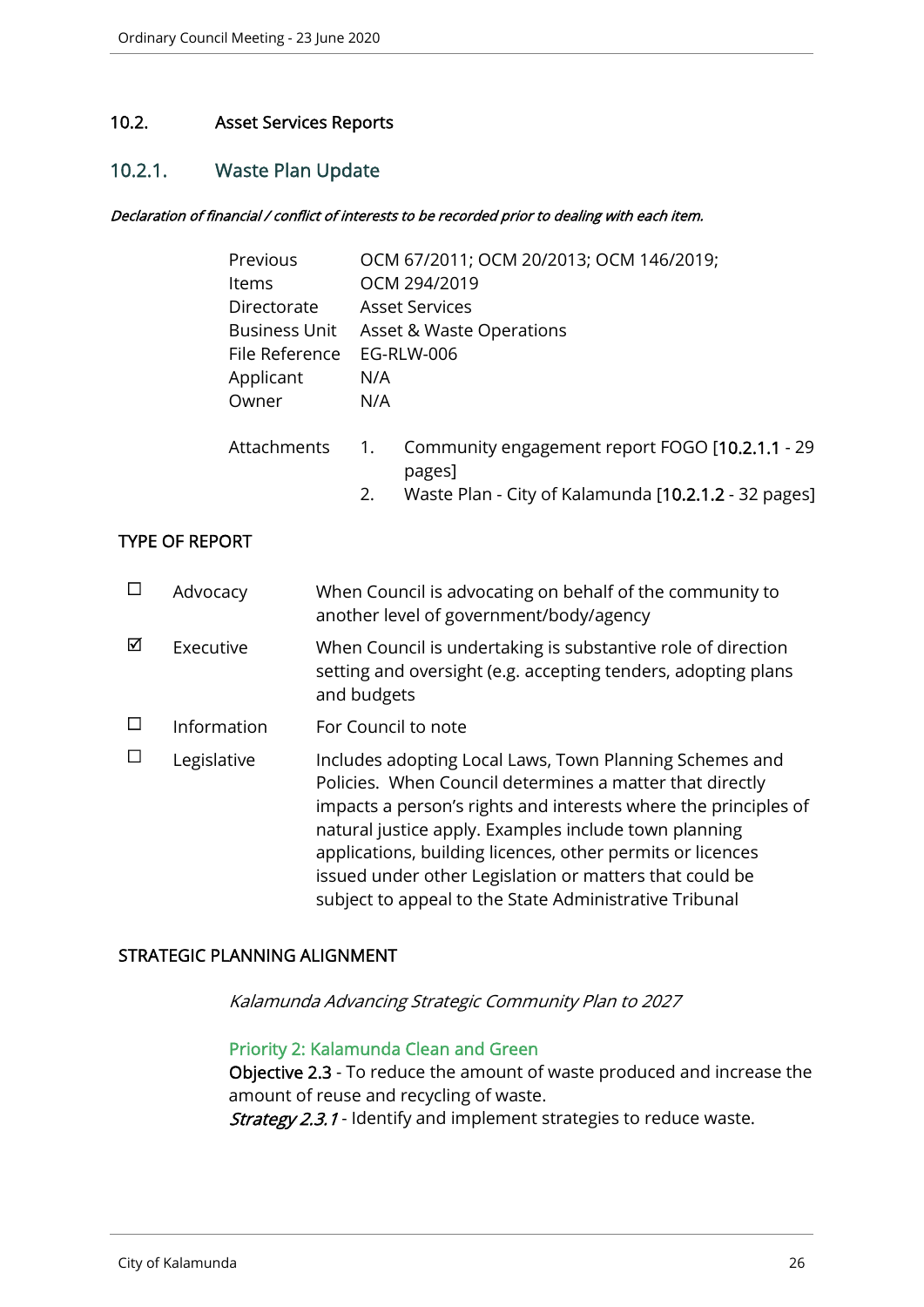# EXECUTIVE SUMMARY

- 1. The purpose of this report is for Council to consider adoption of the City of Kalamunda Waste Plan (Waste Plan) to enable it to be forwarded to the Department of Water and Environmental Regulation (DWER) for approval.
- 2. The core of the Waste Plan is that the City of Kalamunda (the City) adopt a three bin residential waste service (which includes the introduction of a Food Organic, Garden Organic bin (FOGO) subject to acceptable costs, with the default service being:
	- a) Fortnightly 240L Yellow Lidded Recycling Bin
	- b) Weekly 240L Lime Green Lidded FOGO Bin
	- c) Fortnightly 140L Red Lidded General Waste Bin
- 3. The implementation timeline of introducing a third bin (indicatively at the end 2022) be outlined once FOGO processing options are finalised with a future report to Council that confirms project deliverables, final costs and funding.

# **BACKGROUND**

- 4. The State Government launched its Waste Avoidance and Resource Recovery Strategy 2030 (WARR Strategy) in February 2019 which necessitates fundamental changes to how the City is involved, impacted and impacts others on waste.
- 5. The City anticipated that directions would be coming from DWER to prepare a waste plan in accordance with the Waste Avoidance and Resource Recovery Act (WARR Act) and began planning for this eventuality.
- 6. Officers provided a report to Council at its 25 June 2019 meeting outlining the key objectives for the development of the City's Waste Plan being:
	- a) aligns with the State WARR Strategy and WARR Act and WARR Regulations;
	- b) identifies the actions required under the State WARR Strategy;
	- c) itemises and plans for the City's various waste processes;
	- d) prepare a timeline for delivering the adopted strategies;
	- e) identifying the resourcing and financial commitments with a funding strategy (including fee structure);
	- f) adopt the Better Bins program and make a funding application; and
	- g) development of a community engagement strategy and education program.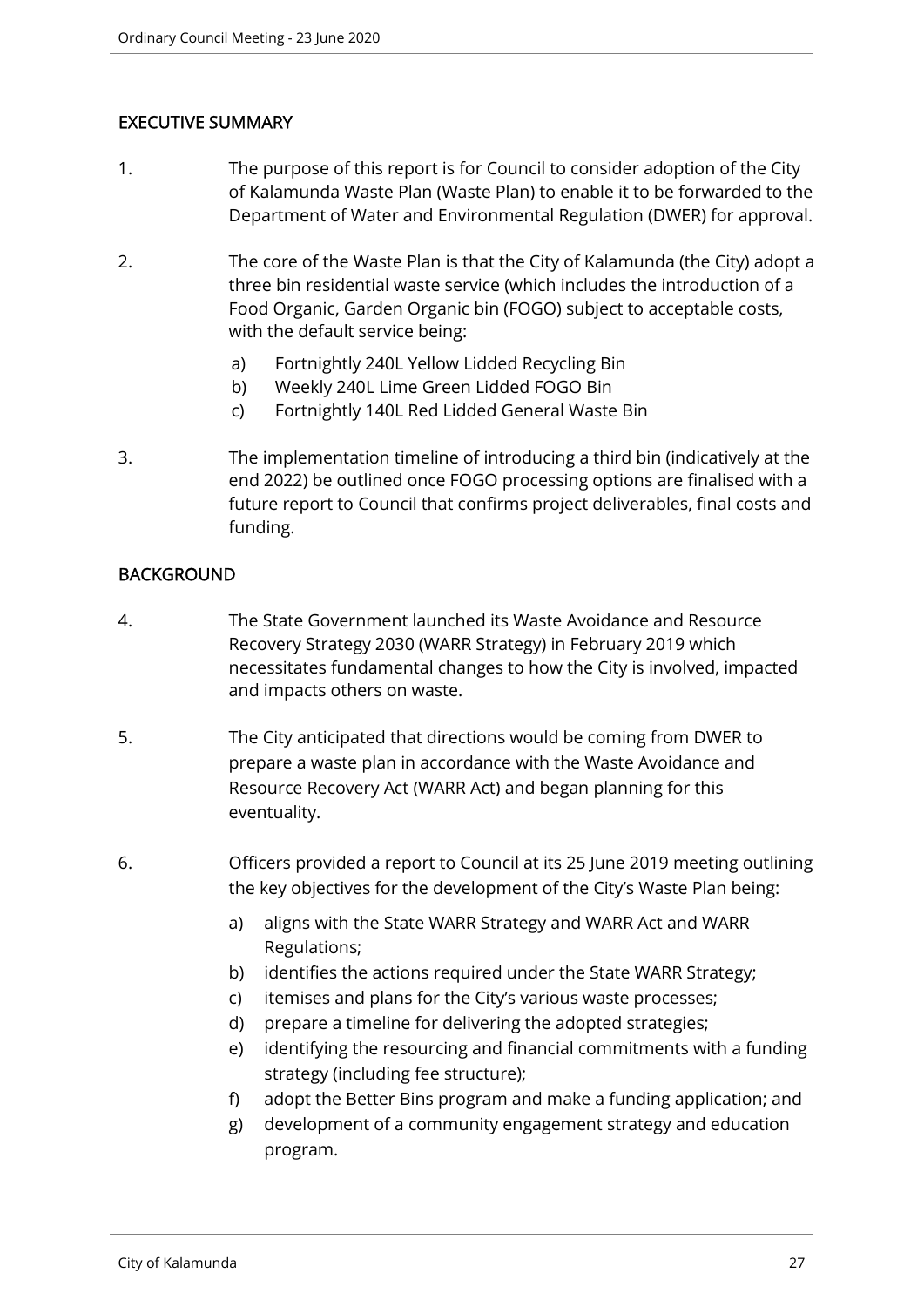- 7. In consideration of this report Council resolved (OCM 146/2019) to:
	- 1. ENDORSE the Project Plan for the Waste Plan Project.
	- 2. AUTHORISE the Chief Executive Officer to submit a Better Bins Application to the Department of Water and Environmental Regulation to implement a three-bin system noting that any contractual agreement will be subject to a further Council deliberation.
- 8. The City was successful in its Better Bins funding application which provides \$691,500 of funding for a new three bin system that must allow for collection of food organics and garden organics in lime green lidded organic bins with such rollout being completed by 30 June 2026.
- 9. As anticipated, the City received notice on 8 November 2019 that DWER in accordance section 40 (4) of the WARR Act. The City is required to prepare a Waste Plan using a DWER formatted waste plan template.
- 10. The City was required to submit a Council endorsed waste plan to DWER by 30 September 2020 (this date has been moved to 31 March 2021 by DWER in response to COVID 19 impacts). DWER offered to review draft waste plans if submitted to them by 1 April and provide feedback within 30 days.
- 11. The City submitted its draft waste plan in March 2020 and received the following feedback from DWER "First of all I have to say that you've done an amazing job in completing this waste plan. It's definitely one of the best we have reviewed so far. It's clear and concise and addresses the information requirements really well. We appreciate all the time and effort that has gone into this, it definitely is reflected in the quality of the document."
- 12. The City undertook community consultation to understand the views regarding FOGO system for the City, with consultation running for six weeks predominately during March 2020. The consultation report is provided as Attachment 1 to this report.

# DETAILS AND ANALYSIS

- 13. This subject matter is complex with many issues to discuss. The report is broken down into various topics:
	- a) the State WARR Strategy and its requirements of the City (paragraphs 13 to 16);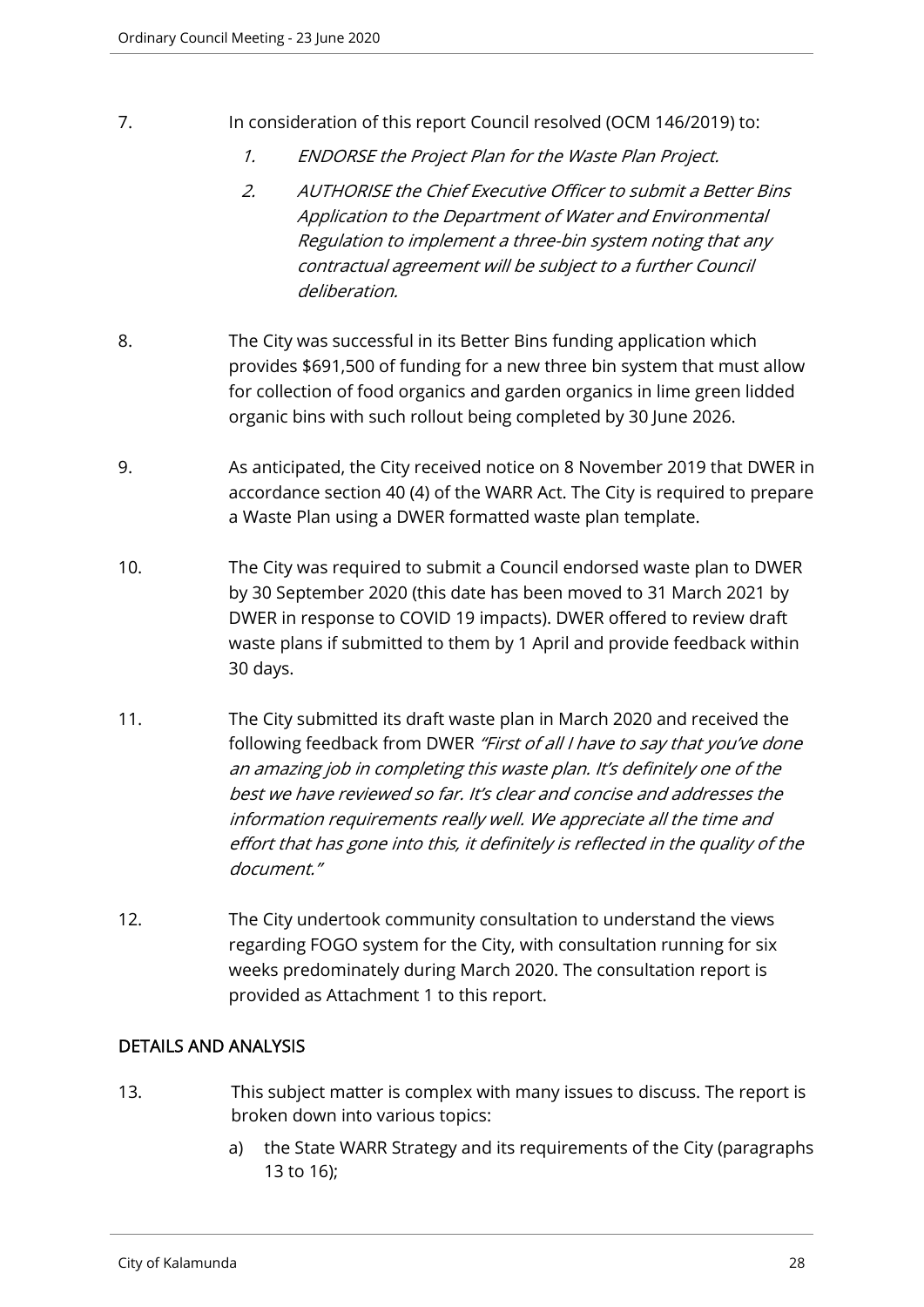- b) the current waste situation (paragraphs 17 to 19);
- c) analysis of potential steps to improve diversion of waste from landfill (paragraphs 20 to 28);
- d) community sentiment on the issue (paragraphs 29 & 30);
- e) analysis of potential bin solutions for kerbside waste (paragraphs 31 to 38);
- f) timing and financial matters (paragraphs 39 to 44); and
- g) further steps (paragraphs 45 & 46).
- 14. The matters listed in the WARR Act and WARR Regulations are a useful guide and the basic approach for the content of Waste Plans that address:
	- a) what is the current waste generation/recovery rate for all services and the City's activities;
	- b) what is the Target in the Strategy that needs to be achieved; and
	- c) what is the pathway/key actions to move from current performance to achieving the Targets.
- 15. The City's Waste Plan needs to comply with the WARR Strategy Hierarchy of preferences in dealing with waste. These objectives are demonstrated diagrammatically in the following chart:



16. There are two key approaches within Local Government that will need to be taken in achieving the outcomes of the WARR Strategy:

- a) resident behaviours will need to change in generating less waste ('Avoidance'); and
- b) the City will need to change the processes used in disposing of waste to maximise the 'Recovery' aspects shown above.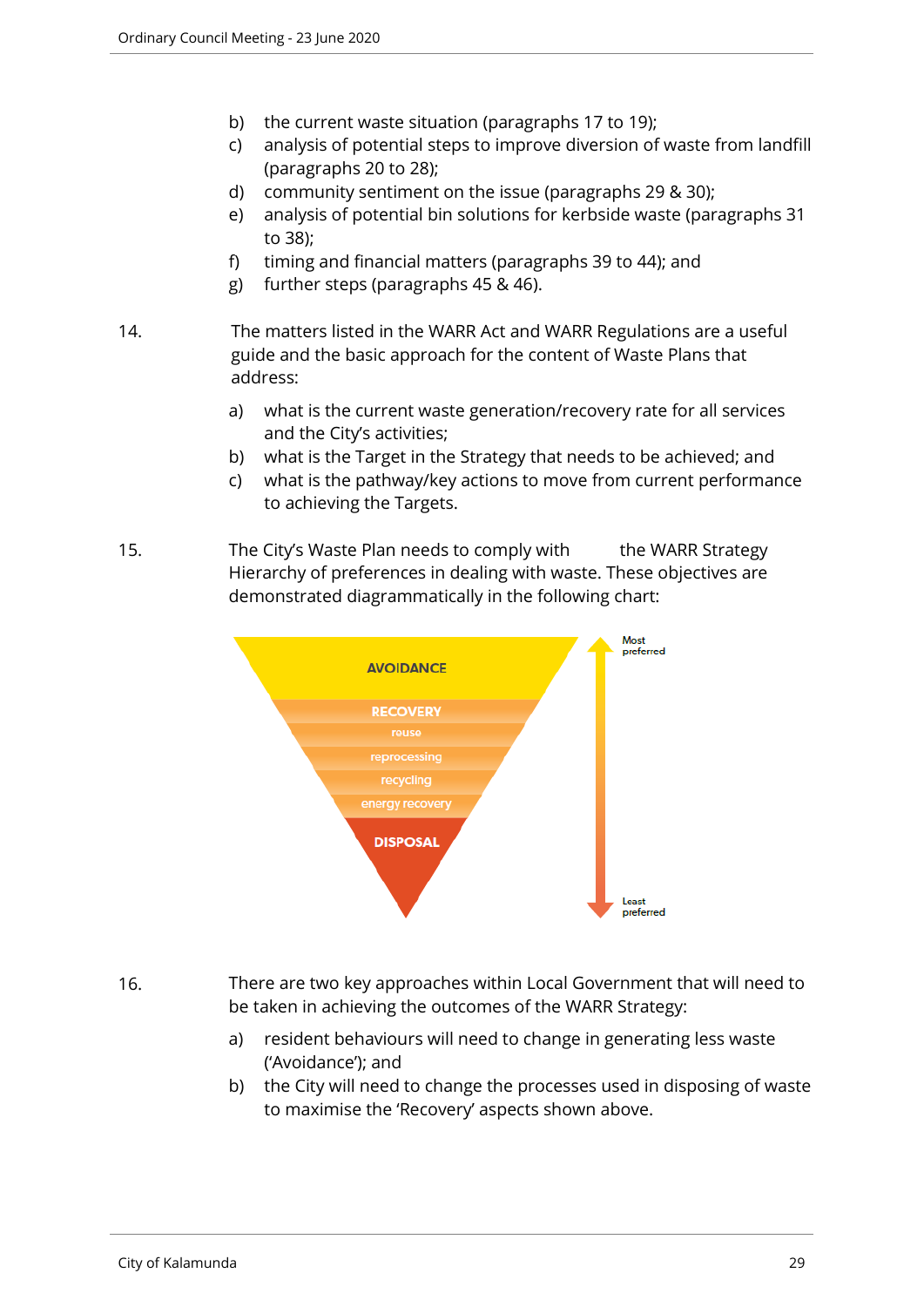17. The WARR Strategy aims to make WA a sustainable, low-waste, circular economy in which human health and the environment are protected from the impacts of waste. Key strategic targets are:

| Avoid<br>Western Australians generate less<br>waste.                                                             | <b>Recover</b><br><b>Western Australians recover more</b><br>value and resources from waste.                                                                  | <b>Protect</b><br><b>Western Australians protect the</b><br>environment by managing waste<br>responsibly.                                                                 |  |  |  |
|------------------------------------------------------------------------------------------------------------------|---------------------------------------------------------------------------------------------------------------------------------------------------------------|---------------------------------------------------------------------------------------------------------------------------------------------------------------------------|--|--|--|
| 2025 - 10% reduction in waste<br>generation per capita<br>2030 - 20% reduction in waste<br>generation per capita | 2025 - Increase material recovery<br>to 70%<br>2030 - Increase material recovery<br>to 75%<br><b>O</b> From 2020 - Recover energy only<br>from residual waste | 2030 - No more than 15% of waste<br>generated in Perth and Peel regions is<br>landfilled.<br>2030 - All waste is managed and/or<br>disposed to better practice facilities |  |  |  |

- 18. Based upon the Annual Waste Census data it is noted that residents within the City for the baseline year 2014/15 generated about 679 kg of waste per annum per resident, which is in the highest quartile within the 32 local governments that make up the Perth and Peel region. Of this 679 kg, only 38% of it is diverted from landfill. Measures to reduce the amount of waste per resident will go a long way to make significant environmental improvements for the City. The State Waste Strategy 2025 target is for a 10% reduction per capita on the Baseline 2014/15 figure of 679kg.
- 19. The City recovers/recycles approximately 41% of all residential waste as shown in the following table: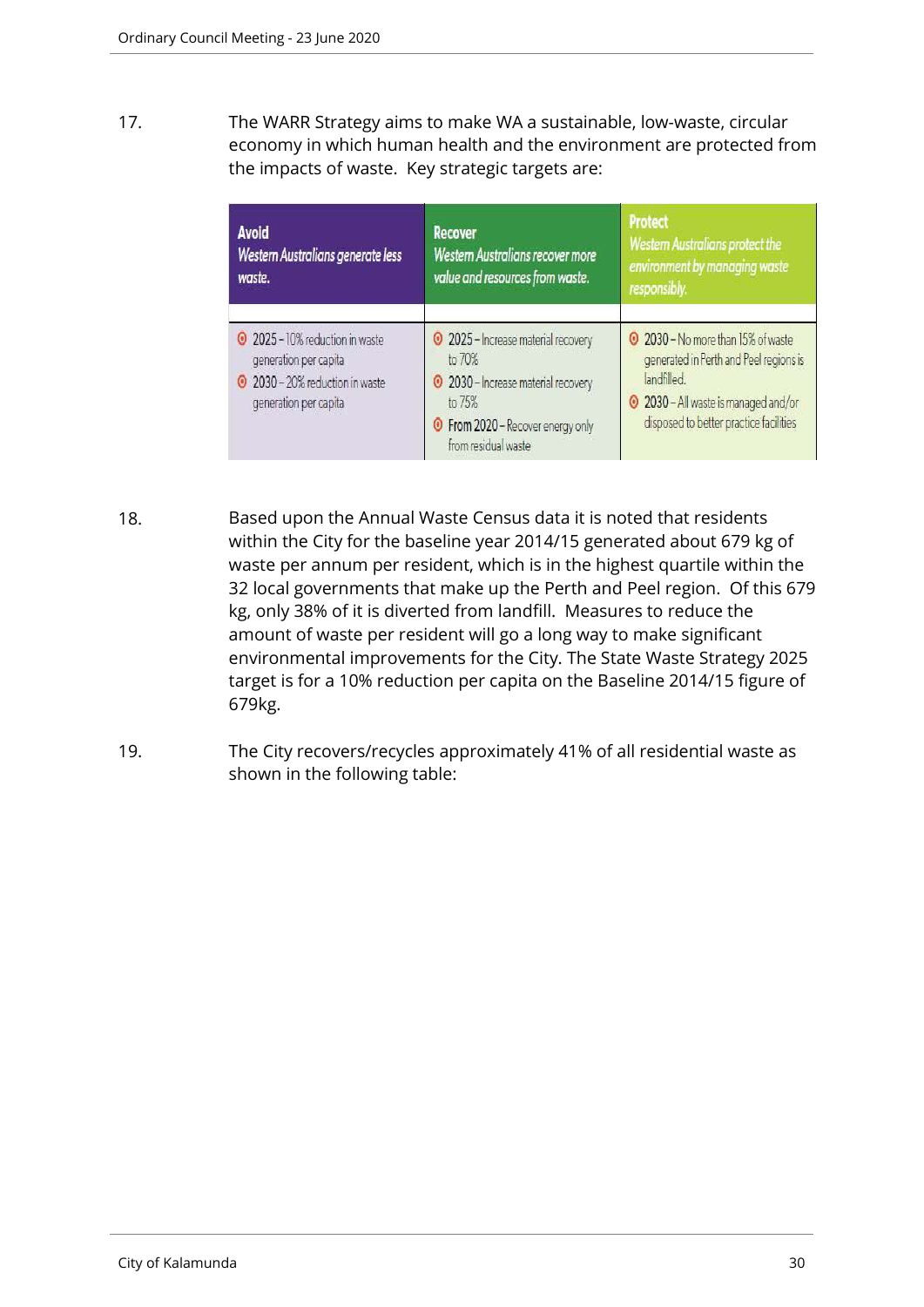| <b>City of Kalamunda</b>                    |               |               |               |               |                          |
|---------------------------------------------|---------------|---------------|---------------|---------------|--------------------------|
| 2017/18 Waste Statistics                    |               |               |               |               |                          |
|                                             | Landfill      | Recycle       | <b>Total</b>  |               | <b>Recovery Recovery</b> |
|                                             | <b>Tonnes</b> | <b>Tonnes</b> | <b>Tonnes</b> | <b>Tonnes</b> | %                        |
| Kerbside - MGBs                             | 18,986        | 5,162         | 24,148        | 4,439         | 18%                      |
| Vergeside - Bulk Waste                      | 2,443         | ٥             | 2,443         | o             | 0%                       |
| Vergeside - Green                           | ٥             | 1,887         | 1,887         | 1,887         | 100%                     |
| Sub total Kerbside                          | 21,429        | 7,049'        | 28,478        | 6,326         | 22%                      |
| Local Government - Street Sweeping          | 886           | ο             | 886           | 0             | 0%                       |
| Local Government - Construction & Demo      | o             | 704           | 704           | 704           | 100%                     |
| <b>Public Places</b>                        | 169           | o             | 169           | o             | 0%                       |
| <b>Special Events</b>                       | n             | Ω             | o             | o             | 0%                       |
| <b>Sub total Local Government</b>           | 1,055         | 704'          | 1,759         | 704           | 40%                      |
| Transfer Station - Mixed Drop-off           | 2.936         | ٥             | 2,936         | o             | 0%                       |
| Transfer Station - Dry Recyclables Drop-off | 0             | 6,866         | 6,866         | 6,866         | 100%                     |
| Transfer Station - Green Waste Drop-off     | o             | 4,300         | 4,300         | 4,300         | 100%                     |
| <b>Sub total Transfer Station</b>           | 2,936         | 11,166        | 14,102        | 11,166        | 79%                      |
|                                             |               |               |               |               |                          |
| <b>Total</b>                                | 25,420        | 18,919        | 44,339        | 18,196        | 41%                      |

\*Recovery tonnes is the net amount of material that can be recycled, reused or converted to FOGO

- 20. As can be seen from above, the City at present is not achieving the 2025 WARR Strategy target of 70% diversion of waste from landfill.
- 21. In addressing the WARR Strategy, the primary actions that the City has control over is the strategies aimed at diverting waste from landfill. The City proposes three key actions in this regard:
	- a) encourage more waste that is recyclable to be disposed in recycling bins and other recycling facilities;
	- b) implement a FOGO bin system for residents; and
	- c) divert residual waste from landfill to a waste to energy plant
- 22. A separate strategy will also be developed to assist the community in their role to play in reducing the amount of waste generated and actively participating in the City's waste management.
- 23. The Eastern Metropolitan Regional Council (EMRC) of which the City is a member undertook audits of kerbside bins in each District late in 2019. The resulting report has given the City evidence to support the proposed strategies going forward.
- 24. This audit showed that up to 26% (by weight) of waste in the kerbside landfill bins were materials that could be readily recycled (paper, cardboard, plastics, glass and aluminium). The opportunity presents itself through effective community engagement to significantly increase recycling by having more waste put in the recycling bin than the landfill bin – improving our diversion rate.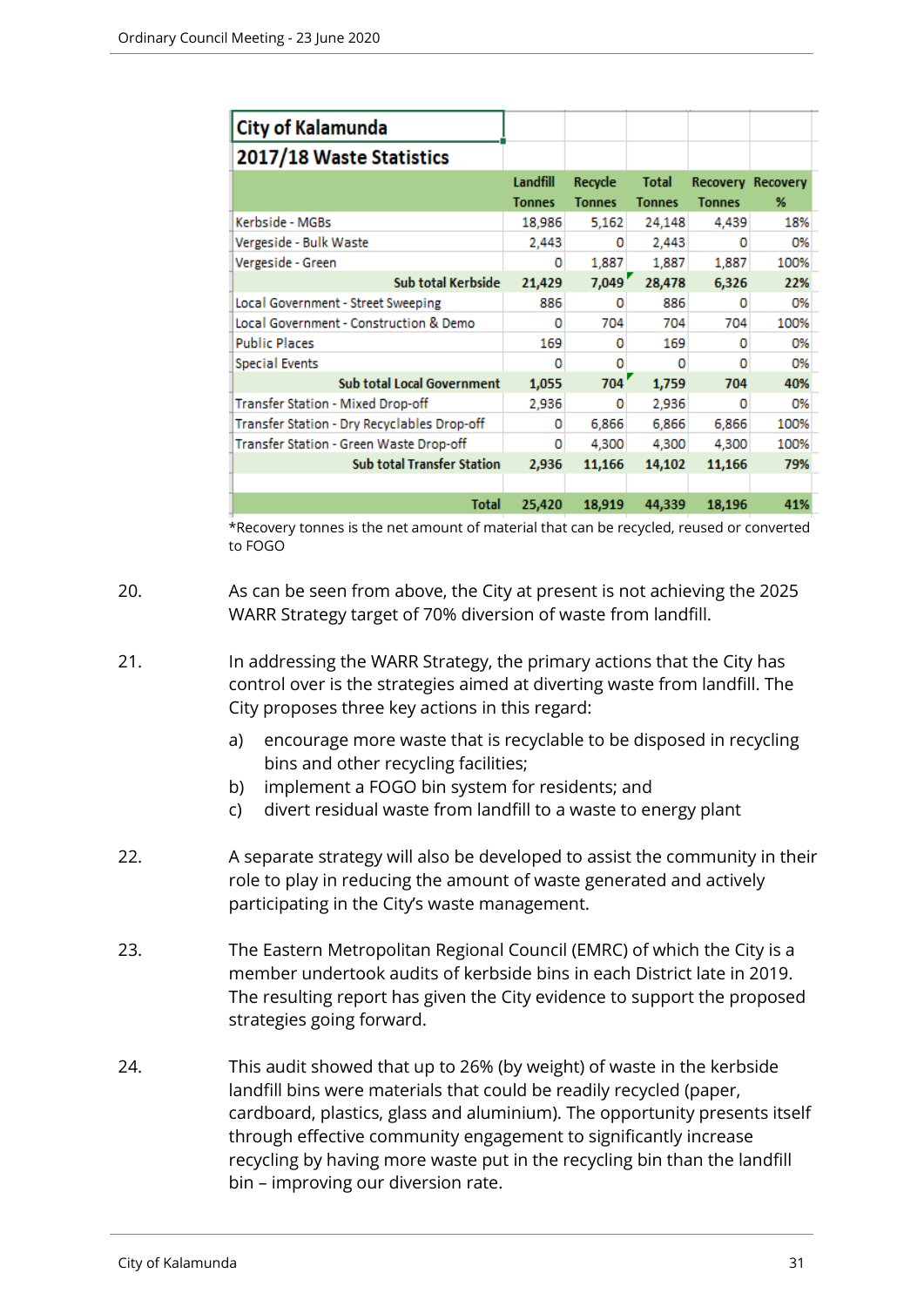- 25. The audit also showed that up to 56% (by weight) of waste is able to be processed as FOGO. With the introduction of a third FOGO bin this is a great opportunity to further reduce waste going to landfill.
- 26. The composition of the various waste streams is shown in the following graph:



27. In conclusion, if every resident undertook proper sorting of waste streams and a FOGO system was introduced, the City would theoretically achieve a total diversion rate of waste to landfill of 76% as shown in the following theoretical table: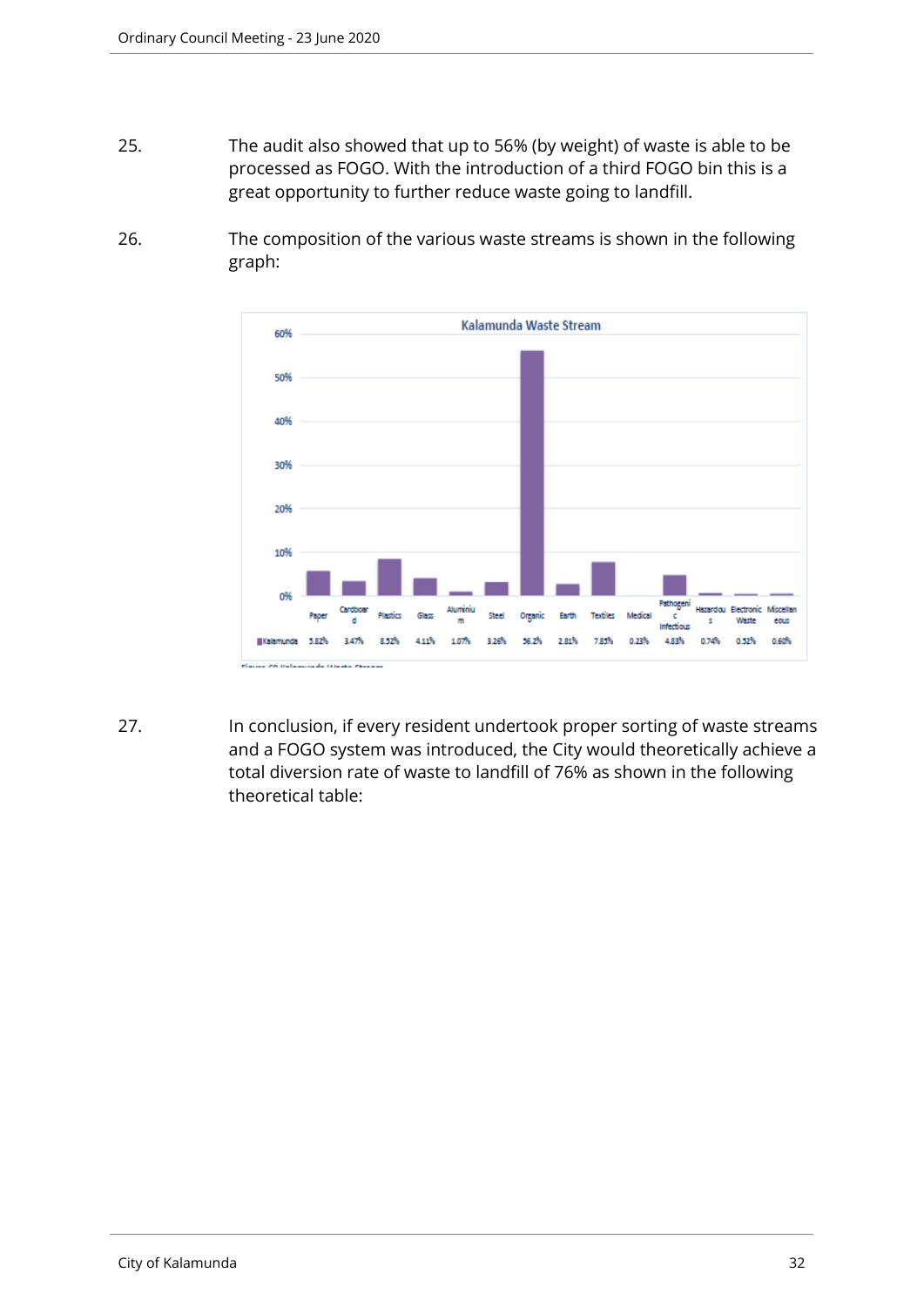| <b>City of Kalamunda</b>                    |                           |                          |                               |               |                               |
|---------------------------------------------|---------------------------|--------------------------|-------------------------------|---------------|-------------------------------|
| 2017/18 Waste Statistics                    |                           |                          |                               |               |                               |
|                                             | Landfill<br><b>Tonnes</b> | Recycle<br><b>Tonnes</b> | <b>Total</b><br><b>Tonnes</b> | <b>Tonnes</b> | <b>Recovery Recovery</b><br>% |
| Kerbside - MGBs                             | 18,986                    | 5,162                    | 24,148                        | 20,008        | 83%                           |
| Vergeside - Bulk Waste                      | 2,443                     | o                        | 2,443                         | o             | 0%                            |
| Vergeside - Green                           | 0                         | 1,887                    | 1,887                         | 1,887         | 100%                          |
| <b>Sub total Kerbside</b>                   | 21,429                    | 7,049'                   | 28,478                        | 21,895        | 77%                           |
| Local Government - Street Sweeping          | 886                       | o                        | 886                           | o             | 0%                            |
| Local Government - Construction & Demo      | ο                         | 704                      | 704                           | 704           | 100%                          |
| <b>Public Places</b>                        | 169                       | o                        | 169                           | o             | 0%                            |
| <b>Special Events</b>                       | o                         | o                        | o                             | o             | 0%                            |
| <b>Sub total Local Government</b>           | 1,055                     | 704'                     | 1,759                         | 704           | 40%                           |
| <b>Transfer Station - Mixed Drop-off</b>    | 2,936                     | o                        | 2,936                         | o             | 0%                            |
| Transfer Station - Dry Recyclables Drop-off | 0                         | 6,866                    | 6,866                         | 6,866         | 100%                          |
| Transfer Station - Green Waste Drop-off     | o                         | 4,300                    | 4,300                         | 4,300         | 100%                          |
| <b>Sub total Transfer Station</b>           | 2,936                     | 11,166                   | 14,102                        | 11,166        | 79%                           |
|                                             |                           |                          |                               |               |                               |
| <b>Total</b>                                | 25,420                    | 18,919                   | 44,339                        | 33,765        | 76%                           |

\*Recovery tonnes is the net amount of material that can be recycled, reused or converted to FOGO

- 28. The City has agreed to be a participant, together with Belmont, Mundaring and Swan through the EMRC to deliver all its 'Processable' waste to a Resource Recovery Facility (RRF) Waste to Energy plant being built at East Rockingham. This plant is anticipated to be in full operation in April 2023.
- 29. It is anticipated that 96% of all waste sent to this plant would be converted to energy, with the residual 4% having to go to landfill. Thus, in an ultimate re-use / recycle / recover scenario, the City could theoretically achieve an 82% diversion of all waste from landfill as shown by the following table: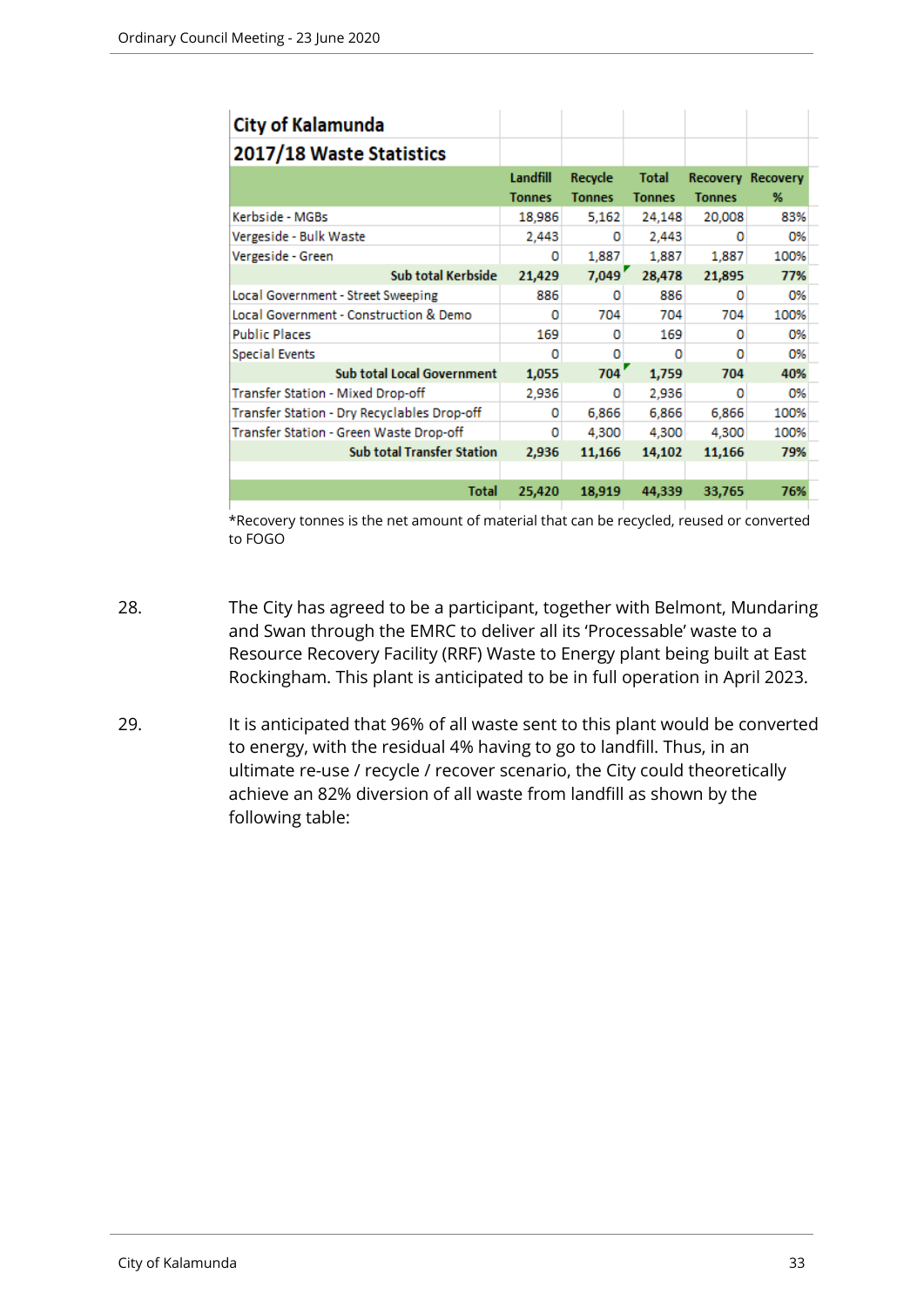| <b>City of Kalamunda</b>                    |               |               |               |               |                          |
|---------------------------------------------|---------------|---------------|---------------|---------------|--------------------------|
| 2017/18 Waste Statistics                    |               |               |               |               |                          |
|                                             | Landfill      | Recycle       | <b>Total</b>  |               | <b>Recovery Recovery</b> |
|                                             | <b>Tonnes</b> | <b>Tonnes</b> | <b>Tonnes</b> | <b>Tonnes</b> | %                        |
| Kerbside - MGBs                             | 18,986        | 5,162         | 24,148        | 22,666        | 94%                      |
| Vergeside - Bulk Waste                      | 2,443         | o             | 2,443         | 0             | 0%                       |
| Vergeside - Green                           | o             | 1,887         | 1,887         | 1,887         | 100%                     |
| <b>Sub total Kerbside</b>                   | 21,429        | 7,049'        | 28,478        | 24,553        | 86%                      |
| Local Government - Street Sweeping          | 886           | o             | 886           | 0             | 0%                       |
| Local Government - Construction & Demo      | o             | 704           | 704           | 704           | 100%                     |
| <b>Public Places</b>                        | 169           | o             | 169           | o             | 0%                       |
| <b>Special Events</b>                       | o             | o             | o             | o             | 0%                       |
| <b>Sub total Local Government</b>           | 1,055         | 704           | 1,759         | 704           | 40%                      |
| Transfer Station - Mixed Drop-off           | 2,936         | o             | 2,936         | o             | 0%                       |
| Transfer Station - Dry Recyclables Drop-off | 0             | 6,866         | 6,866         | 6,866         | 100%                     |
| Transfer Station - Green Waste Drop-off     | 0             | 4,300         | 4,300         | 4,300         | 100%                     |
| <b>Sub total Transfer Station</b>           | 2,936         | 11,166        | 14,102        | 11,166        | 79%                      |
|                                             |               |               |               |               |                          |
| <b>Total</b>                                | 25,420        | 18,919        | 44,339        | 36,423        | 82%                      |

\*Recovery tonnes is the net amount of material that can be recycled, reused or converted to FOGO

- 30. The City undertook community engagement regarding FOGO during March and April 2020 (Attachment 1 refers). 125 formal responses were received however there was a significant level of interest in terms of social media appreciation of the issue.
- 31. There are many telling responses contained in the engagement report notably:
	- a) 86% of respondents felt that we should move to FOGO;
	- b) 98% of respondents understood the FOGO initiative;
	- c) 84% of respondents have full or overflowing recycling bins;
	- d) 54% of respondents were from the 16 to 45 age brackets and 29% from the 56+ age bracket.
- 32. To implement a three bin system one of the key considerations would be the 'default' and 'optional' sizes and frequency of collection of each bin type. The three bins proposed are:
	- a) 140L Red Lidded Bin Landfill or Waste to Energy
	- b) 240L Yellow Lidded Bin Recycling
	- c) 240L Lime Green Lidded Bin FOGO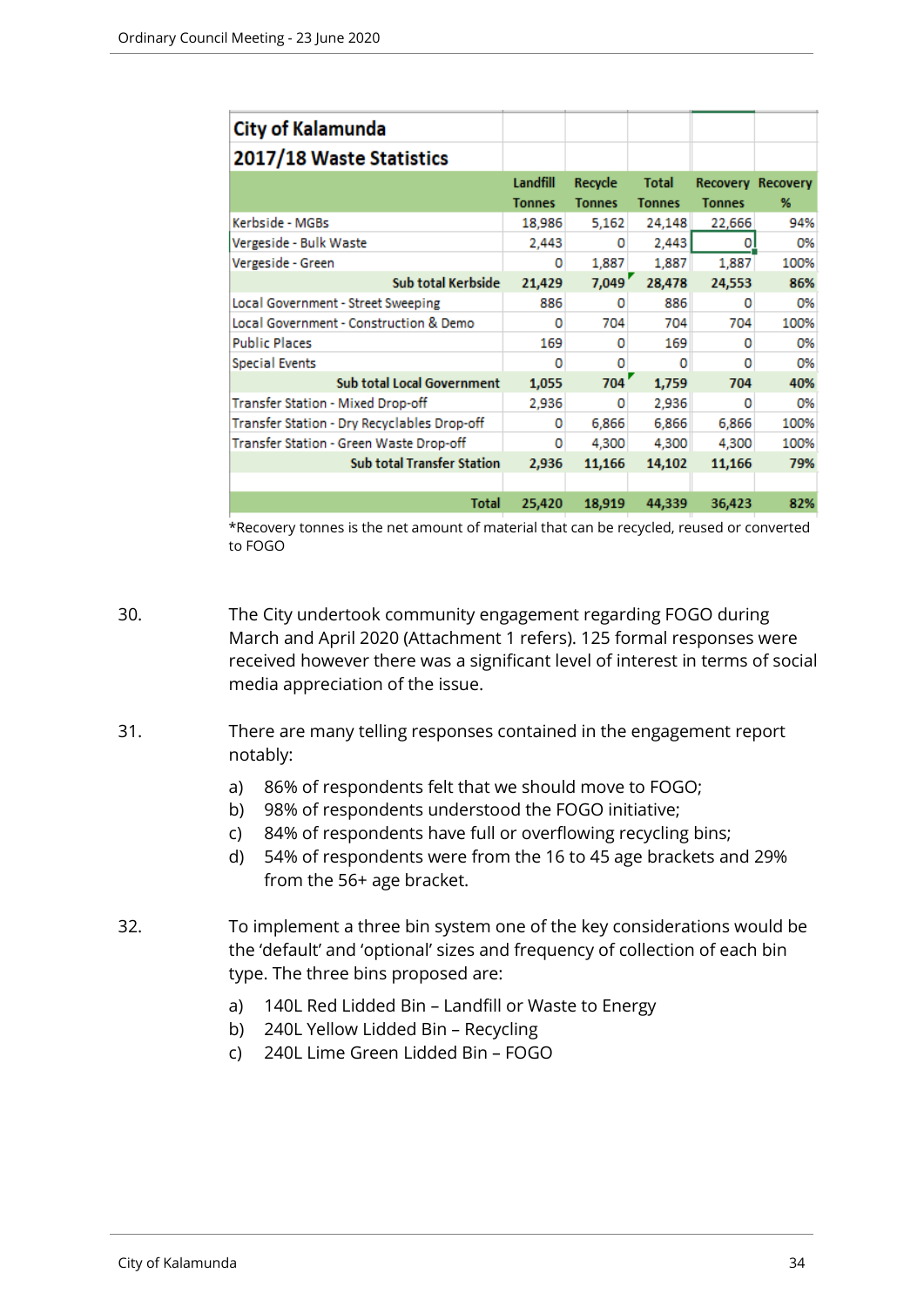

- 33. If a FOGO system was implemented and better diversion of recycling material from the general waste bin into the recycling bin, it is anticipated that it is practical to suggest the Landfill/Waste to Energy bin can be reduced in size from a 240L to a 140L size, collected fortnightly. The evidence to support this is based on the density of residual material is such that it would not exceed the lower capacity of the bin (even if the improvements in waste separation were not at optimum).
- 34. It is recognised however that there will be circumstances where residents believe they may need to have a larger Red Lidded Bin. Successful implementation of three bin systems, such as the City of Melville rely heavily on good communication between the Council and Residents and allowing alternate circumstances on a case by case basis. It is recommended the City also adopts a philosophy of treating exceptions on a case by case basis to determine suitable outcomes.
- 35. Commentary was provided by some residents in the rural areas of the City that they did not want a FOGO bin on the basis they largely compost their own waste on their properties. It is felt that to undertake a selective service for FOGO bins in these areas (with some residents opting in and some opting out) will not achieve demonstrable savings in costs as the rubbish trucks have to pass by the opt out houses anyway as well as the increased Administrative burden of managing yet another variation in the waste charges system.
- 36. The community survey also showed a large number of residents were using their recycling bins to full or overflowing capacity. As it is planned to encourage more diversion of appropriate materials from landfill to the recycling bins, this will become more prevalent. It is proposed that whilst the default provision of a recycling bin is a 240L bin collected fortnightly,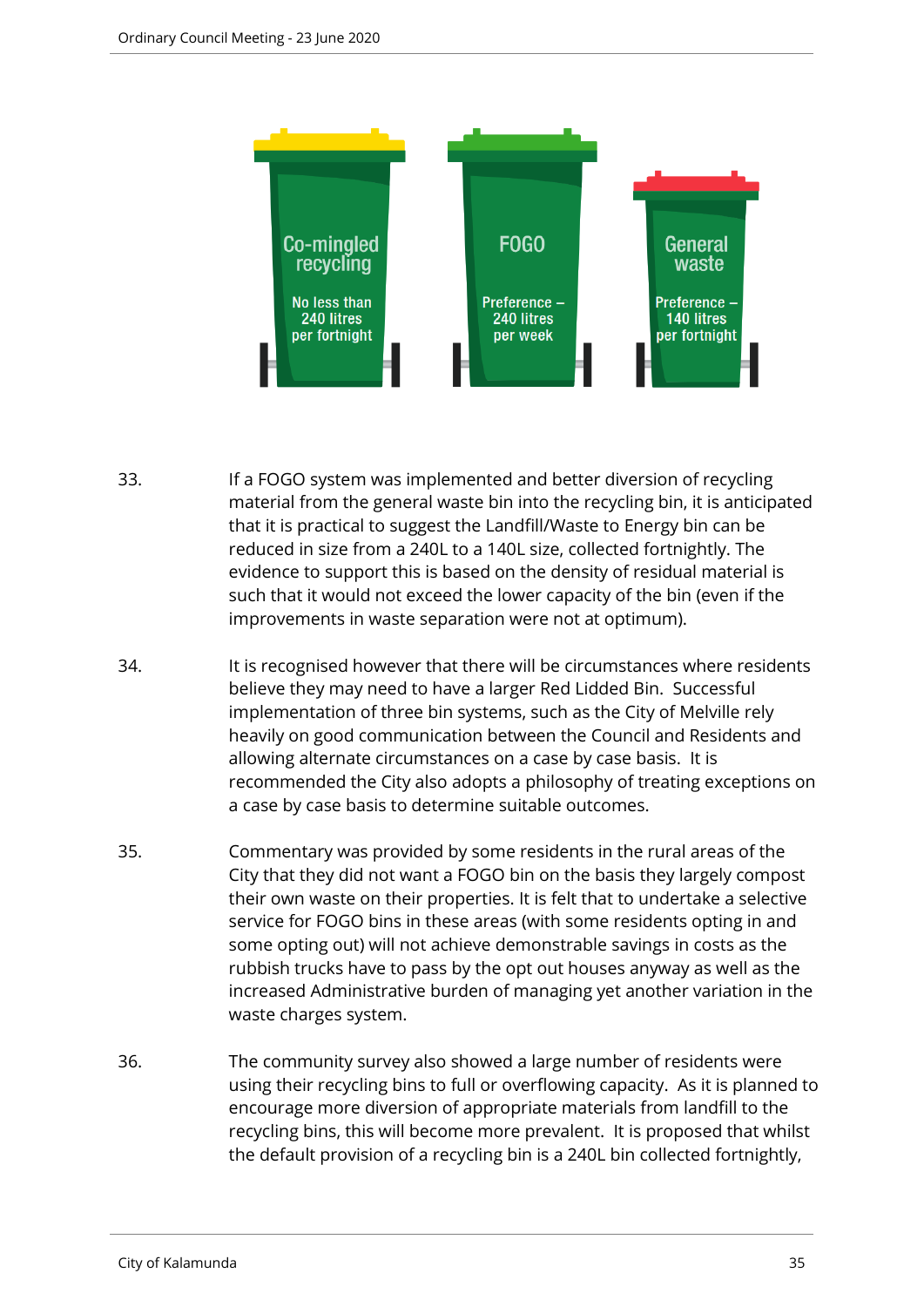that upon application, residents can be provided a 360L recycling bin collected fortnightly (for no additional cost to the resident).

- 37. The FOGO bin is proposed to be a 240L bin collected weekly as analysis shows that in all but exceptional circumstances this is the appropriate size and frequency of collection.
- 38. It is recognised that a fundamental aspect to the FOGO bin is the collection of food scraps and waste from kitchens and their placement in the FOGO bin. There will be odours emanating from food waste. A suitable treatment (adopted in City of Melville and proving successful) is to provide each resident with a kitchen caddy and an initial supply of compostable garbage bags to allow food scraps to be 'bagged' and placed in the FOGO bin, avoiding the odour issue. Supermarkets currently provide for sale compostable garbage bag rolls in the order of 14 cents per bag.
- 39. The most fundamental issue to be resolved in the roll out of a three bin (FOGO) system is access at an acceptable cost to a FOGO processing facility. EMRC is proposing to undertake the lead for its member councils in developing a facility to be located at Red Hill (currently where landfill waste is disposed of) for the processing of FOGO waste. This project is part of EMRC's FOGO Recovery Strategy which has forecast that a FOGO facility will commence operation in July 2022. At this time, it is not recommended that this date be locked in given the EMRC project plan has not been adopted by EMRC Council and there is some uncertainty as to actual delivery date and costs.
- 40. In light of community sentiment to move to a FOGO system and the progression of the EMRC FOGO facility, it is proposed the City implements FOGO at the earliest opportunity rather than defer the implementation to 2025 in line with WARR targets.
- 41. It is likely there will be progressive changes to waste management during the financial year that the City moves to a three bin system with FOGO (July 22 or later) and then movement from landfill to waste to energy (April 23). These will impact the development of waste charges for residents as part of the deliberation of the 2022/23 budget.
- 42. The implementation of FOGO system in the City will necessitate the following works:
	- a) convert all existing 240L dark green lidded landfill bins to 240L lime green lidded bins for FOGO use (by changing the lids);
	- b) procure 140L red lidded bins for use as landfill or waste to energy;
	- c) procure kitchen caddy and suggested initial supply of 2 rolls of 100 compostable bags per household;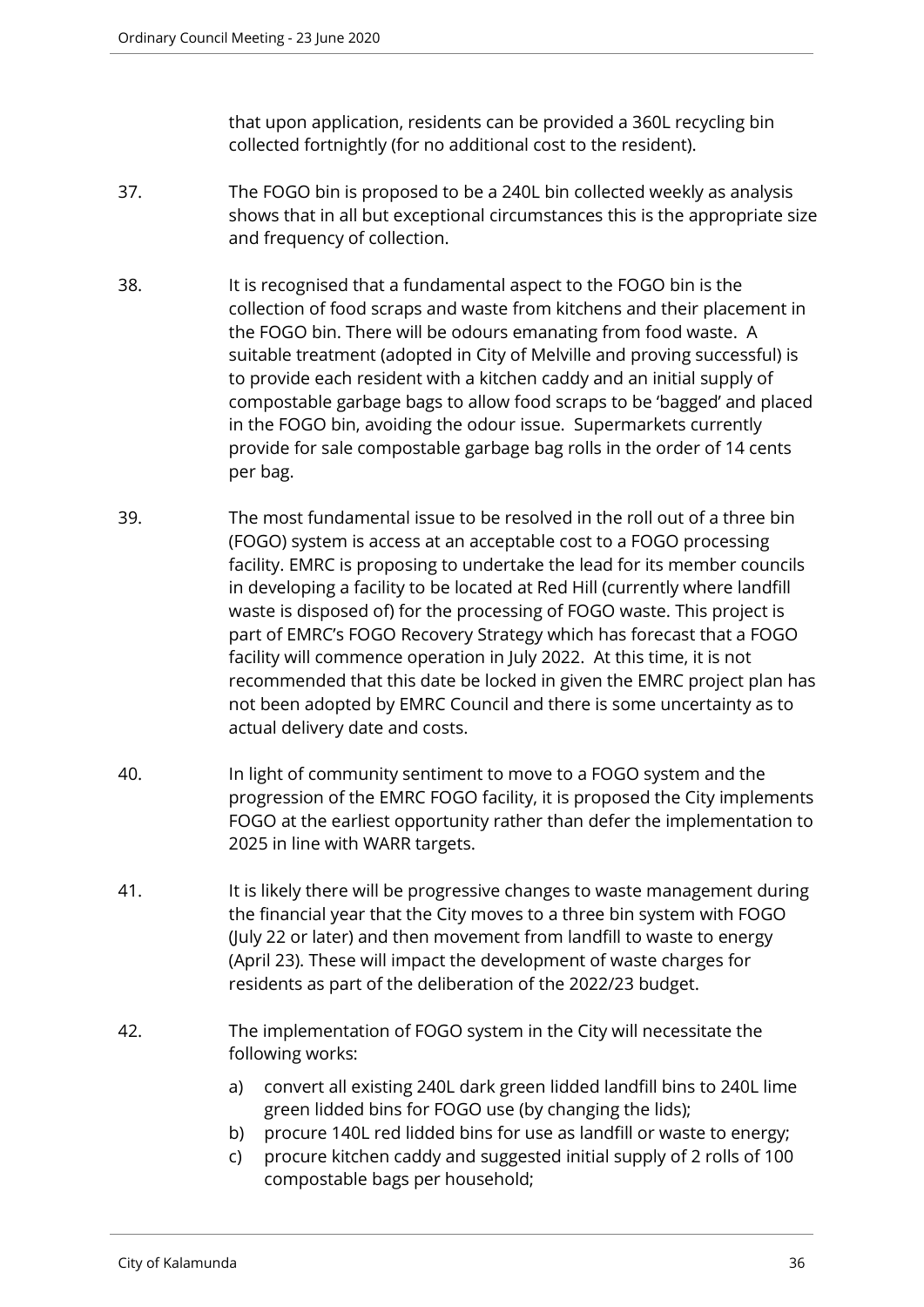- d) procure sufficient 360L yellow lidded bins to cater for the upsizing selections made;
- e) development of new software to cater for three bin systems and bin charges; and
- f) develop and implement a comprehensive community engagement and education plan both in the lead up, implementation and 12 months post implementation of FOGO.
- 43. It is estimated that this implementation plan would cost in the order of \$2.3 to \$2.4m with costs firming up as planning proceeds. This would be funded from the City's Waste Reserve and grant funding of \$691,500 from the State Government's Better Bins program. The City's Waste Management Reserve will be provided with an injection of \$2.2m of funds from EMRC as part of their disbursement to member councils from their secondary waste reserve to implement FOGO. As such then, it is expected that the set-up costs for FOGO for the City will largely be cost neutral.
- 44. The State Government has recently announced the Better Bins Plus program which could provide the City with additional funding of between \$10 and \$15 per household depending on the financial year that the Council implements a FOGO system. This has the potential to provide the City between \$230,000 and \$345,000 of new funding for implementation of the FOGO system. It is proposed to submit an application for this new funding.
- 45. In terms of ongoing (operational) costs which factor into ongoing waste charges for residents, the following issues are to be resolved:
	- a) additional lift costs to collect three bins and cartage to the disposal site(s). The proposed scheme sees an increase from 1.2m landfill / 600,000 recycling lifts per annum to 600,000 landfill / 600,000 recycling / 1.2m FOGO bins pa. A rough estimate is an increase of \$650,000 pa above current costs;
	- b) new processing costs of the anticipated 10,000 tonnes pa of FOGO waste. This is uncertain but could be in the order of \$1.4m pa;
	- c) savings generated from the diversion of waste from landfill through either recycling initiatives, FOGO and waste to energy. These savings are difficult to quantify at this time but could be in the order of \$1 to \$1.5m pa; and
	- d) allowances for amortisation of the new bins, assuming a 10 year useful life.
- 46. The Waste Plan recommends that a Waste Local Law be developed to assist in waste management controls.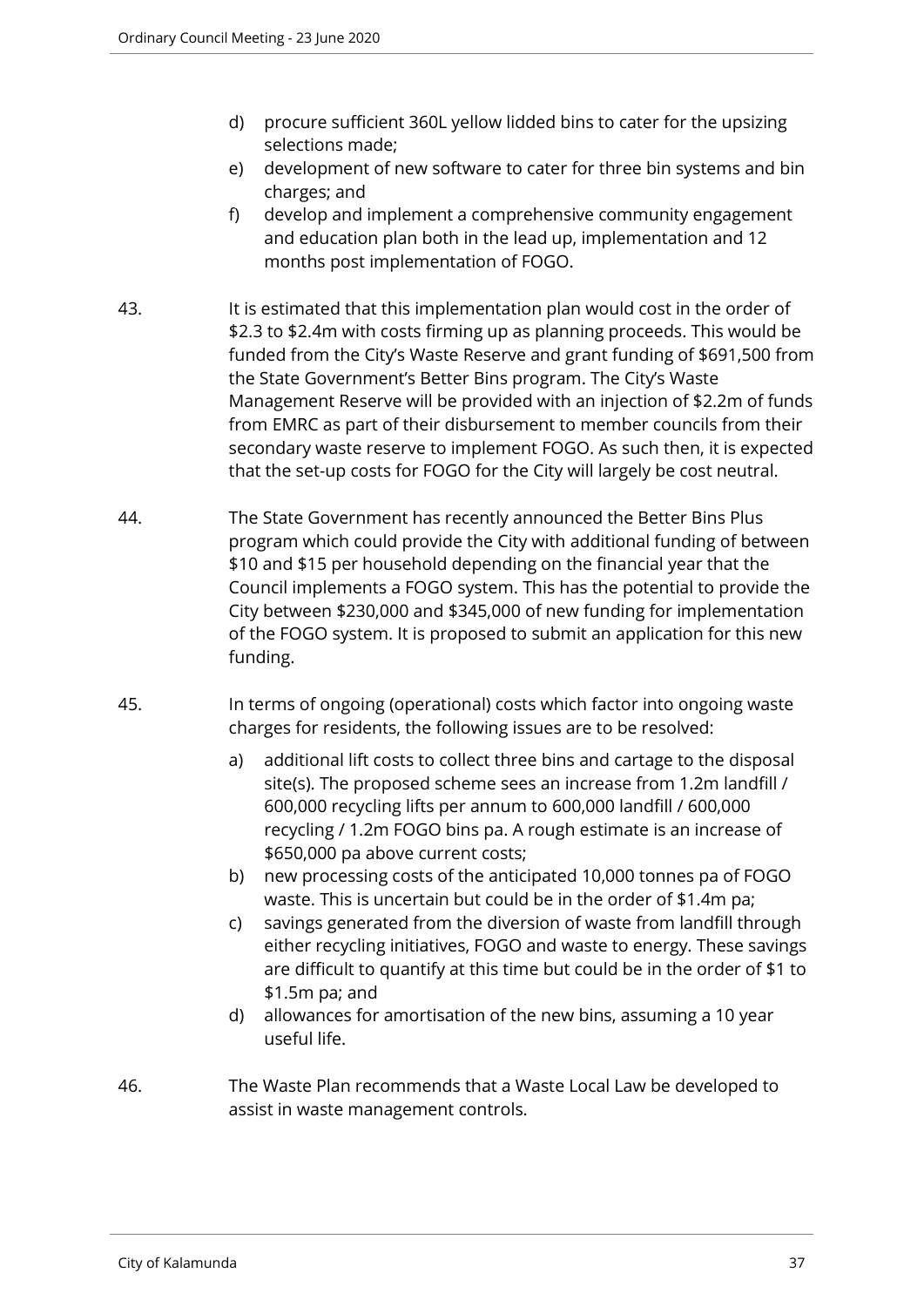- 47. The Waste Plan includes an Implementation Plan which defines all the actions the City will undertake over the next 5+ years contributing to the achievement of relevant waste strategy targets and objectives, such as the following actions not previously mentioned in his report:
	- a) recovery of recyclable materials from verge side skip bins;
	- b) Walliston Transfer Station: source segregation of hard plastics;
	- c) develop a sustainable procurement policy;
	- d) action items from the City's Local Environment Strategy;
	- e) improve data collection for illegal dumping;
	- f) litter audit on major roads to WTS;
	- g) develop a civil works waste management plan;
	- h) utilising recovered waste material in civil engineering projects;
	- i) in house training to ensure employees understand how they can contribute to success of waste plan;
	- j) city to assist DWER with container deposit scheme;
	- k) establish a mobile waste education vehicle for events/schools etc;
	- l) assist schools in the waste wise schools program; and
	- m) monitoring and evaluation to inform corrective actions.

## APPLICABLE LAW

48. Waste Avoidance and Resource Recovery Act 2007 (WARR Act).

## APPLICABLE POLICY

49. Nil.

## STAKEHOLDER ENGAGEMENT

- 50. Fundamental to any improvements in diversion of waste will be the actions of the community in sorting their waste into the correct waste streams and bins. The City of Melville experience has highlighted the importance of a timely and high impact community awareness and education campaign.
- 51. A communication engagement and education package will be developed using the 'WasteSorted' communications toolkit, noting the importance of consistent state-wide communications and taking into account the following key messages:
	- a) clearly explaining the system why, when, how it will be implemented;
	- b) which materials can go in each kerbside bin;
	- c) developing targeted messaging for sections of the community that may require additional support such as culturally and linguistically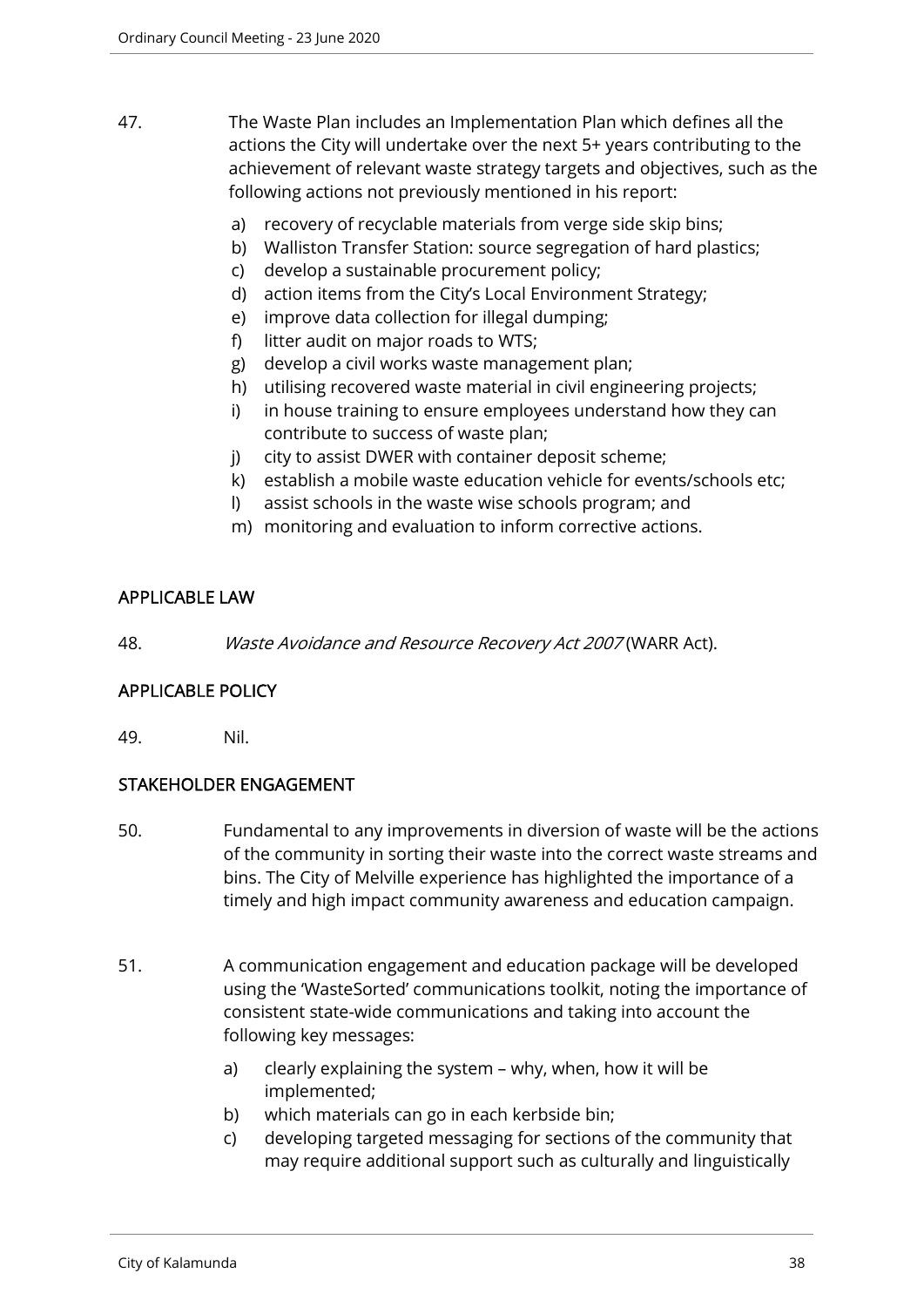diverse communities, and sections of the community with poor recycling behaviours.

### FINANCIAL CONSIDERATIONS

- 52. The anticipated initial cost to set up the three bin system will be in the order of \$2.3m with funding from the Waste Reserve and Better Bins Grant.
- 53. The change in expenses for the waste management process will be determined once further information regarding the FOGO processing fee becomes available. These changes will be reflected in Waste Charges for the respective year that three bin operations commence as well as the change from landfill to waste to energy.

## **SUSTAINABILITY**

### Social Implications

54. It is anticipated that the extensive waste awareness campaign will raise the community's understanding of the predominant role they play in minimising waste and it is believed that there will be positive social outcomes as people 'do their bit'.

### Economic Implications

55. The diversification of waste streams including re-use of recycled products should help grow the economy.

### Environmental Implications

56. The primary aim of the WARR Strategy is to achieve significant environmental benefits through diversion of waste from landfill and reduction in waste being generated through re-use/recycling strategies and community actively reducing the amount of waste that is generated.

### RISK MANAGEMENT

57. Risk: That the overall cost of this new waste management process may be unacceptable to the community leading to criticism.

| Consequence            | Likelihood | Rating |
|------------------------|------------|--------|
| Significant            | Likely     | Medium |
| <b>Action/Strategy</b> |            |        |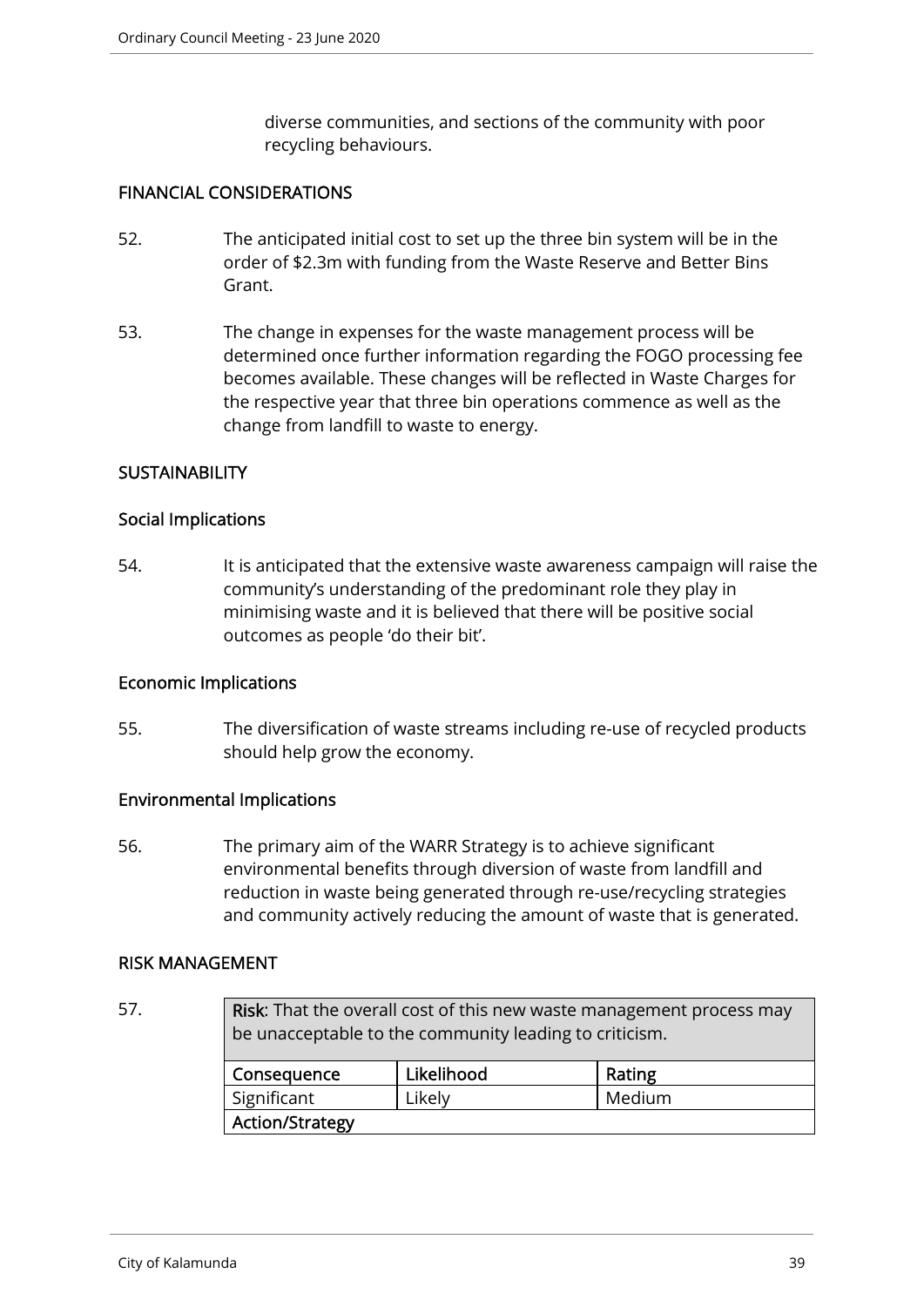Contracts for management and processing of waste will be tendered where possible to ensure competitive pricing and if necessary further engagement with community to demonstrate cost benefits of the change.

Risk: The City fails to implement changed behaviours and successful alternate waste management streams leading to continued unnecessary use of landfill and the ensuing poor environmental outcomes.

| Consequence | Likelihood     | Rating |
|-------------|----------------|--------|
| Significant | Almost Certain | High   |
|             |                |        |

### Action/Strategy

Development and implementation of new waste management processes coupled with effective community education

| Risk: No changes are made to waste management despite significant |  |
|-------------------------------------------------------------------|--|
| community push for improved waste plans leading to reputational   |  |
| damage.                                                           |  |
|                                                                   |  |

| Likelihood<br>Consequence                                         |        | Rating |  |
|-------------------------------------------------------------------|--------|--------|--|
| Significant                                                       | Likely | Medium |  |
| <b>Action/Strategy</b>                                            |        |        |  |
| Consideration needs to be given to effective communication to the |        |        |  |
| community as to reasons why changes are not implemented.          |        |        |  |

## **CONCLUSION**

58. The adoption by the City of the three bin system with FOGO will demonstrate its commitment to improving the environment and meeting community expectations regarding waste management.

## Voting Requirements: Simple Majority

## RESOLVED OCM 95/2020

## That Council:

- 1. ADOPT the City of Kalamunda Waste Plan (Attachment 2) and forward to Department of Water and Environmental Regulation for approval.
- 2. ADOPT a three-bin residential waste service subject to acceptable FOGO processing costs.
- 3. RECEIVE a subsequent report confirming the costs of the FOGO waste management process once these are known.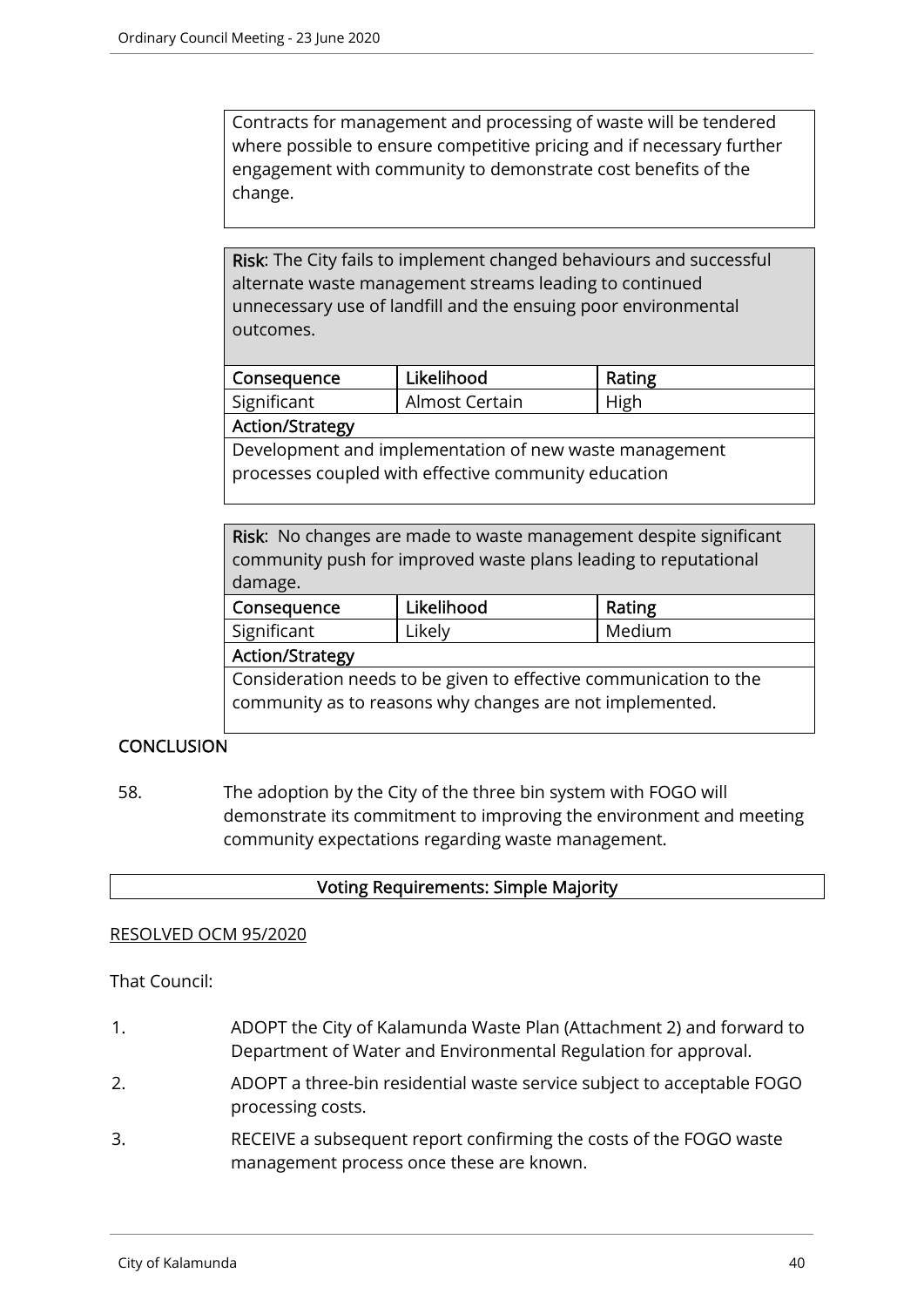- 4. DETERMINE that the default City of Kalamunda residential waste service be:
	- a) fortnightly 240L Yellow Lidded Recycling Bin;
	- b) weekly 240L Lime Green Lidded FOGO Bin;
	- c) fortnightly 140L Red Lidded General Waste Bin;
	- d) opt-in availability at no extra cost to the resident of a 360L Recycling Bin; and
	- e) specific circumstances where the default system for residents is problematic to be treated on a case by case basis.
- 5. SUBMIT a funding application for further funding under the Better Bins Plus scheme to support the implementation of the three bin system.
- 6. PREPARE and IMPLEMENT a Community Based Communications package funded from the Waste Management Reserve.
- Moved: Cr Dylan O'Connor
- Seconded: Cr Lisa Cooper
- Vote: CARRIED UNANIMOUSLY (10/0)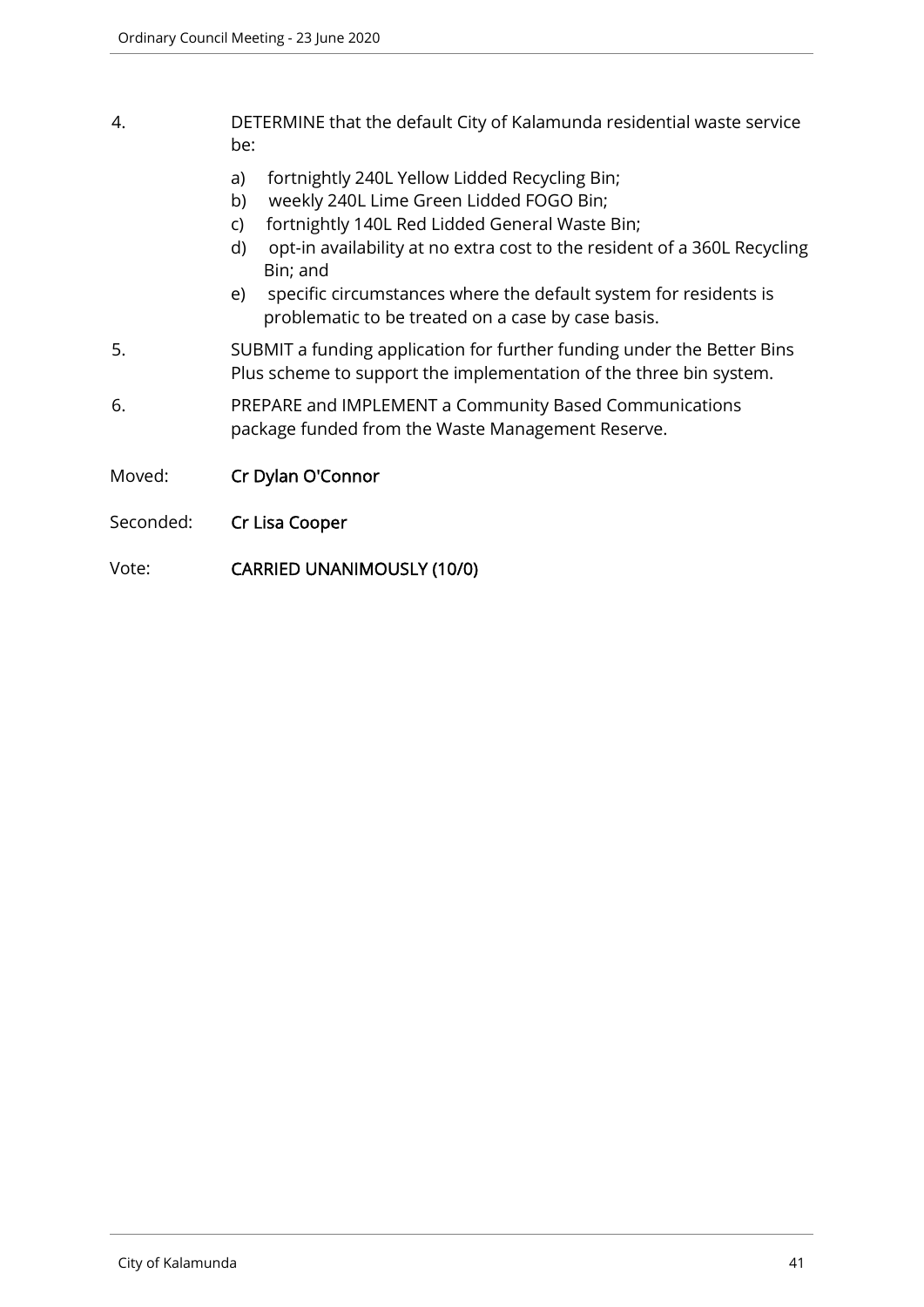## 10.2.2. Pathways Asset Management Plan 2020

#### Declaration of financial / conflict of interests to be recorded prior to dealing with each item.

| Previous             |     | OCM 79/2017; OCM 107/2018; OCM 206/2018                      |
|----------------------|-----|--------------------------------------------------------------|
| <b>Items</b>         |     |                                                              |
| Directorate          |     | <b>Asset Services</b>                                        |
| <b>Business Unit</b> |     | <b>Asset Planning</b>                                        |
| File Reference       |     | HU-PAA-013                                                   |
| Applicant            | N/A |                                                              |
| Owner                | N/A |                                                              |
| Attachments          | 1.  | Pathways Asset Management Plan 2020 [10.2.2.1 -<br>27 pages] |

### TYPE OF REPORT

|   | Advocacy    | When Council is advocating on behalf of the community to<br>another level of government/body/agency                                                                                                                                                                                                                                                                                                                                |
|---|-------------|------------------------------------------------------------------------------------------------------------------------------------------------------------------------------------------------------------------------------------------------------------------------------------------------------------------------------------------------------------------------------------------------------------------------------------|
| ⊠ | Executive   | When Council is undertaking is substantive role of direction<br>setting and oversight (e.g. accepting tenders, adopting plans<br>and budgets                                                                                                                                                                                                                                                                                       |
|   | Information | For Council to note                                                                                                                                                                                                                                                                                                                                                                                                                |
|   | Legislative | Includes adopting Local Laws, Town Planning Schemes and<br>Policies. When Council determines a matter that directly<br>impacts a person's rights and interests where the principles of<br>natural justice apply. Examples include town planning<br>applications, building licences, other permits or licences<br>issued under other Legislation or matters that could be<br>subject to appeal to the State Administrative Tribunal |

### STRATEGIC PLANNING ALIGNMENT

Kalamunda Advancing Strategic Community Plan to 2027

### Priority 3: Kalamunda Develops

Objective 3.2 - To connect community to quality amenities. Strategy 3.2.1 - Optimal management of all assets.

### EXECUTIVE SUMMARY

1. The purpose of this report is to seek Council endorsement to the updated City of Kalamunda (City) Pathways Asset Management Plan 2020 (PAMP), which is an assessment of current pathways and pedestrian bridges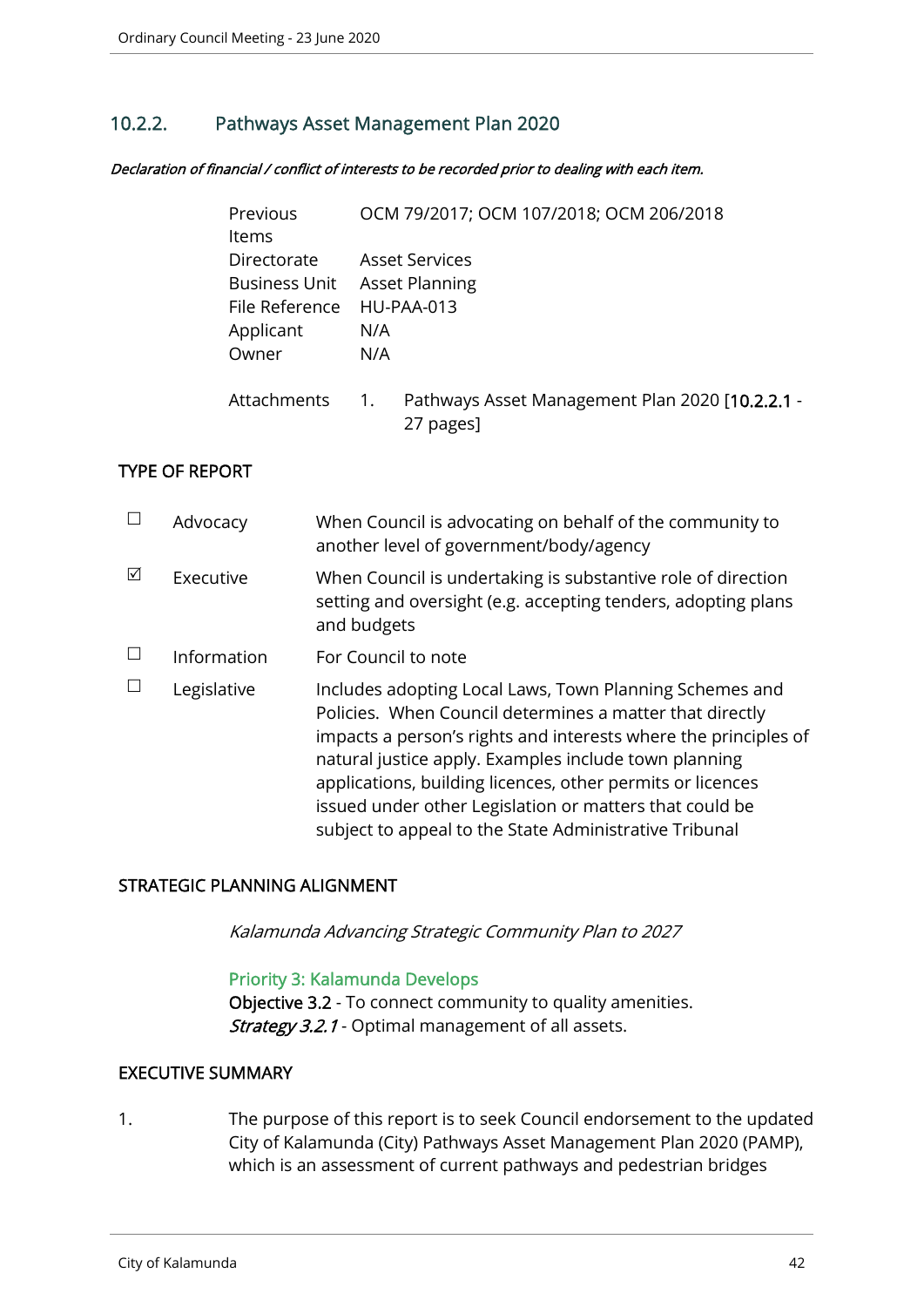assets and funding forecasts for the management of those assets over the long term.

- 2. This PAMP is an update of the previous plan endorsed in 2017 and now includes Pedestrian Bridges. Pathways currently consist of 389 km of paths with a Gross Replacement Cost of \$47.3 million. Pedestrian bridges currently consist of 39 bridges at a Gross Replacement Cost of \$3.5 million.
- 3. The average annual renewal funding allocation in the City's 15 Year Capital Works Program for pathways and pedestrian bridges is \$406,600 and \$70,000 respectively, plus an additional average annual expenditure from the Pathway Maintenance Budget of \$412,000 for minor slab renewals. Financial modelling for this plan shows that spending at the current renewal funding levels will maintain the current condition and service levels.
- 4. It is proposed that Council ENDORSE the Pathways Asset Management Plan 2020 and proposed funding levels to be included in the City's Long Term Financial Plan.

## **BACKGROUND**

- 5. The City is required to undertake Integrated Planning and Reporting as its plans for the future in line with requirements of the Local Government Act. Key actions include the Strategic Community Plan, the Corporate Business Plan and informing strategies such as Asset Management Plans.
- 6. The City produced its first asset management plan for pathways in 2013 and this was reviewed in 2017. Subsequently in 2018 the Bicycle Plan 2017 and the New Pedestrian Paths Operational Policy were endorsed, and a number of internal processes improved. These have been incorporated into this updated PAMP.

## DETAILS AND ANALYSIS

- 7. This Pathways Asset Management Plan (PAMP) covers the following subjects:
	- a) Current Status of Assets;
	- b) Level of Service;
	- c) Financial Summary; and
	- d) Improvements, Monitoring and Review.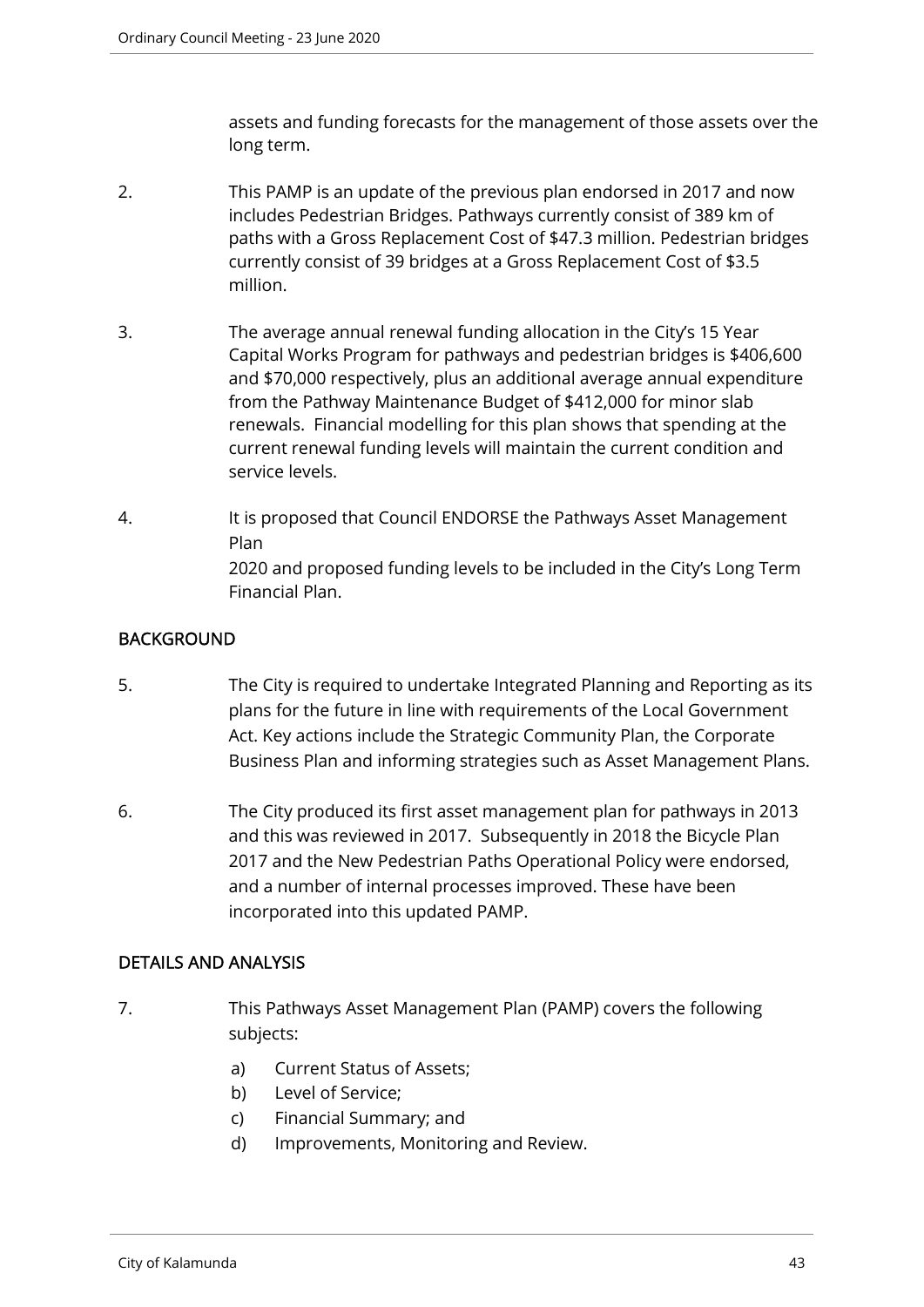- 8. This PAMP is the first of a simplified set of asset management plans that will be produced by the City, with updated plans for Parks, Roads, Drainage, and Buildings to be provided in the coming two to three years. The plans are being simplified by removing the relatively unchanging aspects of the plans and focusing on the core issues of funding, financial management and services. For example, the explanation of legislation relating to pathways assets has not been included in this plan.
- 9. The Current Status of Assets identifies the 389 km of pathways and 39 pedestrian bridges, their material type, age, condition and widths. Widths of pathways are presented to identify those that are not considered to meet the current standard, being 1.8 metres to enable two people in wheelchairs to pass, with 217 km of the City's paths being less than 1.8 metres in width.
- 10. These under-width paths are not proposed to be upgraded unless they have a condition rating of Poor or Very Poor. Poor and Very Poor condition paths will be upgraded as they are scheduled for replacement.
- 11. As most pathways are concrete, they are durable and generally have a useful life of 50 years. Only 18.8 km of pathways are currently in Poor and Very Poor condition, all of which are either currently listed or being considered for inclusion in the 15-year Capital Works Program to renew. Only one pedestrian bridge is in Poor condition and is currently listed for renewal in the 15 Year Capital Works Program.
- 12. The average condition of the City's pathway and pedestrian bridge networks has been evaluated as 2.40 and 2.15 respectively. The condition scale is 1 (New) to 5 (Very Poor). The average condition ratings are a measure that the City has used to represent the current level of service provided by the pathways and pedestrian bridge assets.
- 13. Currently the 15 Year Capital Works Program has an allocation of \$20,000 per year for the next three years to undertake work on non-compliant kerb ramps and crossing points. An audit against the required standard will be undertaken during 2020/21 and 2021/22.
- 14. The City's New Path Policy and Selection Criteria was endorsed by Council in November 2018 and identified some 368 new paths at estimated cost of \$12.5 million. The policy and selection criteria determine the priority of proposed or requested pathways based on multiple criteria. Following the review of the City's Policies in early 2019, the New Path Policy has been revised to become an operational policy.
- 15. The City's Bicycle Plan 2017 was endorsed by Council in June 2018 with a funding level of up to \$500,000 per year in municipal funds for consideration in the Long-Term Financial Plan and respective capital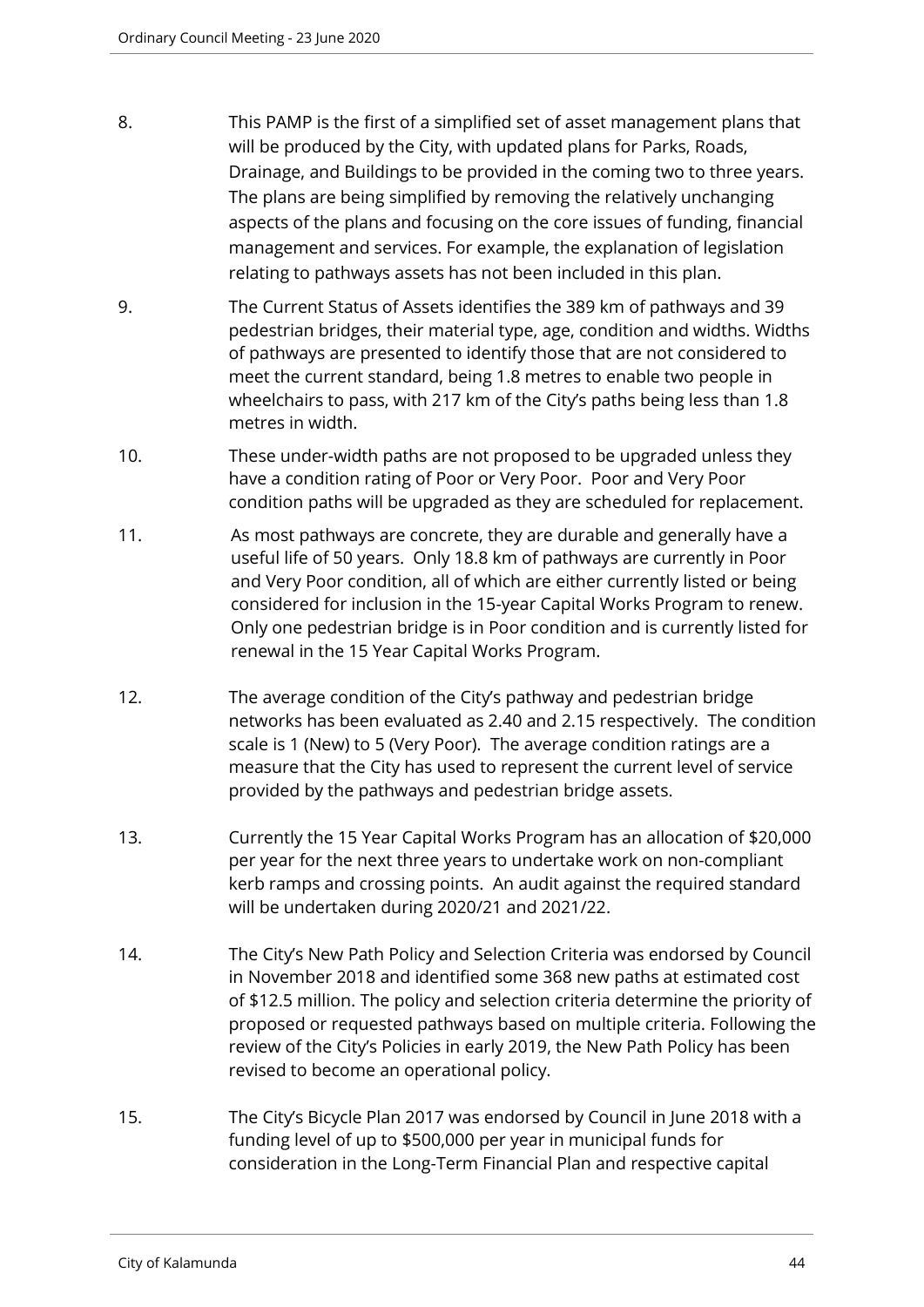budgets. The PAMP provides a list of projects for expanding the bicycle path network over the next 5 years. The Bicycle Plan is due for review in 2022.

- 16. Levels of service should be set based on community consultation. The latest Community Satisfaction Survey of 2018 has been used to guide the objectives of the PAMP as presented. This identifies that 63% of the comments has provided a positive performance rating for pathways. Participants requested more and higher quality pathways to improve access as one of the top two priorities for the City to address. It is therefore important not to let the current standard decrease.
- 17. This report recommends that the Pathway and Pedestrian Bridge Renewal Funding be maintained at current levels, with financial predictions to be reviewed as analysis is undertaken on future asset performance over the term of this plan.
- 18. As recommended in the PAMP, asset management and associated practices will be improved, being:
	- a) undertake accessibility assessment of pathway kerb ramps and crossing points;
	- b) complete pathway maintenance planning; and
	- c) adjust accounting practices to record maintenance and operational costs for pedestrian bridges.

## APPLICABLE LAW

19. Local Government Act 1995

## APPLICABLE POLICY

20. The PAMP has been prepared in line with Council Policy Service 4: Asset Management.

## STAKEHOLDER ENGAGEMENT

- 21. The PAMP was reviewed and endorsed by the Infrastructure Asset Management Steering Committee.
- 22. Asset Management Plans are informed by a "levels of service" process which is the result of a community consultation process. The consultation undertaken to provide direction to the PAMP was through the 2018 Community Satisfaction Surveys.
- 23. Being an internal management plan, the PAMP is not designed to be consulted with the wider community.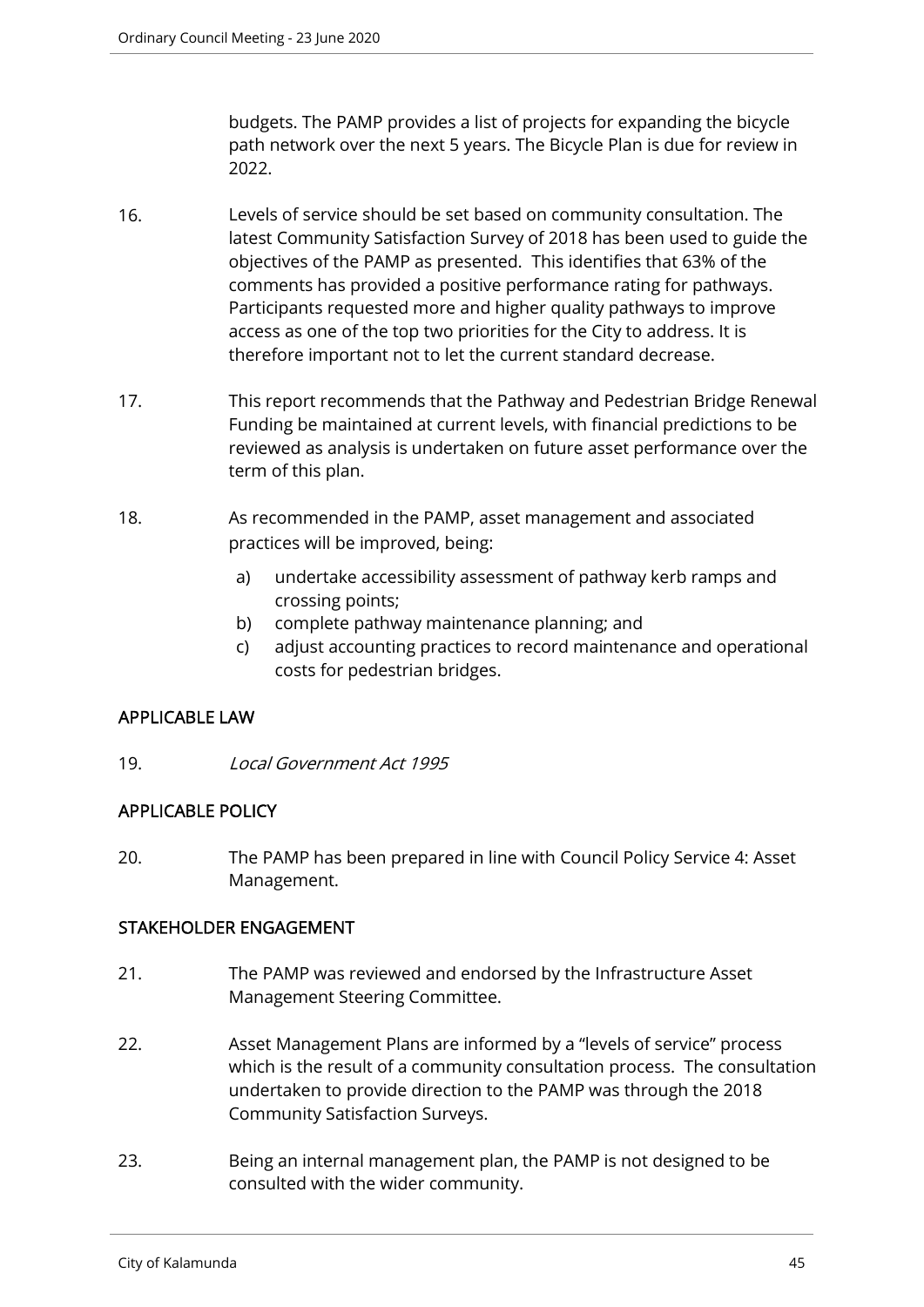## FINANCIAL CONSIDERATIONS

- 24. The City currently forecasts to expend an average of \$406,600 capital per year on pathway renewals, plus a further \$412,300 from Maintenance Funds on minor slab renewals. The forecast average expenditure for pedestrian bridge renewals is \$70,000 per year.
- 25. Over the 15 years, the total combined allocated renewal funding for pathways and pedestrian bridges in the Capital Works Program is \$11,284,000, and the total required modelled renewal funding is \$10,567,000. The total allocated funding is in surplus by \$716,000 (or by an average of \$48,000 per year).
- 26. For both the pathways and the pedestrian bridges, the levels of funding allocated are sufficient to cover projected renewals over the 15 year modelling horizon.
- 27. Current funding levels have been determined as adequate by the average condition of the pathway network slightly improving since the previous Asset Management Plan in 2017. The predictive modelling indicates that the current condition of both the pathways and pedestrian bridges will be maintained over the next 15 years.
- 28. Key Performance Indicators:

Table 5, page 19 of the PAMP presents the following key performance indicators:

- a) the Asset Consumption Ratio is calculated to be 60.3% and is within the target range of 50% - 75%;
- b) the Asset Sustainability Ratio (ASR) is calculated to be 73% with the target range being 90% - 100%. The ASR is currently lower than the guidelines suggest because the ASR does not cope with long life assets for an asset class with uneven age distribution, a common problem with the ratio for many local governments; and
- c) the Asset Renewal Funding ratio is calculated to be 100% and is within the target range of 95% - 100%.

## **SUSTAINABILITY**

## Social Implications

29. Maintaining the standard of pathways and pedestrian bridges will continue to support a range of healthy activities and community interaction.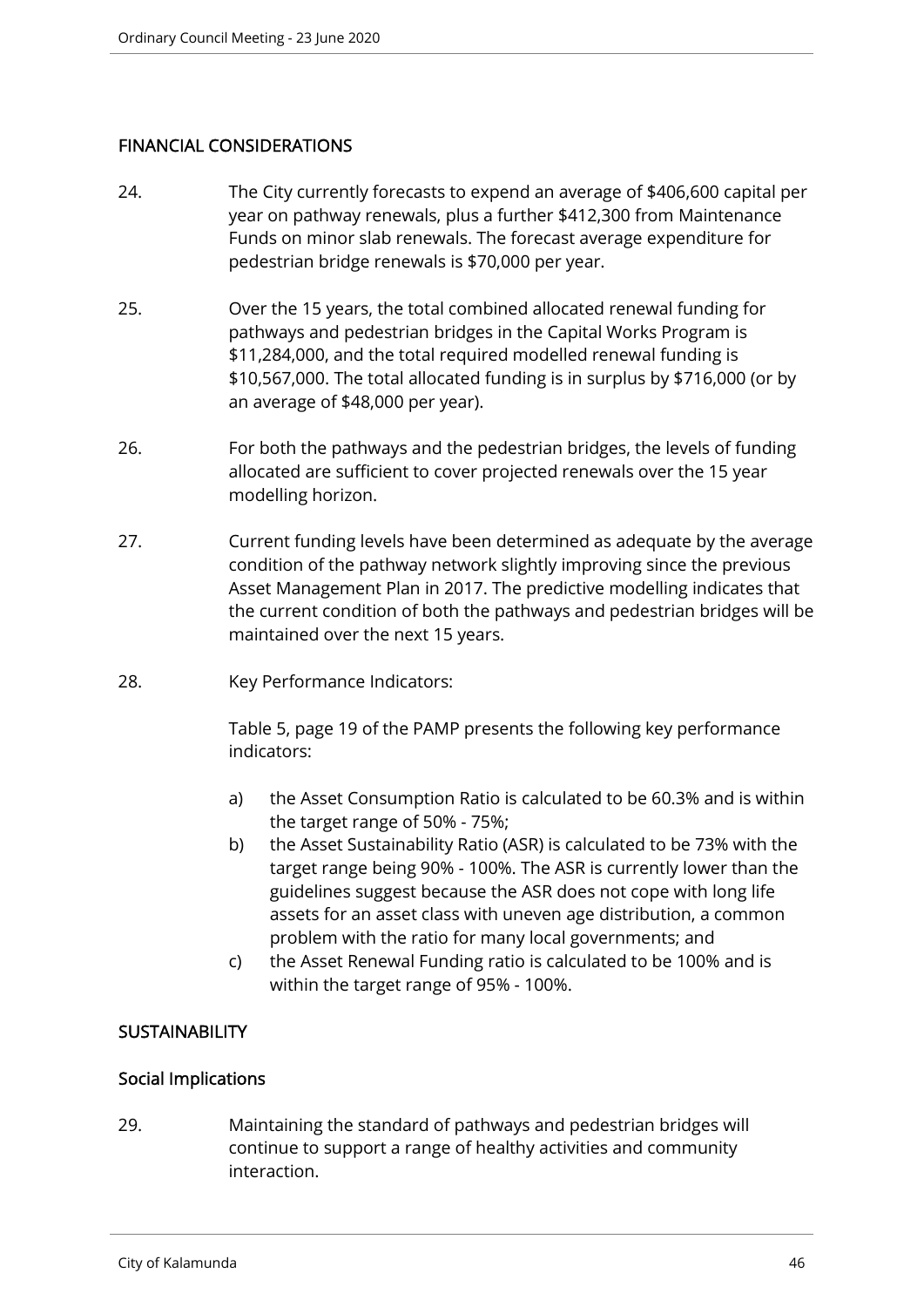## Economic Implications

30. Pathway renewals and new construction is delivered primarily by contractors thus supporting the local economy. There are no direct economic implications for the wider community.

### Environmental Implications

31. Maintaining the standard of pathways and pedestrian bridges will continue to support pedestrian and cycling activities, thus reducing the impact to the environment caused by vehicles.

### RISK MANAGEMENT

| 32. | Risk: The lack of effective planning for the future renewal of assets<br>leads to inefficient annual budgeting and less than optimal application<br>of rate payer funds.                            |                |        |  |
|-----|-----------------------------------------------------------------------------------------------------------------------------------------------------------------------------------------------------|----------------|--------|--|
|     | Consequence                                                                                                                                                                                         | Likelihood     | Rating |  |
|     | Moderate                                                                                                                                                                                            | Almost Certain | High   |  |
|     | <b>Action/Strategy</b>                                                                                                                                                                              |                |        |  |
|     | Ensure asset management activities continue in line with national<br>practice. Continue to improve practices, program funding for renewals<br>and engaging with the community on levels of service. |                |        |  |

## **CONCLUSION**

- 33. The PAMP has identified the quantum, condition and service of pathways and pedestrian bridges. The financial modelling of existing assets and comparison with the 15 year capital works program has shown that there is sufficient funding being planned to renew the assets.
- 34. The number and value of new paths proposed is not currently funded to an adequate level, and this issue will need to be addressed with further planning.
- 35. As the 2018 Customer Satisfaction Survey indicates a Positive Performance of 63%, it is recommended that the pathway and pedestrian bridge renewal funding be maintained at current levels, with financial predictions to be reviewed as analysis is undertaken on future asset performance over the term of this plan.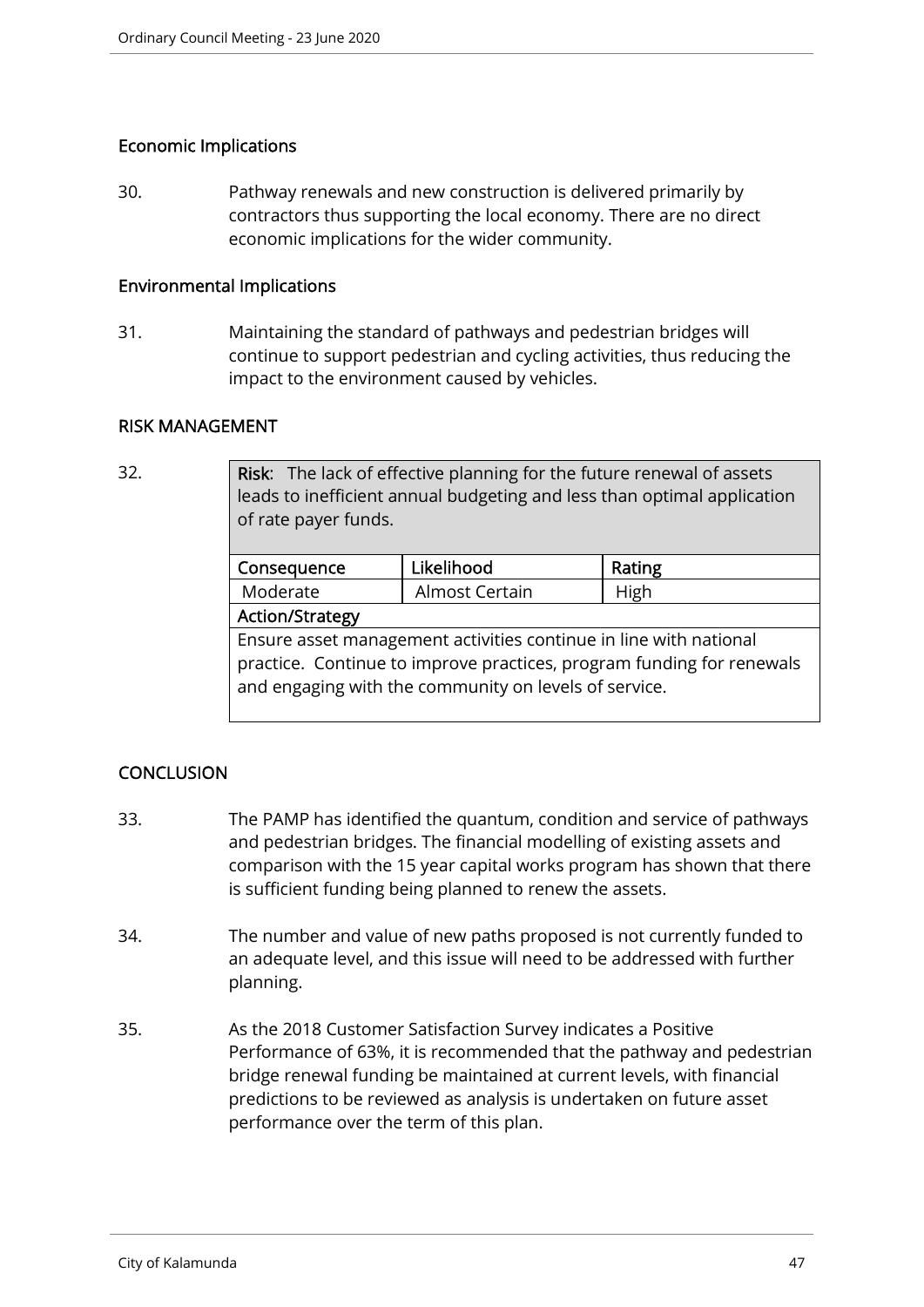## Voting Requirements: Simple Majority

### RESOLVED OCM 96/2020

That Council ENDORSE the Pathways Asset Management Plan 2020 including recommended levels of funding to be included in the Long Term Financial Plan.

Moved: Cr Geoff Stallard

Seconded: Cr Kathy Ritchie

Vote: CARRIED UNANIMOUSLY (10/0)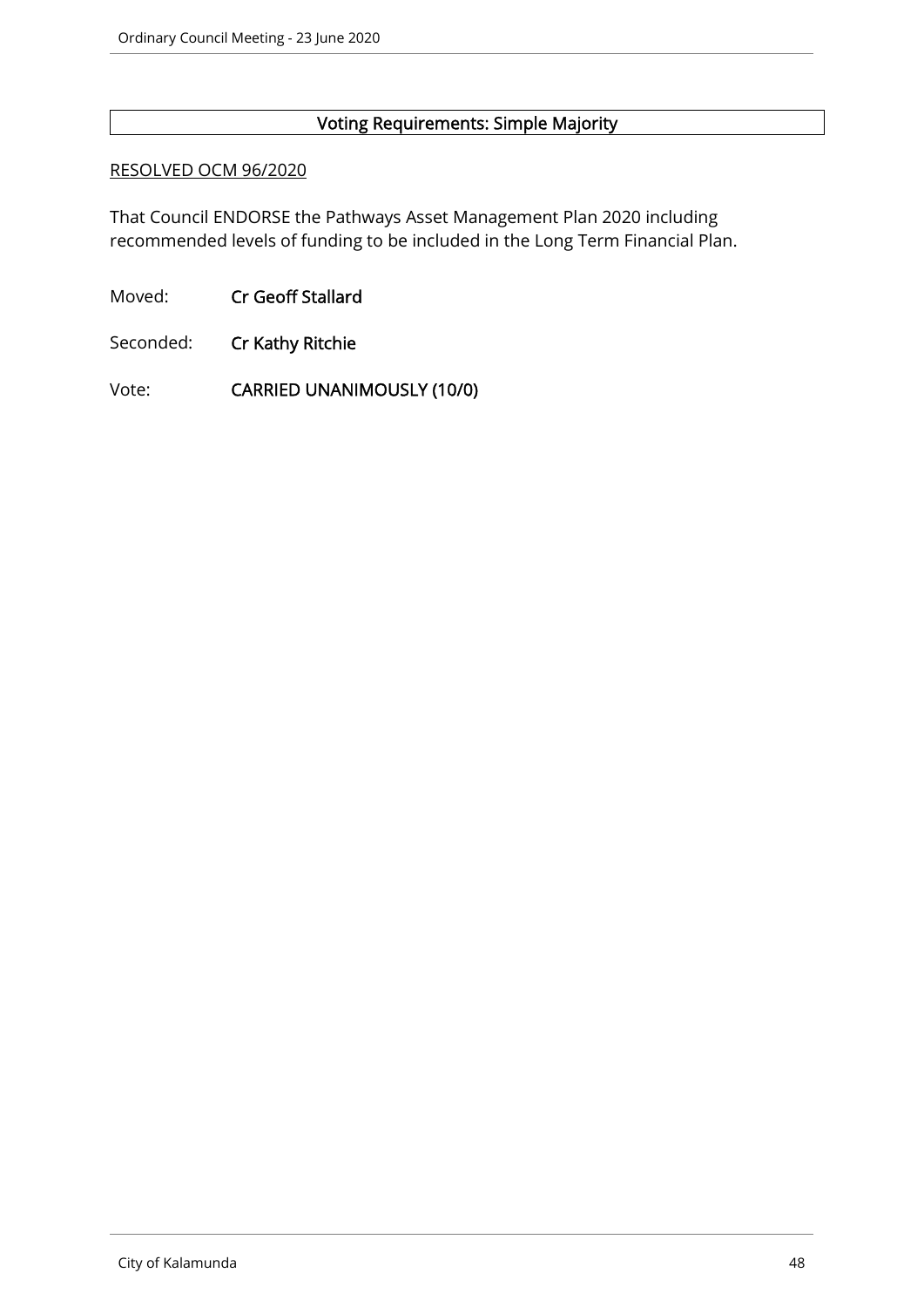## 10.2.3. Parks Asset Management Plan 2020

Declaration of financial / conflict of interests to be recorded prior to dealing with each item.

| Previous             | OCM 72/2013; OCM 140/2017                                       |
|----------------------|-----------------------------------------------------------------|
| Items                |                                                                 |
| Directorate          | <b>Asset Services</b>                                           |
| <b>Business Unit</b> | <b>Asset Planning</b>                                           |
| File Reference       | HU-PAA-013                                                      |
| Applicant            | N/A                                                             |
| Owner                | N/A                                                             |
| Attachments          | Parks Asset Management Plan 2020 [10.2.3.1 - 29<br>1.<br>pages] |

### TYPE OF REPORT

|   | Advocacy    | When Council is advocating on behalf of the community to<br>another level of government/body/agency                                                                                                                                                                                                                                                                                                                                |
|---|-------------|------------------------------------------------------------------------------------------------------------------------------------------------------------------------------------------------------------------------------------------------------------------------------------------------------------------------------------------------------------------------------------------------------------------------------------|
| ⊠ | Executive   | When Council is undertaking is substantive role of direction<br>setting and oversight (e.g. accepting tenders, adopting plans<br>and budgets                                                                                                                                                                                                                                                                                       |
|   | Information | For Council to note                                                                                                                                                                                                                                                                                                                                                                                                                |
|   | Legislative | Includes adopting Local Laws, Town Planning Schemes and<br>Policies. When Council determines a matter that directly<br>impacts a person's rights and interests where the principles of<br>natural justice apply. Examples include town planning<br>applications, building licences, other permits or licences<br>issued under other Legislation or matters that could be<br>subject to appeal to the State Administrative Tribunal |

### STRATEGIC PLANNING ALIGNMENT

Kalamunda Advancing Strategic Community Plan to 2027

#### Priority 1: Kalamunda Cares and Interacts

Objective 1.2 - To provide a safe and healthy environment for community to enjoy.

Strategy- 1.2.3 Provide high quality and accessible recreational and social spaces and facilities.

Strategy - 1.2.1 Facilitate a safe community environment.

### Priority 3: Kalamunda Develops

Objective 3.2 - To connect community to quality amenities.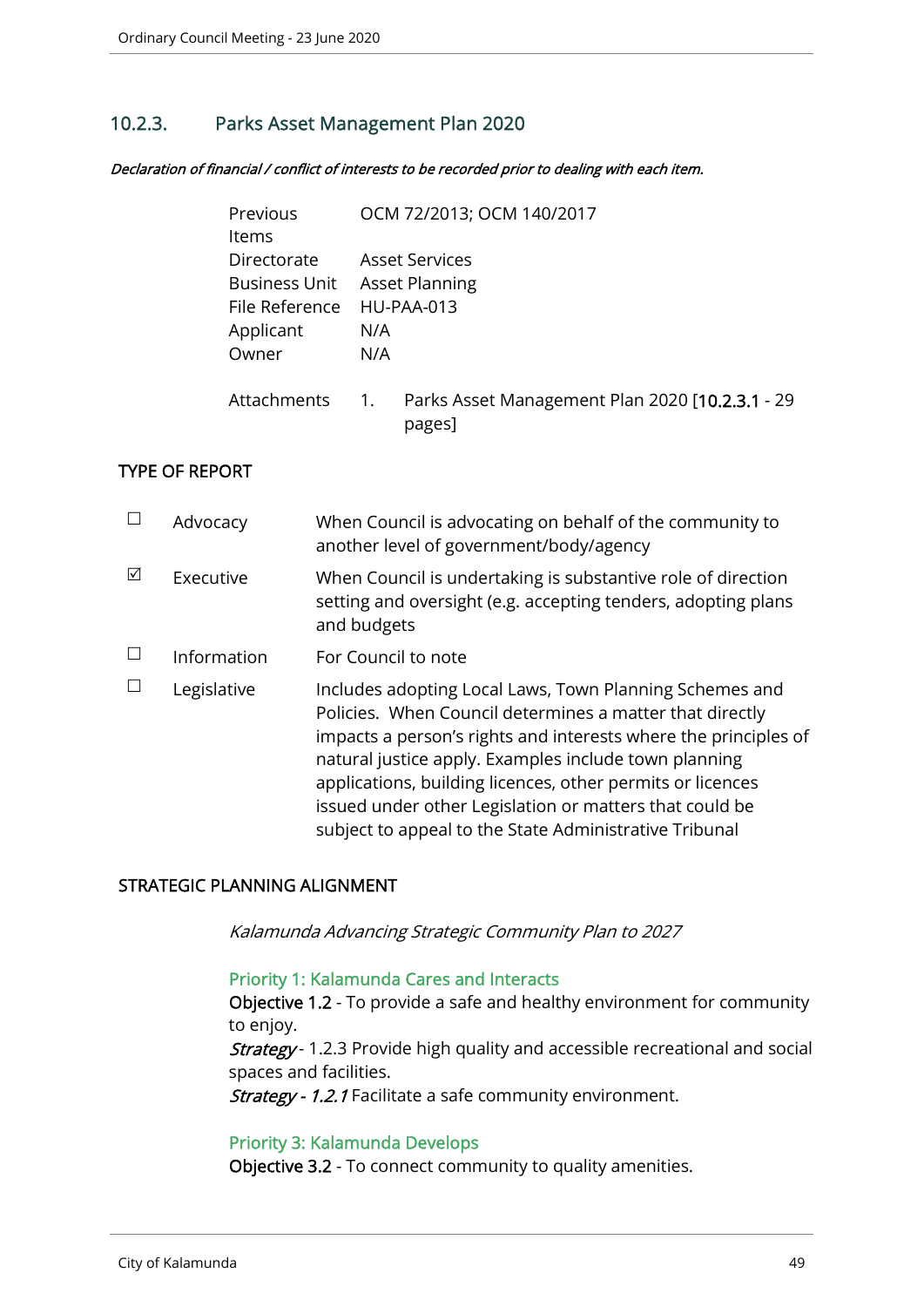**Strategy 3.2.1 - Optimal management of all assets.** 

## EXECUTIVE SUMMARY

- 1. The purpose of this report is to seek Council endorsement of the Parks Asset Management Plan 2020 (PAMP). The PAMP is a review and update of the previous plan prepared in 2017 and provides an assessment of current parks assets with forecasts for the management of those assets over the long term.
- 2. The average annual funding requirements to maintain and renew parks assets remain the same as are presently allocated. The creation of new parks through subdivision, and major upgrades of existing parks will increase the quality and numbers of assets, which will require additional maintenance funding.
- 3. It is recommended that Council endorse the Parks Asset Management Plan 2020 and note the proposed funding levels.

## BACKGROUND

4. The City of Kalamunda (the City) produced its first Asset Management Plan for Parks in 2013 and this was reviewed in 2017. A number of internal processes have subsequently been improved, with the results incorporated into this updated PAMP.

## DETAILS AND ANALYSIS

- 5. The Parks Asset Management Plan (PAMP) covers the following subjects:
	- a) current status of assets;
	- b) levels of service;
	- c) financial summary; and
	- d) improvements, monitoring and review.
- 6. This PAMP is the second of a simplified set of asset management plans that are being produced by the City, with updated plans for Roads, Drainage, and Buildings to be provided in the coming two to three years. The plans are being simplified by removing the relatively unchanging aspects of the plans, and focusing on the core issues of funding, financial management and services. For example, the explanation of legislation relating to park assets has not been included in this plan.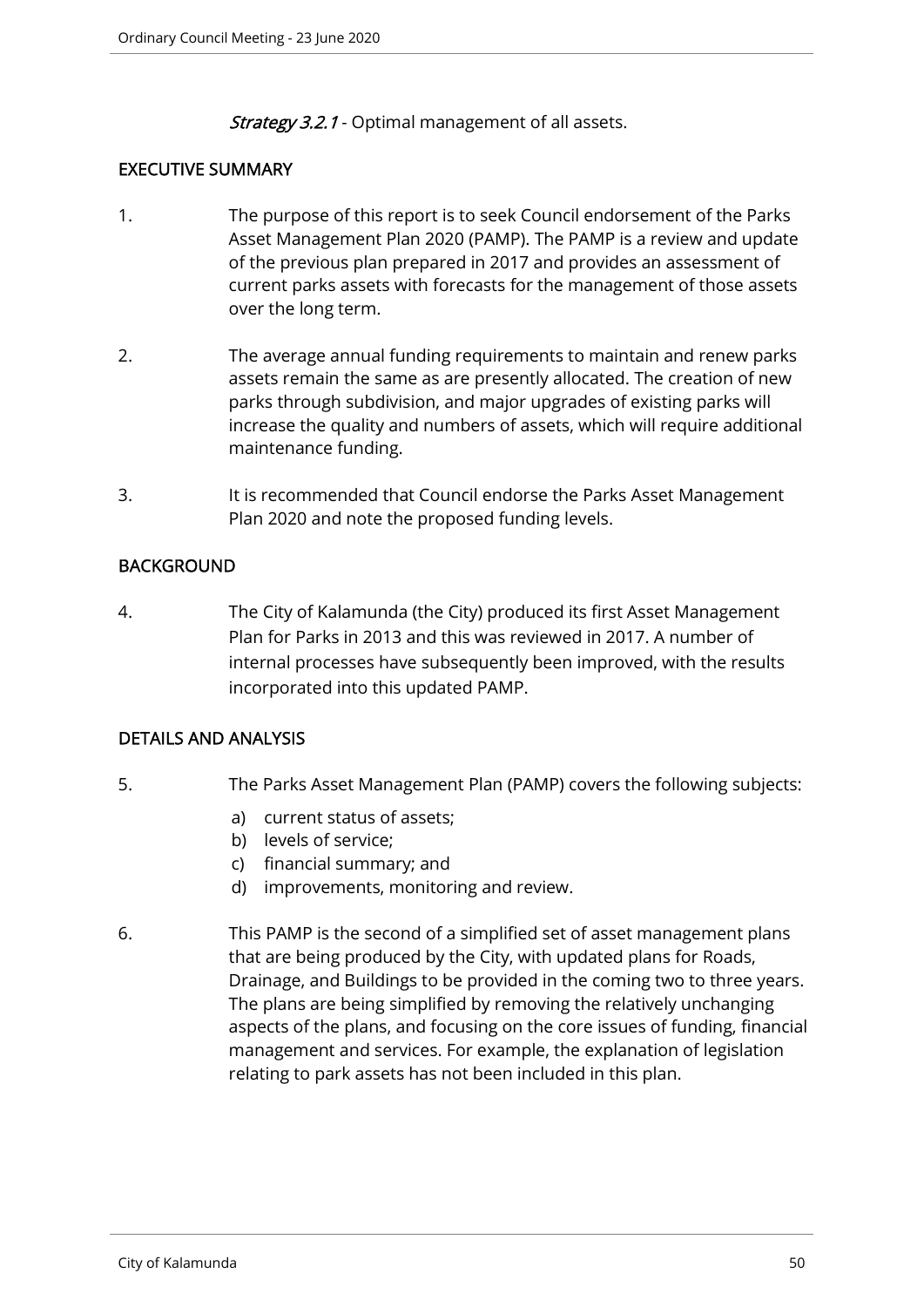- 7. The PAMP identifies the parks assets as having a Gross Replacement Cost of \$27.80 million, written down value of \$15.3 million, and annual depreciation of \$1.37 million. The parks assets represent 5% of the value of the City's infrastructure assets (including land).
- 8. The current status of assets identifies seven categories of assets within the parks and reserves of the City. As each asset category in the parks asset class has different lives, operational attributes, and renewal attributes, the categories have been analysed separately. The asset categories are listed below with the average current condition in brackets:
	- a) Fences (2.5)
	- b) Irrigation (2.6)
	- c) Lighting (2.5)
	- d) Open Space Furniture (2.5)
	- e) Park Infrastructure (2.6)
	- f) Sports Surfaces (2.9)
	- g) Playground Equipment (2.5)

The overall parks asset portfolio condition rating is 2.50.

- 9. The assets that are in Condition 5 (Very Poor) have a Gross Replacement Cost of \$1,000,000 and mostly consist of irrigation systems and outdoor court sports surfaces. These assets will need to be considered in the Capital Works Program.
- 10. Levels of service should be set based on community consultation. The latest Community Satisfaction Survey of 2018 has been used to guide the objectives of the PAMP. The survey identifies that 73% of the comments have provided a positive performance rating about parks assets, and that 84% of comments provided a positive performance rating about sport and recreation facilities. Participants requested improvements in these asset types, although the priorities of these rank as medium relative to other concerns.
- 11. This report recommends that the renewal funding for parks be maintained at current levels for the next seven years, with financial predictions to be reviewed as analysis is undertaken on future asset performance over the term of this plan. It is also noted that the annual maintenance funding will be increased to maintain the five new park assets created from subdivisions.
- 12. The average annual renewal funding allocation in the City's 15 Year Capital Works Program for park assets is \$740,500. For the first seven years, the allocated funding is in surplus and will maintain current condition and service levels, but by year eight a deficit appears due to the need for additional renewals beyond this time frame. The predicated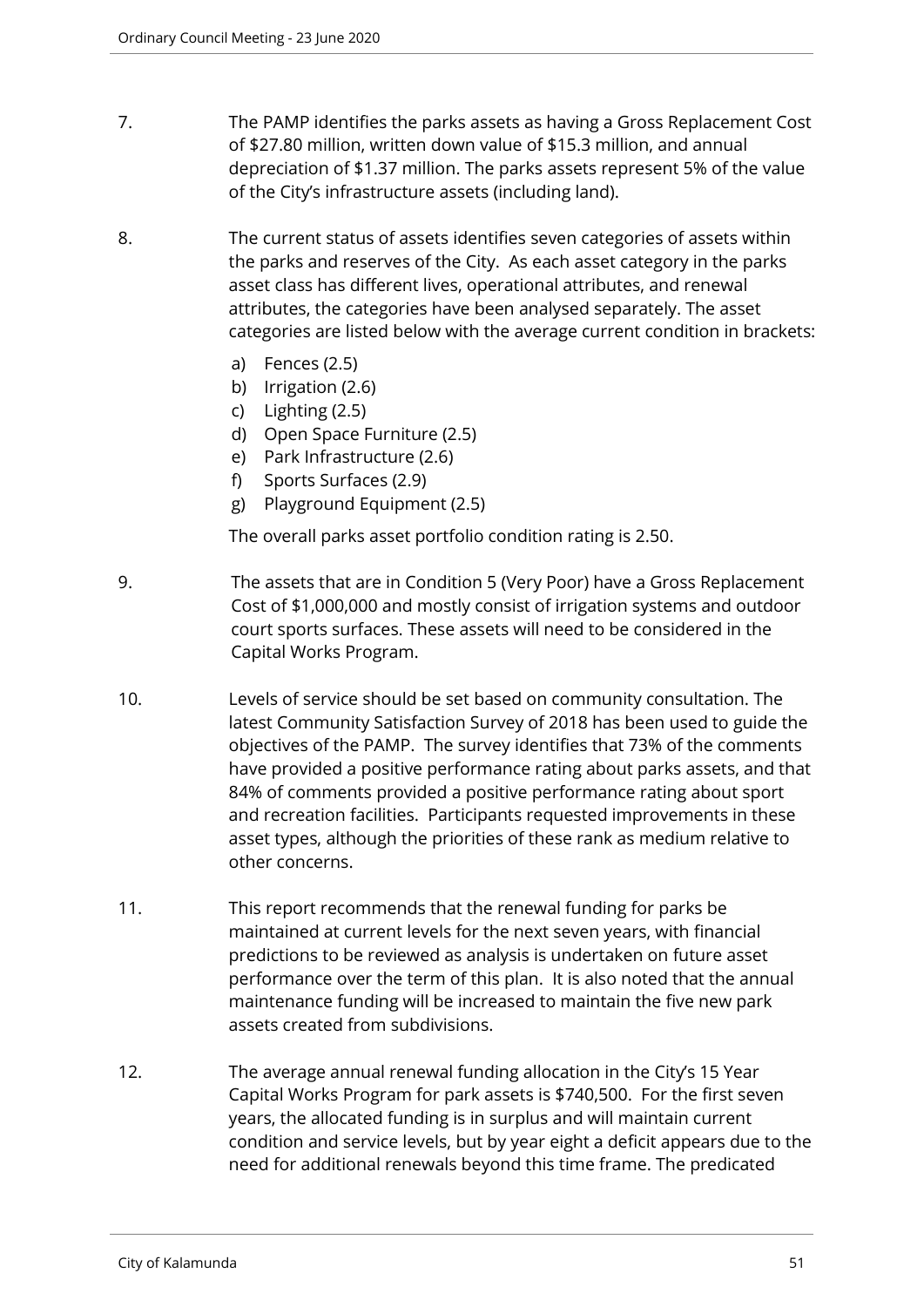average annual deficit over the full 15 years is \$55,400. There is sufficient opportunity to review the funding levels with future revisions of this asset management plan.

- 13. Improvements to be actioned as a result of the PAMP are:
	- a) complete park maintenance planning; and
	- b) support the strategic actions that will inform future parks upgrades, management and maintenance.

## APPLICABLE LAW

14. Local Government Act 1995.

## APPLICABLE POLICY

15. The PAMP has been prepared in line with Council Policy Service 4: Asset Management.

## STAKEHOLDER ENGAGEMENT

16. Being an internal management plan, the PAMP is not designed to be consulted with the wider community.

## FINANCIAL CONSIDERATIONS

- 17. The City currently forecasts a total average annual amount of \$740,500 for capital expenditure on renewal of parks assets.
- 18. Over the 15 years, the total combined allocated renewal funding for parks assets in the Capital Works Program is \$11,107,000, and the total required modelled renewal funding is \$11,937,000.
- 19. Current funding levels have been determined as adequate until year seven as explained in the detail section of this report.
- 20. As new Parks and Reserves are handed over to the City (e.g. as result of subdivisions etc.), annual operating budgets will need to be increased to cater for the maintenance of these new assets. The PAMP is regularly reviewed to cater for the net change in value of assets.
- 21. The PAMP derives Key Performance Indicators, being the Asset Consumption Ratio, Asset Sustainability Ratio, and Asset Renewal Funding Ratio. The status of these ratios is:
	- a) the Asset Consumption Ratio is calculated to be 55.1% and is within the target range of 50% - 75%;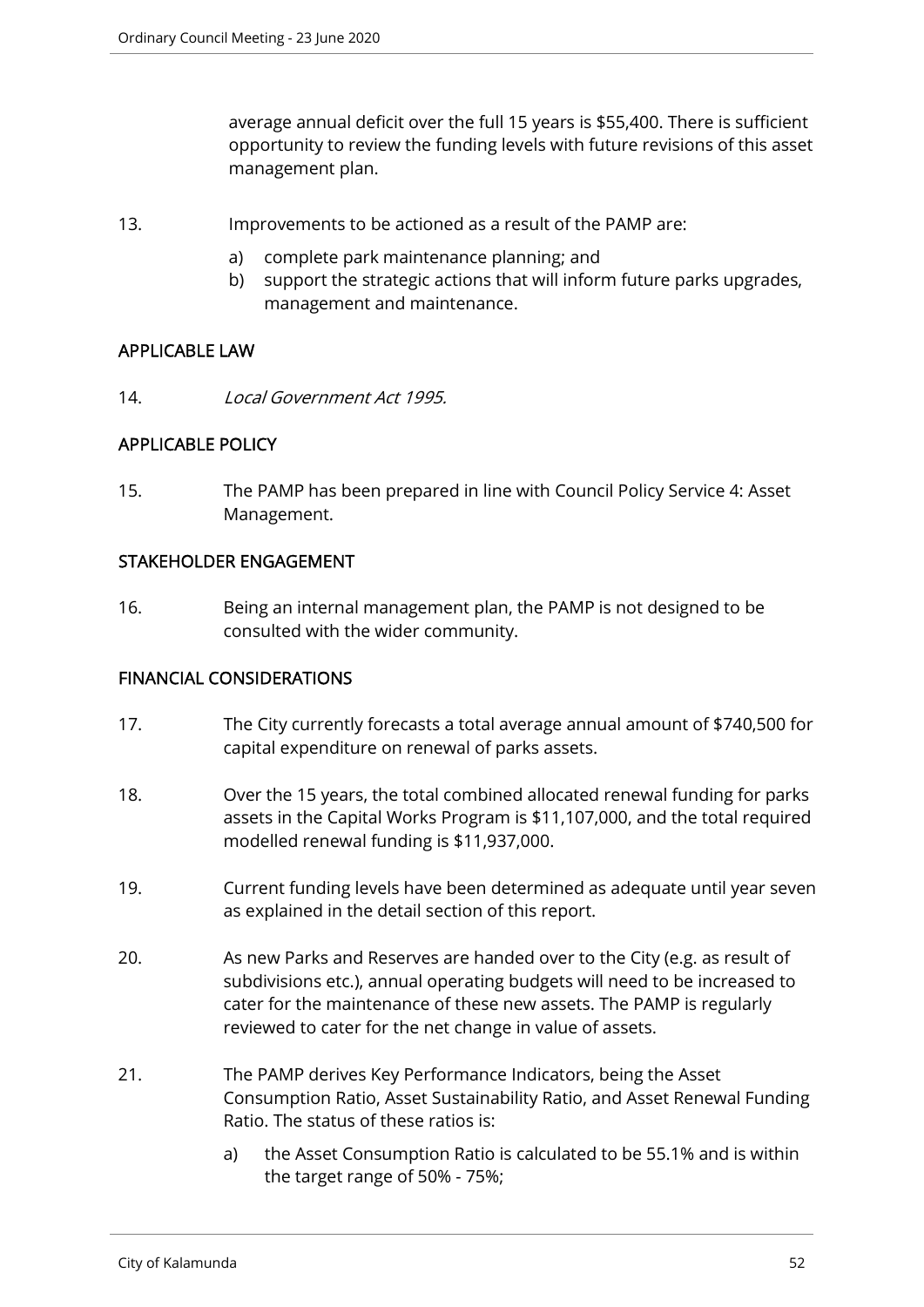- b) the Asset Sustainability Ratio (ASR) is calculated to be 63.7% with the target range being 90% - 100%. The ASR is currently lower than the guidelines suggest because the ASR does not cope with long life assets for an asset class with uneven age distribution, a common problem with the ratio for many local governments. Another factor in the ASR's value is the slight projected underfunding from year eight onwards; and
- c) the Asset Renewal Funding ratio is calculated to be 102.5% and is within the target range of 95% - 105%.

## **SUSTAINABILITY**

## Social Implications

22. Maintaining the standard of parks will continue to support a range of healthy activities, community interaction, and quality of life.

## Economic Implications

23. There are no direct economic implications for the community arising from the PAMP.

### Environmental Implications

24. Maintaining the standard of parks assets will continue to support healthy activities for the community. Although natural areas and trees are not recorded as part of the parks assets, the activity of maintaining and renewal of parks assets provides for interaction and appreciation of the natural environment.

### RISK MANAGEMENT

| 25. | Risk: The lack of effective planning for the future renewal of assets leads<br>to inefficient annual budgeting and less than optimal application of<br>ratepayer funds. |            |        |  |
|-----|-------------------------------------------------------------------------------------------------------------------------------------------------------------------------|------------|--------|--|
|     | Consequence                                                                                                                                                             | Likelihood | Rating |  |
|     | Significant                                                                                                                                                             | Likely     | High   |  |
|     | <b>Action/Strategy</b>                                                                                                                                                  |            |        |  |
|     | Ensure asset management activities continue in line with national                                                                                                       |            |        |  |
|     | practices. Continue to improve practices, seek funding for renewals and                                                                                                 |            |        |  |
|     | engaging with the community on levels of service.                                                                                                                       |            |        |  |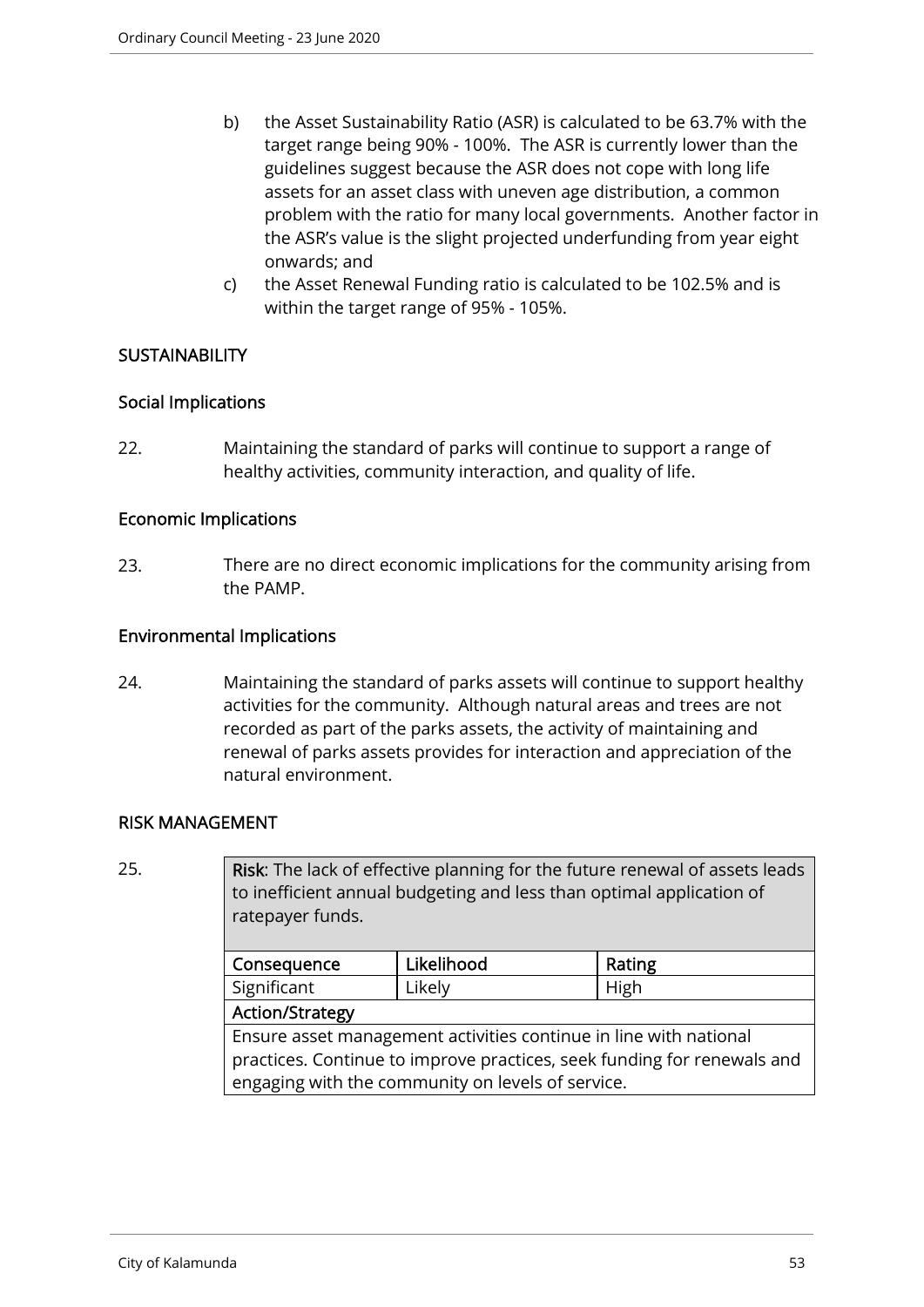## **CONCLUSION**

26. The PAMP has identified the quantum, condition and service of park assets. The financial modelling of existing assets and comparison with the 15 year capital works program has shown that there is sufficient funding being planned to renew the assets for the next seven years, with a deficit in the later years.

### Voting Requirements: Simple Majority

#### RESOLVED OCM 97/2020

That Council:

- 1. ENDORSE the Parks Asset Management Plan 2020.
- 2. NOTE that no increase in renewal funding is required for existing parks assets, arising from the Parks Asset Management Plan.
- Moved: Cr Cameron Blair
- Seconded: **Cr Lisa Cooper**
- Vote: CARRIED UNANIMOUSLY (10/0)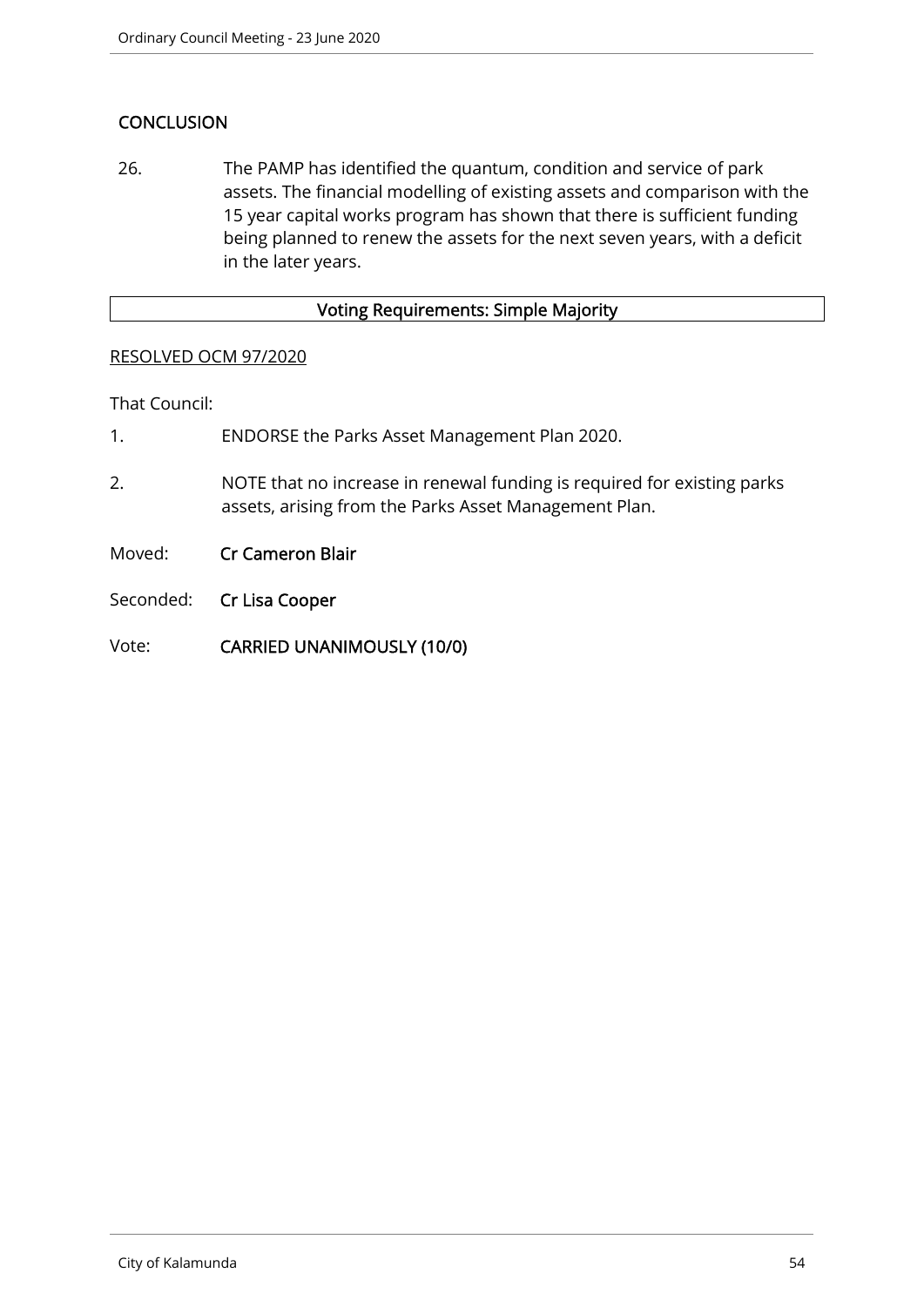## 10.2.4. Draft Non-Potable Water Action Plan

Declaration of financial / conflict of interests to be recorded prior to dealing with each item.

| Previous<br>N/A                      |  |
|--------------------------------------|--|
|                                      |  |
| Directorate<br><b>Asset Services</b> |  |
| Business Unit Asset Delivery         |  |
| File Reference EV-STU-001            |  |
| Applicant<br>N/A                     |  |
| City of Kalamunda                    |  |
|                                      |  |
|                                      |  |

# Attachments 1. Non- Potable Water Action Plan [10.2.4.1 - 40 pages]

### TYPE OF REPORT

|   | Advocacy    | When Council is advocating on behalf of the community to<br>another level of government/body/agency                                                                                                                                                                                                                                                                                                                                |
|---|-------------|------------------------------------------------------------------------------------------------------------------------------------------------------------------------------------------------------------------------------------------------------------------------------------------------------------------------------------------------------------------------------------------------------------------------------------|
| ⊠ | Executive   | When Council is undertaking is substantive role of direction<br>setting and oversight (e.g. accepting tenders, adopting plans<br>and budgets                                                                                                                                                                                                                                                                                       |
|   | Information | For Council to note                                                                                                                                                                                                                                                                                                                                                                                                                |
|   | Legislative | Includes adopting Local Laws, Town Planning Schemes and<br>Policies. When Council determines a matter that directly<br>impacts a person's rights and interests where the principles of<br>natural justice apply. Examples include town planning<br>applications, building licences, other permits or licences<br>issued under other Legislation or matters that could be<br>subject to appeal to the State Administrative Tribunal |

### STRATEGIC PLANNING ALIGNMENT

Kalamunda Advancing Strategic Community Plan to 2027

## Priority 2: Kalamunda Clean and Green

Objective 2.1 - To protect and enhance the environmental values of the City.

Strategy 2.1.1 - Enhance our bushland, natural areas, waterways and reserves.

### Priority 2: Kalamunda Clean and Green

Objective 2.2 - To achieve environmental sustainability through effective natural resource management.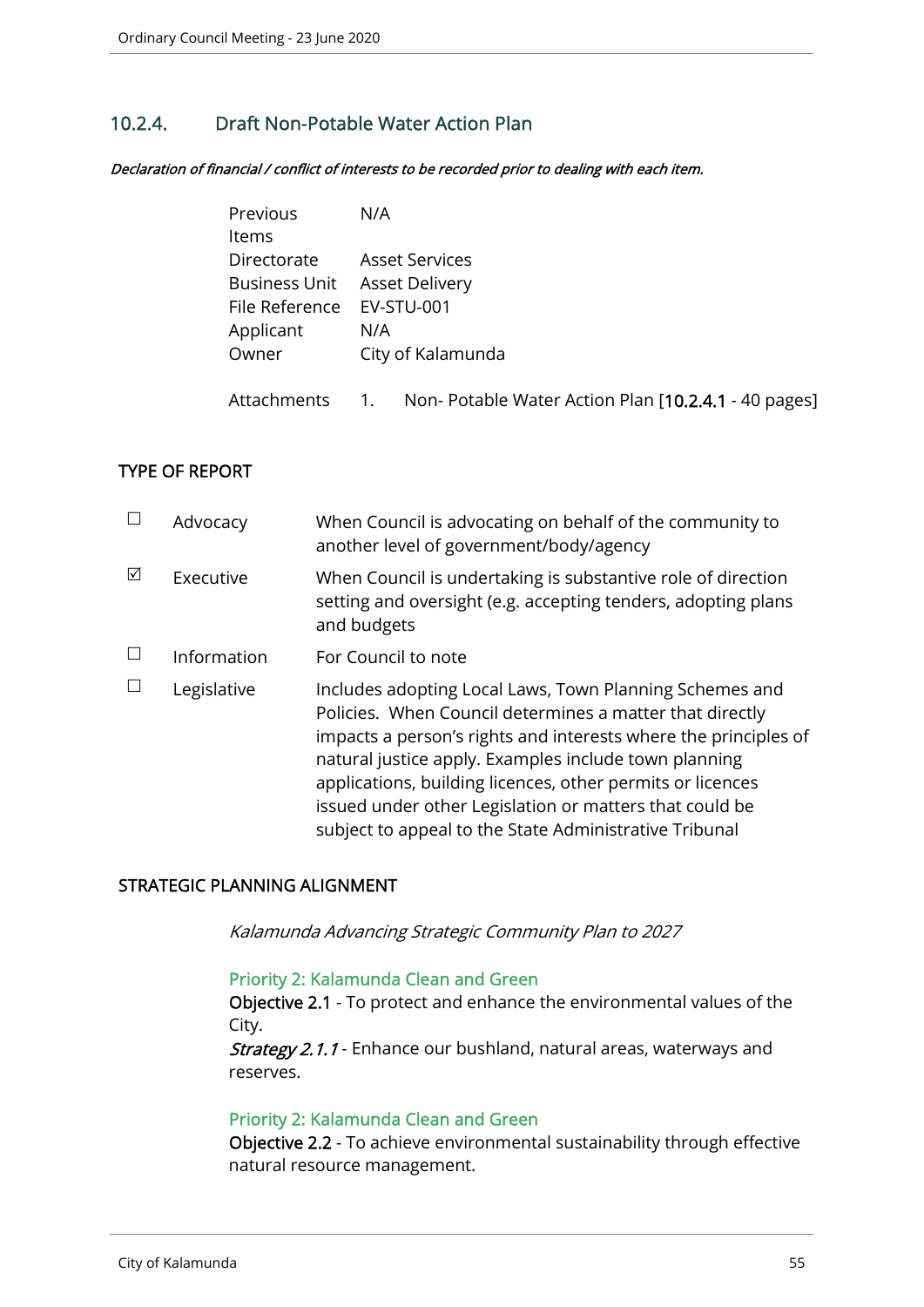**Strategy 2.2.1** - Facilitate the appropriate use of water and energy supplies for the City. **Strategy 2.2.2** - Use technology to produce innovative solutions to reduce power and water usage.

Priority 3: Kalamunda Develops Objective 3.2 - To connect community to quality amenities. **Strategy 3.2.1** - Optimal management of all assets.

## EXECUTIVE SUMMARY

- 1. The purpose of this report is for Council to endorse the Draft Non-Potable Water Action Plan (Plan) for the purposes of developing future actions and budgets in line with the Plan.
- 2. This Plan seeks to provide potential mitigation solutions for the risks associated with not securing a long term non-potable water, (non-drinking water) source to sustain the forecasted growth and changing climate in the City of Kalamunda (the City).
- 3. It is recommended that the Draft Plan is received by Council and referred to the Kalamunda Environmental Advisory Committee for comment as a precursor to final adoption of the Plan.

## BACKGROUND

- 4. The City's Corporate Business Plan 2019-2023 has identified that a Non-Potable Water Action Plan (Plan) be developed and endorsed by 30 June 2020.
- 5. This initiative is in response to the emerging risk of new and existing Public Open Spaces having insufficient water to maintain their amenity.

## DETAILS AND ANALYSIS

- 6. Public Open Spaces (POS) include parks, sports fields, gardens, and other landscaped areas of the City. Ideally, both from a cost and environmental stewardship perspective, potable (scheme) water should not be used to irrigate these areas, however in some circumstances (especially on the escarpment and hinterland) it is currently in use. Alternative water sources (non-potable water) need to be explored.
- 7. With the likely growth in population and new areas developed for residential purposes, it is also expected that there will be a growth in the area of POS which in turn generates a need for increased water demand.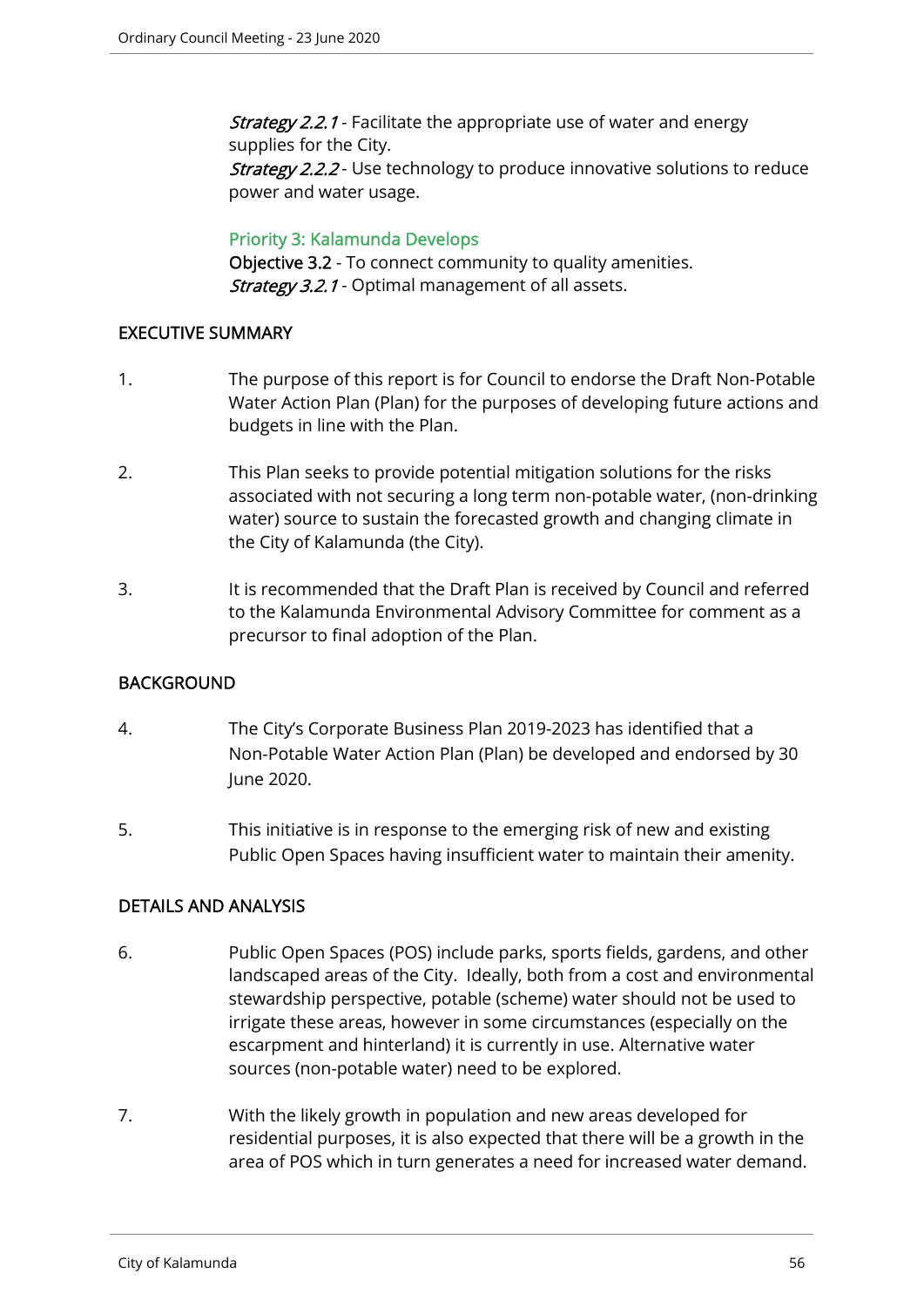- 8. Irrigation water has been traditionally sourced using ground water via bores. These bores must be used in accordance with licence conditions including volume extracted. The Department of Water and Environmental Regulation (DWER) is actively seeking to reduce aquifer use as this resource is currently under threat.
- 9. The State Government is actively pursuing an action plan to reduce existing water allocations by 10% by 2030. This reduction puts not only existing POS irrigated areas under threat but also constrains ability to provide new irrigated POS areas as growth dictates.
- 10. City officers delivered a presentation on the proposed development of a draft Non-Potable Action Plan at its Council retreat held 23 and 24 February 2019, with Council providing in principle support to progress with a draft Action Plan (Attachment 1 to this report).
- 11. Significant research was undertaken into the planned strategic future direction of DWER to ensure the Plan aligns and responses to this direction. Climate modelling data was utilised from DWER, Water Corporation and the Bureau of Meteorology to inform the report of the localised climate change implications.
- 12. Desktop projections were undertaken on the future growth areas for the City, with this data serving to establish the future supply demand gap for non-potable water using a risk assessment approach.
- 13. The selection and use of waterwise and native plantings will provide for reduced water usage, however the demand and need for irrigated playing fields necessitates a new approach to providing water to these areas.
- 14. Recommended draft actions were developed to provide mitigating solutions to close the estimated supply demand gap. The proposed draft actions take into consideration industry best practise and innovation.
- 15. It would be appropriate that the Draft Plan is referred to the Kalamunda Environmental Advisory Committee (KEAC) such that they can offer advice regarding any improvements prior to the Plan presented for community comment.
- 16. If KEAC recommend no material changes to the content of the Plan, it should proceed to community comment, however if KEAC recommend substantive changes to the Plan, it will be referred back to Council.
- 17. It is proposed to refer the final Plan (after KEAC and community consultation) to Council for adoption in the 3rd quarter of the 2020/21 Financial Year.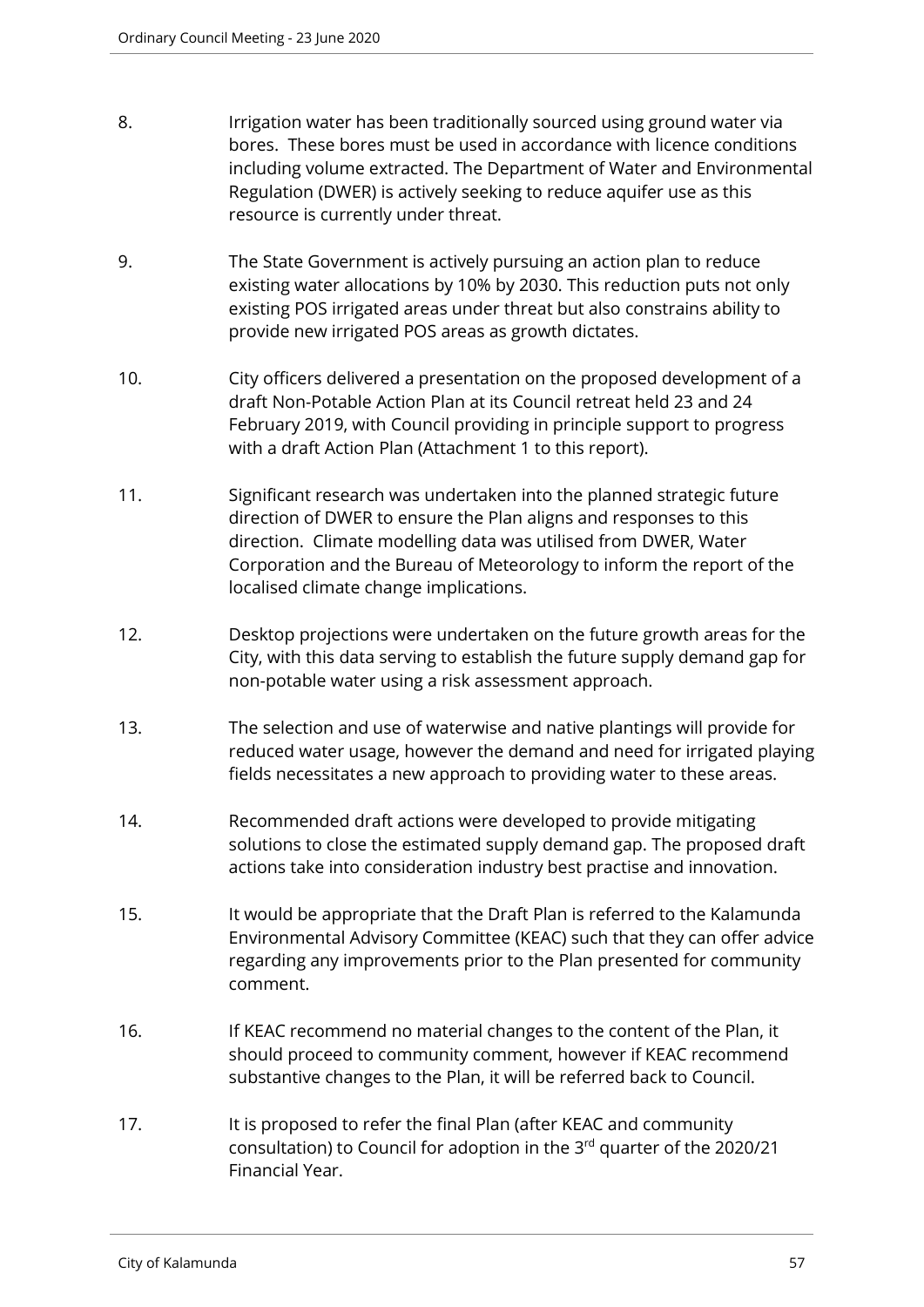## APPLICABLE LAW

18. Rights in Water and Irrigation Act 1914 (RIWI).

## APPLICABLE POLICY

19. Nil.

## STAKEHOLDER ENGAGEMENT

20. Upon endorsement of this Plan and KEAC review, the City will seek community feedback prior to final adoption of the Plan.

### FINANCIAL CONSIDERATIONS

21. As noted in the Plan, capital investments of \$3.9m with ensuing new operational expenses of \$124,000 pa may be able to achieve savings in existing operational expenses of \$1.4m pa. There is a very short return on investment period.

## **SUSTAINABILITY**

### Social Implications

22. Any long-term constraints or inability to irrigate playing fields will compromise sports within the City leading to poor social outcomes.

### Economic Implications

23. A long-term objective will be to eliminate the high volume of potable water being used for irrigation where possible which will result in savings in costs to the City.

### Environmental Implications

24. Reductions in the use of potable water for irrigation conserve this precious resource and innovative projects such as Managed Aquifer Recharge schemes also help reduce impacts of drawdowns from the aquifer systems.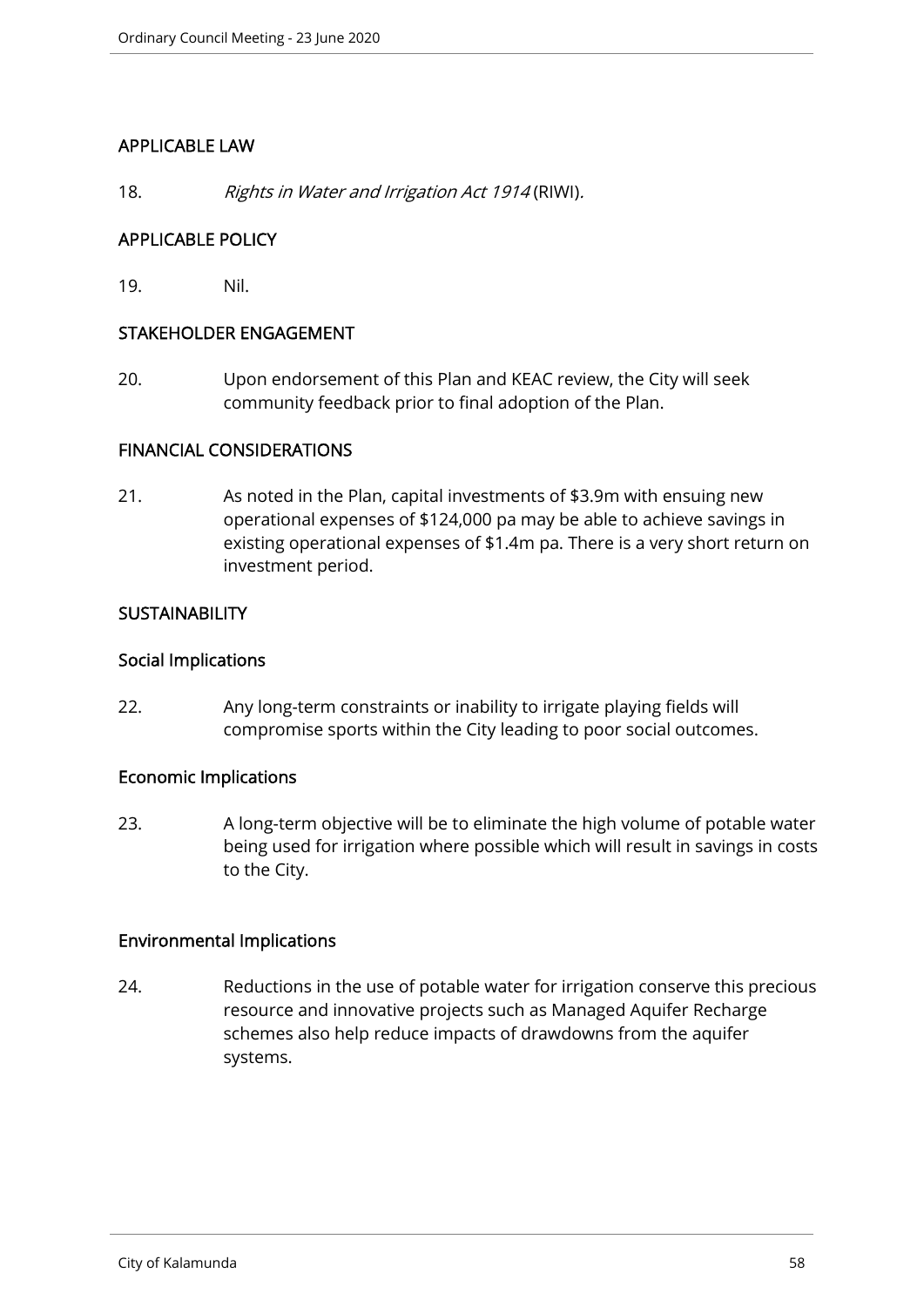## RISK MANAGEMENT

25. Risk: Without long term action plans, the risk of not having viable irrigated Public Open Spaces (mainly sports fields) will reduce City's capability to facilitate Community needs.

| Consequence                                                          | Likelihood | Rating  |
|----------------------------------------------------------------------|------------|---------|
| Major                                                                | Likely     | Extreme |
| <b>Action/Strategy</b>                                               |            |         |
| Each new or existing POS area is addressed with a plan for long term |            |         |
| irrigation needs stemming from the Non-Potable Water Action Plan.    |            |         |
|                                                                      |            |         |

## **CONCLUSION**

26. This Plan has been developed with available City and State Government data to determine the future irrigation water supply demand gap. Draft actions have been developed using a risk mitigation methodology to accommodate the City's current licence to take water and future demand as the City grows.

## Voting Requirements: Simple Majority

## RESOLVED OCM 98/2020

That Council:

| NOTE the Draft Non-Potable Water Action Plan (Plan). |  |
|------------------------------------------------------|--|
|------------------------------------------------------|--|

- 2. REFER the Draft Non-Potable Water Action Plan to the Kalamunda Environmental Advisory Committee (KEAC) for comment.
- 3. REFER any material recommendations to the Plan made by KEAC to Council before proceeding further.
- 4. UNDERTAKE community consultation on the Plan, subject to no material changes recommended by KEAC to the Plan.

Moved: Cr Geoff Stallard

- Seconded: Cr Cameron Blair
- Vote: CARRIED UNANIMOUSLY (10/0)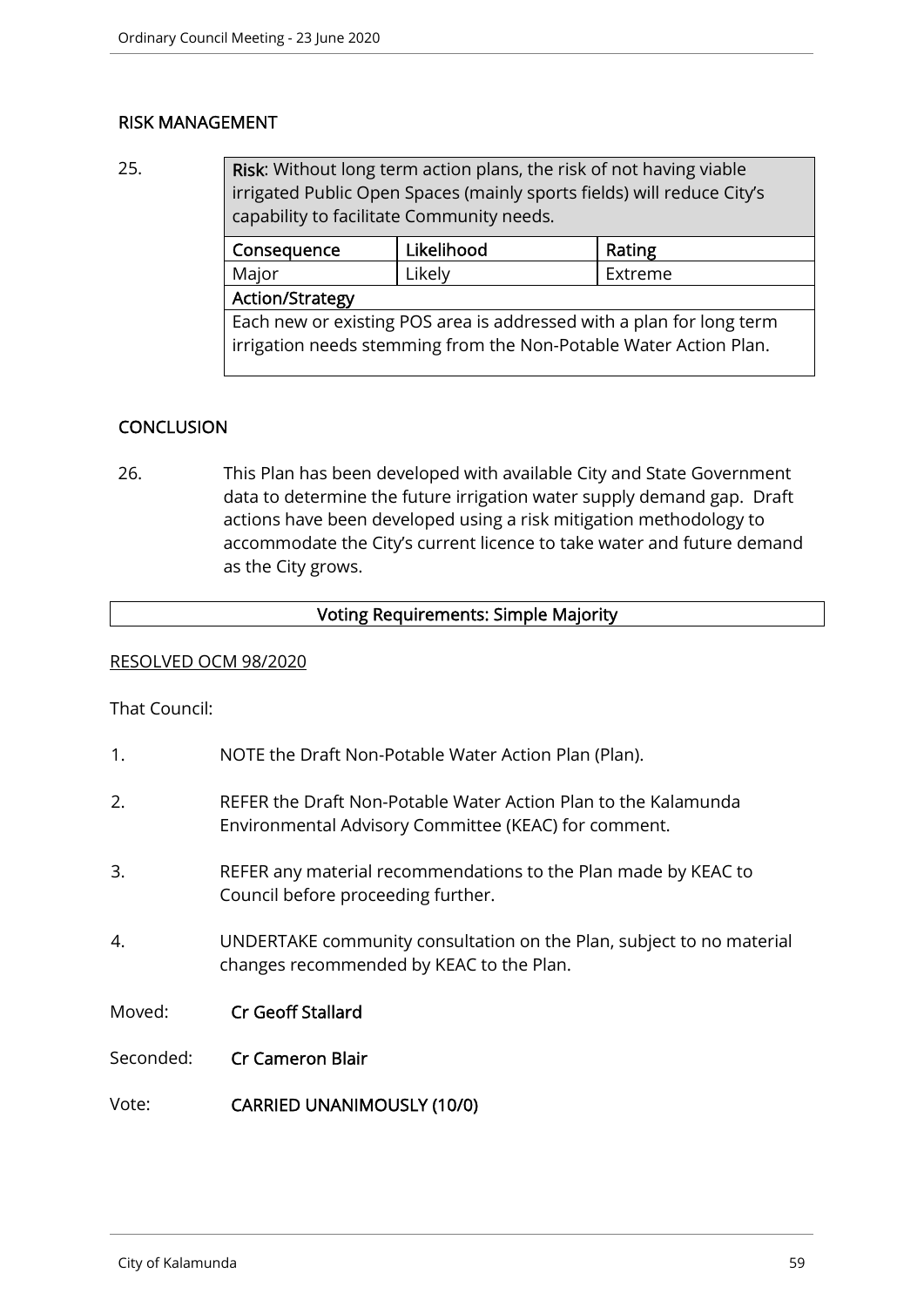## 10.2.5. Priory Road - Further Review of Traffic and Speeding

Declaration of financial / conflict of interests to be recorded prior to dealing with each item.

| Previous             | OCM 184/2019; OCM 189/2019                                                                              |
|----------------------|---------------------------------------------------------------------------------------------------------|
| <b>Items</b>         |                                                                                                         |
| Directorate          | <b>Asset Services</b>                                                                                   |
| <b>Business Unit</b> | <b>Asset Planning</b>                                                                                   |
| File Reference       | IN20/5887AAE7                                                                                           |
| Applicant            | N/A                                                                                                     |
| Owner                | N/A                                                                                                     |
| Attachments          | Priory Road Resident petition I N 20-5887 AA E 7<br>$\overline{1}$ .<br>$[10.2.5.1 - 17 \text{ pages}]$ |

### TYPE OF REPORT

|   | Advocacy    | When Council is advocating on behalf of the community to<br>another level of government/body/agency                                                                                                                                                                                                                                                                                                                                |
|---|-------------|------------------------------------------------------------------------------------------------------------------------------------------------------------------------------------------------------------------------------------------------------------------------------------------------------------------------------------------------------------------------------------------------------------------------------------|
| ⊠ | Executive   | When Council is undertaking is substantive role of direction<br>setting and oversight (e.g. accepting tenders, adopting plans<br>and budgets                                                                                                                                                                                                                                                                                       |
|   | Information | For Council to note                                                                                                                                                                                                                                                                                                                                                                                                                |
|   | Legislative | Includes adopting Local Laws, Town Planning Schemes and<br>Policies. When Council determines a matter that directly<br>impacts a person's rights and interests where the principles of<br>natural justice apply. Examples include town planning<br>applications, building licences, other permits or licences<br>issued under other Legislation or matters that could be<br>subject to appeal to the State Administrative Tribunal |

### STRATEGIC PLANNING ALIGNMENT

Kalamunda Advancing Strategic Community Plan to 2027

### Priority 1: Kalamunda Cares and Interacts

Objective 1.2 - To provide a safe and healthy environment for community to enjoy.

Strategy - 1.2.1 Facilitate a safe community environment.

## Priority 3: Kalamunda Develops

Objective 3.2 - To connect community to quality amenities. Strategy 3.2.1 - Optimal management of all assets.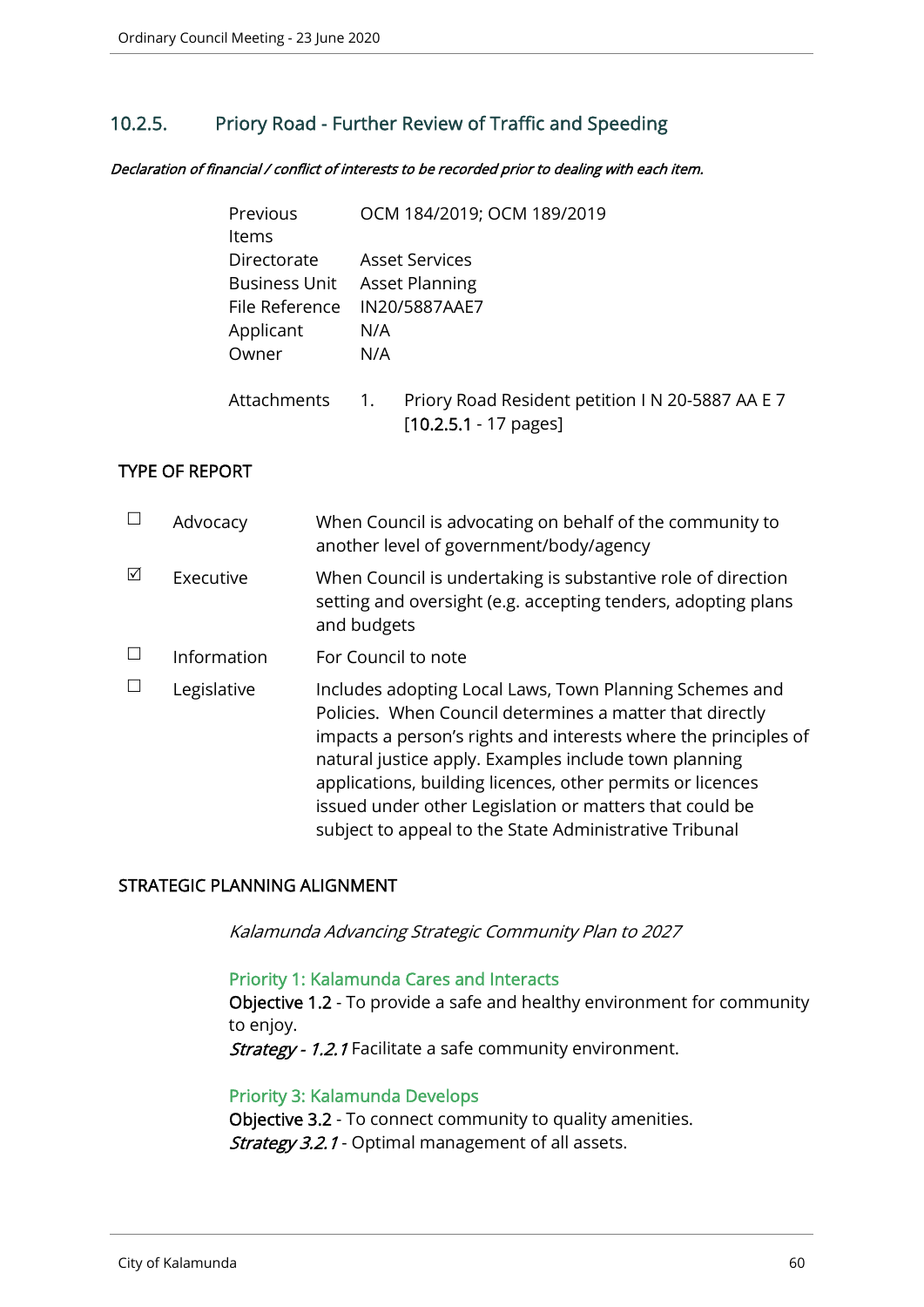**Strategy 3.2.2** - Provide and advocate for improved transport solutions and better connectivity through integrated transport planning.

## EXECUTIVE SUMMARY

- 1. The purpose of this report is to respond to a letter signed by residents of 14 properties tabled at the 24 March 2020 Ordinary Council Meeting, detailing concerns with traffic and parking in Priory Road and requesting reconsideration by Council of the decisions made regarding the Priory Road / Kalamunda Road Intersection at the 17 December 2019 OCM. Whilst not being provided in the required format as a petition to Council, it is being dealt with as if it was a petition.
- 2. These concerns raised range from congestion, school parking, speed and preference for the intersection treatment at Priory Road and Kalamunda Road.
- 3. It is recommended that Council note the issues in the letter and that actions are taken to seek approval to reduce the sign posted speed limit in Priory Road.

## BACKGROUND

- 4. At the December 2019 OCM, Council received a report recommending that Black Spot funding be sought in 2020/21 to close the right turn capability from Priory Road into Kalamunda Road as a means of reducing accidents.
- 5. Council deliberated the issue and resolved: (OCM 300/2019):

That Council request the Chief Executive Officer to:

- 1. DEVELOP concept designs to provide a designated acceleration lane for vehicles turning right from Priory Road onto Kalamunda Road, in line with option 1 of the report.
- 2. ADVERTISE the concept designs for public comment.
- 3. LIST for consideration the provision of \$175,000 in the draft 2020/21 budget.
- 6. At the 24 March OCM, a letter to all Councillors was tabled from residents from 14 of the 24 properties that front Priory Road expressing their concerns with traffic and parking in the area. Whilst not in the required format to be considered as a Petition to Council (in accordance with the Standing Orders), the matter is being dealt with in that regard. Attachment 1 refers.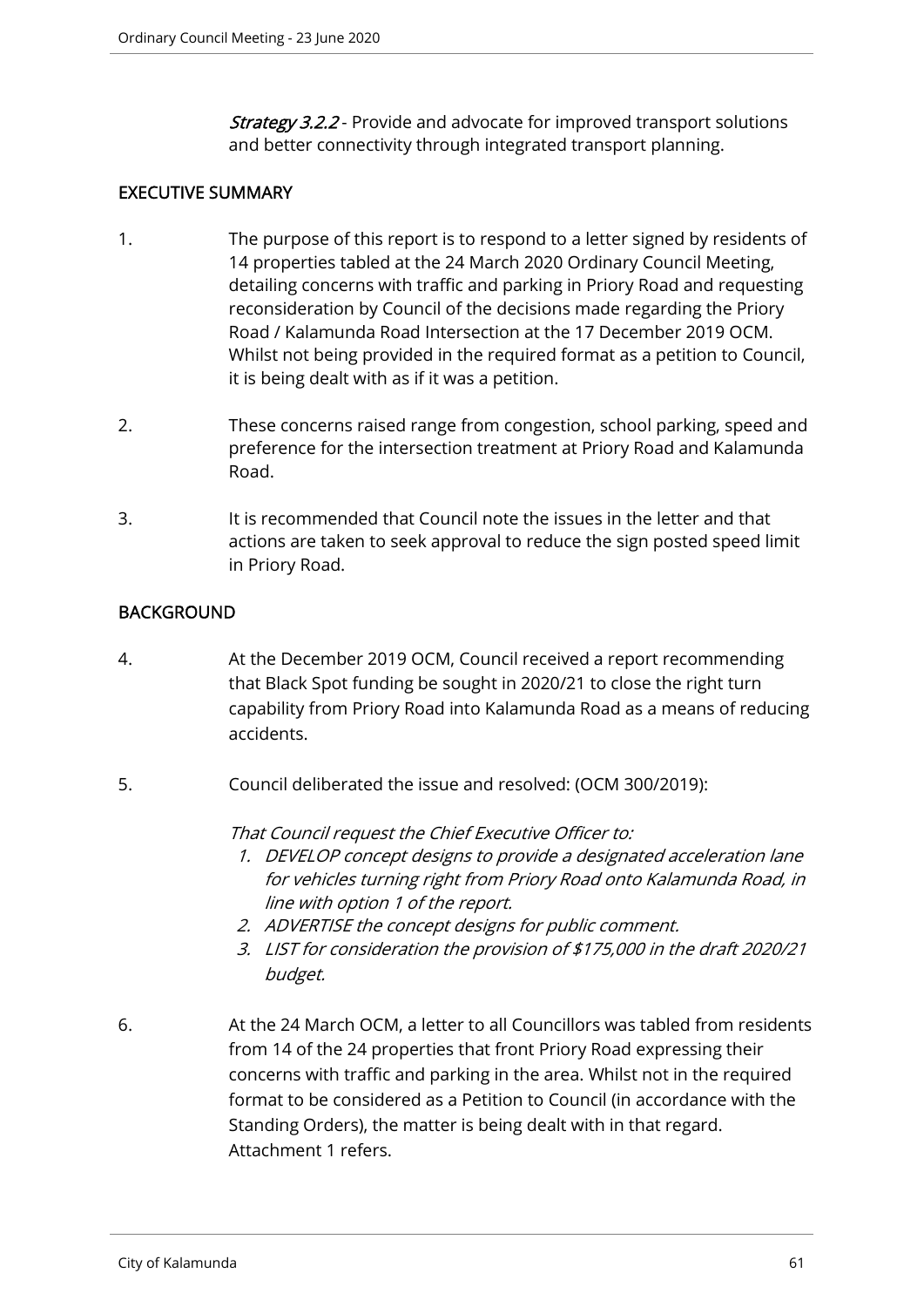## DETAILS AND ANALYSIS

7. The matters raised in the residents' submission can be summarised as:

- a) the volume of cars during Maida Vale primary school pick up and drop off in terms of congestion along Priory Road and school parents parking on verges in Priory Road;
- b) concerns why the City didn't enact a resolution taken in 1998-99 to cul-de-sac Priory Road at Maida Vale Road;
- c) requests to reduce the speed limit to 50 km/h;
- d) geometry of the Maida Vale Road/Priory Road roundabout;
- e) objection to the proposal for an acceleration lane facilitating right hand turn movements from Priory Road to Kalamunda Road;
- f) safety of school children in the area; and
- g) seeking to either implement the cul-de-sac or remove right hand turns.
- 8. These matters were examined, and the report responds to the issues.
- 9. Priory Road is classified as a Local Distributor within the Main Roads hierarchy. Key characteristics within this classification include:
	- a) District Distributor roads should carry through traffic and where possible the Local Distributor should only serve the cell bounded by the District Distributor roads;
	- b) A maximum desirable volume of 6,000 vehicles per day;
	- c) A posted speed limit between 50 and 60 km/h; and
	- d) Catering for buses but discouraging trucks unless they are servicing properties on the road.
- 10. Two separate traffic counts conducted in November 2019 indicated that between 5,900 and 6,032 vehicles per day use Priory Road. As such it is considered that the view of residents that the road is congested is apparent. The most appropriate response may be to undertake actions to reduce the volume of traffic on this road rather than upgrade the road to cater for additional traffic volume.
- 11. In regard to vehicles parking on verges during school pick up and drop off periods, this is a vexing issue that is common throughout Perth where growth in school cohort numbers and the increase in vehicle pick up and drop off present localised issues for residents near schools. The Administration is preparing for Council discussion a report outlining parking issues at schools within our District.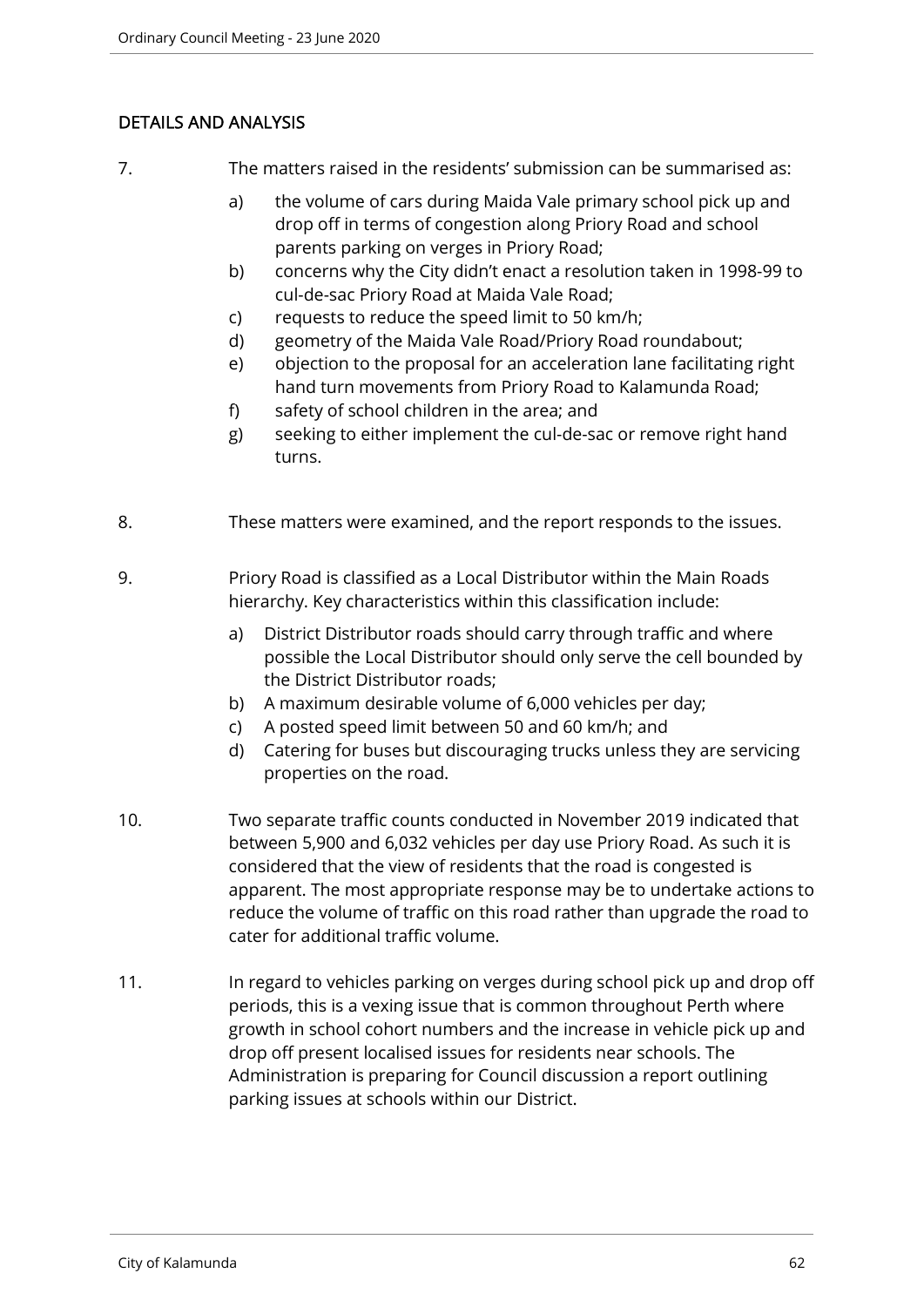- 12. In regards to the claim that Council has not enacted a previous decision to close Priory Road, analysis shows that at the December 1998 General Services meeting Council determined that Priory Road be closed at Maida Vale Road (GS 143/98) which was subsequently superseded by a decision at the September 2003 General Services meeting in which a roundabout was to be constructed at the intersection of Maida Vale Road and Priory Road (GS 88/2003). This roundabout has since been constructed.
- 13. In addressing the request that the posted speed limit be reduced to 50 km/h, the most recent traffic counts shows an 85<sup>th</sup> percentile speed of 49.3 km/h for vehicles with the average speed being 44.1 km/hr. This would satisfy criteria for the City to seek Main Roads WA approval to reduce the speed limit to 50 km/hr. It is noted however, that if the roundabout pre-deflection and pedestrian works noted below are carried out, this would further support the case for a reduction in the speed limit.
- 14. The geometry of the roundabout at Maida Vale Road and Priory Road has been examined. The draft 2020/21 Capital Works program includes a project to install pre-deflection treatments at this roundabout to improve vehicle safety. This project is valued at \$120,000 plus overheads.
- 15. A pedestrian safety project is included in the draft 2020/21 Capital works program to provide pedestrian refuge points as they cross the road. This project is valued at \$100,000 plus overheads.
- 16. In respect of the proposed acceleration lane on Kalamunda Road, whilst the decision by Council at the December 2019 was to list this project in the draft 2020/21 Capital Works Program, after Council strategy sessions in April and May 2020 to determine a draft Capital Works Program it does not form part of the draft 2020/21 Capital Works program at this time.
- 17. For the information of Residents, the City addresses concerns regarding speeding and hooning by undertaking a Traffic Treatments Assessment (TTA). The assessment applies a score after considering the  $85<sup>th</sup>$  percentile speed, traffic volume, crashes, road geometry, activity generators and the number of heavy vehicles. The score leads to a recommendation for a level of treatment. Scores above 50 identify the need for traffic treatments, scores between 35 and 50 require low cost capital works solutions and for a score below 35, no action is recommended.
- 18. The City completed a TTA for Priory Road, resulting in a score of 47. The recommended action is to review the signage and line marking. Given that a project has already been proposed to improve pedestrian crossings on Priory Road, it is considered that these crossings will improve the road environment sufficiently to address the TTA score.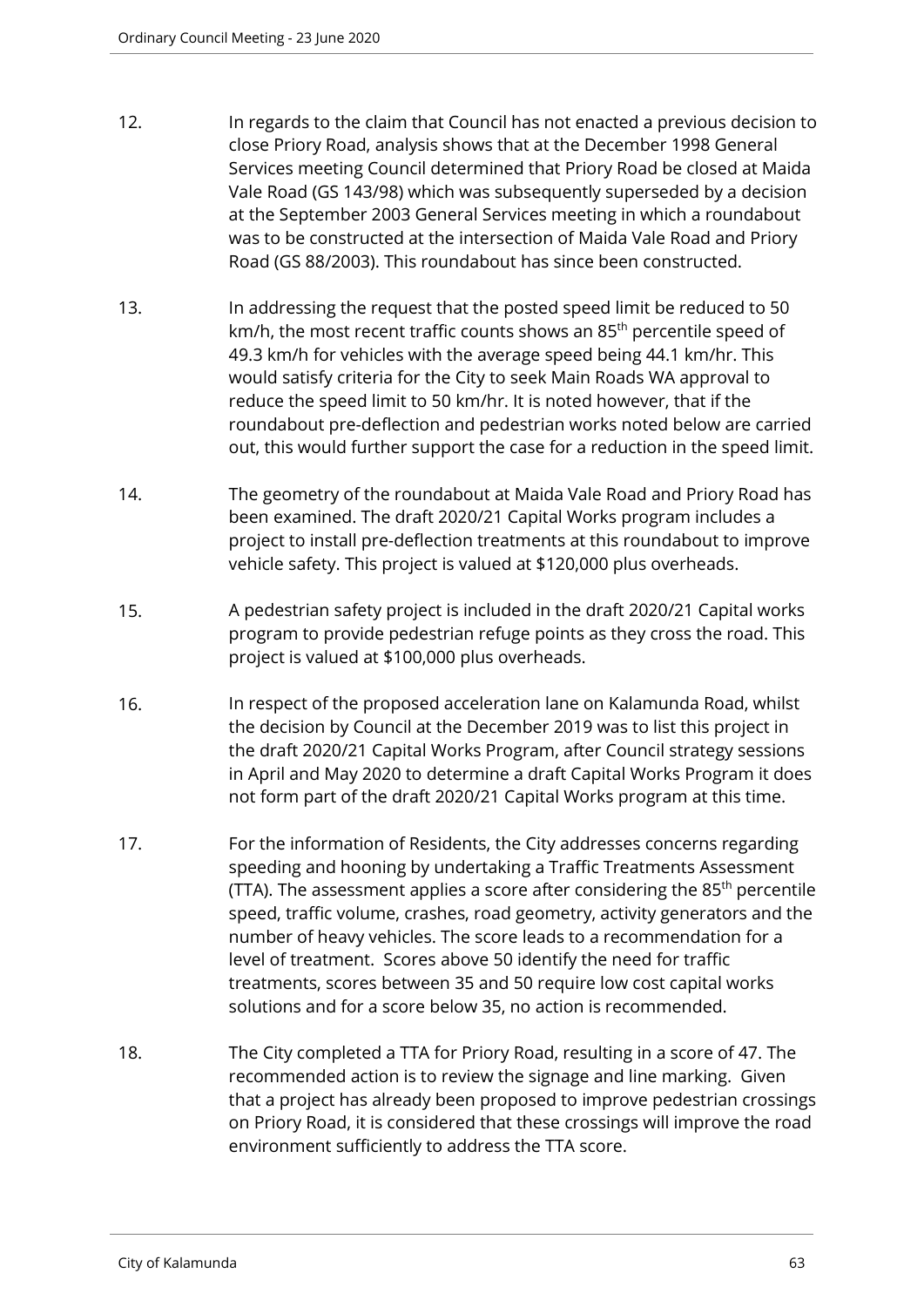- 19. With regards to the school crossings of Kalamunda Road in the vicinity of Priory Road, the school crossings are managed by the WA Police and reviewed by the Children's Crossings and Road Safety Committee (the Committee), a service provided by the Department of Education, WA Police and Main Roads WA. The City does not have any current concerns raised from the Committee in this regard.
- 20. Priory Road is not a local access road where if these issues existed, an irrefutable argument would exist to take actions to reduce vehicle movements through intersection treatments, cul-de-sacs and the like. Priory Road is part of a broader network of road connectivity in and around the area, noting that once the new (Forrestfield) Train Station opens as well as the Roe Highway / Kalamunda Road interchange, vehicle traffic will change traffic flows on all major roads in the area (Maida Vale Road, Hawtin Road, Kalamunda Road and Priory Road) and that further analysis and proposed actions will be necessary.
- 21. It is considered that the broader road network issues be matters that are considered as part of the Kalamunda Moving project initiated by the City to examine and develop a transport and road safety strategy for the City.

## APPLICABLE LAW

22. Main Roads Act (1930) and Local Government Act (1995).

## APPLICABLE POLICY

23. Nil.

## STAKEHOLDER ENGAGEMENT

24. The present report has not been consulted with the community.

## FINANCIAL CONSIDERATIONS

25. The proposed works listed in the draft 2020/21 Capital Works program are detailed in the report. These works would be funded from Municipal Rates.

## **SUSTAINABILITY**

## Social Implications

26. Reductions in traffic volumes in streets does improve amenity for residents.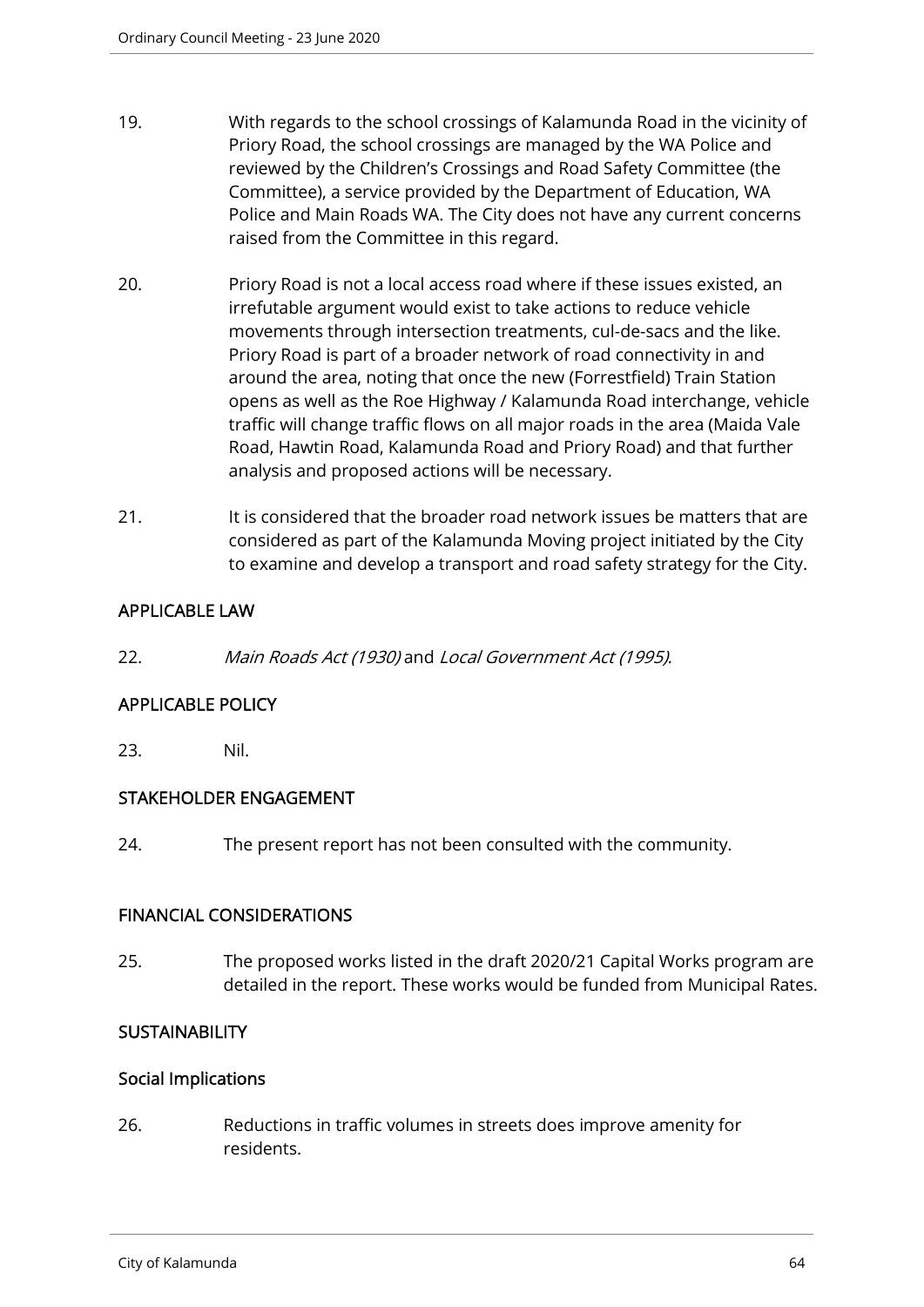## Economic Implications

27. Crashes and excessive road traffic have been identified as a road user cost which impacts individuals and the general community through insurance premiums, cost of services, and loss in efficiency from the road network.

### Environmental Implications

28. There are no direct environmental implications arising from this project.

### RISK MANAGEMENT

Risk: Further resident dissatisfaction with Council decisions regarding Priory Road continue to have reputational impacts.

| Consequence                                                       | Likelihood     | Rating |
|-------------------------------------------------------------------|----------------|--------|
| Insignificant                                                     | Almost Certain | Medium |
| <b>Action/Strategy</b>                                            |                |        |
| Recommendations and decisions by Council are clearly communicated |                |        |
| to residents.                                                     |                |        |
|                                                                   |                |        |

Risk: Measures are not implemented to address road safety issues in Priory Rd leading to adverse reputational impacts.

| Consequence                                                        | Likelihood | Rating |
|--------------------------------------------------------------------|------------|--------|
| Significant                                                        | Possible   | High   |
| <b>Action/Strategy</b>                                             |            |        |
| Prioritisation of proposed traffic calming measures within funding |            |        |
| programs.                                                          |            |        |
|                                                                    |            |        |

Risk: Decisions are made regarding the future of Priory Rd before the implications are understood around the broader context in the district level road network leading to potentially worse outcomes.

| Consequence                                                           | Likelihood | Rating |
|-----------------------------------------------------------------------|------------|--------|
| Significant                                                           | Possible   | High   |
| <b>Action/Strategy</b>                                                |            |        |
| The impacts upon the road network of the opening of new projects such |            |        |
| as the train station and Roe Highway / Kalamunda Road interchange are |            |        |
| measured and assessed prior to further substantive changes.           |            |        |
|                                                                       |            |        |

<sup>29.</sup>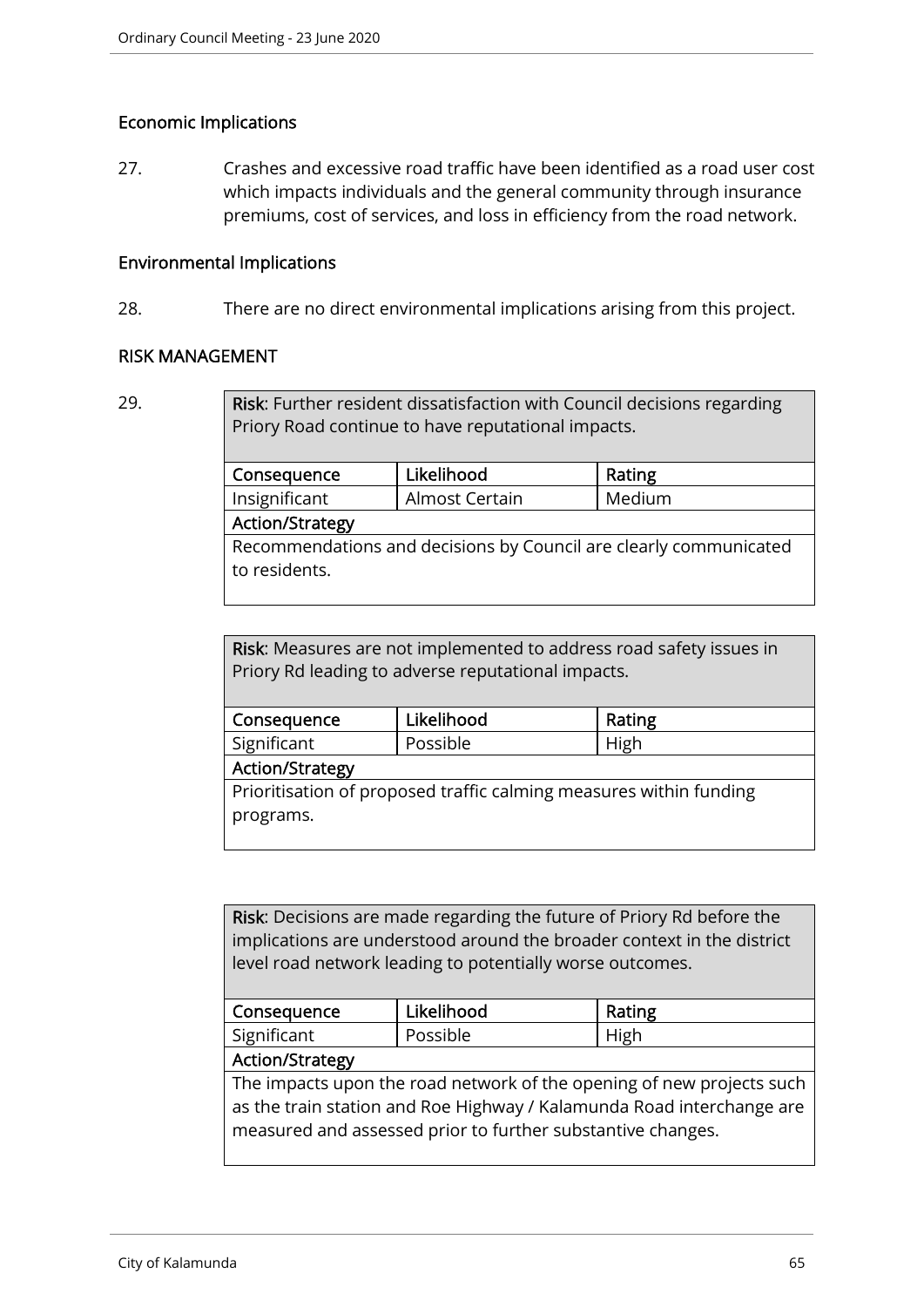## **CONCLUSION**

30. The issues raised in this letter have a large underlying cause which is that the volume of traffic on Priory Road is at recommended capacity for a Local Distributor and it would be prudent to examine acceptable means to reduce traffic volumes or accept this situation as a necessary requirement for traffic movements in and around Maida Vale.

### Voting Requirements: Simple Majority

### RESOLVED OCM 99/2020

### That Council:

- 1. NOTE the analysis of the issues raised in the letter from residents on Priory Road tabled at the 24 March 2020 Ordinary Council Meeting.
- 2. NOTE the proposed works in the Draft 2020/21 Capital Works budget aimed at improving road safety in the area.
- 3. ENDORSE the City of Kalamunda seeking Main Roads WA approval to reduce the posted speed limit in Priory Road from 60 km/h to 50 km/h once works planned for 2020/21 are undertaken.
- 4. DETERMINE that closure of Priory Rd connectivity to either Maida Vale Rd or Kalamunda Rd be reviewed as part of the Kalamunda Moving strategy project and after changes in traffic patterns become apparent as a result of significant upcoming projects such as the Train Station and Roe Highway/Kalamunda Rd interchange are known.
- Moved: Cr Dylan O'Connor
- Seconded: Cr John Giardina
- Vote: CARRIED UNANIMOUSLY (10/0)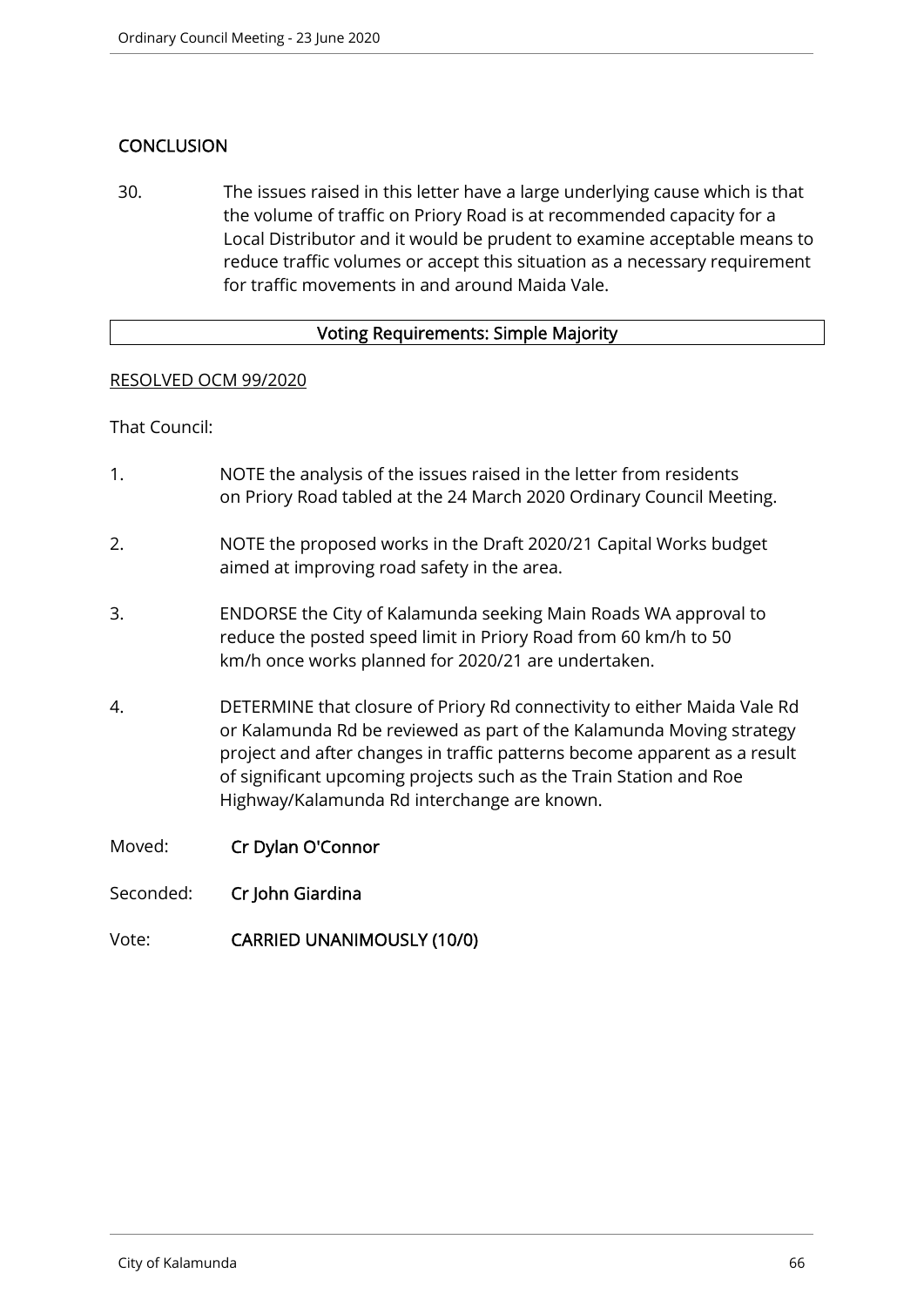## 10.3. Corporate Services Reports

No reports presented.

## 10.4. Office of the CEO Reports

## 10.4.1. Draft Scott Reserve Master Plan - Results of Public Comment Period

Declaration of financial / conflict of interests to be recorded prior to dealing with each item.

| Previous<br>ltems                      | 16/2020     |                                                                                                                                |
|----------------------------------------|-------------|--------------------------------------------------------------------------------------------------------------------------------|
| Directorate                            |             | Office of the CEO                                                                                                              |
| <b>Business Unit</b><br>File Reference |             | Leisure Planning                                                                                                               |
| Applicant                              |             | City of Kalamunda                                                                                                              |
| Owner                                  |             | City of Kalamunda                                                                                                              |
| Attachments                            | 1.          | Attachment One - Scott Reserve Master Plan - Final<br>Draft Report [10.4.1.1 - 97 pages]                                       |
| Confidential<br>Attachment             | $1_{\cdot}$ | Draft Scott Reserve Master Plan – Results of Public<br><b>Comment Period</b>                                                   |
|                                        |             | Reason for confidentiality: Local Government Act<br>1995 (WA) Section 5.23 (2) (b) - "the personal<br>affairs of any person''. |

## TYPE OF REPORT

| Advocacy    | When Council is advocating on behalf of the community to<br>another level of government/body/agency                                                                                                                                                                                                                                                                                                                                |
|-------------|------------------------------------------------------------------------------------------------------------------------------------------------------------------------------------------------------------------------------------------------------------------------------------------------------------------------------------------------------------------------------------------------------------------------------------|
| Executive   | When Council is undertaking is substantive role of direction<br>setting and oversight (eg accepting tenders, adopting plans<br>and budgets                                                                                                                                                                                                                                                                                         |
| Information | For Council to note                                                                                                                                                                                                                                                                                                                                                                                                                |
| Legislative | Includes adopting Local Laws, Town Planning Schemes and<br>Policies. When Council determines a matter that directly<br>impacts a person's rights and interests where the principles of<br>natural justice apply. Examples include town planning<br>applications, building licences, other permits or licences<br>issued under other Legislation or matters that could be<br>subject to appeal to the State Administrative Tribunal |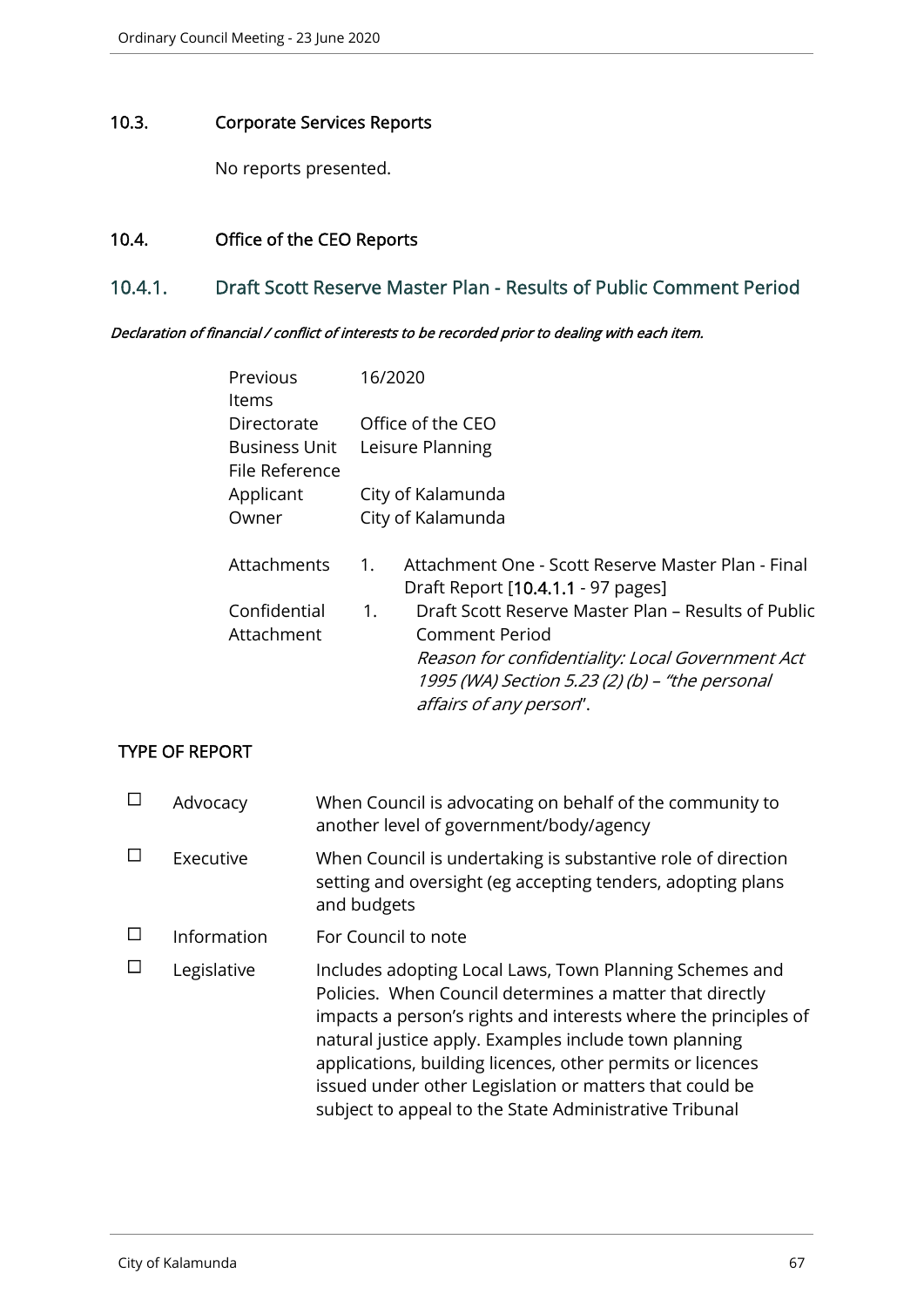## STRATEGIC PLANNING ALIGNMENT

Kalamunda Advancing Strategic Community Plan to 2027

#### Priority 1: Kalamunda Cares and Interacts

Objective 1.2 - To provide a safe and healthy environment for community to enjoy.

**Strategy** - 1.2.3 Provide high quality and accessible recreational and social spaces and facilities.

**Strategy 1.2.2** - Advocate and promote healthy lifestyle choices by encouraging the community to become more physically active. Strategy - 1.2.1 Facilitate a safe community environment.

### Priority 1: Kalamunda Cares and Interacts

Objective 1.3 - To support the active participation of local communities. **Strategy 1.3.1** - Support local communities to connect, grow and shape the future of Kalamunda.

**Strategy 1.3.2** - Encourage and promote the active participation in social and cultural events.

### Priority 2: Kalamunda Clean and Green

Objective 2.2 - To achieve environmental sustainability through effective natural resource management.

**Strategy 2.2.1** - Facilitate the appropriate use of water and energy supplies for the City.

**Strategy 2.2.2** - Use technology to produce innovative solutions to reduce power and water usage.

### Priority 3: Kalamunda Develops

Objective 3.1 - To plan for sustainable population growth. **Strategy 3.1.1** - Plan for diverse and sustainable housing, community facilities and industrial development to meet changing social and economic needs.

#### Priority 3: Kalamunda Develops

Objective 3.2 - To connect community to quality amenities. Strategy 3.2.1 - Optimal management of all assets.

### EXECUTIVE SUMMARY

- 1. The purpose of this report is to inform Council of the feedback received on the Draft Scott Reserve Master Plan (the Plan) during the public comment period.
- 2. The Plan was advertised to the public for comment for a period of 34 days concluding on 31 March 2020. 83 survey responses and four written submissions were received with 15 persons also attending the community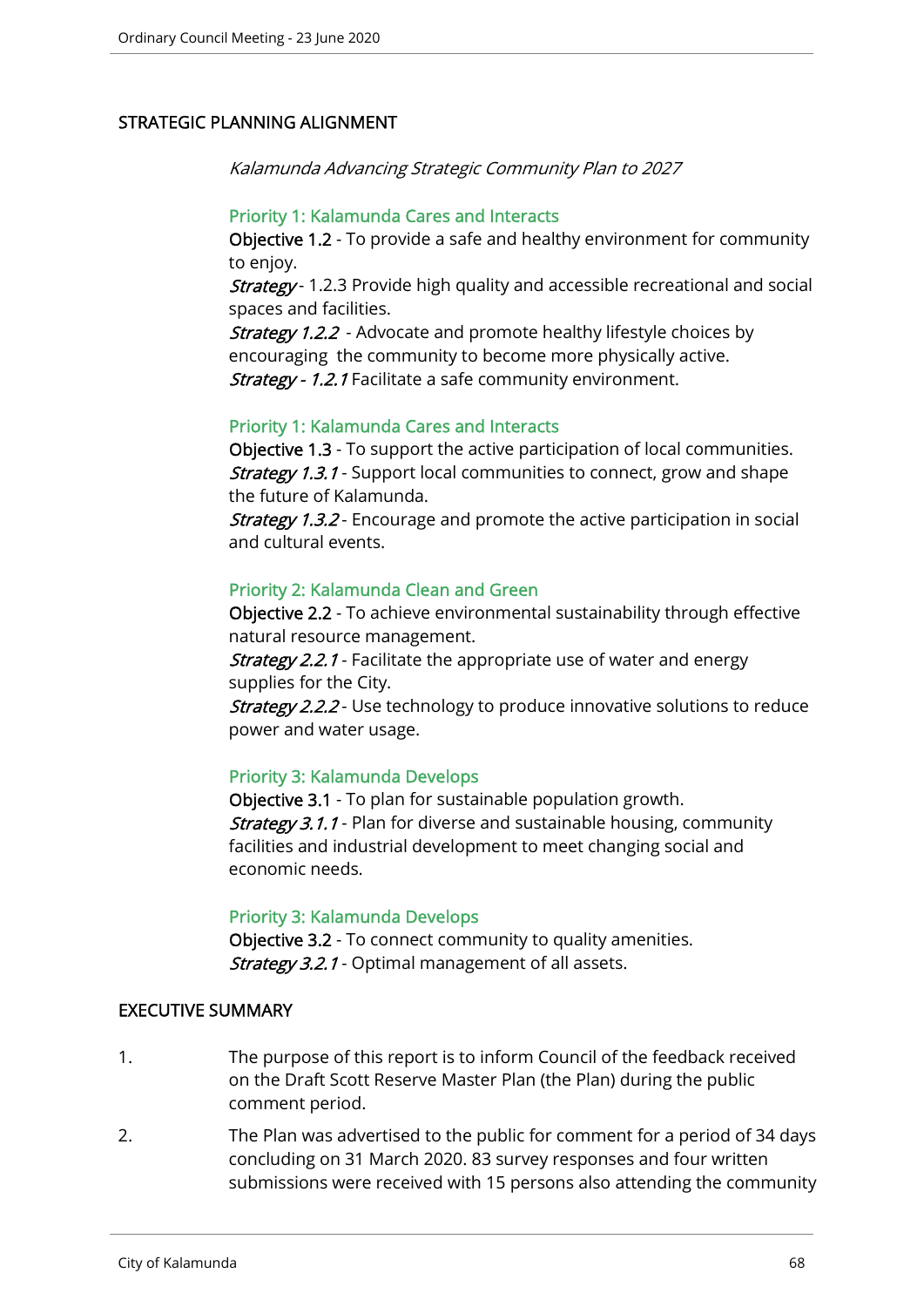drop-in session. The public and key stakeholders were highly supportive of the Plan.

3. This report recommends that Council adopts the final draft Scott Reserve Master Plan (Attachment 1).

## **BACKGROUND**

- 4. A Balanced View (ABV) Leisure Consultants were engaged in July 2018 to develop the Plan which aims to provide a clear framework and objectives to assist the City of Kalamunda (City) in planning, developing and implementing sustainable sport and recreation improvements at Scott Reserve. The site although located within the wider registered Aboriginal Heritage site, known as the Poison Gully Creek, is not protected.
- 5. The Plan was presented to Council at the February 2020 Council meeting, where the following resolution (OCM16/2020) was carried:

That Council:

1. ENDORSES the Draft Scott Reserve Master Plan (Attachment One) for the purposes of public advertising.

2. NOTES the community engagement process and strategy.

- 6. The key recommendations outlined in the Plan include:
	- a) Construction of a new sports pavilion and community centre.
	- b) Relocation and extension of cricket practice nets.
	- c) Expansion of car parking.
	- d) Improved youth and play spaces.
	- e) Upgrades sports floodlighting.
	- f) Refurbishment of playing fields.

## DETAILS AND ANALYSIS

- 7. The community consultation process concluded on 31 March 2020, with a good response from the community. There were 683 visitors to the project's engagement portal, 83 survey responses and four written submissions, as well as direct input from the sporting clubs, community groups, High Wycombe Community Recreation Centre (HWCRC) members and residents during the comment period.
- 8. A total of 15 members of the community attended the drop-in session that was held on the 14<sup>th</sup> March 2020 at HWCRC. Attendees were a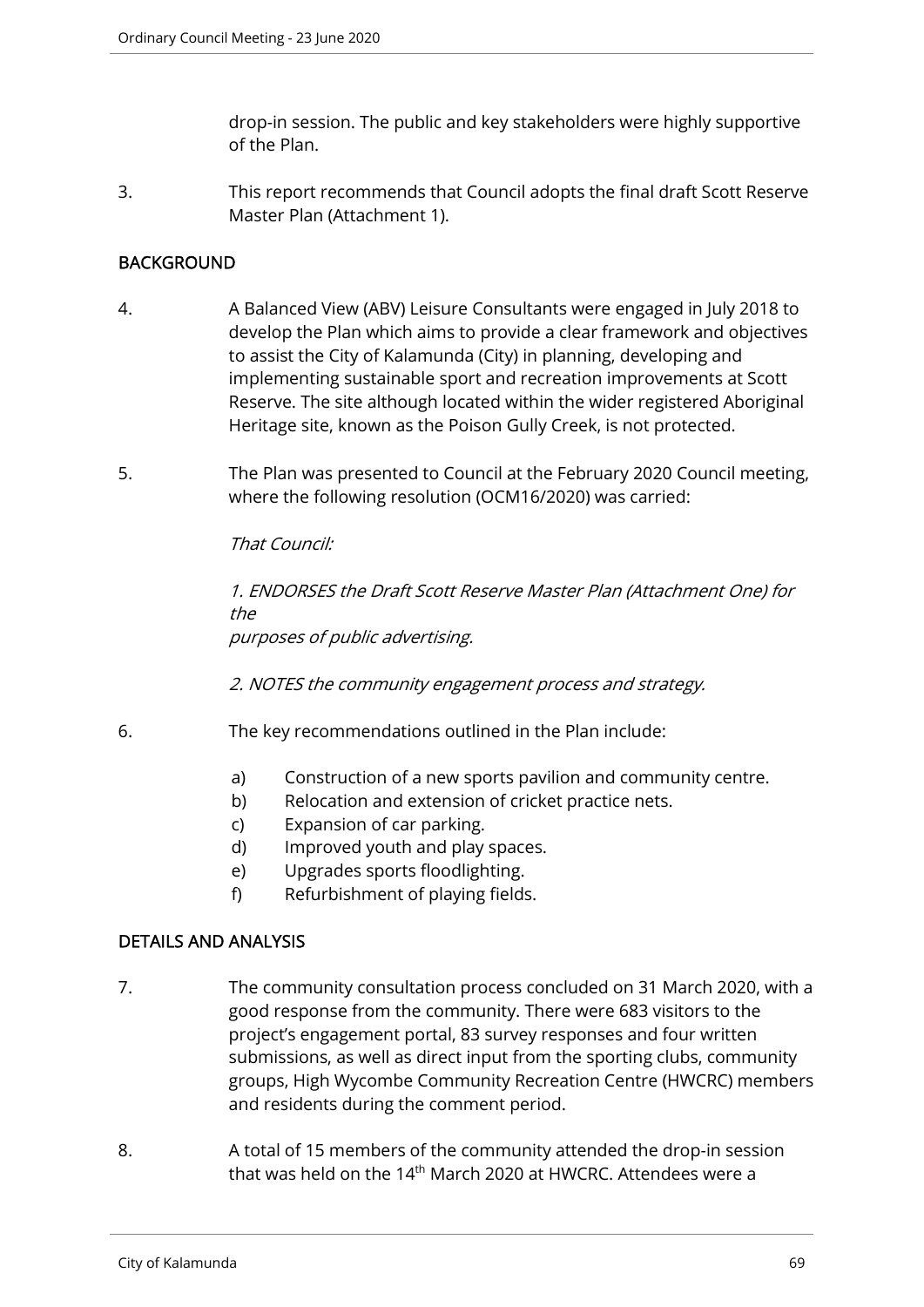mixture of interested residents, sporting club members, HWCRC gymnasium members and users.

- 9. A total of 86% of those that completed the survey were either 'very satisfied' or 'satisfied' with the Plan, no respondents were 'very dissatisfied'. All individual project components of the Plan were supported.
- 10. Four written submissions endorsing the Plan were received from the High Wycombe Cricket Club (HWCC), High Wycombe Amateur Football Club (HWAFC), High Wycombe Junior Football Club and Foothills Learning Centre.
- 11. The key theme arising through the community consultation period, and stated within the written submissions received, is that the existing infrastructure across the site lacks functionality, is ageing, is in poor condition and does not meet current or future growth expectations. As a result, there is a need to undertake the redevelopment of Scott Reserve to ensure adequate community infrastructure is provided, that meets the users current and future growth projections.
- 12. Whilst the sporting clubs endorsed the Plan, a few queries were received from their members in relation to the proposed layout of various components within the proposed new sports pavilion and Reserve. These queries will be further refined with the sporting club users during the detailed design stage.
- 13. The following specific requests for inclusion within the Plan were noted through the consultation process:
	- a) Incorporation of a gymnasium into the new community centre.
		- i) Eight respondents, predominately HWCRC gymnasium members, requested that the Plan incorporate a new gymnasium into the proposed new community centre. The respondents noted that they liked the existing HWCRC gymnasium as it is quiet, has a good social atmosphere, is very affordable and located within walking distance.
		- ii) ABV Leisure Consultants have undertaken a detailed analysis of the gymnasium market in High Wycombe and surrounding areas. The analysis concluded that the gymnasium market in the area is over saturated; the HWCRC gymnasium has low utilisation levels and currently only caters to a niche market, made up of predominately seniors. Incorporating a new gymnasium facility into the proposed new community centre will prove costly and will unlikely increase utilisation levels.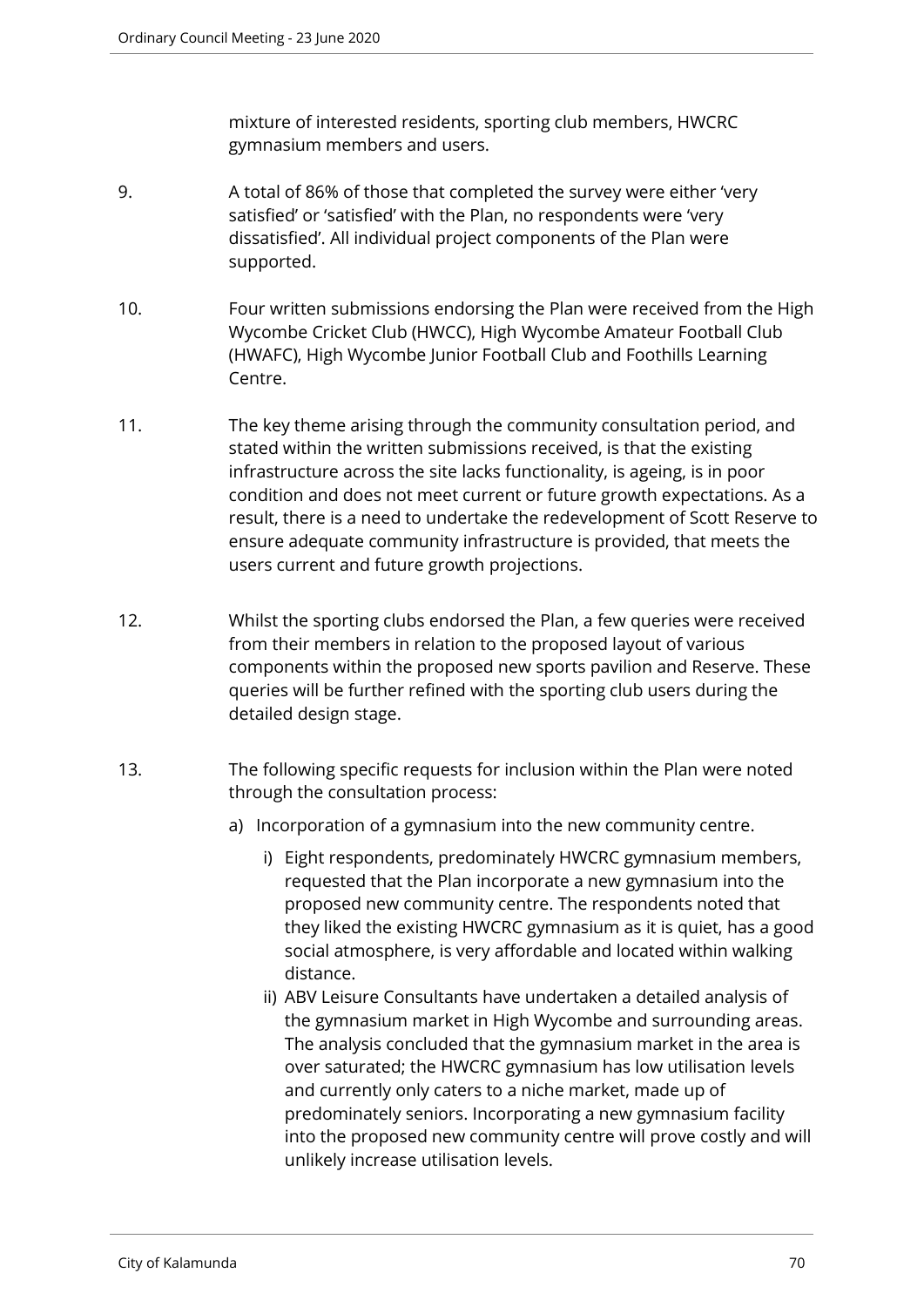- iii) In order to meet the physical activity and socialisation needs of this market, the Plan will provide an expanded group fitness program with specific classes tailored to the markets needs at the new community centre. For example, the expanded program may include the Living Longer Living Stronger Program as it offers both physical activity and socialisation opportunities to seniors.
- iv) Complimenting this approach in the Plan is the provision of outdoor fitness equipment and a new pathway network to support the popular seniors activities of walking and cycling. These components provide a wider benefit to the community.
- v) The Foothills Learning Centre will continue to provide various alternative seniors' activities at the proposed new community centre. Other alternative seniors activities are provided within High Wycombe including programs and events at the High Wycombe Library, programs through the High Wycombe Over 55s Leisure Group, who utilise Cyril Road Hall, and through external service providers such as Perth Diabetes Care.
- b) The provision of a second turf cricket wicket.
	- i) The provision of a second turf cricket wicket is considered to be above community level provision and would increase operational expenses to HWCC and the City.
	- ii) Its inclusion may restrict the space and/or reduce the quality of the playing field surface available for other users of the Reserve.
	- iii) HWCC expressed a desire for a second turf cricket wicket during the consultation phase of the Plan.
	- iv) Should a second turf cricket wicket be required in the future a separate business case will need to be developed by HWCC to justify the need and prove its ongoing viability.
- c) The provision of a larger social area and storage within the proposed new sports pavilion.
	- i) The HWAFC requested an increased size to the social and storage area within the proposed new sports pavilion.
	- ii) The proposed size of the social and storage area is based on AFL and Cricket Australia facility guidelines and the need of each stakeholder.
	- iii) The existing sports pavilion has a social area of 150sqm while the proposed new sports pavilions social area is 200 sqm, which is in line with the relevant facility guidelines.
	- iv) A further increase in size to either the social or storage area is not supported.
- 14. A summary of the public comments received in relation to the Plan have been included in this report as a confidential attachment (Attachment 2).
- 15. It is further noted that the following studies may also be required as part of the Plan's implementation: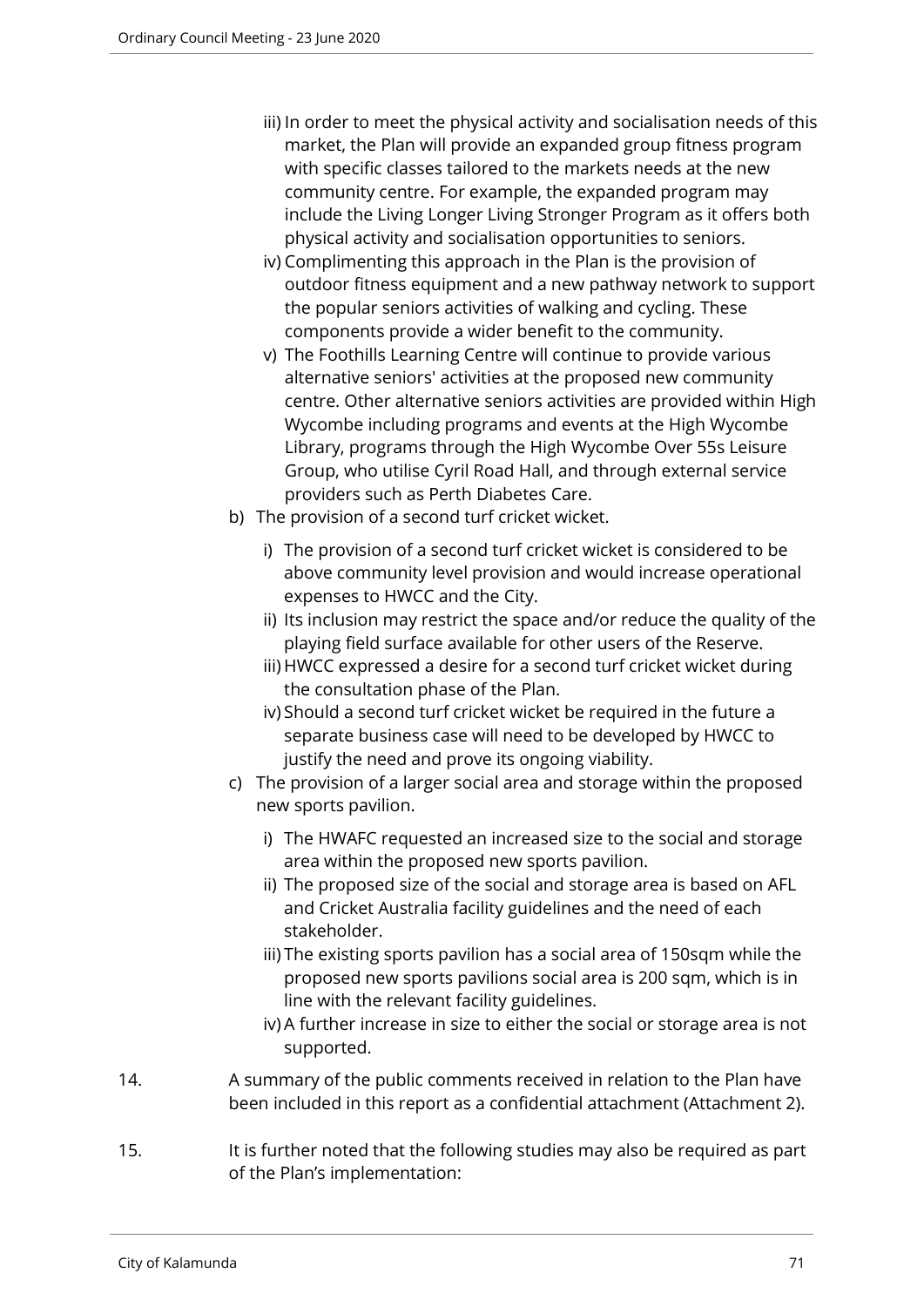- a) a detailed car park and traffic management study. This will be required in an effort to maximise car parking available and reduce the impact on neighbouring residents.
- b) an environmental impact assessment. This will be required to ensure there is a minimum environmental impact at the Reserve.

## APPLICABLE LAW

16. Local Government Act 1995 Section 3.18 (c) - Effective Management of Local Government Services and Facilities.

## APPLICABLE POLICY

- 17. Cash-in-lieu Assessment Criteria (FAC22) provides strategic direction to Council's decision-making on proposed cash-in-lieu projects for which Scott Reserve may be eligible.
- 18. Capital Grants Clubs and Community Groups (COMR 21) provides strategic direction to Council's decision-making on sport, recreation and community infrastructure by aligning them to key principles, priorities and City strategic objectives. The Plan identifies a range of projects that align to this policy.

## STAKEHOLDER ENGAGEMENT

- 19. The following engagement strategy and process was undertaken to promote the Plan and seek public comment:
	- a) Notices on the City's website and other social media channels including Facebook;
	- b) A media release and advertisement were placed in the local newspaper;
	- c) Community feedback survey on *Engage Kalamunda;*
	- d) Contact with people who participated in the consultation process and all users of Scott Reserve;
	- e) A copy of the Plan was located at key City of Kalamunda locations;
	- f) Letters were sent to residents within a 400m radius of the Reserve;
	- g) A letter and a copy of the Plan was provided to all affected user groups and stakeholders including HWCRC user groups, gymnasium and group fitness members and sporting club representatives;
	- h) HWCRC Gymnasium members were offered 'one on one' consultations; and
	- i) The City held one community drop-in session with ABV at the Reserve. This session provided the community and user groups with an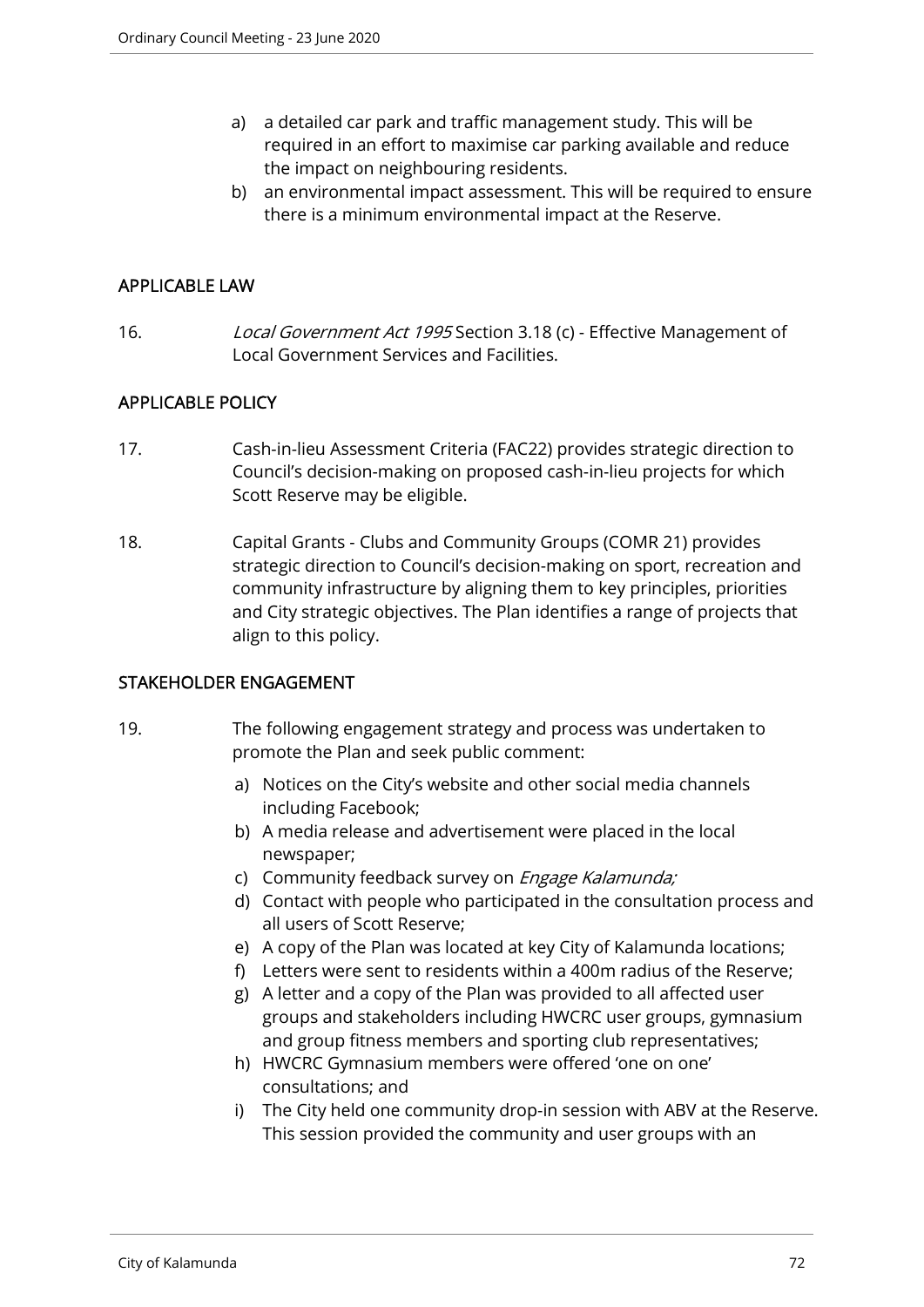opportunity to meet in person with the consultant and Administration in a casual setting to gain feedback on the Plan.

20. The City will continue to liaise with the HWCRC gymnasium members regarding the effect of the Plan on their existing memberships and the future transition strategy.

# FINANCIAL CONSIDERATIONS

- 21. The overall cost of implementing the recommendations outlined within the Plan is estimated at \$10.74 million. It should be noted that at this stage these figures are high level indicative costs only, inclusive of preliminaries, contingencies and professional fees. Detailed capital and whole of life costings will be developed prior to the implementation of each project identified within the Plan.
- 22. Implementation of components of the Plan will be considered as part of Council's Long-Term Financial Plan and will continue to be subject to annual budget deliberation processes and competing priorities.
- 23. In order to implement the Plan an advocacy campaign will be developed in consultation with the user groups to help attract significant external funding.
- 24. It is reasonable to expect that a 15-20 year timeframe may be required to complete the implementation of the Plan, with the schedule of works being staged in such a manner that will ensure maximum opportunity for the City to leverage external funding through such sources as:
	- a) Lotterywest grants;
	- b) Department of Local Government, Sport and Cultural Industries CSRFF;
	- c) Department of Planning, Lands and Heritage Cash in Lieu funding;
	- d) Sport Australia Community Sport Infrastructure Grants; and
	- e) Other State/Federal Government Advocacy, potential contribution from user groups of the reserve.

# **SUSTAINABILITY**

# Social Implications

25. The Plan has identified current and future community needs in respect to sport and recreation infrastructure based on sport participation data and a community demographic analysis. The Plan will provide strategic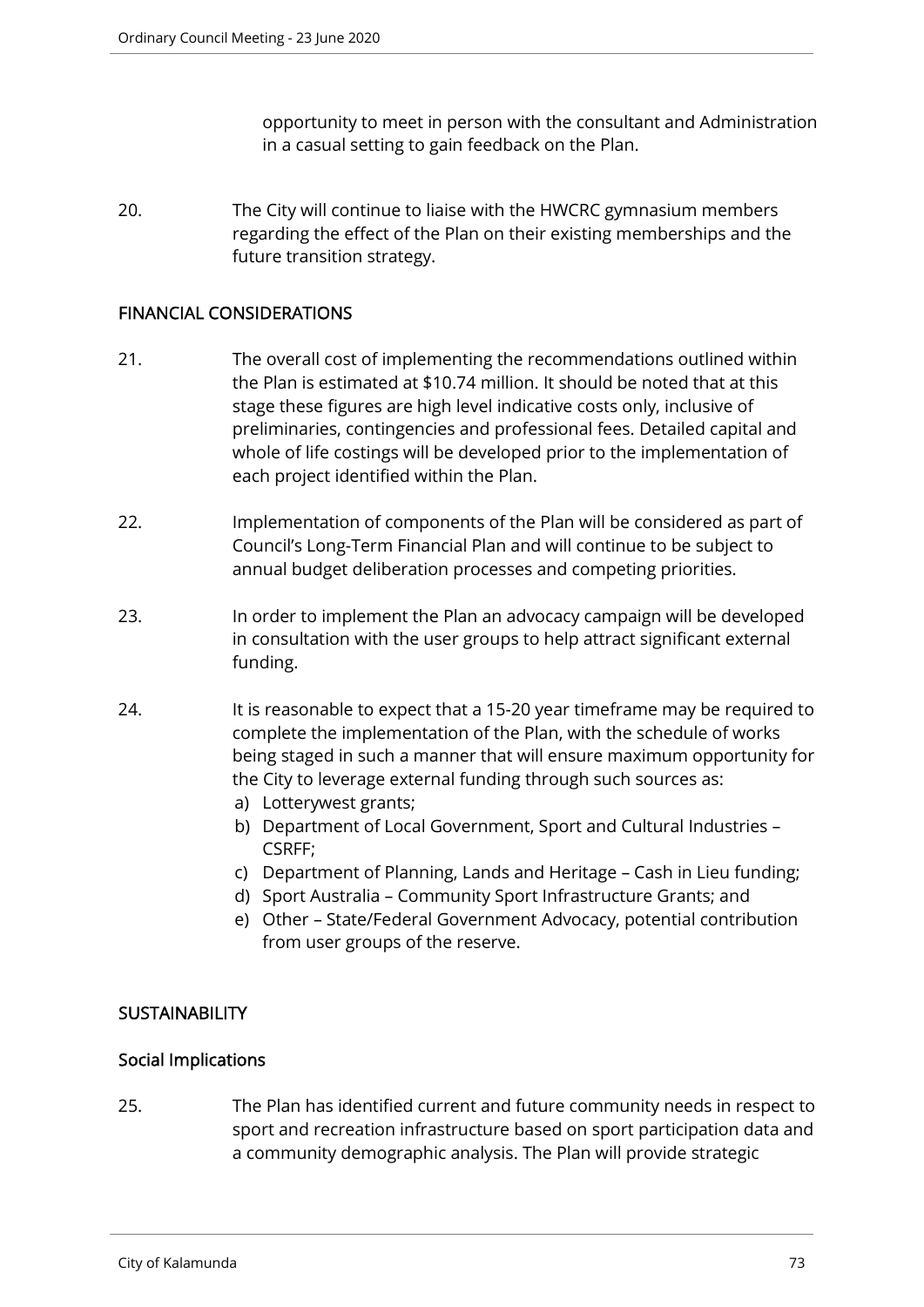direction, guidance and a long-term sustainable approach to the provision of sport and recreation facilities within the region.

26. Investment in Scott Reserve with updated sport and recreation facilities increases the value of the City's assets, provides benefits to the local community, improves community safety and enhances the user and player experiences for their training and competitions.

## Economic Implications

27. The implementation of the Plan may assist in providing local job opportunities and provide increased economic activity to the High Wycombe community during the construction phase.

## Environmental Implications

- 28. Whilst Scott Reserve is not a Bush Forever site, careful planning is required in order to ensure the protection of existing mature vegetation on the site.
- 29. Any new developments will need to ensure that any significant trees are identified through a detailed environmental assessment and, where appropriate, retained and protected.
- 30. The Plan identified that the site is also subject to high wind conditions and that the local community value the local environment, therefore additional tree planting has been recommended. This approach will help offset the removal of any trees identified through the detailed design stage.
- 31. The proposed new sports pavilion and community centre will be connected to the sewerage system.

## RISK MANAGEMENT

32. **Risk:** Without the Plan, the City's approach to future upgrades at Scott Reserve would be adhoc and nor would it be able to advocate effectively for external funding. Consequence | Likelihood | Rating Possible Moderate Medium Action/Strategy

To adopt the Plan to ensure future upgrades are planned effectively and advocacy opportunities are maximised.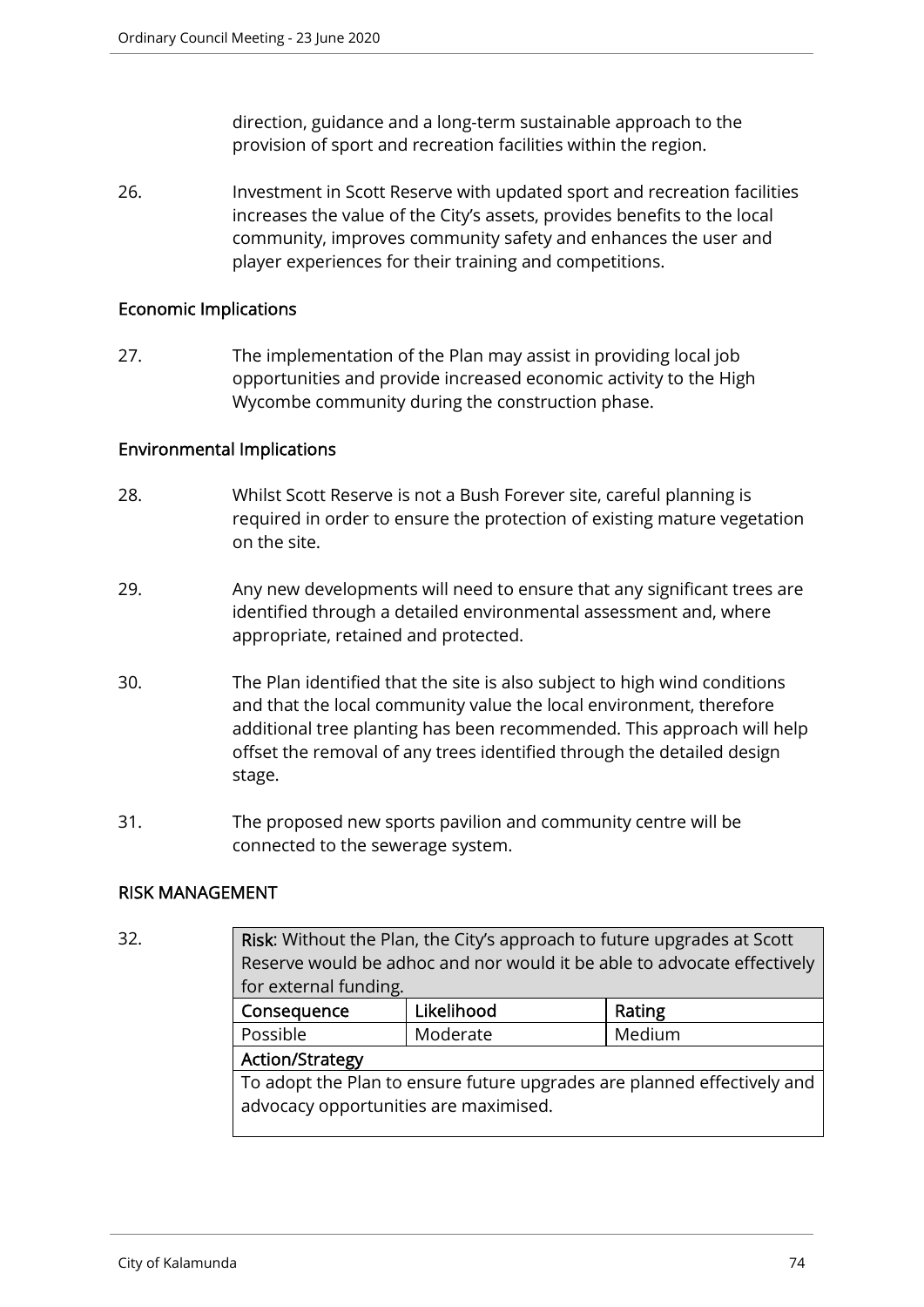33. Risk: The Plan may raise community expectations for improvements that may not be affordable in the near future.

| Consequence                                                        | Likelihood | Rating |  |  |  |
|--------------------------------------------------------------------|------------|--------|--|--|--|
| Possible                                                           | Moderate   | Medium |  |  |  |
| <b>Action/Strategy</b>                                             |            |        |  |  |  |
| Ensure community is informed as part of the communications process |            |        |  |  |  |
| that improvements are subject to external funding and budget       |            |        |  |  |  |
| availability.                                                      |            |        |  |  |  |

# **CONCLUSION**

- 34. The Plan is a strategic planning tool that can be integrated with Council's other related plans and documents, providing clear direction for future developments on the Reserve.
- 35. The Plan has been developed in a manner that endeavours to prioritise and stage components of any future developments.
- 36. The main outcomes for the community will be increased opportunities to participate in recreational activities and improved provision of community facilities and services.
- 37. The Plan was advertised to the public for comment for a period of 34 days concluding on 31 March 2020. 83 survey responses and four written submissions were received with 15 persons also attending the community workshop.
- 38. In summary, considering the strong support received for the Plan, it is recommended that Council receives the public comment and adopts the final Draft Scott Reserve Master Plan.

## Voting Requirements: Simple Majority

#### RESOLVED OCM 100/2020

#### That Council:

- 1. RECEIVE the public comment on the Draft Scott Reserve Master Plan (Attachment Two).
- 2. ADOPT the Scott Reserve Master Plan (Attachment One).
- 3. NOTE that all the capital projects identified within the Scott Reserve Master Plan shall be considered by Council for inclusion within future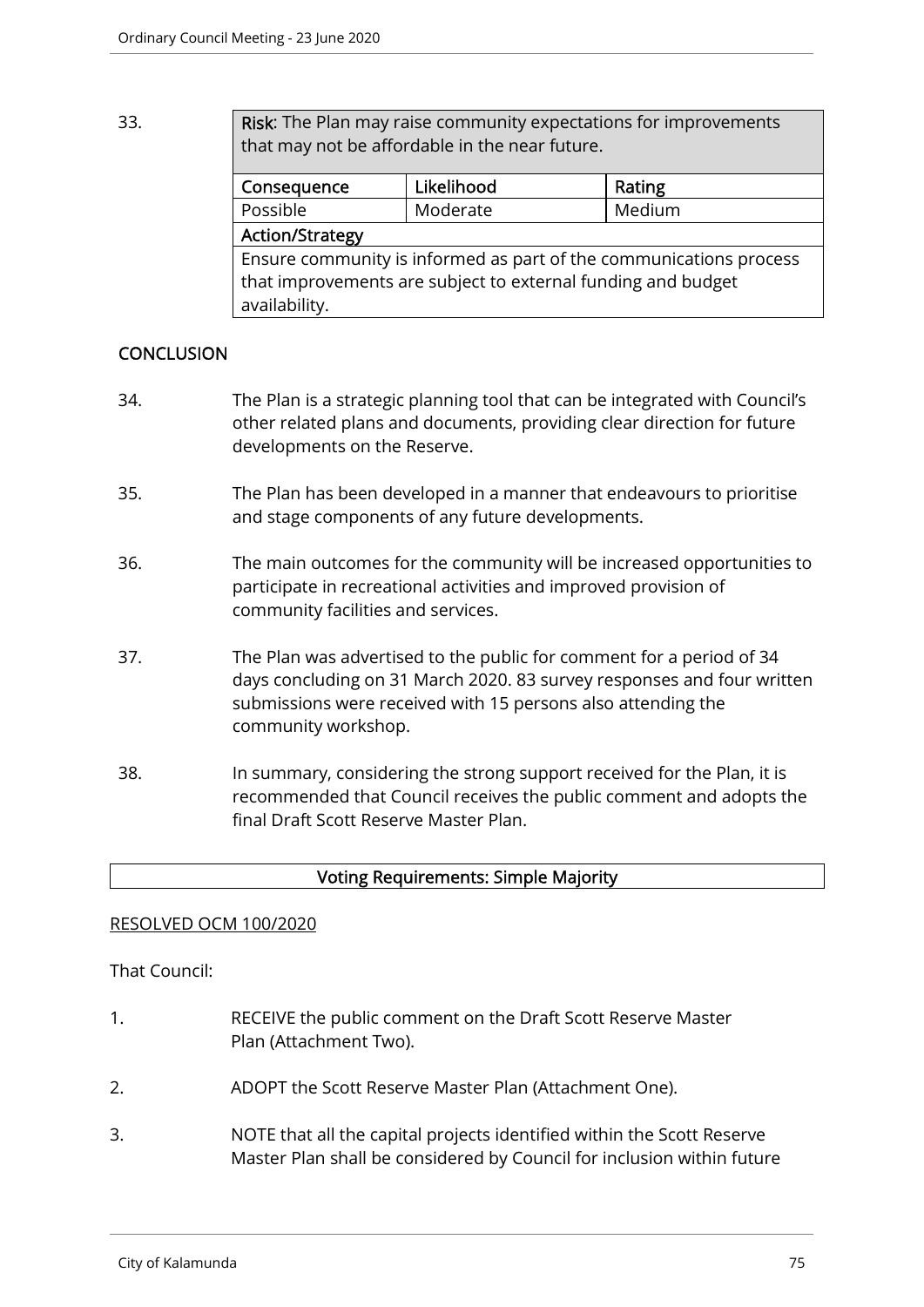City of Kalamunda advocacy campaigns, the Long-Term Financial Plan and subjected to annual budget deliberation processes.

- Moved: Cr Dylan O'Connor
- Seconded: Cr Sue Bilich
- Vote: CARRIED UNANIMOUSLY (10/0)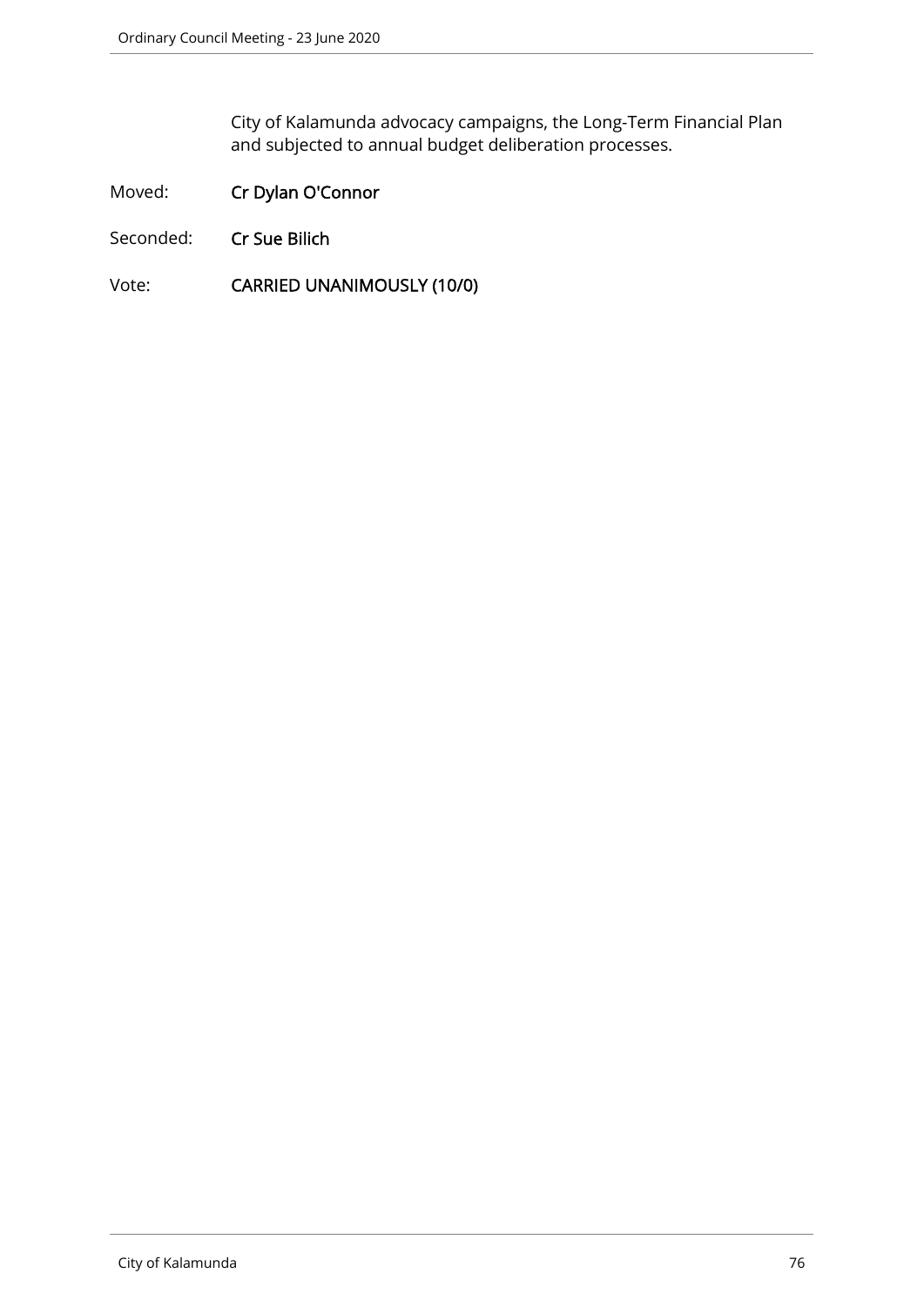# 10.4.2. Council Authorisations Review - Execution of Documents

Declaration of financial / conflict of interests to be recorded prior to dealing with each item.

| Previous<br><b>Items</b>                              |                      | OCM 38/2018                                                                                                                                                                 |
|-------------------------------------------------------|----------------------|-----------------------------------------------------------------------------------------------------------------------------------------------------------------------------|
| Directorate<br><b>Business Unit</b><br>File Reference |                      | <b>Chief Executives Office</b><br>Governance and Legal                                                                                                                      |
| Applicant<br>Owner                                    | N/A<br>N/A           |                                                                                                                                                                             |
| Attachments                                           | $\mathbf{1}$ .<br>2. | Authorisation - C A 1- Execution of Documents -<br>2018 [10.4.2.1 - 1 page]<br>Execution of Documents - Staff Authorisations -<br>Advisory Notes vrs 1 [10.4.2.2 - 2 pages] |
|                                                       |                      |                                                                                                                                                                             |

# TYPE OF REPORT

|   | Advocacy    | When Council is advocating on behalf of the community to<br>another level of government/body/agency                                                                                                                                                                                                                                                                                                                                |
|---|-------------|------------------------------------------------------------------------------------------------------------------------------------------------------------------------------------------------------------------------------------------------------------------------------------------------------------------------------------------------------------------------------------------------------------------------------------|
|   | Executive   | When Council is undertaking its substantive role of direction<br>setting and oversight (eg accepting tenders, adopting plans<br>and budgets                                                                                                                                                                                                                                                                                        |
|   | Information | For Council to note                                                                                                                                                                                                                                                                                                                                                                                                                |
| ⊠ | Legislative | Includes adopting Local Laws, Town Planning Schemes and<br>Policies. When Council determines a matter that directly<br>impacts a person's rights and interests where the principles of<br>natural justice apply. Examples include town planning<br>applications, building licences, other permits or licences<br>issued under other Legislation or matters that could be<br>subject to appeal to the State Administrative Tribunal |

## STRATEGIC PLANNING ALIGNMENT

Kalamunda Advancing Strategic Community Plan to 2027

#### Priority 4: Kalamunda Leads

Objective 4.1 - To provide leadership through transparent governance. Strategy 4.1.1 - Provide good governance.

# EXECUTIVE SUMMARY

1. The purpose of this report is to amend the authorisation provided to specified staff at the Chief Executive Officer, Director and Manager level to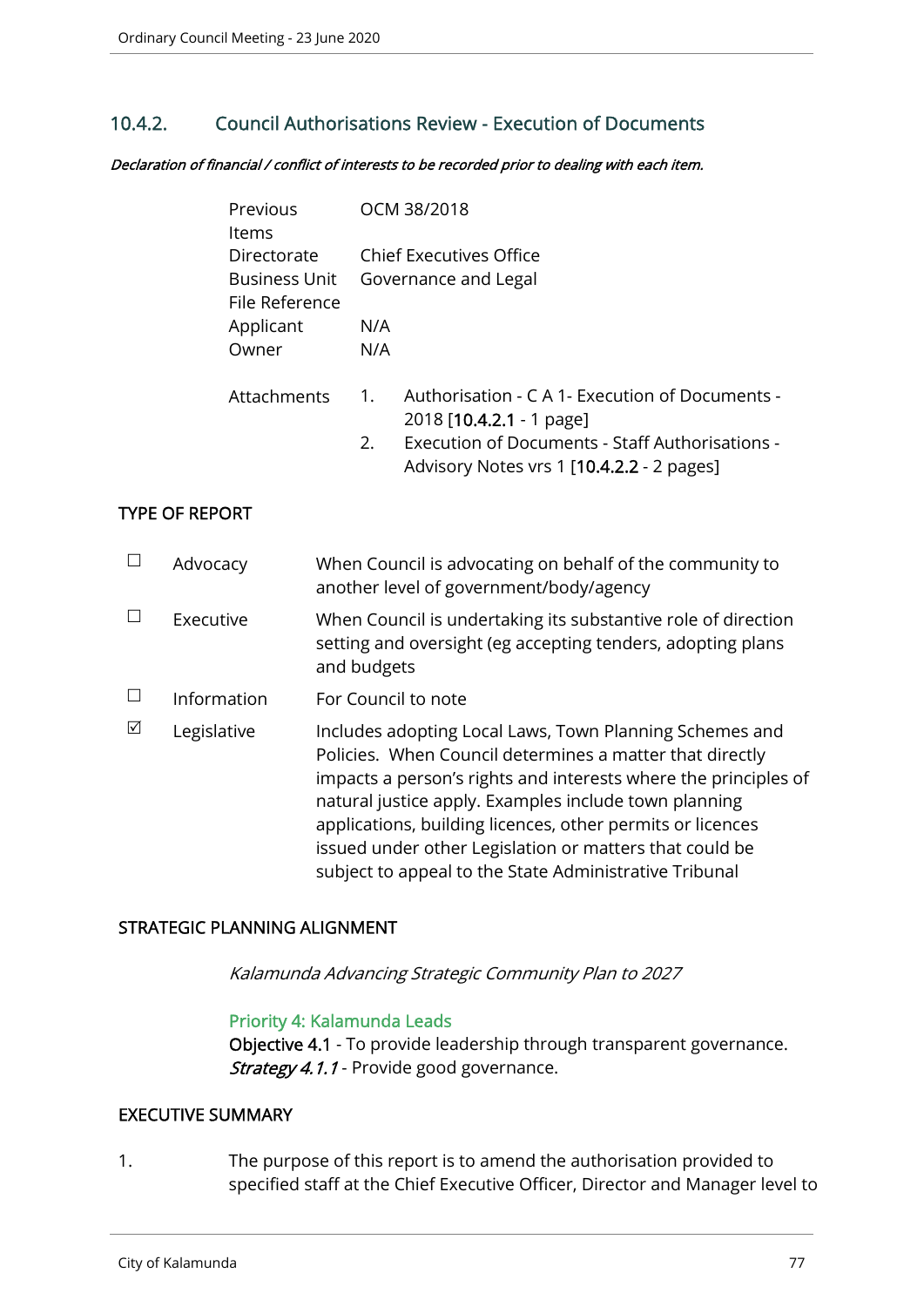sign documents on behalf of the City of Kalamunda (City) that do not require the affixing of the Common Seal.

- 2. The authorisations contained in the recommendation are in accordance with the provisions of the Local Government Act 1995 (Act) and provide the framework for continued efficient operations within the administration of the City.
- 3. The recommendation requests amendments to the current authorisation provided by Council to delete some positions and amend the title of others.

# BACKGROUND

- 4. The Act provides
	- (1) in s9.49A (1) and (4):

(1)-A document is duly executed by a local government if: -

- (a) the common seal of the local government is affixed to it in accordance with subsections (2) and (3); or
- (b) it is signed on behalf of the local government by a person or persons authorised under subsection (4) to do so.

(4)-A local government may, by resolution, authorise the chief executive officer, another employee or an agent of the local government to sign documents on behalf of the local government, either generally or subject to conditions or restrictions specified in the authorisation.

- (2) in s9.49B:
- (1) Insofar as the formalities of making, varying or discharging a contract are concerned, a person acting under the authority of a local government may make, vary or discharge a contract in the name of or on behalf of the local government in the same manner as if that contract was made, varied or discharged by a natural person.
- (2) The making, variation or discharge of a contract in accordance with subsection (1) is effectual in law and binds the local government concerned and other parties to the contract.
- (3) Subsection (1) does not prevent a local government from making, varying or discharging a contract under its common seal.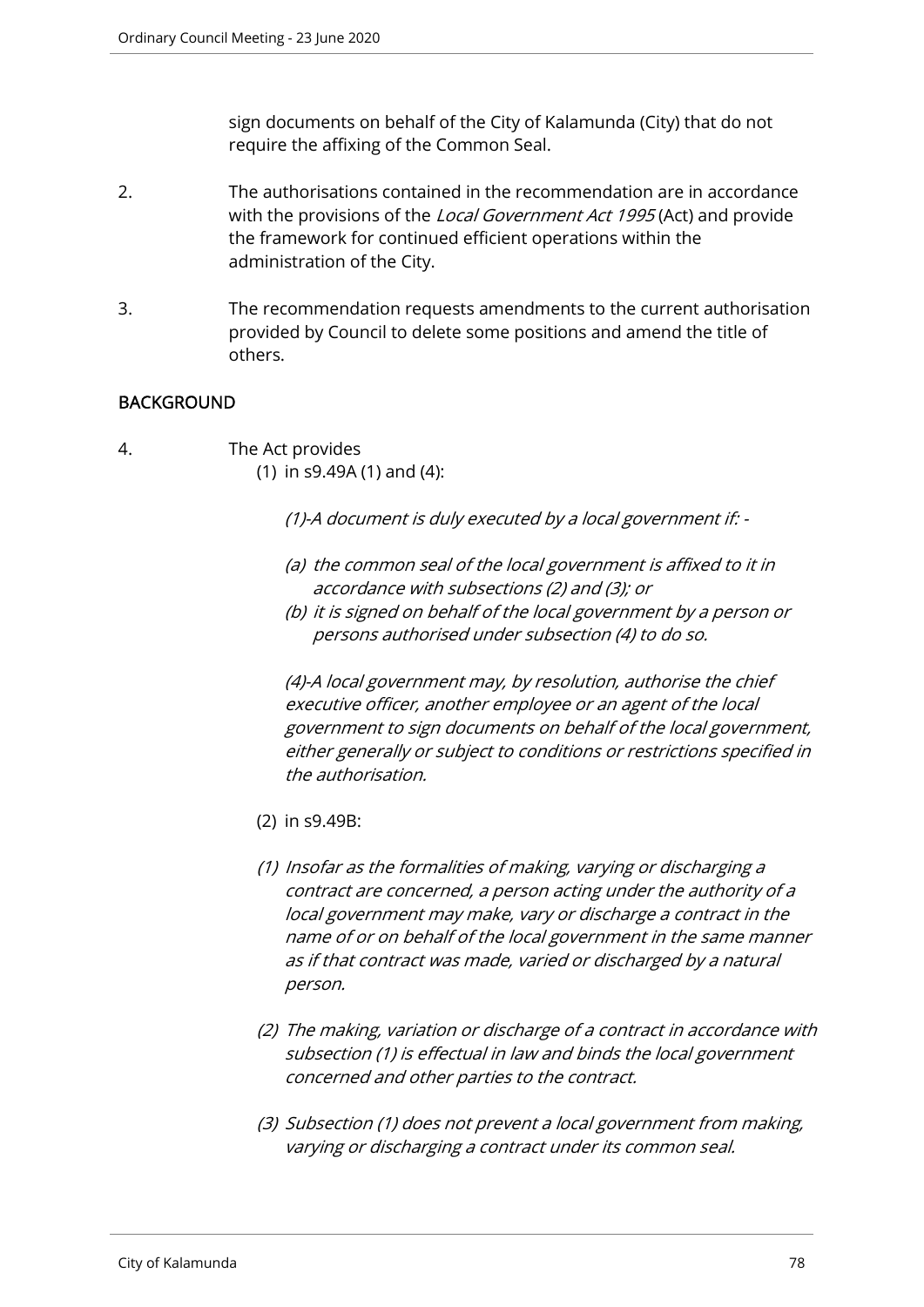- 5. These authorisations were first provided in 2010 and have been periodically amended to add, delete staff and amend position titles arising from new staff appointments, resignations or organisational restructures.
- 6. Authorisations were most recently considered and approved by Council at the Ordinary Council Meeting of 27 March 2018.

# DETAILS AND ANALYSIS

7. The following changes have been included in the recommendation:

**Deletions** General Counsel Manager Strategic Planning Amendments to titles One Director and three Manager's positions Amendments to areas of responsibility Some matters have been transferred from the Manager Financial Services to the Manager Commercial and Cultural Services.

8. It is not proposed to change any of the authority levels that have been provided by Council. The current authorisations are detailed in (Attachment 1) and the range of documents that can be executed are detailed in (Attachment 2).

## APPLICABLE LAW

9. Local Government Act 1995.

# APPLICABLE POLICY

10. Nil.

## STAKEHOLDER ENGAGEMENT

- 11. Input has been received from all Directorates as to their requirements of authorisations which should be considered by Council.
- 12. Community consultation is not required for this issue.

## FINANCIAL CONSIDERATIONS

13. Nil.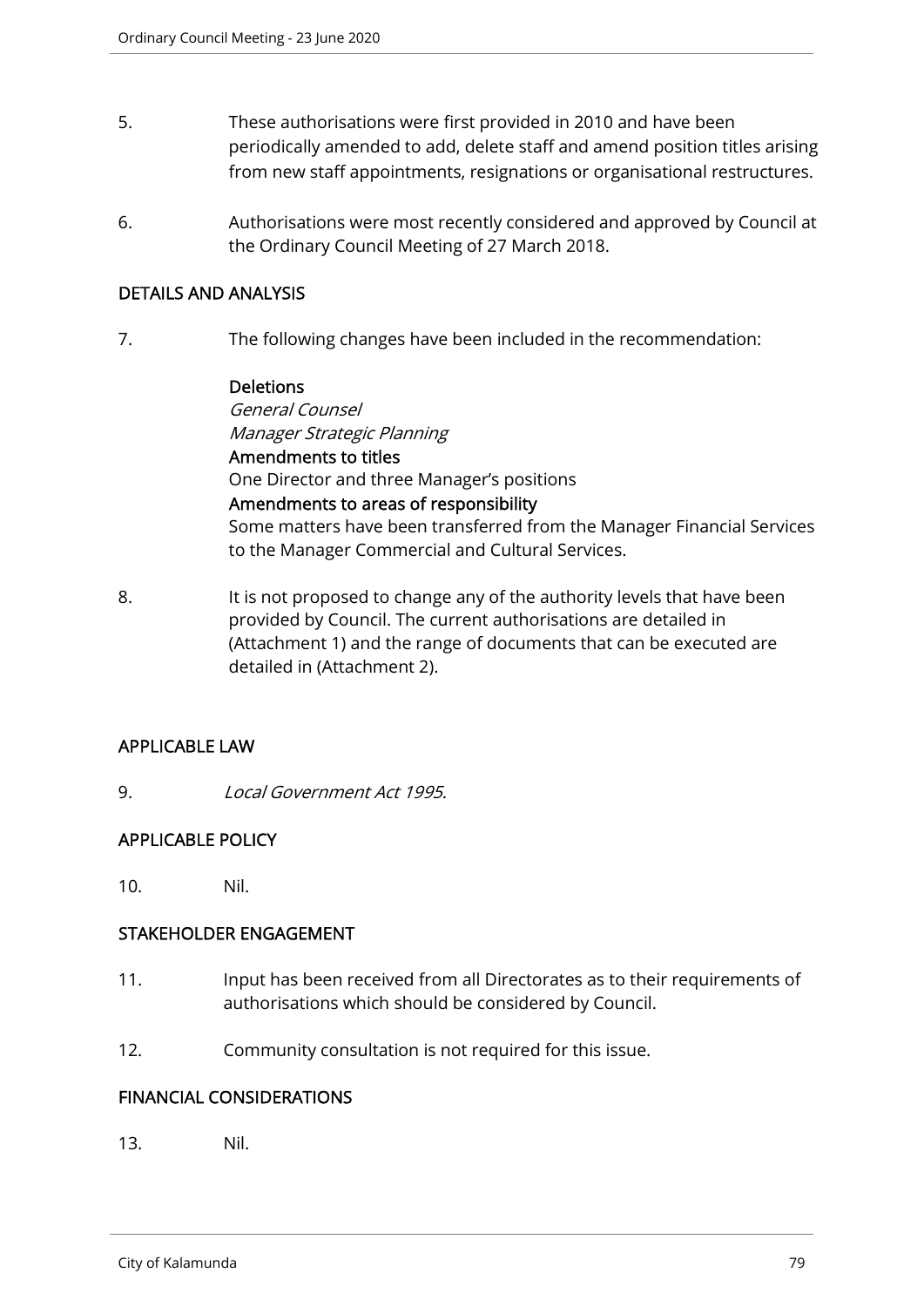# **SUSTAINABILITY**

14. Nil.

## RISK MANAGEMENT

15. **Risk:** Delays to execution of documents if adequate number of appropriate staff are not authorised to carry out that function. Consequence | Likelihood | Rating Moderate Possible Medium Action/Strategy If the recommendation is not adopted then there is increased risk of delay on document execution, which would require strict programming of existing authorised officer time to ensure that all documents are executed as soon as practicable.

# **CONCLUSION**

16. The authorisations contained in the recommendation of this report are in accordance with the provisions of the Act and provide the framework for continued efficient operations within the City's Administration.

#### Voting Requirements: Simple Majority

#### RESOLVED OCM 101/2020

That Council pursuant to section 9.49A of the *Local Government Act 1995*, AUTHORISE the following Officers of the City of Kalamunda to sign documents on behalf of the City of Kalamunda, as specified: -

- i. Chief Executive Officer
- ii. Director Asset Services
- iii. Director Corporate Services
- iv. Director Development Services

any document, including a deed, that is necessary or appropriate to be signed for these Officers to carry out their functions and duties under any written law.

- i. Manager Approval Services
- ii. Manager Asset and Waste Operations
- iii. Manager Asset Delivery
- iv. Manager Asset Planning
- v. Manager Community Development
- vi. Manager Environmental Health and Community Safety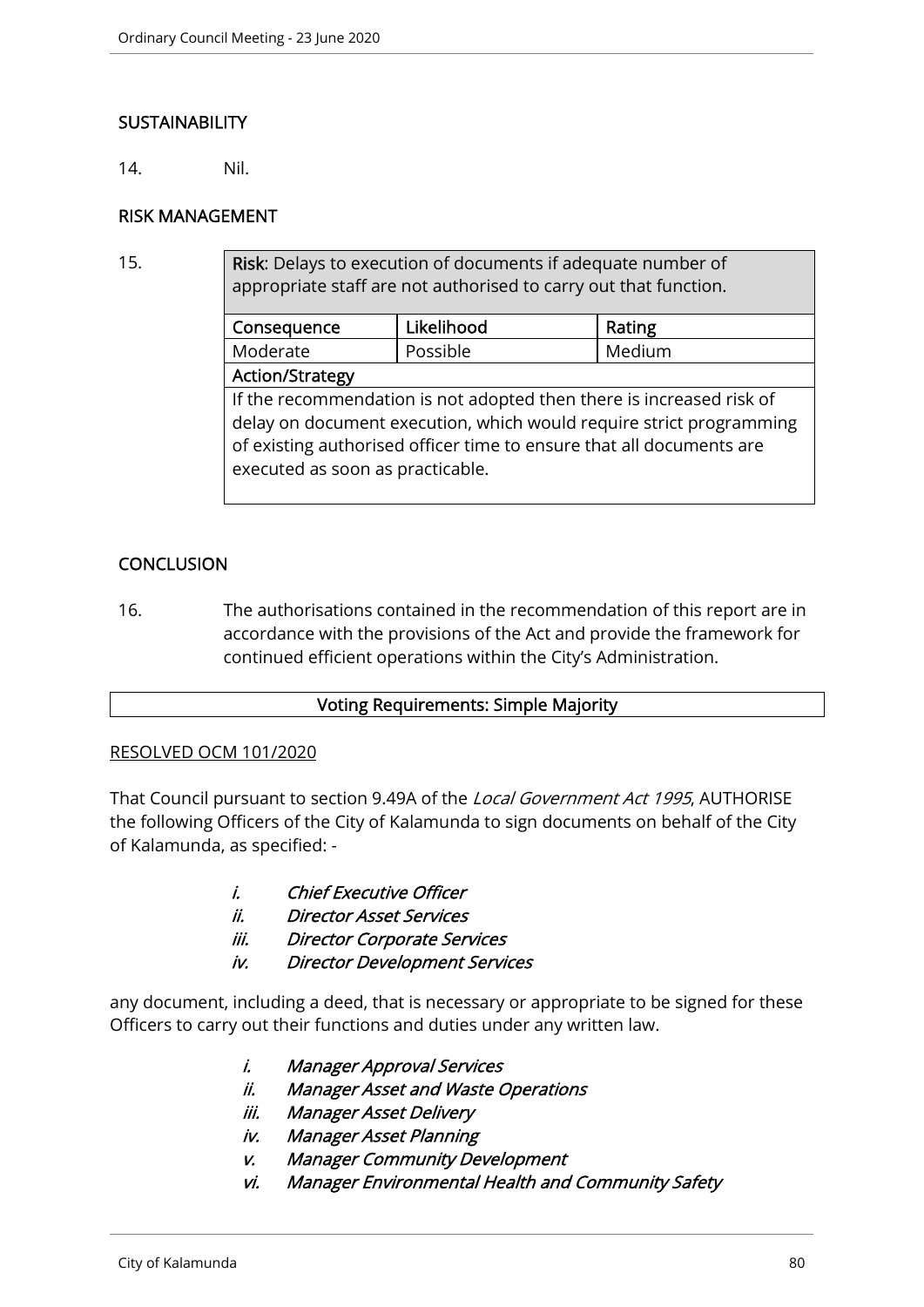- vii. Manager Financial Services
- viii. Manager People Services
- ix. Manager Parks and Environmental Services

any document, excluding a deed, that is necessary or appropriate to be signed to carry out the Manager's functions and duties under any written law.

## i. Manager Commercial and Cultural Services

any document, excluding a deed, that is necessary or appropriate to be signed to carry out the Manager's functions and duties under any written law, and specifically:-

- a. Leases
- b. Extensions of Leases
- c. Assignments of Leases
- d. Deed of Variation of Leases
- e. Surrenders of Leases
- f. Licences
- g. Assignments and Assignments and Variations of Licences

Moved: Cr Dylan O'Connor

Seconded: Cr Cameron Blair

Vote: CARRIED UNANIMOUSLY/ABSOLUTE MAJORITY (10/0)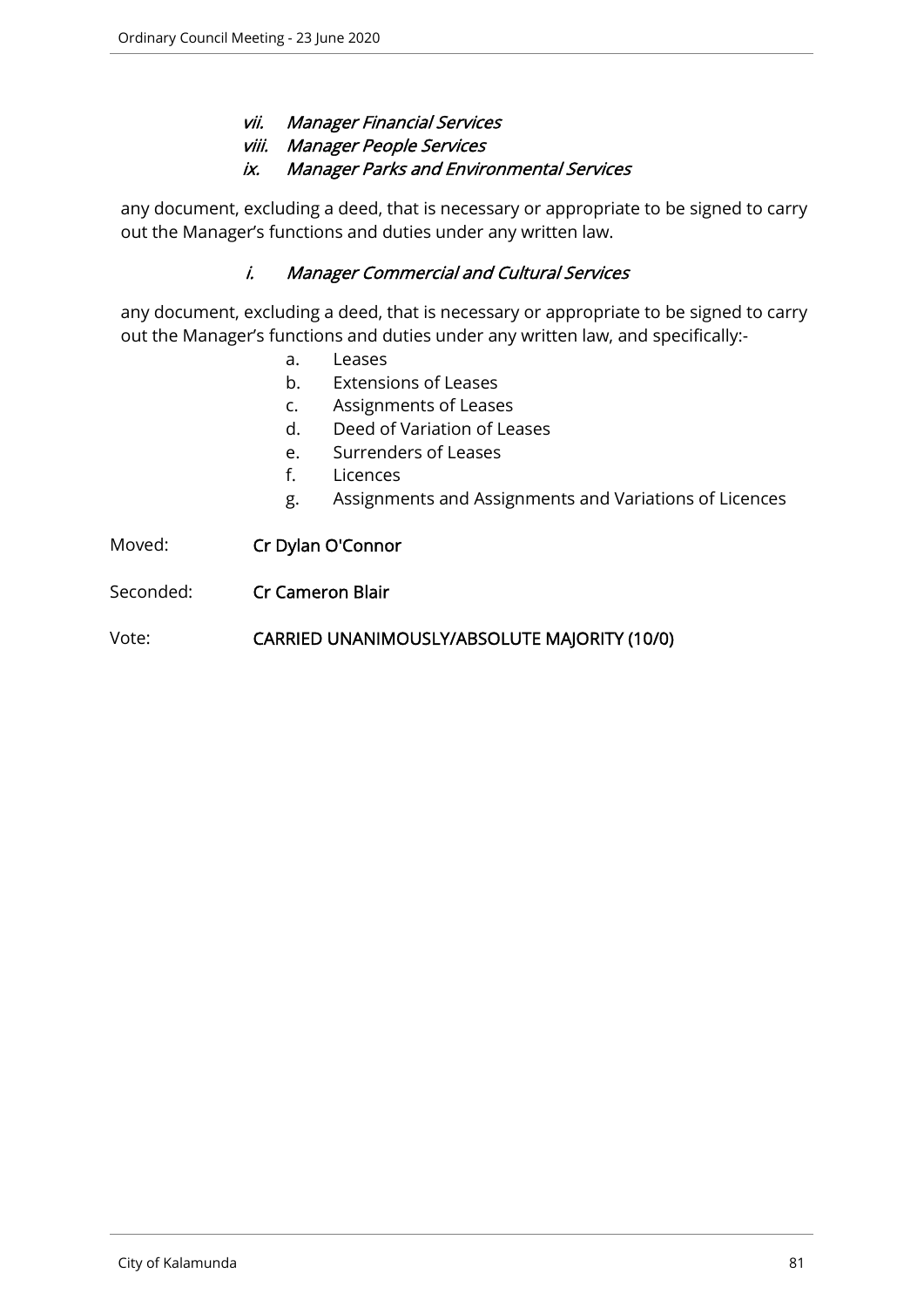# 10.4.3. Delegations from Council to the Chief Executive Officer - 2020 Review

Declaration of financial / conflict of interests to be recorded prior to dealing with each item.

| Previous                 | OCM 151/2019                       |
|--------------------------|------------------------------------|
| <b>Items</b>             |                                    |
|                          | Directorate Office of the CEO      |
|                          | Business Unit Governance and Legal |
| File Reference LE-ACT006 |                                    |
| Applicant                | N/A                                |
| Owner                    | N/A                                |
|                          |                                    |
|                          | $\mathbf{A}$                       |

 Attachments 1. Register of Delegations from Council - 2020 Review [10.4.3.1 - 69 pages]

# TYPE OF REPORT

|   | Advocacy    | When Council is advocating on behalf of the community to<br>another level of government/body/agency                                                                                                                                                                                                                                                                                                                                |
|---|-------------|------------------------------------------------------------------------------------------------------------------------------------------------------------------------------------------------------------------------------------------------------------------------------------------------------------------------------------------------------------------------------------------------------------------------------------|
|   | Executive   | When Council is undertaking its substantive role of direction<br>setting and oversight (eg accepting tenders, adopting plans<br>and budgets                                                                                                                                                                                                                                                                                        |
|   | Information | For Council to note                                                                                                                                                                                                                                                                                                                                                                                                                |
| ⊠ | Legislative | Includes adopting Local Laws, Town Planning Schemes and<br>Policies. When Council determines a matter that directly<br>impacts a person's rights and interests where the principles of<br>natural justice apply. Examples include town planning<br>applications, building licences, other permits or licences<br>issued under other Legislation or matters that could be<br>subject to appeal to the State Administrative Tribunal |

## STRATEGIC PLANNING ALIGNMENT

Kalamunda Advancing Strategic Community Plan to 2027

## Priority 4: Kalamunda Leads

Objective 4.1 - To provide leadership through transparent governance. Strategy 4.1.1 - Provide good governance.

#### EXECUTIVE SUMMARY

1. To consider the annual review of delegations from Council to the Chief Executive Officer (CEO) and other employees.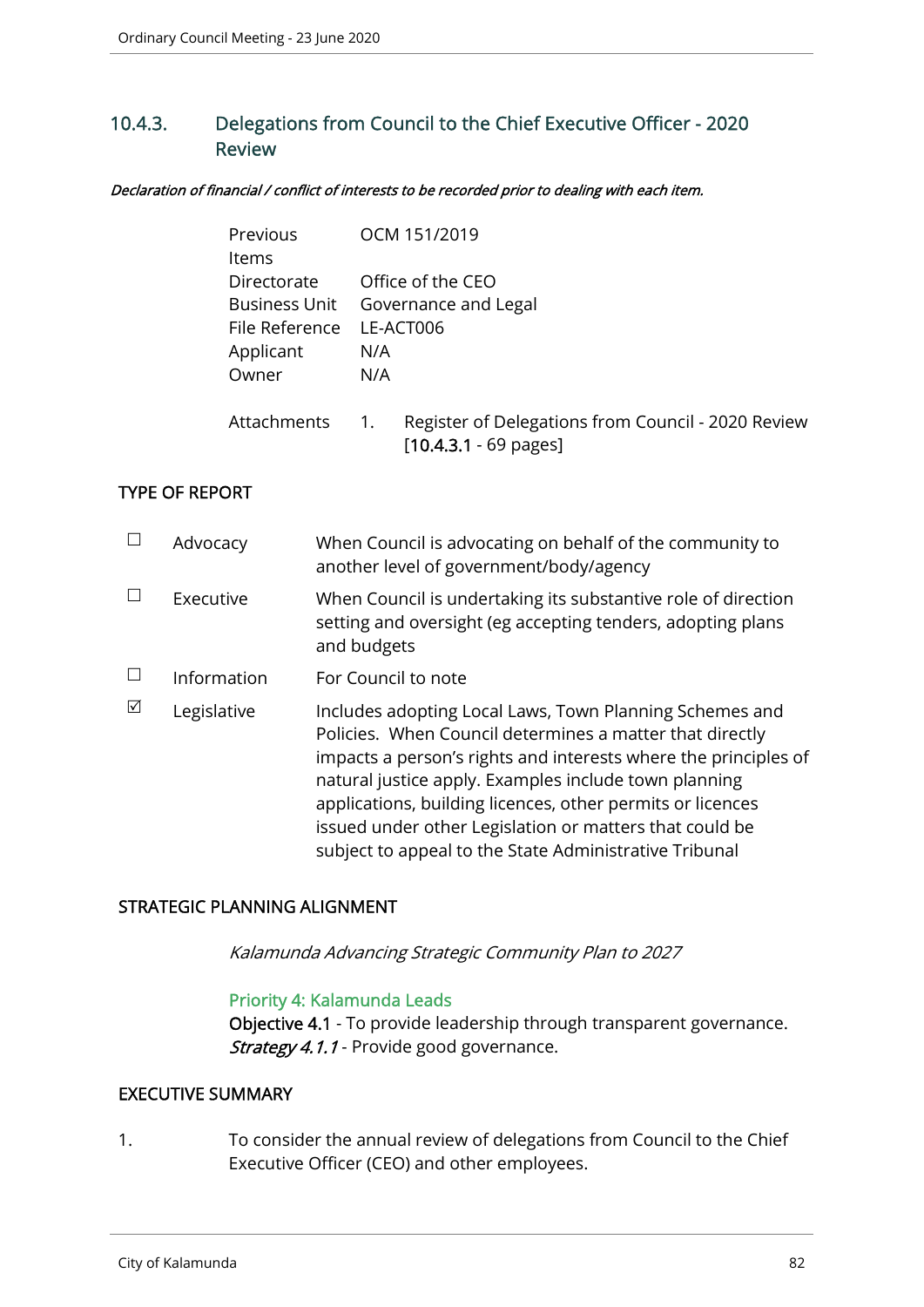- 2. In assessing the current delegations, the review has concluded the current delegation levels are appropriate, effective and provide for administrative efficiencies.
- 3. It is recommended that Council notes the review and adopts the delegations detailed in the draft Delegation Register (Attachment 1).

## **BACKGROUND**

- 4. In order to carry out its functions efficiently and effectively, Council has the ability to delegate its powers and duties to the CEO (or to another staff member, in some cases).
- 5. Section 5.46 of the Local Government Act 1995 (the Act) requires each Council to review its delegations at least once every financial year.
- 6. Council last reviewed its delegations on 25 June 2019. The current delegations must therefore be reviewed by 30 June 2020.

## DETAILS AND ANALYSIS

- 7. In assessing the current delegations, the review has concluded the current delegation levels are appropriate, effective and provide for administrative efficiencies and therefore no changes are required.
- 8. The review did identify some technical matters with respect to officer titles within the Building delegations – BLD2 Attachment. These have been corrected.
- 9. In addition, a modified penalty for a breach of Regulation 58 of the Building Regulations 2012 was omitted from BLD3 Part B and has now been included.

## APPLICABLE LAW

10. Section 5.42 of the Local Government Act 1995 - a local government may delegate to the CEO.

Limits on delegations to CEOs – S.5.43.

Requirement for review – S.5.46

11. There are also similar delegation provisions in the *Building Act 2011*, Local Planning Scheme No 3, Health Act 1911, Dog Act 1976, Cat Act 2011 and Graffiti Vandalism Act 2016.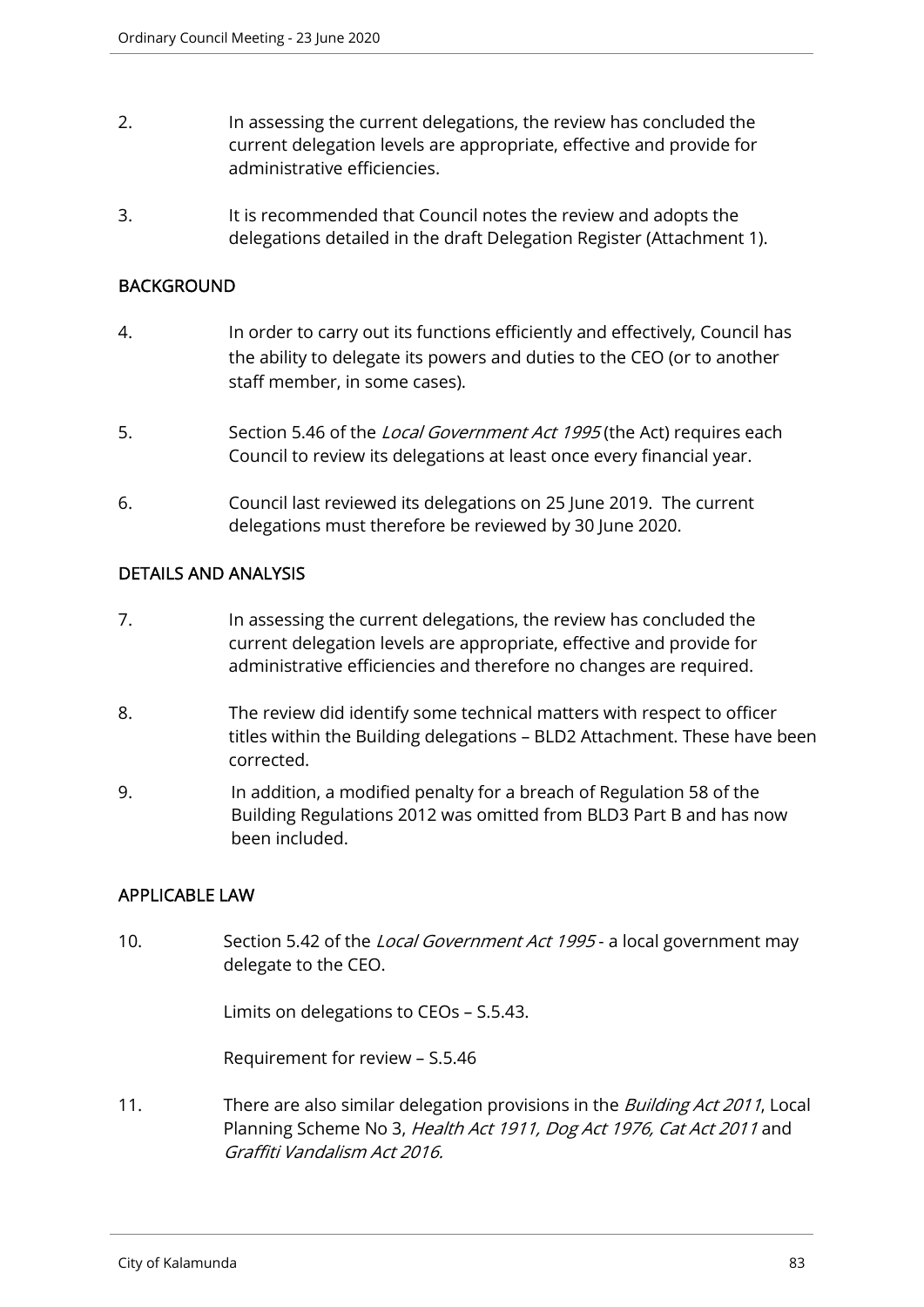## APPLICABLE POLICY

12. Where appropriate, Policies will reflect the principles and conditions included in any delegation.

#### STAKEHOLDER ENGAGEMENT

- 13. All Directorates have been consulted on the appropriateness and adequacy of the current delegations. No requests for changes were sought.
- 14. Public consultation is not considered necessary with respect to this issue.

## FINANCIAL CONSIDERATIONS

15. None directly from this report.

#### **SUSTAINABILITY**

16. Nil

#### RISK MANAGEMENT

17. **Risk:** Delegated authority is not provided to the CEO and other staff Consequence Likelihood Rating High | Unlikely | Medium Action/Strategy Introduce processes that would assist Council with the additional decision workload.

## **CONCLUSION**

18. The Officer recommendations reflect the outcome of the review of current delegations, and as such will continue to provide an effective framework for the efficient operation of the City through the responsible discharge of those powers and duties delegated by Council.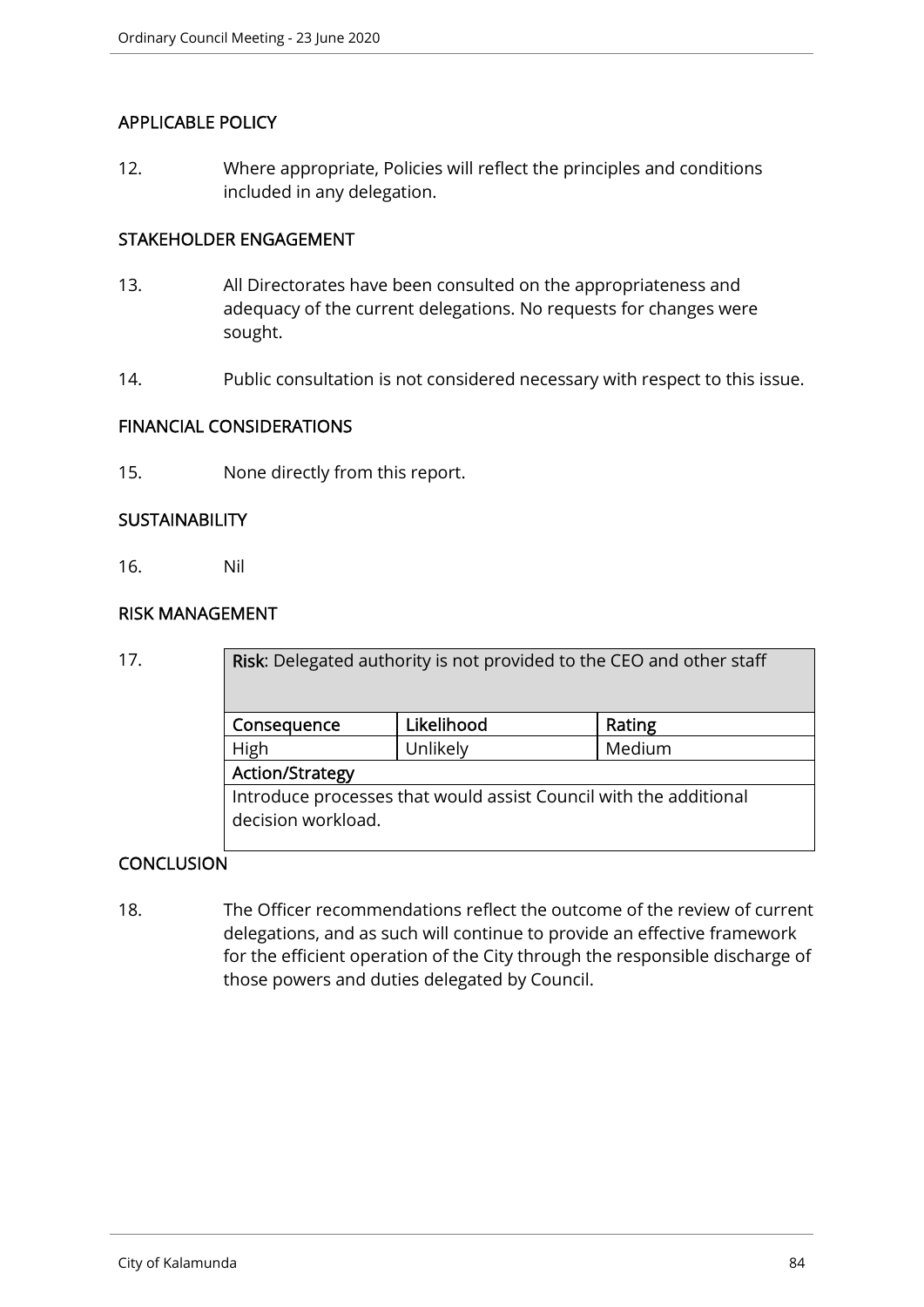# Voting Requirements: Absolute Majority

#### RESOLVED OCM 102/2020

That Council:

- 1. NOTE the review of the delegations.
- 2. ADOPT the delegations detailed in the draft Delegations Register (Attachment 1)
- Moved: Cr Lesley Boyd
- Seconded: Cr Cameron Blair

# Vote: CARRIED UNANIMOUSLY/ABSOLUTE MAJORITY (10/0)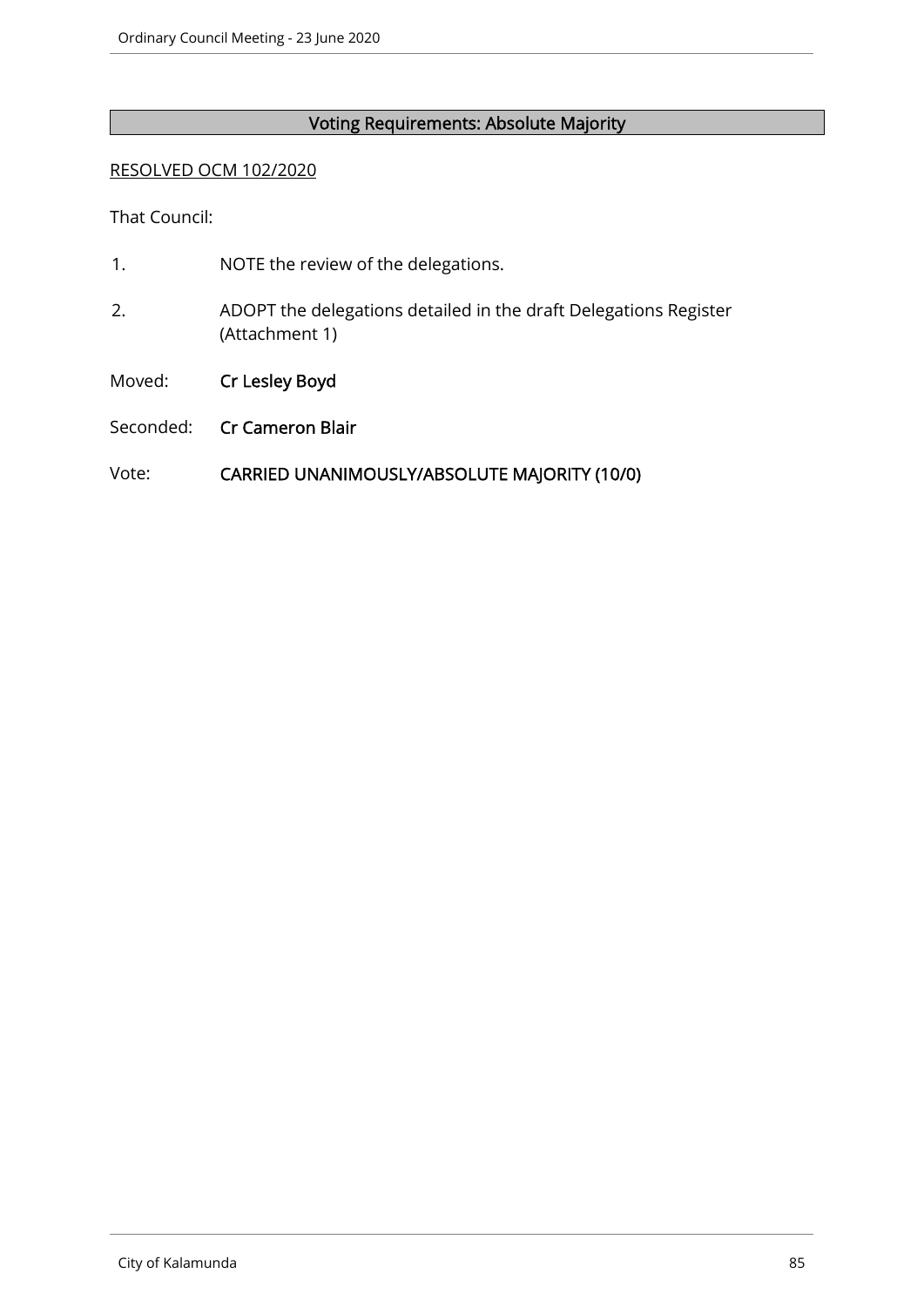## 10.5. Chief Executive Officer Reports

# 10.5.1. Draft Monthly Financial Statements to May 2020

#### Declaration of financial / conflict of interests to be recorded prior to dealing with each item.

| Previous Items       |                  |                                                                                    |
|----------------------|------------------|------------------------------------------------------------------------------------|
| Directorate          |                  | Corporate Services                                                                 |
| <b>Business Unit</b> |                  | <b>Financial Services</b>                                                          |
| File Reference       |                  | FIR-SRR-006                                                                        |
| Applicant            | N/A              |                                                                                    |
| Owner                | N/A              |                                                                                    |
| Attachments          | $\overline{1}$ . | Statement of Financial Activity 31 May 2020<br>$[10.5.1.1 - 2$ pages]              |
|                      | 2.               | Statement of Net Current Funding Position as of 31<br>May 2020 [10.5.1.2 - 1 page] |
|                      |                  | N/A                                                                                |

## TYPE OF REPORT

|   | Advocacy    | When Council is advocating on behalf of the community to<br>another level of government/body/agency                                                                                                                                                                                                                                                                                                                                     |
|---|-------------|-----------------------------------------------------------------------------------------------------------------------------------------------------------------------------------------------------------------------------------------------------------------------------------------------------------------------------------------------------------------------------------------------------------------------------------------|
| ☑ | Executive   | When Council is undertaking its substantive role of direction<br>setting and oversight (eg accepting tenders, adopting plans<br>and budgets                                                                                                                                                                                                                                                                                             |
|   | Information | For Council to note                                                                                                                                                                                                                                                                                                                                                                                                                     |
|   | Legislative | Includes adopting Local Laws, Town Planning Schemes, and<br>Policies. When the Council determines a matter that directly<br>impacts a person's rights and interests where the principles of<br>natural justice apply. Examples include town planning<br>applications, building licenses, other permits or licenses<br>issued under other Legislation or matters that could be<br>subject to appeal to the State Administrative Tribunal |

#### STRATEGIC PLANNING ALIGNMENT

Kalamunda Advancing Strategic Community Plan to 2027

## Priority 4: Kalamunda Leads

Objective 4.1 - To provide leadership through transparent governance. Strategy 4.1.1 - Provide good governance. Strategy 4.1.2 - Build an effective and efficient service-based organisation.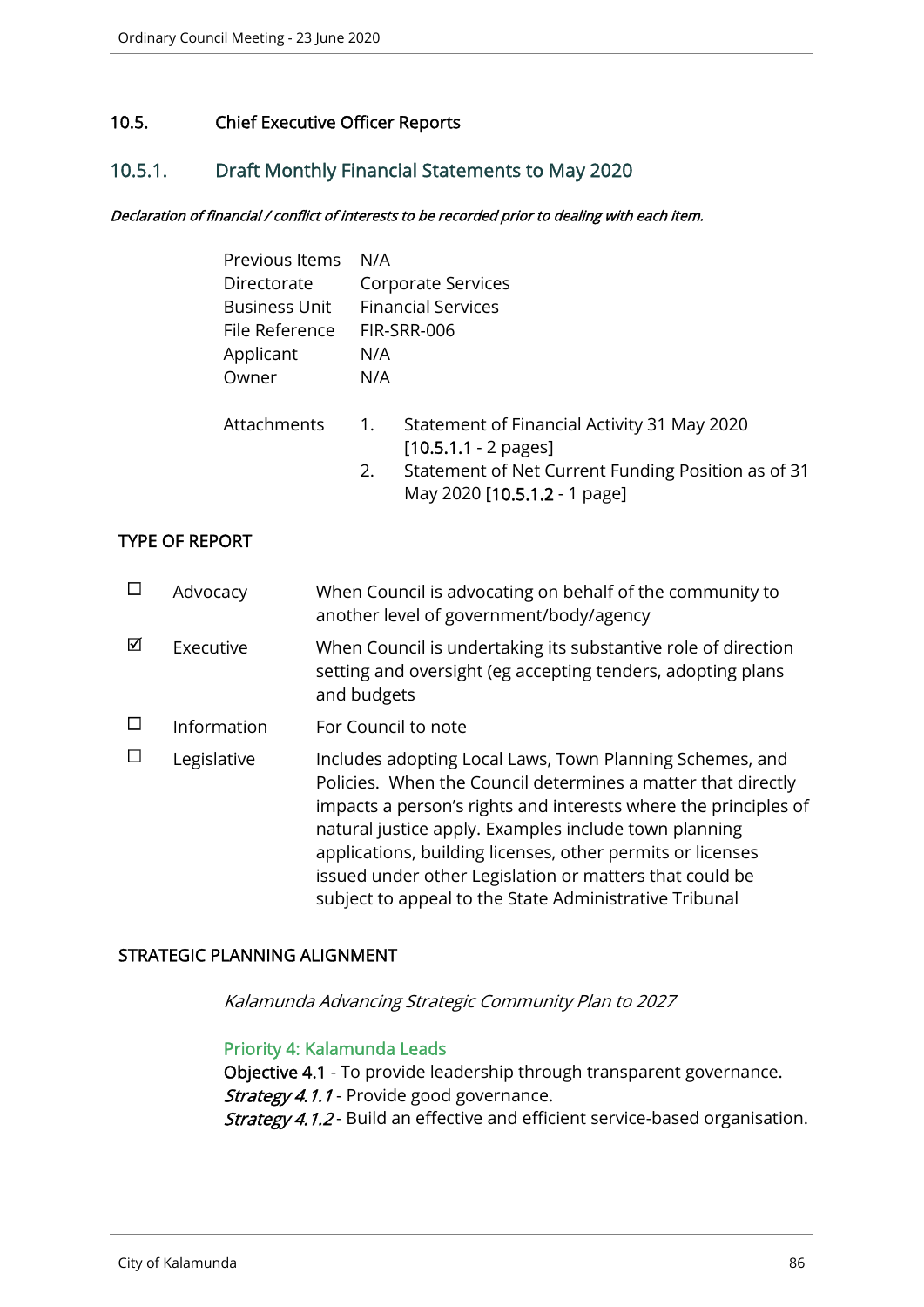## EXECUTIVE SUMMARY

- 1. The purpose of this report is to provide Council with the Statutory Financial Statements for the period ended 31 May 2020.
- 2. The Statutory Financial Statements report on the activity of the City of Kalamunda (City) with a comparison of the period's performance against the mid-term review budget adopted by the Council on 24 March 2020 for the 2019/2020 financial year.
- 3. It is recommended that the Council receives the draft Monthly Statutory Financial Statements for the period ended 31 May 2020, which comprise:
	- a) Statement of Financial Activity (Nature or Type);
	- b) Statement of Financial Activity (Statutory Reporting Program);
	- c) Net Current Funding Position, note to the financial report.

## BACKGROUND

- 4. The Statement of Financial Activity (Attachment 1), incorporating various sub-statements, has been prepared in accordance with the requirements of the Local Government Act 1995 (WA) and Regulation 34 of the Local Government (Financial Management) Regulations 1996 (WA).
- 5. At the Special Council meeting held on 7 April 2020, the Council adopted the City's COVID 19 Financial Hardship policy, changes to budget 2019/2020 and recommendations on how to relieve some of the financial distress experienced by the community as a result of the current global situation.

The following key measures are adopted in order to provide financial support to the Community:

- a) Suspend lease rental for City-owned buildings estimated impact of \$66,000.
- b) Provide a full refund on all COVID-19 related cancelled bookings at City properties or facilities estimated impact of \$372,000.
- c) Suspend debt recovery through the courts for outstanding rates payments. This relates to General Procedure Claims that have been lodged for outstanding rates debtors. This will reduce incurring additional legal expenses to ratepayers during this time, with debt recovery to recommence subsequent to the COVID-19 crisis. This does not have a financial impact on the City as the legal costs are recovered from the ratepayer.

In total, the above measures will result in an estimated reduction of \$438,000 of revenue for the 2019/20 financial year. It should be noted the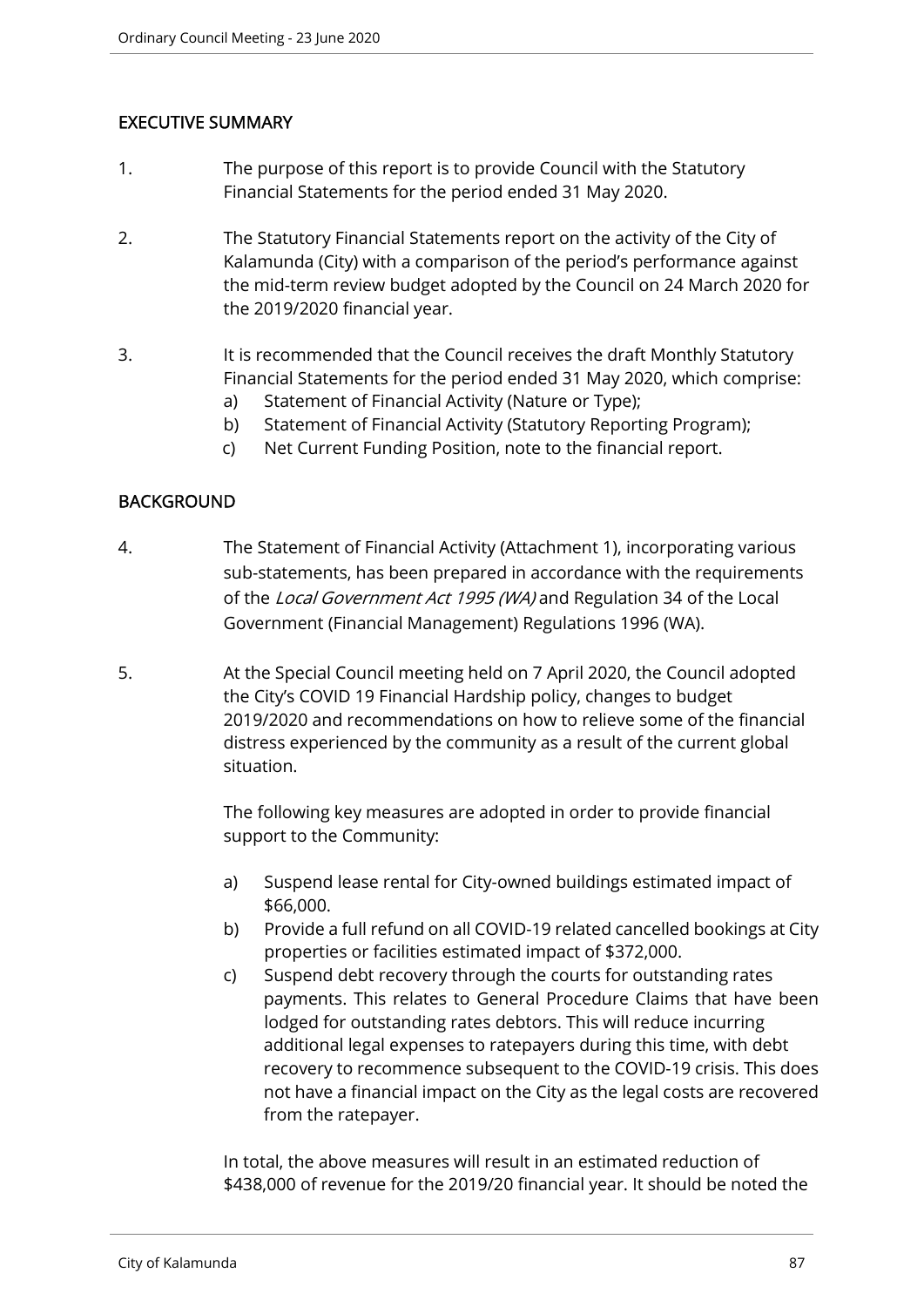statutory budget review was adopted by Council at its Ordinary Council Meeting on 24 March 2020 reporting a year-end estimated accumulated surplus of \$3.5 million, which is sufficient to fund the financial relief efforts mentioned.

6. The opening funding position in the Statement of Financial Activity reflects the audited surplus carried forward from 2018/2019. The adjustment to fees and charges and the accumulated surplus as a result of the special council meeting on 7 April 2020, has been incorporated into the May 2020 month-end results.

# DETAILS AND ANALYSIS

7. The Local Government Act 1995 (WA) requires the Council to adopt a percentage or value to be used in reporting variances against Budget. Council has adopted the reportable variances of 10% or \$50,000 whichever is greater.

## FINANCIAL COMMENTARY

# Statement of Financial Activity by Nature and Type for the period ended 31 May 2020

8. This Statement reveals a net result surplus of \$10,490,496 compared to the budget for the same period of \$2,927,262.

# Operating Revenue

- 9. Total Revenue excluding rates is over budget by \$1,246,262. This is made up as follows:
	- a) Operating Grants and Subsidies are over budget by \$1,228,260. The variance is mainly due to the early receipt of the 2020/21 Federal Financial Assistance Grant first quarter payment. The City received \$1,300,177 in May related to 2020/21.
	- b) Fees and Charges are under budget by \$26,660. This is an aggregate result of minor variances in individual fee categories.
	- c) Interest Income is over budget by \$66,785. This is primarily due to, majority of the term deposits matured during May 2020.
	- d) Other Revenue is under budget by \$15,704. This is mainly due to the lower than projected revenue from fines and enforcements.

## Operating Expenditure

10. Total expenditure is under budget by \$1,794,960. The significant variances within the individual categories are as follows: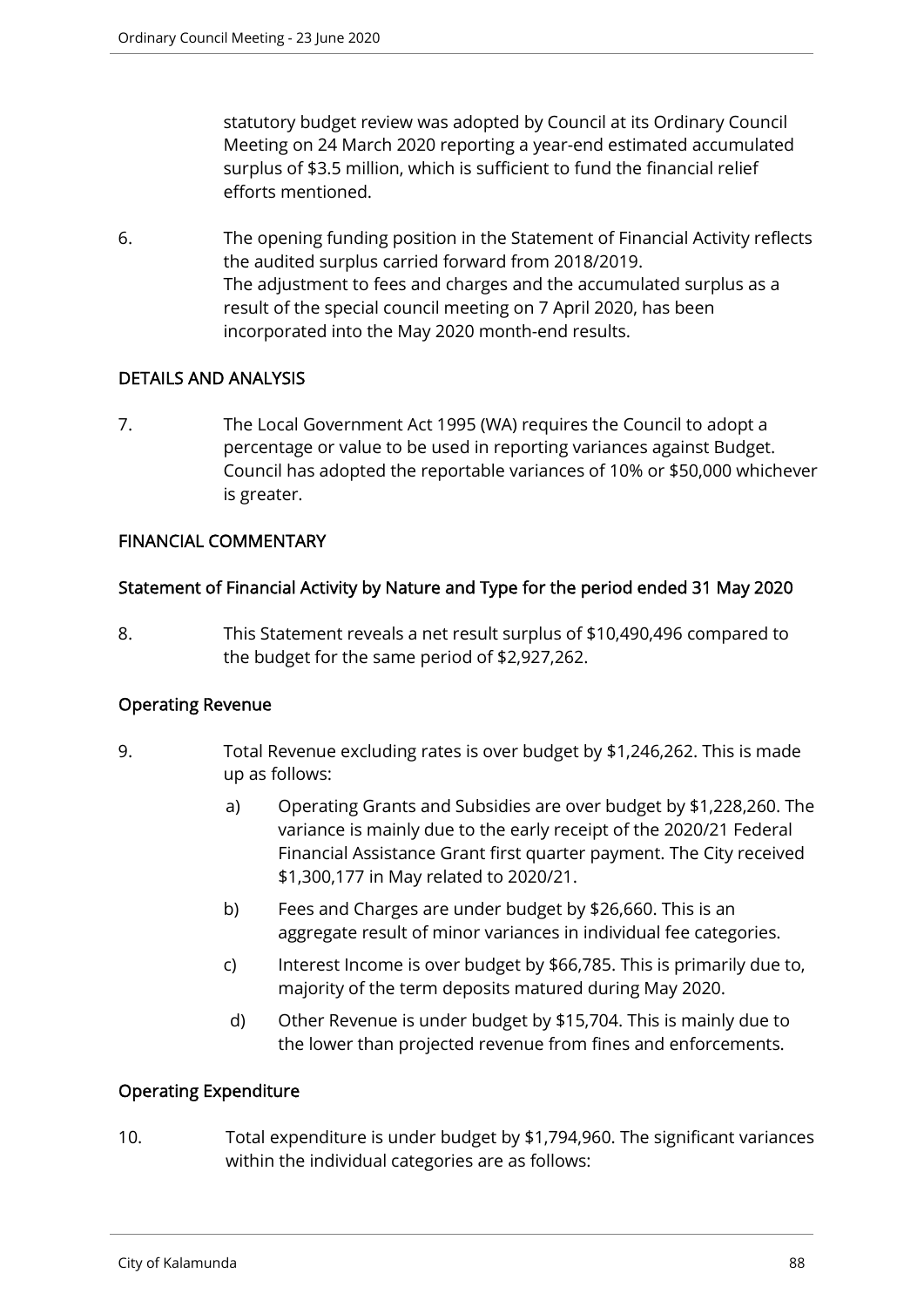- a) Employment Costs are under budget by \$999,283, which is primarily due to vacant positions and the aggregate result of minor variances in various business units.
- b) Materials and Contracts are under budget by \$1,688,411. The work programmes and planned projects are currently under review due to the prevailing economic situation.
- c) Utilities are under budget by \$26,592, which mainly relates to street lighting costs which is lower than projected;
- d) Depreciation, although a non-cash cost, is tracking under budget, reporting a variance of \$329,878.
- e) Interest and Insurance expenses are tracking below the reportable variance threshold.
- f) Other expenditure is under budget by \$167,206. The variance is due to the timing difference of planned donations and contributions to various community groups.

## Investing Activities

# Non-operating Grants and Contributions

11. The non-operating grants and contributions are over budget by \$157,865. Grants received from Main Roads WA for various road projects are over budget by \$706,868. The variance is considered to be a timing issue. The timing of the works programme is affected by the current macro-economic situation.

# Capital Expenditure

- 12. The total Capital Expenditure on Property, Plant and Equipment and Infrastructure Assets (excluding Capital Work in Progress) is under budget by \$3,866,309. The management will continue to review the current year's works programme and identify the projects that could potentially have an impact on budget 2020/21 as part of the carry forward process.
- 13. Capital works-in-progress expenditure of \$1,532,257 represents the costs expended on Forrestfield Industrial Area Scheme Stage 1 and CELL 9 Wattle Grove development. The relevant expenditure is funded by the Forrestfield Industrial Area Scheme Stage 1 reserve account and the CELL 9 trust account. These assets once constructed will be passed over to the City for management.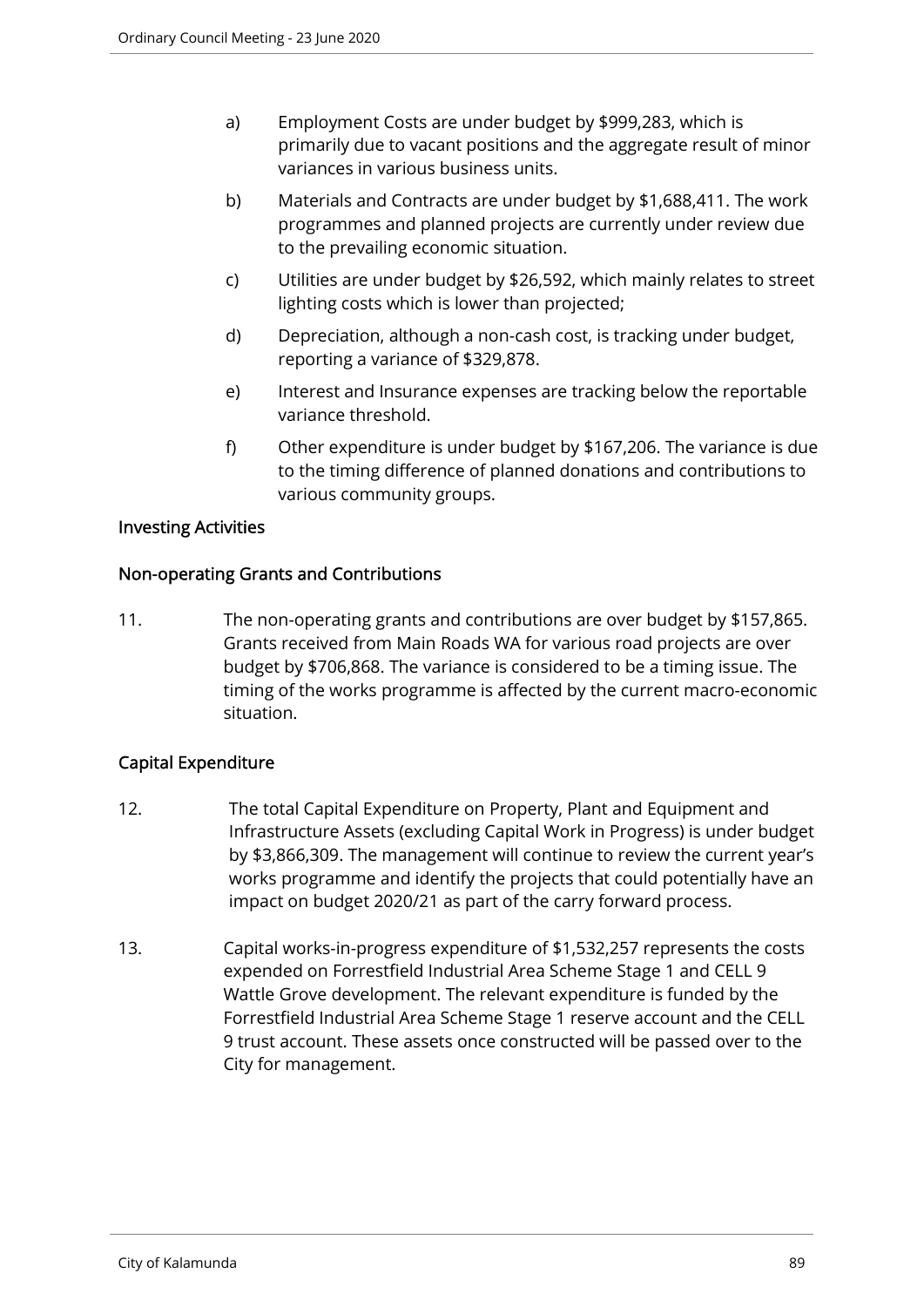## Financing Activities

14. The amounts attributable to financing activities show a variance of \$297,207 which is mainly due to the reserve movements and developer contributions.

#### Rates Revenues

15. Rates generation is under budget with a variance of \$1,492,581. The variance is mainly due to the advance rates payment adjustment and timing of interim rates. The variance will be addressed during the end of the year financial process.

## Statement of Financial Activity by Program for the period ended 31 May 2020

16. Generally, the net result of each Program is within the accepted budget except for 'Community Amenities', 'Recreation & Culture', and 'Other Property Services'. Major variances have been reported by Nature and Type under points 8 to 15 above.

## Statement of Net Current Funding Position as at 31 May 2020

- 17. The commentary on the net current funding position is based on a comparison of May 2020 to the May 2019 actuals.
- 18. Net Current Assets (Current Assets less Current Liabilities) total \$23.1 million. The restricted cash position is \$16.3 million which is higher than the previous year's balance of \$11.8 million. This is mainly attributed to the timing of releasing funds from unexpended capital works reserve to the general funds.
- 19. The following graph indicates the financial institutions where the City has investments as of 31 May 2020;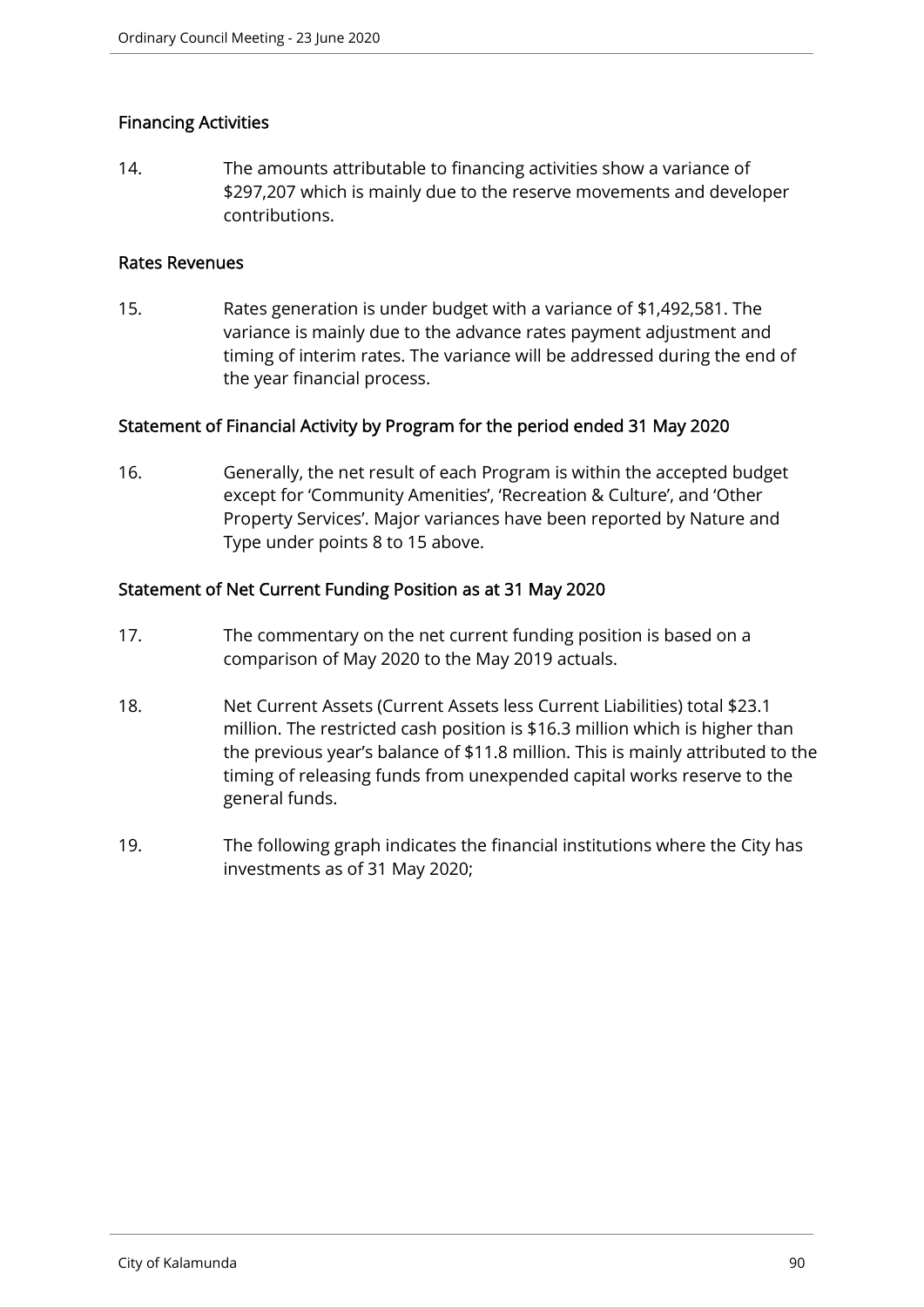



\*Financial Institutions with Investments in Fossil Fuel Industry



- 21. Trade and other receivables outstanding comprise rates and sundry debtors totalling \$3.8 million.
- 22. Sundry debtors have increased from \$450,166 to \$1,383,060, of which \$1,245,660 consists of current debt due within 30 days.
- 23. Receivables Other represents \$1.3 million including:
	- a) Emergency Service Levy receivables \$0.5 million; and
	- b) Receivables sanitation \$0.5 million.
- 24. Provisions for annual and long service leave have increased by \$587,122 to \$3.6 million when compared to the previous year. The increase was mainly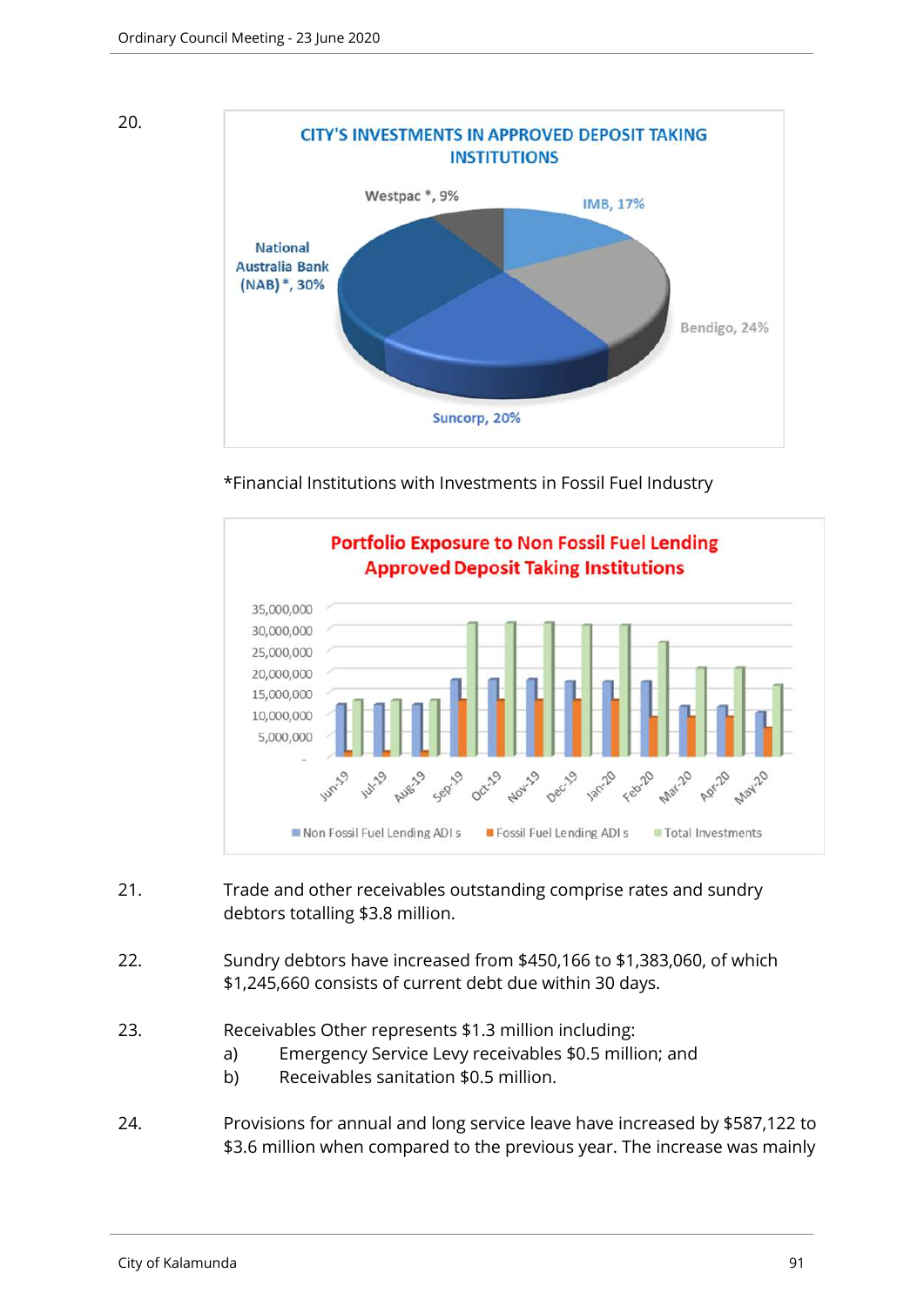due to the increase in the leave provisions subsequent to the 2018/19 year-end adjustments.

## APPLICABLE LAW

25. The Local Government Act 1995 (WA) and the Local Government (Financial Management) Regulations 1996 (WA) require the presentation of a monthly statement of financial activity.

## APPLICABLE POLICY

26. Nil.

## STAKEHOLDER ENGAGEMENT

## Internal Referrals

27. The City's executive and management monitor and review the underlying business unit reports which form the consolidated results presented in this report.

## External Referrals

28. As noted in point 25 above, the City is required to present to the Council a monthly statement of financial activity with explanations for major variances.

#### FINANCIAL CONSIDERATIONS

29. The City's financial position continues to be closely monitored to ensure it is operating sustainably and to allow for future capacity.

## **SUSTAINABILITY**

#### Social Implications

30. Nil.

#### Economic Implications

31. Nil.

## Environmental Implications

32. Nil.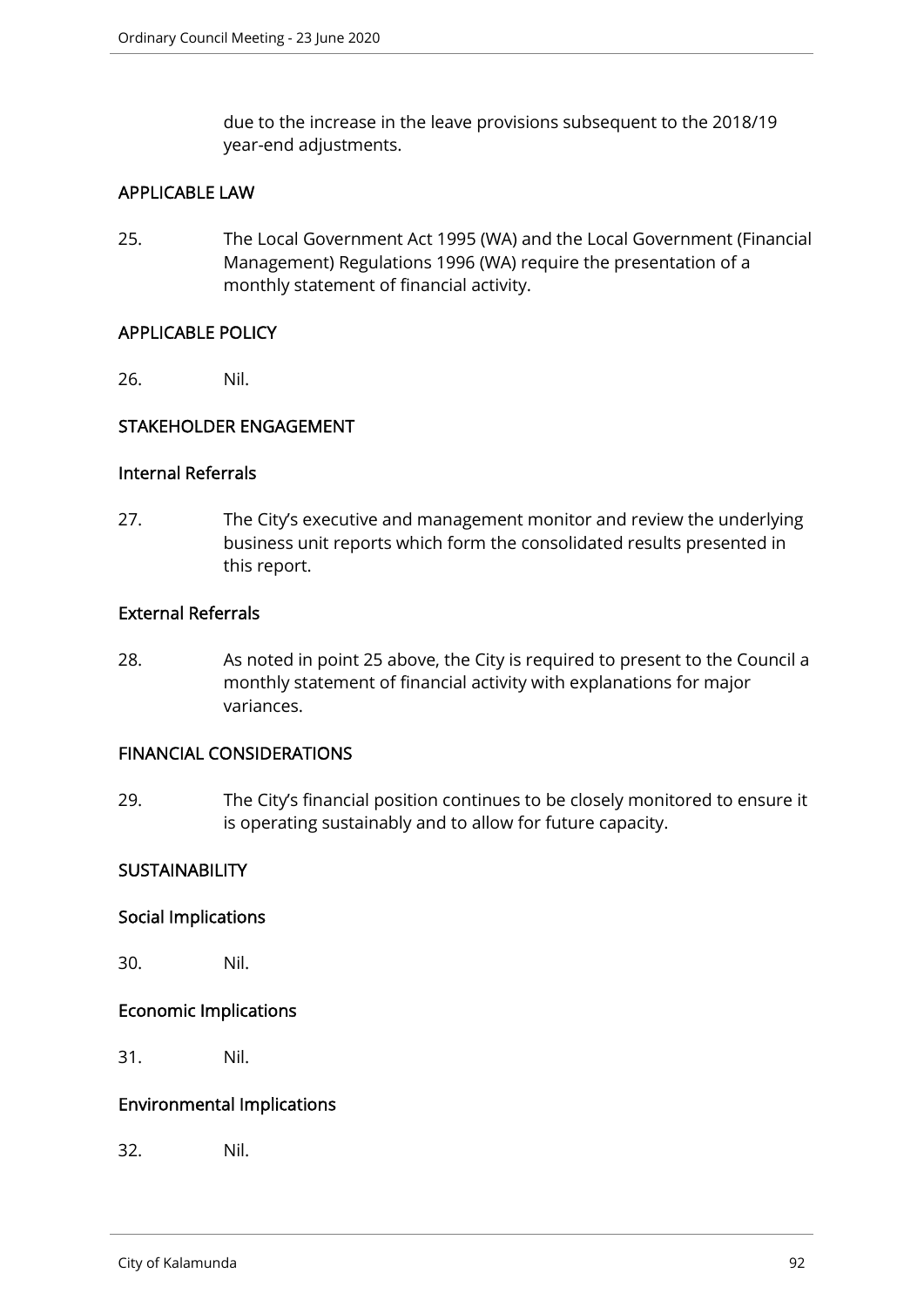## RISK MANAGEMENT

33. **Risk:** Over-spending the budget.

| Consequence                                                      | Likelihood | Rating |  |  |  |
|------------------------------------------------------------------|------------|--------|--|--|--|
| Possible                                                         | Moderate   | Medium |  |  |  |
| <b>Action/Strategy</b>                                           |            |        |  |  |  |
| Monthly management reports are reviewed by the City and Council. |            |        |  |  |  |
| Procurement compliance is centrally controlled via the Finance   |            |        |  |  |  |
| Department.                                                      |            |        |  |  |  |
|                                                                  |            |        |  |  |  |

34. **Risk:** Non-compliance with Financial Regulations

| Likelihood                                                                   | Consequence | Rating |  |  |  |
|------------------------------------------------------------------------------|-------------|--------|--|--|--|
| Unlikely                                                                     | Moderate    | Low    |  |  |  |
| <b>Action / Strategy</b>                                                     |             |        |  |  |  |
| The financial report is scrutinised by the City to ensure that all statutory |             |        |  |  |  |
| requirements are met.                                                        |             |        |  |  |  |
| Internal Audit reviews to ensure compliance with Financial Regulations.      |             |        |  |  |  |
| External Audit confirms compliance.                                          |             |        |  |  |  |

# **CONCLUSION**

35. The City's Financial Statements as of 31 May 2020 demonstrate the City has managed its budget and financial resources effectively.

## Voting Requirements: Simple Majority

## RESOLVED OCM 103/2020

That Council RECEIVE the Draft Monthly Statutory Financial Statements for the period ended 31 May 2020 which comprises:

- a) Statement of Financial Activity (Nature or Type);
- b) Statement of Financial Activity (Statutory Reporting Program);
- c) Net Current Funding Position, note to the financial report.
- Moved: Cr Margaret Thomas
- Seconded: Cr Geoff Stallard
- Vote: CARRIED UNANIMOUSLY (10/0)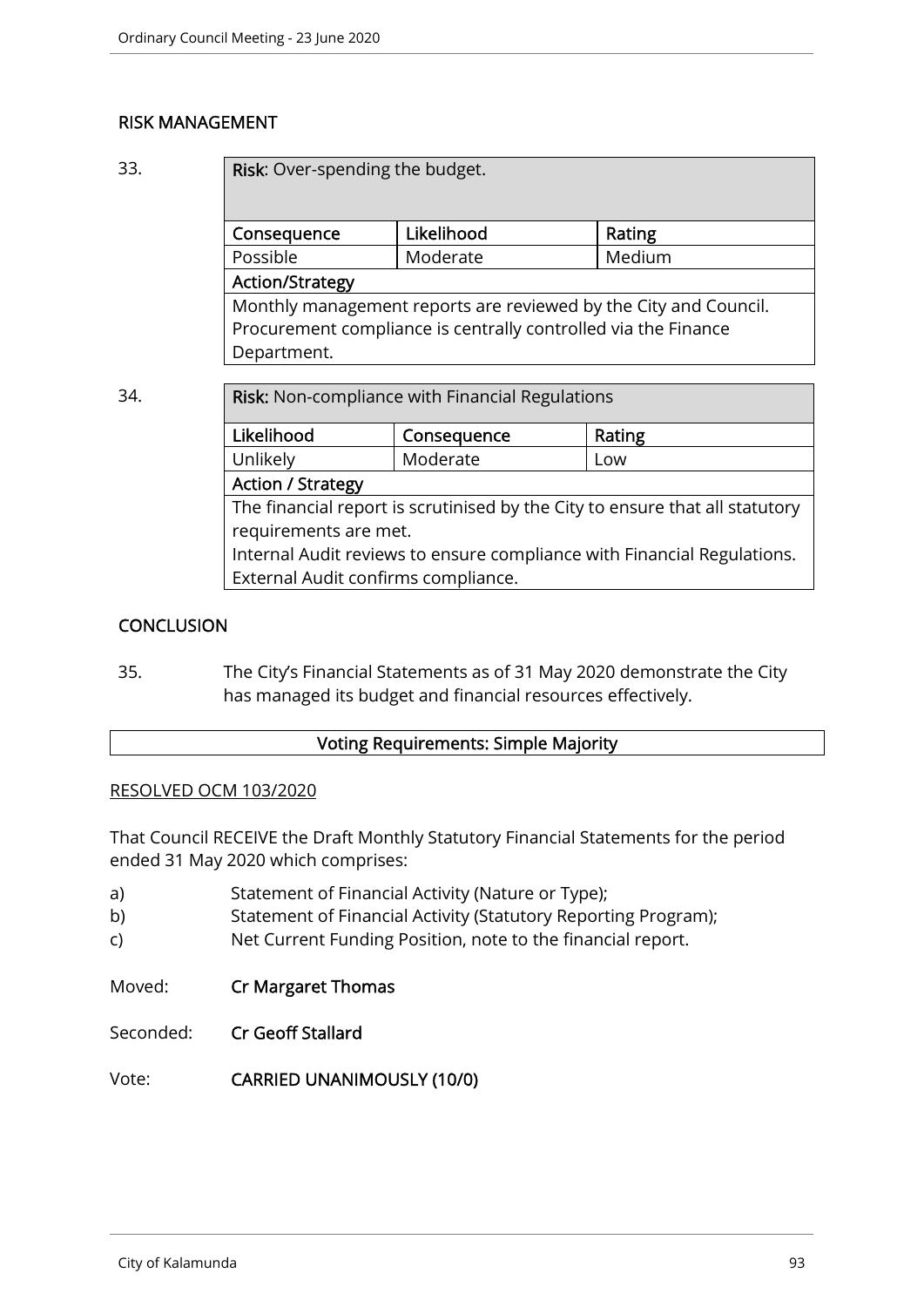# 10.5.2. Debtors and Creditors Report for the period ended May 2020

Declaration of financial / conflict of interests to be recorded prior to dealing with each item.

|   |                       | Previous Items<br>Directorate<br><b>Business Unit</b><br>File Reference<br>Applicant<br>Owner |                     | N/A<br>N/A<br>N/A | <b>Corporate Services</b><br><b>Financial Services</b><br><b>FI-CRS-002</b>                                                                                                                                                                                                                                                                                                                                                        |
|---|-----------------------|-----------------------------------------------------------------------------------------------|---------------------|-------------------|------------------------------------------------------------------------------------------------------------------------------------------------------------------------------------------------------------------------------------------------------------------------------------------------------------------------------------------------------------------------------------------------------------------------------------|
|   | <b>TYPE OF REPORT</b> | Attachments                                                                                   |                     | 1.<br>2.<br>3.    | Creditor Payments for Period ended 30 May<br>2020 [10.5.2.1 - 26 pages]<br>Summary of Debtors for Month of May 2020<br>$[10.5.2.2 - 2$ pages]<br>Summary of Creditors for month of May 2020<br>$[10.5.2.3 - 1$ page]                                                                                                                                                                                                               |
| □ | Advocacy              |                                                                                               |                     |                   | When Council is advocating on behalf of the community to<br>another level of government/body/agency                                                                                                                                                                                                                                                                                                                                |
| ☑ | Executive             |                                                                                               | and budgets)        |                   | When Council is undertaking its substantive role of direction<br>setting and oversight (eg accepting tenders, adopting plans                                                                                                                                                                                                                                                                                                       |
| □ | Information           |                                                                                               | For Council to note |                   |                                                                                                                                                                                                                                                                                                                                                                                                                                    |
| □ | Legislative           |                                                                                               |                     |                   | Includes adopting Local Laws, Town Planning Schemes and<br>Policies. When Council determines a matter that directly<br>impacts a person's rights and interests where the principles of<br>natural justice apply. Examples include town planning<br>applications, building licences, other permits or licences<br>issued under other Legislation or matters that could be<br>subject to appeal to the State Administrative Tribunal |

#### STRATEGIC PLANNING ALIGNMENT

Kalamunda Advancing Strategic Community Plan to 2027 Priority 4: Kalamunda Leads Objective 4.1 - To provide leadership through transparent governance. Strategy 4.1.1 - Provide good governance.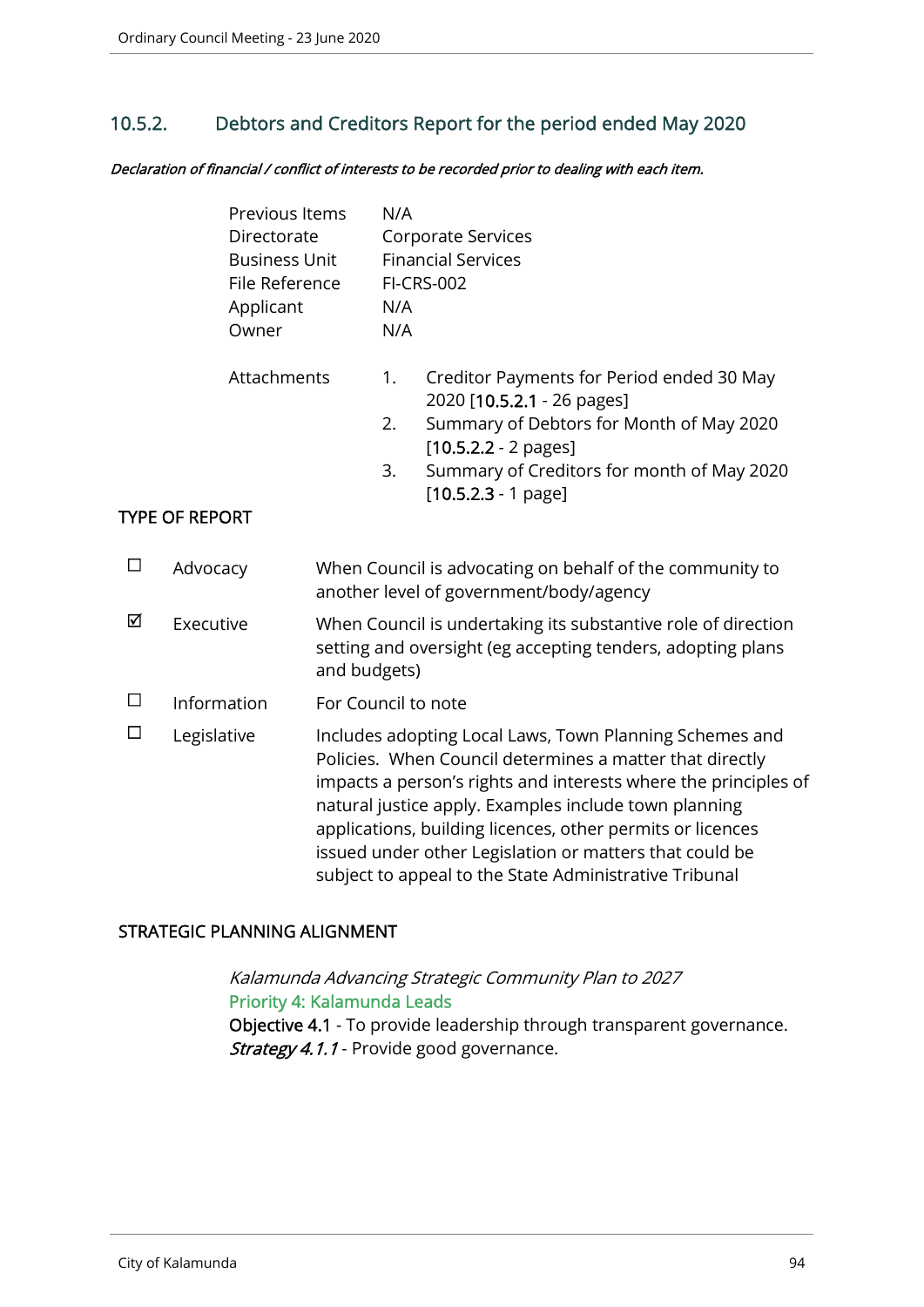# EXECUTIVE SUMMARY

- 1. The purpose of this report is to provide Council with the list of payments made from Municipal and Trust Fund Accounts in May 2020, in accordance with the requirements of the *Local Government (Financial*) Management) Regulations 1996 (Regulation 13).
- 2. The Debtors and Creditors report provides Council with payments made from Municipal and Trust accounts together with outstanding debtors and creditors for the month of May 2020.
- 3. It is recommended that Council:
	- a) receive the list of payments made from the Municipal and Trust Fund Accounts in May 2020 in accordance with the requirements of the Local Government (Financial Management) Regulations 1996 (Regulation 13); and
	- b) receive the outstanding debtors and creditors report for the month of May 2020.

## BACKGROUND

4. Trade Debtors and Creditors are subject to strict monitoring and control procedures.

> At the Special Council Meeting held on 7 April 2020 the Council adopted the City's COVID-19 Financial Hardship Policy.

> Effective from 1 April 2020 the following principles are endorsed by the Council in order to provide financial assistance to the community which will have an impact on future income and debt collection.

- a) Suspend lease rental for City owned buildings estimated impact of \$66,000.
- b) Provide a full refund on all COVID-19 related cancelled bookings at City properties or facilities estimated impact of \$372,000.
- 5. In accordance with the Local Government (Financial Management) Regulations 1996 (Regulation 13) reporting on payments made from Municipal Fund and Trust Fund must occur monthly.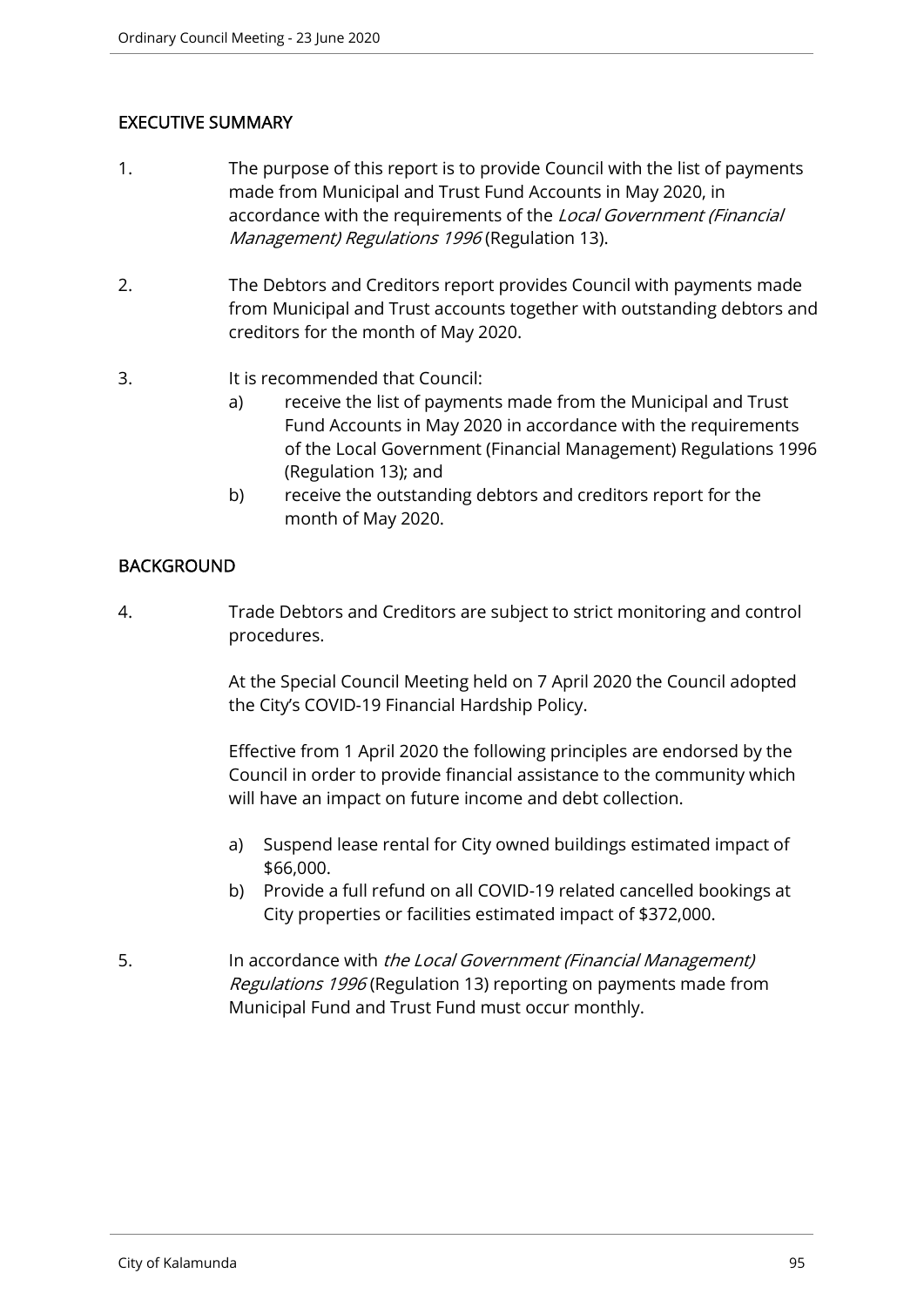# DETAILS AND ANALYSIS

## **Debtors**

- 6. Sundry debtors as of 31 May 2020 were \$1,383,060. This includes \$1,245,660 of current debts and \$2,193 unallocated credits (excess or overpayments). Noting that \$990,000 of the current debts relates to an invoice issued to the Department of Premier and Cabinet related to the grant contribution for the Kalamunda Community Centre.
- 7. Invoices over 30 days total \$29,687, debts of significance:
	- a) Zig Zag Gymnastics, \$9,313, Lease Fees;
	- b) BMJ Hospitality Pty Ltd, \$5,981, Lease Fees;
	- c) Dome Coffees Australia, \$2,567, Lease Fees;
	- d) Forrestfield United Soccer Club, \$2,512, Utility Expenses;
	- e) N-Com Pty Ltd, \$1,829, Communications tower lease; and
	- f) Kalamunda District Rugby Union, \$1,280, Players Fees.
- 8. Invoices over 60 days total \$49,547, debts of significance:
	- a) Satterley Property Group, \$46,191, Maintenance Bond;
	- b) Kalamunda District Rugby Union, \$2,312, Players Fees; and
	- c) Providence Christian College, \$1,044, History Village Fees.
- 9. Invoices over 90 days total \$60,359, debts of significance:
	- a) Berkshire Hathaway, \$30,716, Insurance Employee claim;
	- b) High Wycombe Amateur Football Club, \$12,180, Utility/Player Fees;
	- c) Hartfield Country Club, \$6,492, Lease Fees;
	- d) Forrestfield Sisdac, \$3,708, Hall Hire;
	- e) Zig Zag Gymnastics, \$1,750, Lease Fees; and
	- f) Private Citizen, \$1,500, Contribution to removal of verge tree.
- 10. Payments totalling \$4,821,085 were made during the month of May 2020. Whilst standard payment terms are 30 days from the end of the month, with local businesses and contractors on 14-day terms, following Council's direction at the Special Council Meeting on 7 April 2020 all payments are now 14 days for the remainder of the financial year.
- 11. Significant Municipal payments (GST inclusive where applicable) made in the month were: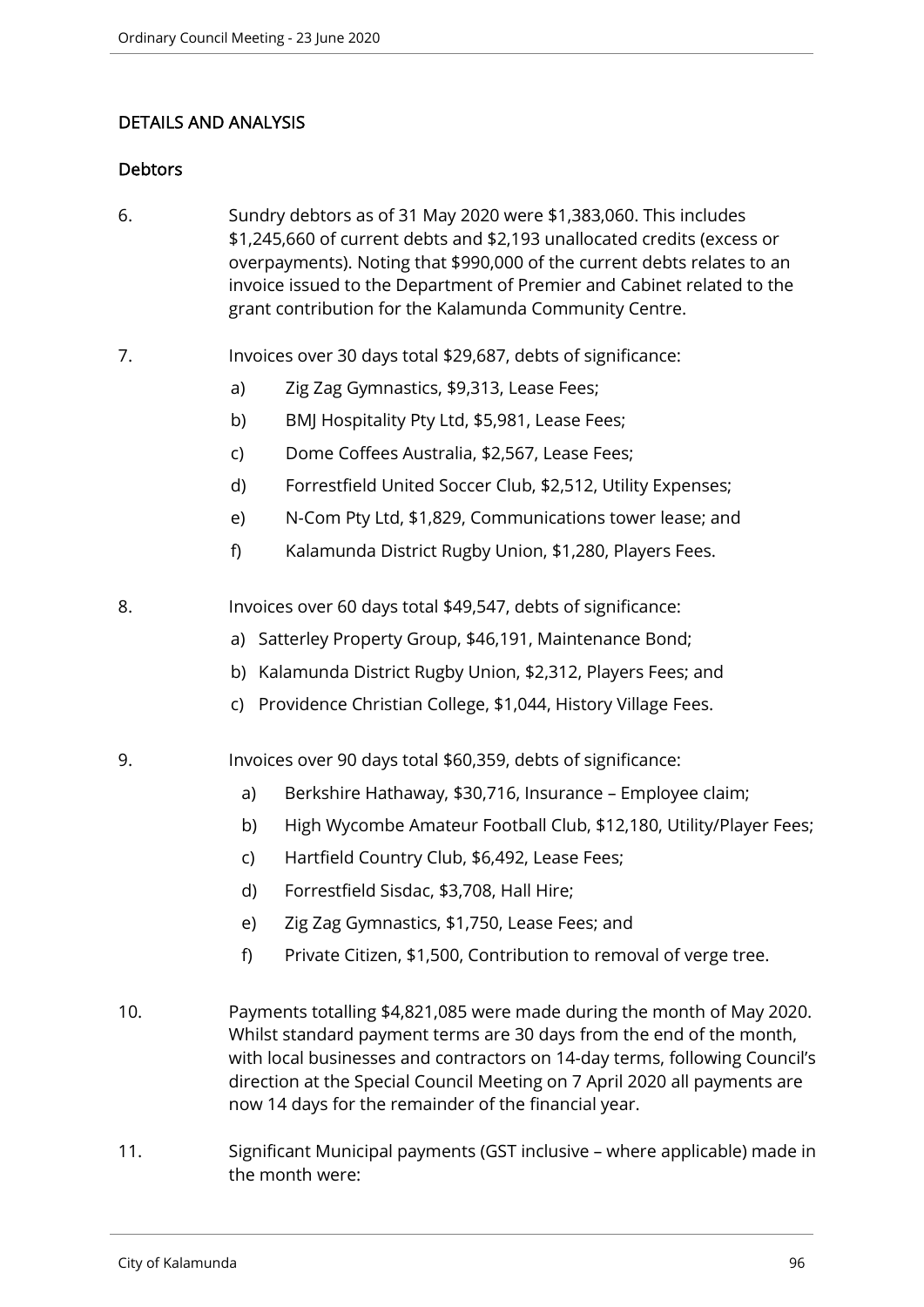| Supplier                     | Purpose                                              | \$         |
|------------------------------|------------------------------------------------------|------------|
| Downer EDI Works Pty         | Progress payments -                                  | 725,324.90 |
| Ltd                          | Rehabilitation works in                              |            |
|                              | Lesmurdie Road and Welshpool                         |            |
|                              | Road East                                            |            |
| <b>Australian Tax Office</b> | PAYG payments                                        | 378,103.12 |
| Cleanaway                    | Waste recycling and bulk bin                         | 289,204.07 |
|                              | disposal fees                                        |            |
| Pindan Contracting Pty       | Kalamunda Community Centre                           | 248,635.22 |
| Ltd                          | construction - progress claim 4                      |            |
| <b>HAS Earth Moving</b>      | Earth moving equipment for<br>Patterson Road stage 2 | 247,429.99 |
| Eastern Metropolitan         | Domestic waste charges -                             | 219,953.47 |
| Regional Council<br>(EMRC)   | disposal fees                                        |            |
| <b>WA Local Government</b>   | Superannuation contributions                         | 189,212.26 |
| <b>Superannuation Plan</b>   |                                                      |            |
| Synergy                      | Power charges -various                               | 121,019.08 |
|                              | locations                                            |            |
| Dowsing Group Pty Ltd        | <b>Construction of Shared</b>                        | 88,737.91  |
|                              | Pathway from Newburn Road                            |            |
|                              | to Maclarty Way High                                 |            |
|                              | Wycombe, concrete works at                           |            |
|                              | Hartfield Park Skate Park &                          |            |
|                              | <b>Cunnold Close Pickering Brook</b>                 |            |
| <b>Telstra Corporation</b>   | Telephone expenses                                   | 85,965.30  |
| Westline Plumbing &          | Water main extension works at                        | 80,180.27  |
| Drainage Pty Ltd             | Palm Terrace, Forrestfield -                         |            |
|                              | progress claim                                       |            |
| Boya Equipment Pty           | Supply of New Kubota                                 | 78,507.00  |
| Ltd                          | Powershift Cabin Tractor For                         |            |
|                              | <b>Operations Centre</b>                             |            |
| <b>Beever Tree Services</b>  | General tree services / under                        | 71,852.00  |
|                              | powerlines pruning for various                       |            |
|                              | locations                                            |            |
| New Ground Water             | Supply and install new                               | 68,087.25  |
| Services Pty Ltd             | reticulation system at Ollie                         |            |
|                              | Worrell, Range View and                              |            |
|                              | progress reserve                                     |            |
| Castle Civil Pty Ltd         | Installation of gross pollutant                      | 61,072.00  |
|                              | trap - Stirk Park                                    |            |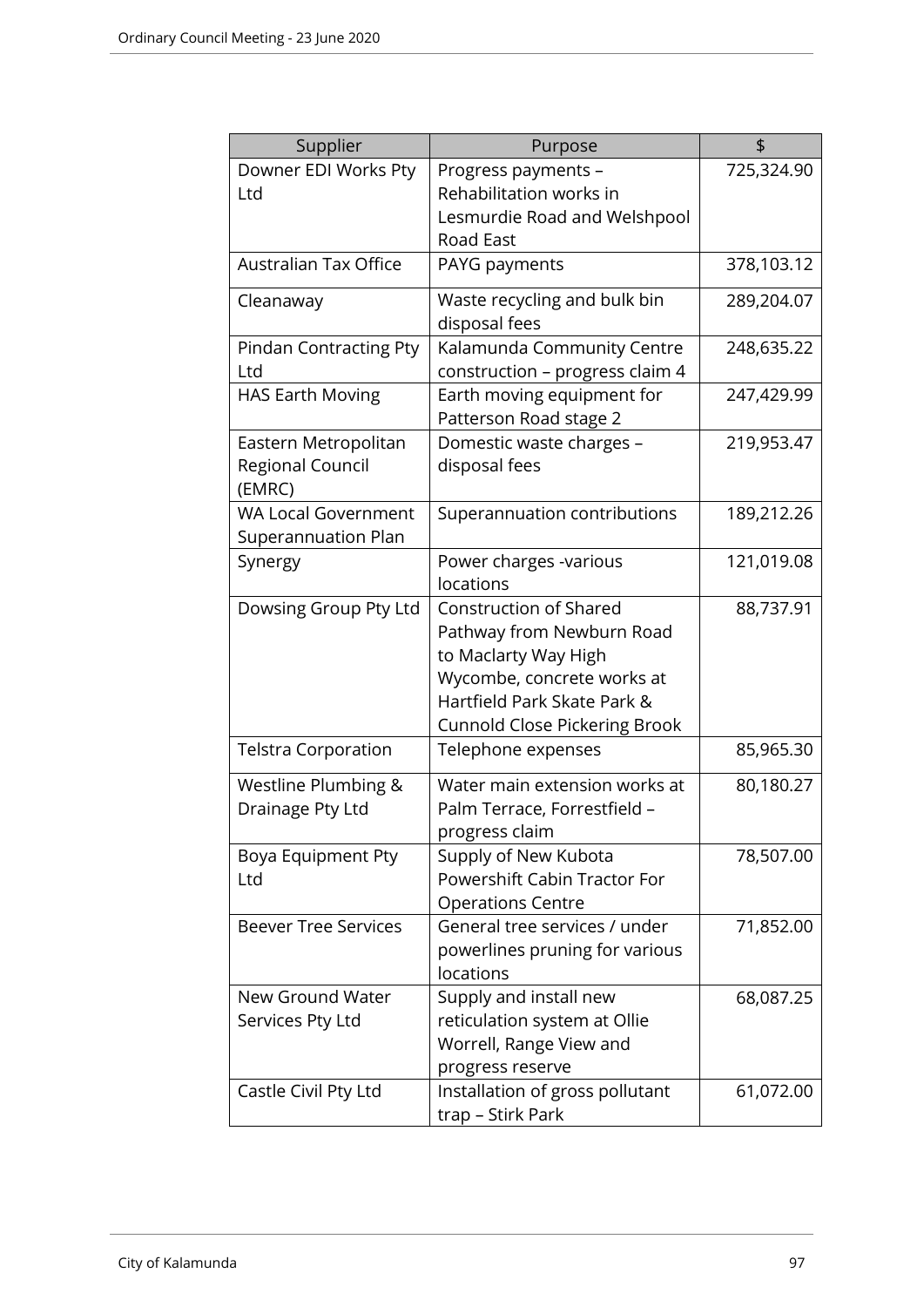| Horizon West       | Maintenance of irrigation       | 52,329.2 |
|--------------------|---------------------------------|----------|
| Landscape and      | services at various locations & |          |
| Irrigation Pty Ltd | Kalamunda Road streetscape      |          |
|                    | projects works                  |          |

These payments total \$3,005,613.04 and represent 62% of all payments for the month.

## Payroll

- 12. Salaries are paid in fortnightly cycles. A total of \$1,146,736.35 was paid in net salaries for the month of May 2020.
- 13. Details are provided in (Attachment 1) after the creditor's payment listing.

#### Trust Account Payments

- 14. The Trust Accounts maintained by the City of Kalamunda (City) relate to the following types:
	- a) CELL 9 Trust;
	- b) POS Trust;
- 15. The following payments (GST exclusive) were made from the Trust Accounts in the month of May 2020.

| `FII9                             |                                        | Amount (\$) |
|-----------------------------------|----------------------------------------|-------------|
| Date                              | Description                            |             |
| 28/5/2020                         | Opteon Property Group Pty Ltd - Wattle | 2,272.73    |
| Grove guided development scheme - |                                        |             |
|                                   | valuation report                       |             |

## APPLICABLE LAW

- 16. Regulation 12(1) of the Local Government (Financial Management) Regulations 1996 (WA).
- 17. Regulation 13 of the Local Government (Financial Management) Regulations 1996 (WA).
- 18. This report is prepared in accordance with the requirements of Regulation 13 the Local Government (Financial Management) Regulations 1996 (WA).

## APPLICABLE POLICY

19. Debt Collection Policy S-FIN02.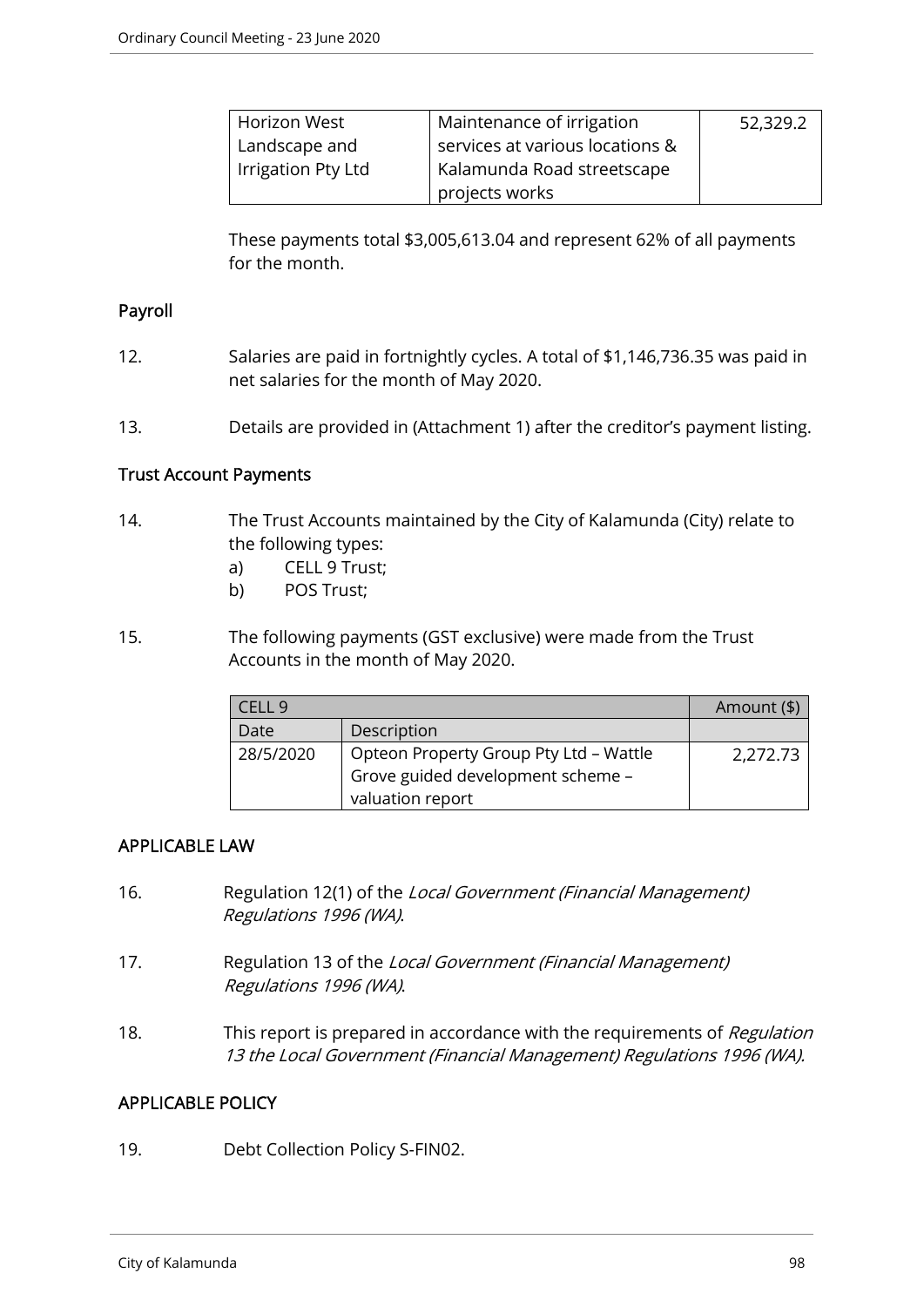## STAKEHOLDER ENGAGEMENT

## Internal Referrals

20. Various business units are engaged to resolve outstanding debtors and creditors as required.

## External Referrals

21. Debt collection matters are referred to the City's appointed debt collection agency when required.

## FINANCIAL CONSIDERATIONS

22. The City will continue to closely manage debtors and creditors to ensure optimal cash flow management.

## **SUSTAINABILITY**

#### Social Implications

23. Nil.

## Economic Implications

24. Nil.

## Environmental Implications

25. Nil.

### RISK MANAGEMENT

#### **Debtors**

26. **Risk:** The City is exposed to the potential risk of the debtor failing to make payments resulting in the disruption of cash flow.

| Consequence                                     | Likelihood    | Rating |
|-------------------------------------------------|---------------|--------|
| Possible                                        | Insignificant | Low    |
| <b>Action/Strategy</b>                          |               |        |
| Ensure debt collections are rigorously managed. |               |        |
|                                                 |               |        |
|                                                 |               |        |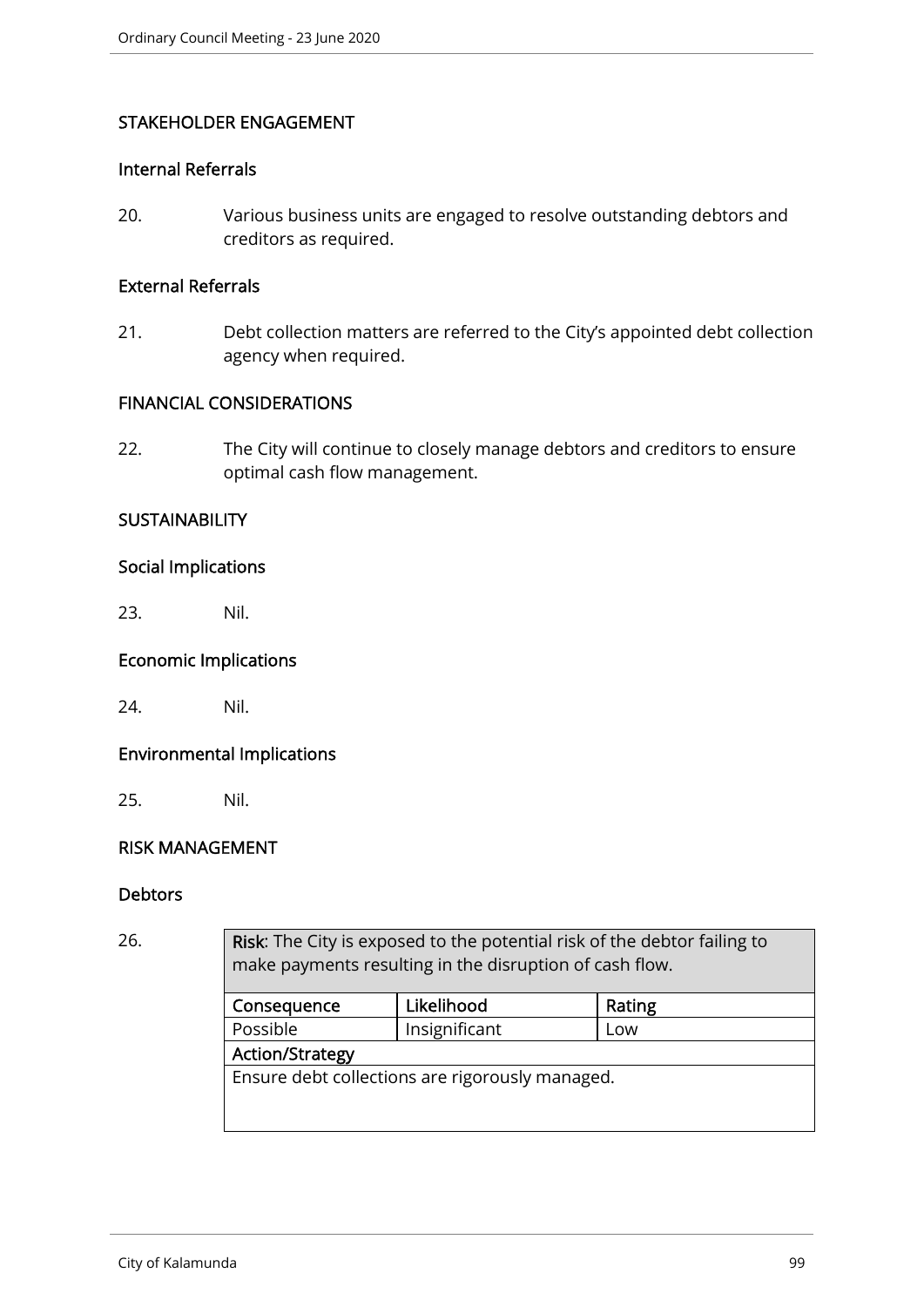# **Creditors**

27. Risk: Adverse credit ratings due to the City defaulting on the creditor. Consequence | Likelihood | Rating Possible Insignificant Low Action/Strategy Ensure all disputes are resolved in a timely manner.

# **CONCLUSION**

28. Creditor payments for May 2020 are within the normal trend range.

## Voting Requirements: Simple Majority

## RESOLVED OCM 104/2020

## That Council:

- 1. RECEIVE the list of payments made from the Municipal Accounts in May 2020 (Attachment 1) in accordance with the requirements of the Local Government (Financial Management) Regulations 1996 (Regulation 13).
- 2. RECEIVE the list of payments made from the Trust Fund Accounts in May 2020 as noted in point 15 above in accordance with the requirements of the Local Government (Financial Management) Regulations 1996 (Regulation 13).
- 3. RECEIVE the outstanding debtors and creditors reports (Attachments 2 and 3) for the month of May 2020.

Moved: Cr Dylan O'Connor

Seconded: Cr Margaret Thomas

Vote: CARRIED UNANIMOUSLY (10/0)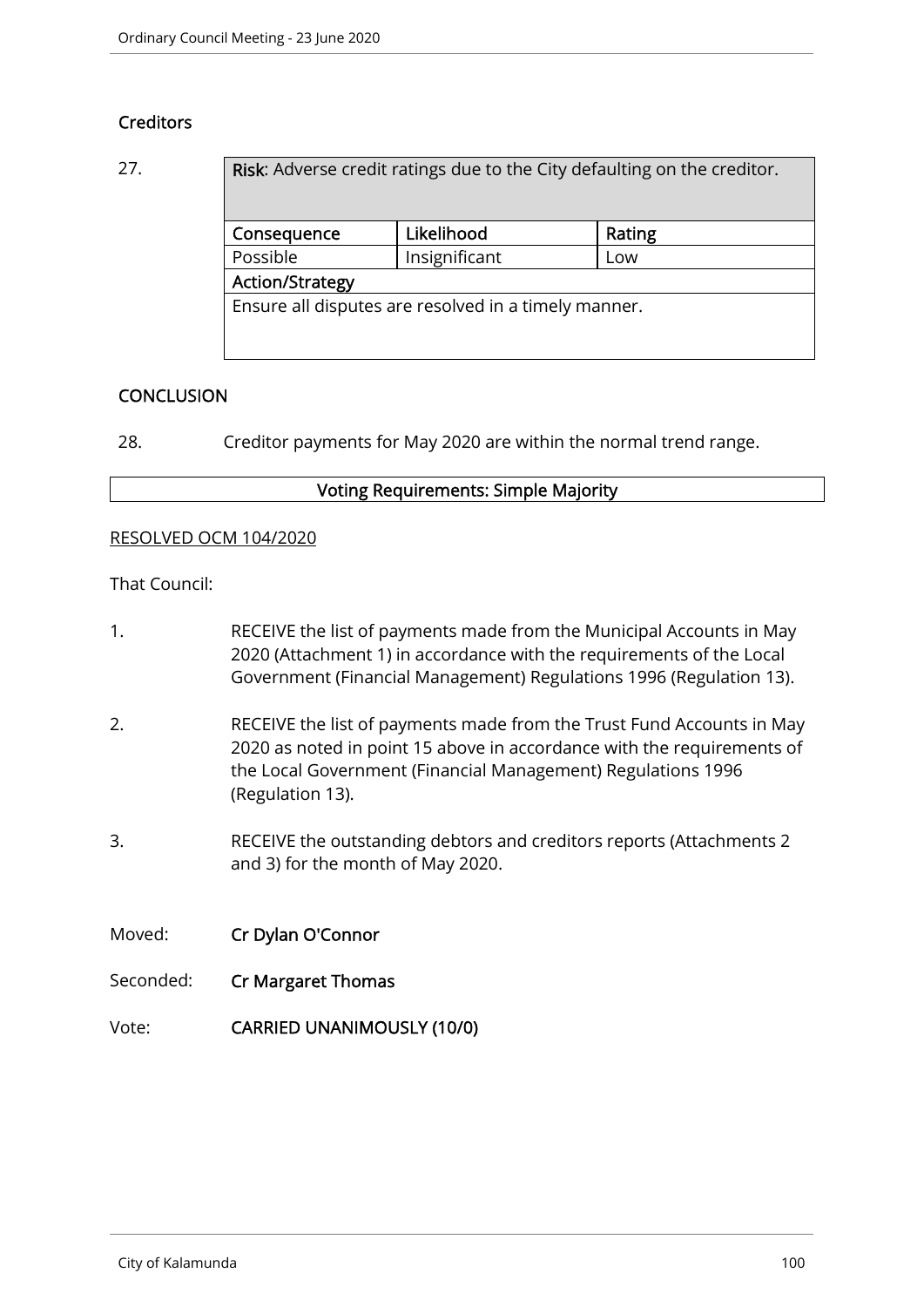# 10.5.3. Rates Debtors Report for the period ended May 2020

Declaration of financial / conflict of interests to be recorded prior to dealing with each item.

| Previous Items | N/A                                                                           |
|----------------|-------------------------------------------------------------------------------|
| Directorate    | Corporate Services                                                            |
| Business Unit  | <b>Financial Services</b>                                                     |
| File Reference | <b>FI-DRS-004</b>                                                             |
| Applicant      | N/A                                                                           |
| Owner          | N/A                                                                           |
| Attachments    | Rates Report May 2020 for Council [10.5.3.1 - 1]<br>$\overline{1}$ .<br>page] |

## TYPE OF REPORT

|   | Advocacy    | When Council is advocating on behalf of the community to<br>another level of government/body/agency                                                                                                                                                                                                                                                                                                                                |
|---|-------------|------------------------------------------------------------------------------------------------------------------------------------------------------------------------------------------------------------------------------------------------------------------------------------------------------------------------------------------------------------------------------------------------------------------------------------|
| ⊠ | Executive   | When Council is undertaking its substantive role of direction<br>setting and oversight (eg accepting tenders, adopting plans<br>and budgets                                                                                                                                                                                                                                                                                        |
|   | Information | For Council to note                                                                                                                                                                                                                                                                                                                                                                                                                |
|   | Legislative | Includes adopting Local Laws, Town Planning Schemes and<br>Policies. When Council determines a matter that directly<br>impacts a person's rights and interests where the principles of<br>natural justice apply. Examples include town planning<br>applications, building licences, other permits or licences<br>issued under other Legislation or matters that could be<br>subject to appeal to the State Administrative Tribunal |

#### STRATEGIC PLANNING ALIGNMENT

Kalamunda Advancing Strategic Community Plan to 2027

#### Priority 4: Kalamunda Leads

Objective 4.1 - To provide leadership through transparent governance. Strategy 4.1.1 - Provide good governance. Strategy 4.1.2 - Build an effective and efficient service-based organisation.

#### EXECUTIVE SUMMARY

1. The purpose of this report is to provide Council with information on the rates collection percentage and the status of recovery actions.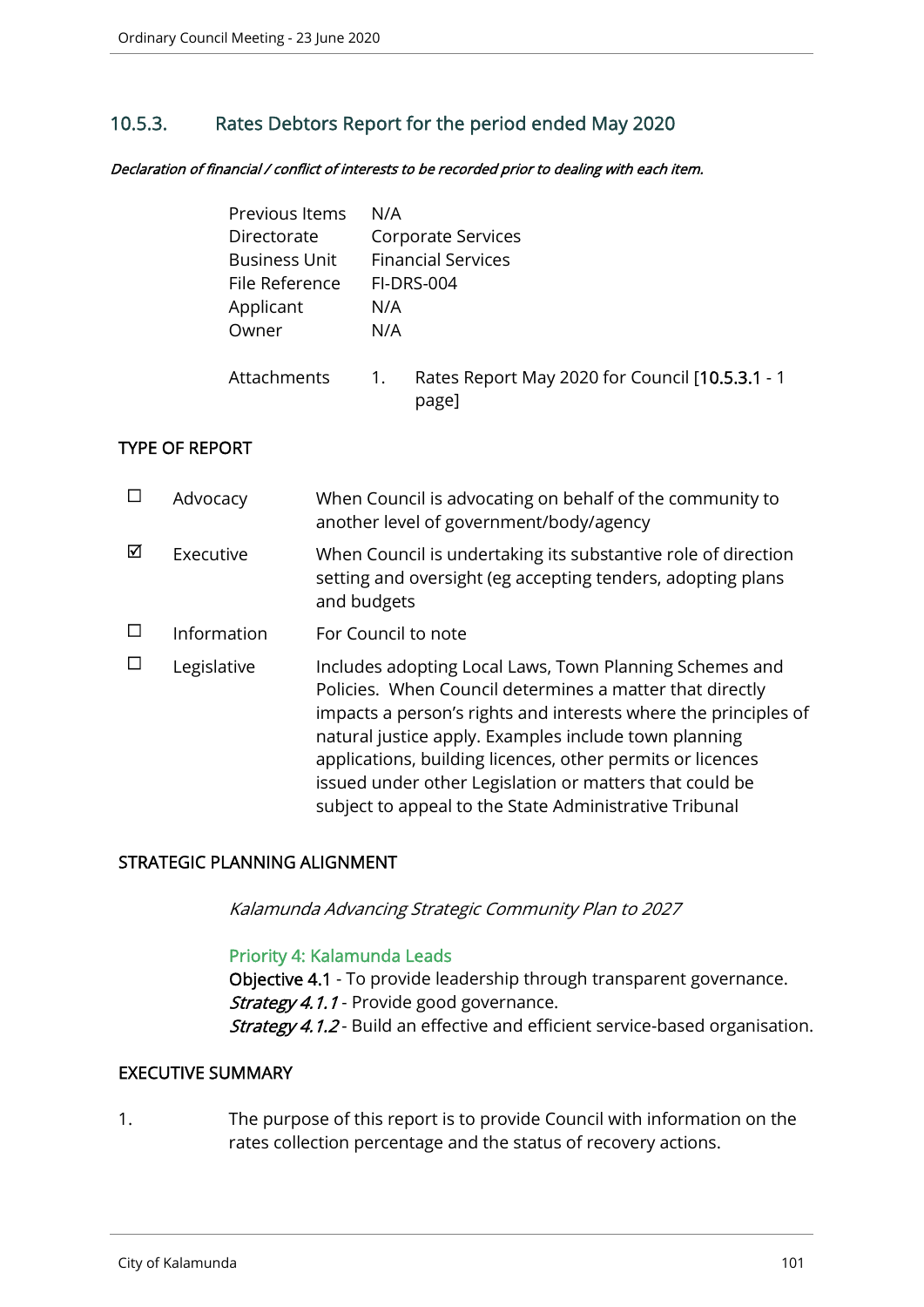- 2. The City of Kalamunda (City) levied rates for 2019/2020 on 1 July 2019 totalling of \$37,459,034, and as at 31 May 2020 \$36,450,508 has been collected for current and outstanding rates for the 30 June 2020 period.
- 3. It is recommended that Council receive the Rates Debtors Report for the month of May 2020 (Attachment 1).

## **BACKGROUND**

4. Rate Notices were issued on 12 July 2019 with the following payment options available:

| <b>Options</b> | <b>Payment Dates</b> |             |             |             |
|----------------|----------------------|-------------|-------------|-------------|
| Full           | 16 August            |             |             |             |
| Payment        | 2019                 |             |             |             |
| Two            | 16 August            | 18 December |             |             |
| Instalments    | 2019                 | 2019        |             |             |
| Four           | 16 August            | 17 October  | 18 December | 19 February |
| Instalments    | 2019                 | 2019        | 2019        | 2020        |

5. The City's debt collection strategy remains effective with the 2018/19 collection as at the end of June 2019 at 96.24%.

> The City maintained an effective rates collection ratio above the average of all the Local Governments that participated in the Austalasian LG Performance Excellence Survey (Source: Australasian LG Performance Excellence Survey, 2019).

## DETAILS AND ANALYSIS

- 6. A total of 23,544 Rate Notices, which included 3,050 electronic notices via BPAY View and eRates were issued on 12 July 2019. Rates Levied and Collectable for the 2019/20 Financial Year currently total \$39,337,115. As at 31 May 2020, a total of \$36,450,508 has been collected. This represents a collection rate of 94.51%. however, due to the current COVID-19 pandemic it is anticipated that the collection rate on year end might be lower than originally anticipated.
- 7. Three additional services have been introduced in recent years to better assist ratepayers in paying amounts due. These are:
	- a) A Smarter Way to Pay with approximately 922 ratepayers signed up. It is expected that this will further increase as debt collection processes continue.
	- b) eRates there are a total 2,360 properties signed up for email delivery, compared to 2,116 in the previous year.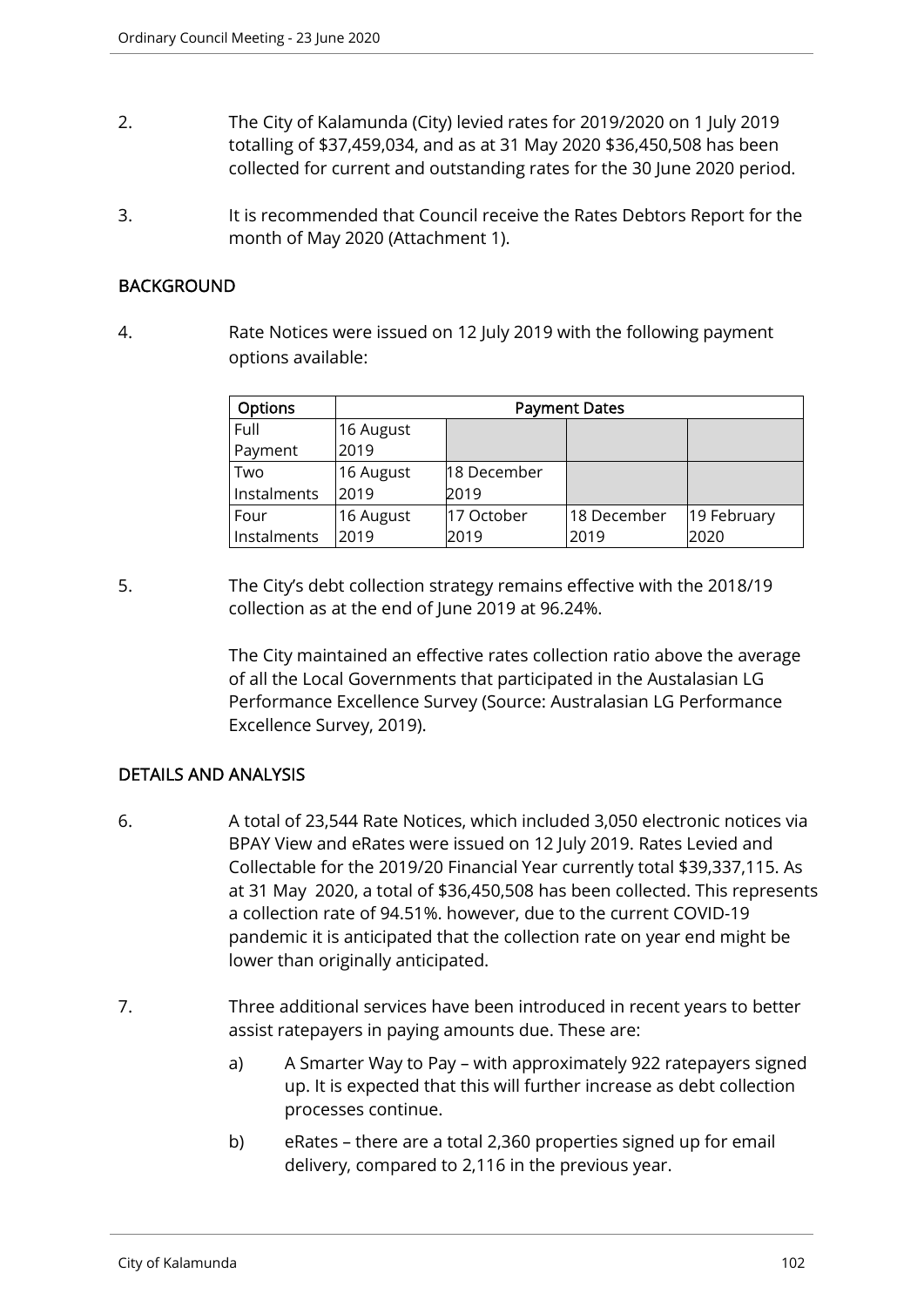- c) BPay View approximately 998 ratepayers have signed up for this service.
- 8. It is expected eRates registrations will increase throughout the year, as the City continues a promotional campaign to encourage ratepayers to register to receive their future rates notices electronically.
- 9. Interim Rating has commenced for 2019/20 and will continue throughout the financial year, as at 31 May 2020 a total of \$200,526 has been raised for 2019/20 and \$5,503.00 for 2018/19. No further Interim Rating will be undertaken until after the 1st due date for payment of the 2020/21 Rates.
- 10. Due to the current COVID-19 pandemic all Debt Recovery through the courts for outstanding rates has been put on hold until further notice as per the COVID-19 Financial Hardship Policy adopted by Council on 7 April 2020 (SCM 44/2020).
- 11. Call recording software has been utilised in the Rates Department since 2015, primarily for customer service purposes, as it allows calls to be reviewed for training and process improvements. For the period 01 May 2020 to 1 May 2020 there was a total of 142 incoming calls and 39 outgoing calls, equating to 12.27 hrs call time. As staff are working remotely, at times, it is possible that not all calls have been included in the call recording software.

# APPLICABLE LAW

12. The City collects its rates debts in accordance with the Local Government Act 1995 Division 6 – Rates and Service Charges under the requirements of subdivision 5 – Recovery of unpaid rates and service charges.

## APPLICABLE POLICY

13. The City's rates collection procedures are in accordance with the Debt Collection Policy S-FIN02.

## STAKEHOLDER ENGAGEMENT

## Internal Referrals

14. The City's Governance Unit has been briefed on the debt collection process.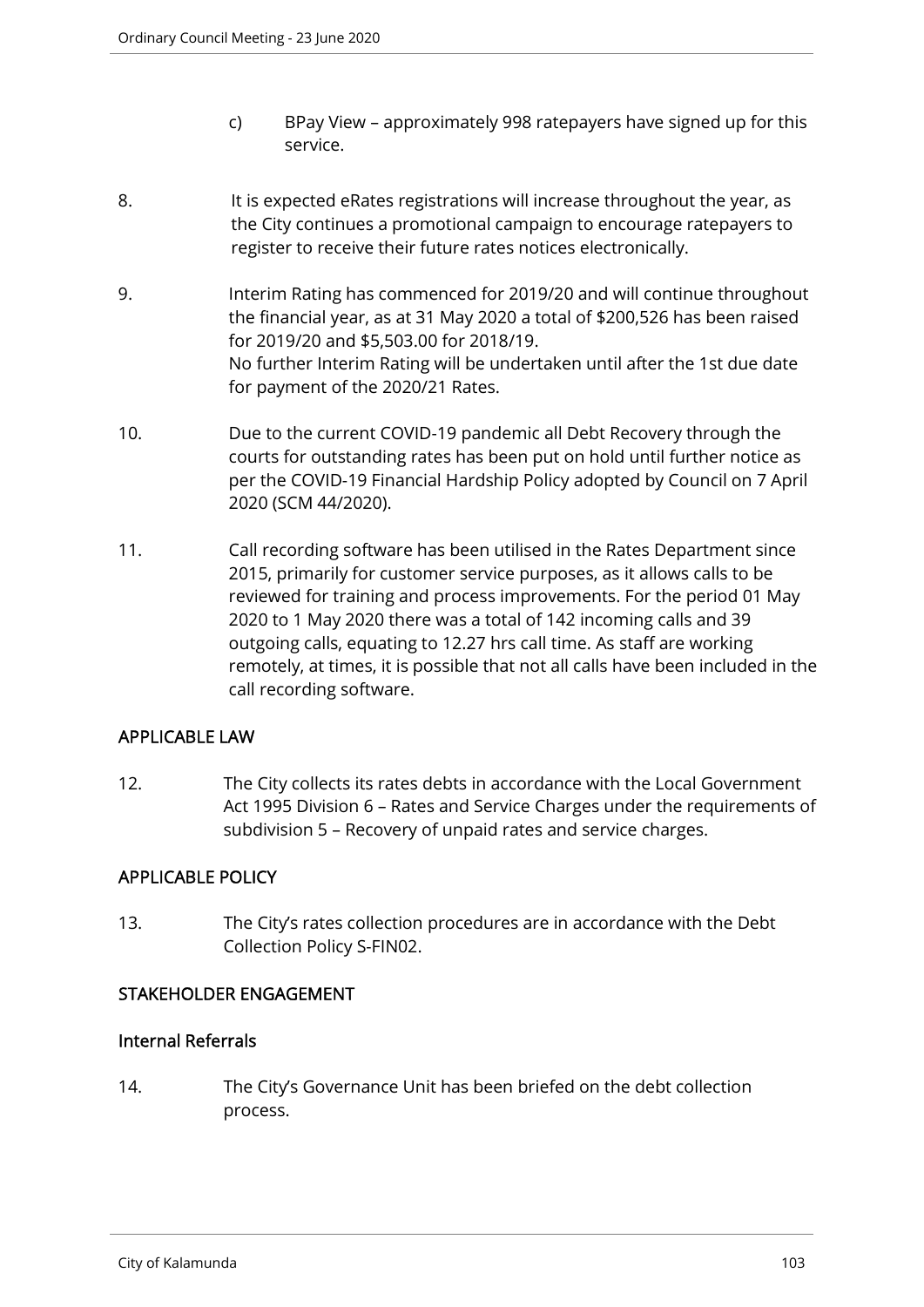## External Referrals

15. The higher-level debt collection actions have been undertaken by Kott Gunning,.

## FINANCIAL CONSIDERATIONS

16. The early raising of rates in July allows the City's operations to commence without delays improving cashflow, in addition to earning additional interest income.

## **SUSTAINABILITY**

## Social Implications

- 17. Debt collection can have implications upon those ratepayers facing hardship and the City must ensure equity in its debt collection policy and processes.
- 18. The City has introduced "a smarter way to pay" to help ease the financial hardship to its customers. This has proved very effective with a growing number of ratepayers taking advantage of this option. A "Smarter Way to Pay" allows ratepayers to pay smaller amounts on a continuous basis either weekly or fortnightly, helping to reduce the financial burden.

## Economic Implications

19. Effective collection of all outstanding debtors leads to enhanced financial sustainability for the City.

## Environmental Implications

20. The increase in take up of eRates and BPay View, as a system of Rate Notice delivery, will contribute to lower carbon emissions due to a reduction in printing and postage.

## RISK MANAGEMENT

#### 21.

| Risk: Failure to collect outstanding rates and charges leading to |             |        |
|-------------------------------------------------------------------|-------------|--------|
| cashflow issues within the current year.                          |             |        |
| Likelihood                                                        | Consequence | Rating |
| Likely                                                            | Moderate    | Medium |
| <b>Action/Strategy</b>                                            |             |        |
| Ensure debt collections are rigorously maintained.                |             |        |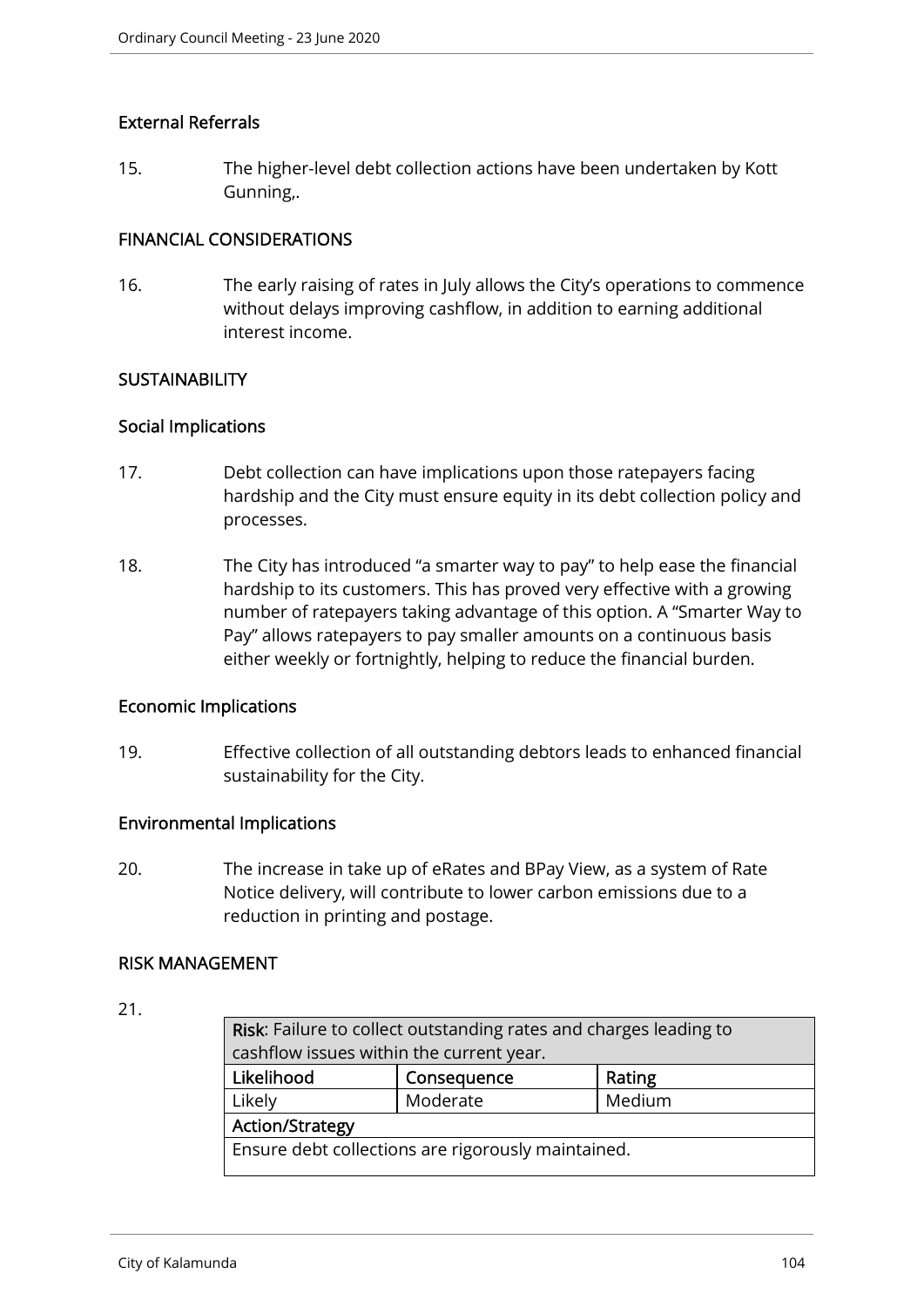# **CONCLUSION**

22. The current collection rate for Rates Levied and Collectable for the current financial year is 94.51%. However, due to the current COVID-19 pandemic it is anticipated that the collection rate on year end might be lower than originally anticipated.

# Voting Requirements: Simple Majority

#### RESOLVED OCM 105/2020

That Council RECEIVE the Rates Debtors Report for the Period ended 31 May 2020 (Attachment 1).

Moved: Cr Geoff Stallard

Seconded: Cr Cameron Blair

## Vote: CARRIED UNANIMOUSLY (10/0)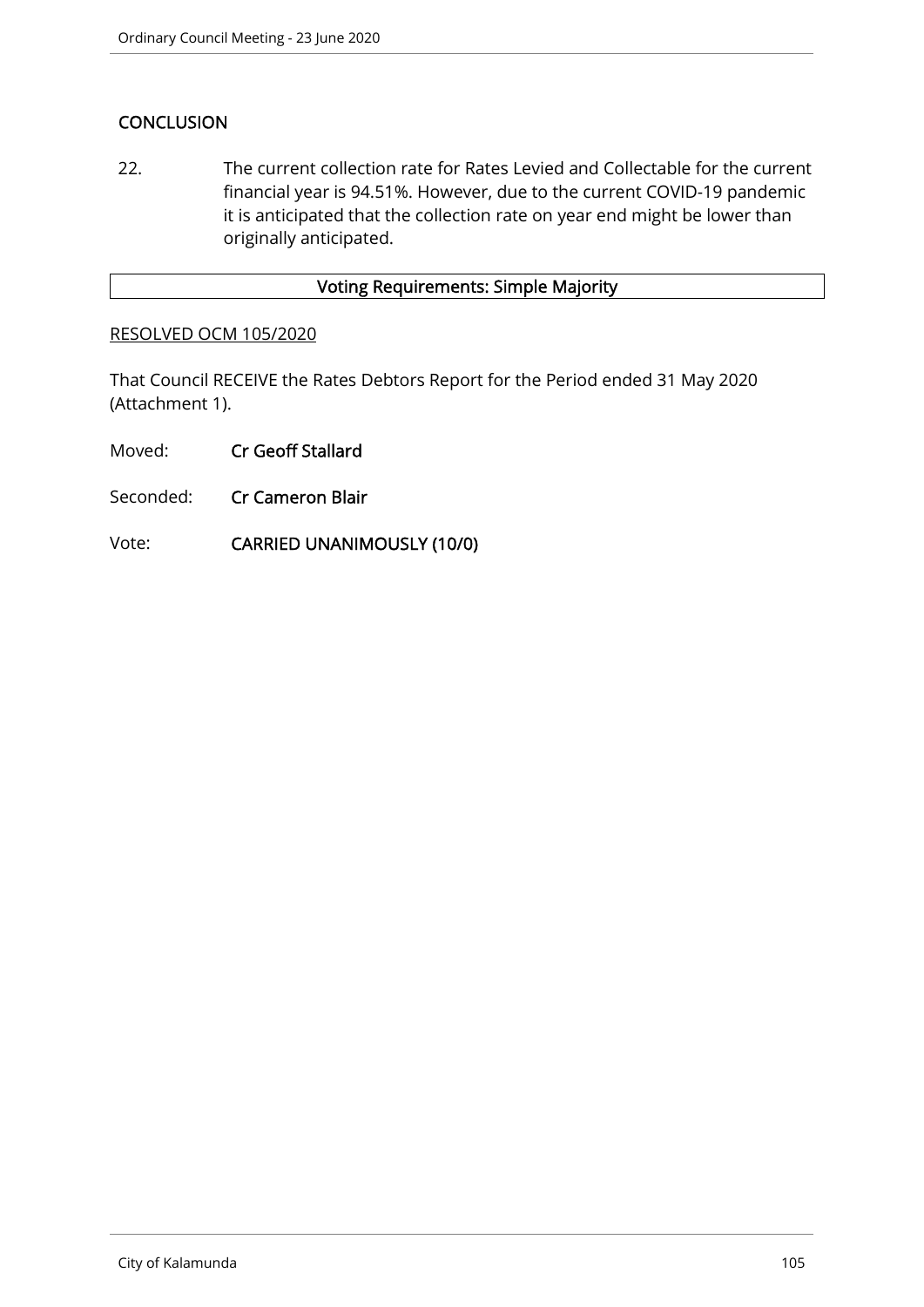## 11. Motions of Which Previous Notice has been Given

11.1 Nil.

# 12. Questions by Members Without Notice

- 12.1 Resumption of Council Activities- Cr O'Connor
- Q. Could the CEO please update Council as to when things would go back to 'normal'.
- A. The City Recovery Committee is working through the Phase 4 announcements at the moment. Updates will be provided to Councillors through the CIB.
- 12.2 Resumption of Public Agenda Briefing Forums- Cr Ritchie
- Q. I have received a resident query as to when the public can expect the Public Agenda Briefings to recommence.
- A. The Public Agenda Briefings will recommence in the July round of meetings. We will still maintain the current format for separation purposes. This will be reviewed again if the planned Phase 5 restrictions are lifted on the 18 July.
- 13. Questions by Members of Which Due Notice has been Given
- 13.1 Nil.
- 14. Urgent Business Approved by the Presiding Member or by Decision
- 14.1 Nil.
- 15. Meeting Closed to the Public
- 15.1 Nil.
- 16. Tabled Documents
- 16.1 Nil.